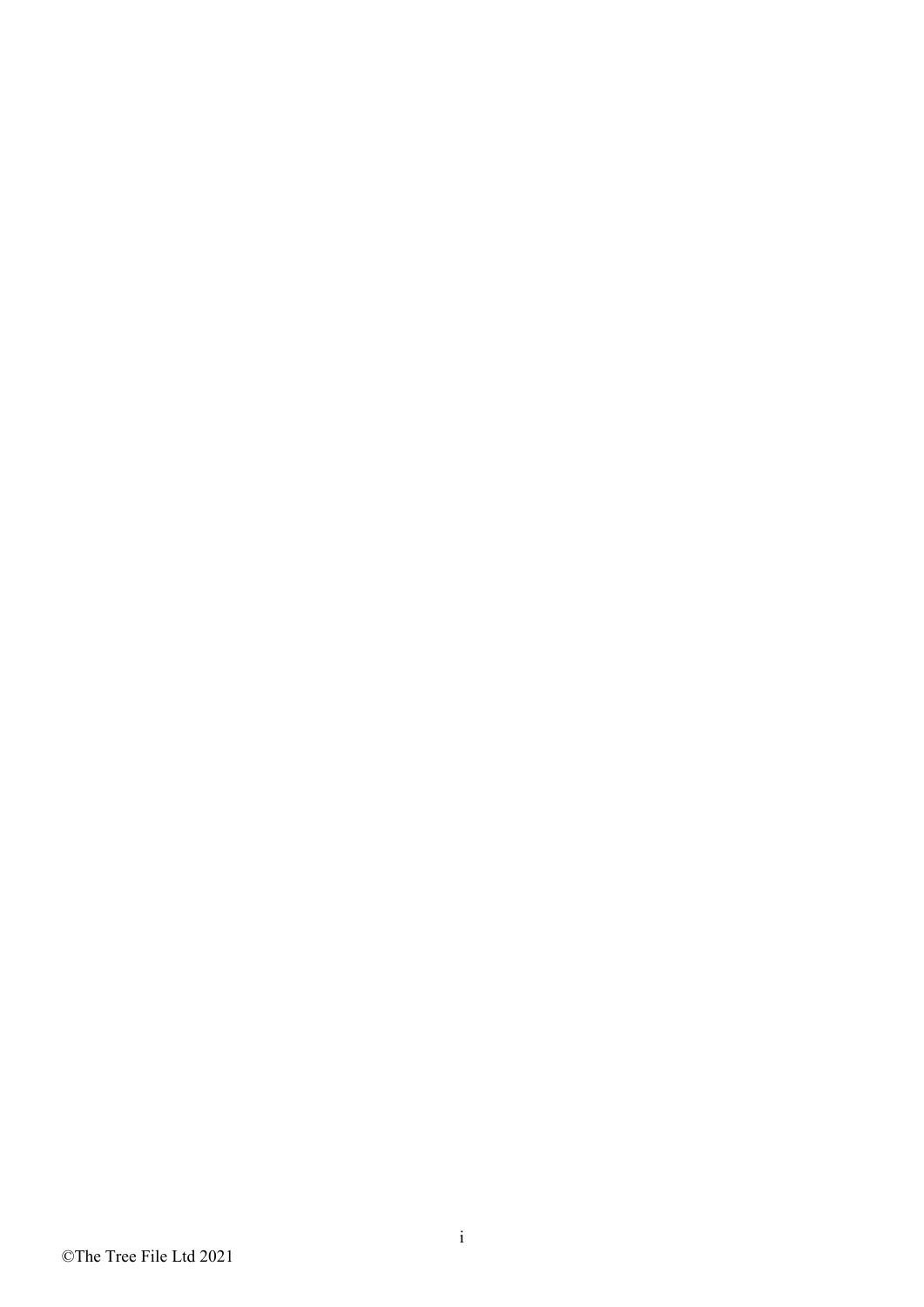#### **Introduction**

4.1 This report was commissioned by-**Hines Ireland**  Block 2, First Floor Clanwilliam House, Clanwilliam Place Dublin 2 Ireland

> This report has been prepared by-Andy Worsnop Tech Arbor A, NCH Arb (PTI LANTRA) **The Tree File Ltd** Ashgrove House Kill Avenue Dun Laoghaire Co Dublin

#### **Appendix Brief**

4.2 An Arboricultural report has been requested in respect of the proposed development. As "BS5837: 2012 Trees in Relation to Design, Demolition and Construction – Recommendations" is the accepted frameworks for such reports, then its composition, inclusions and recommendations have been followed as a general basis for such reporting.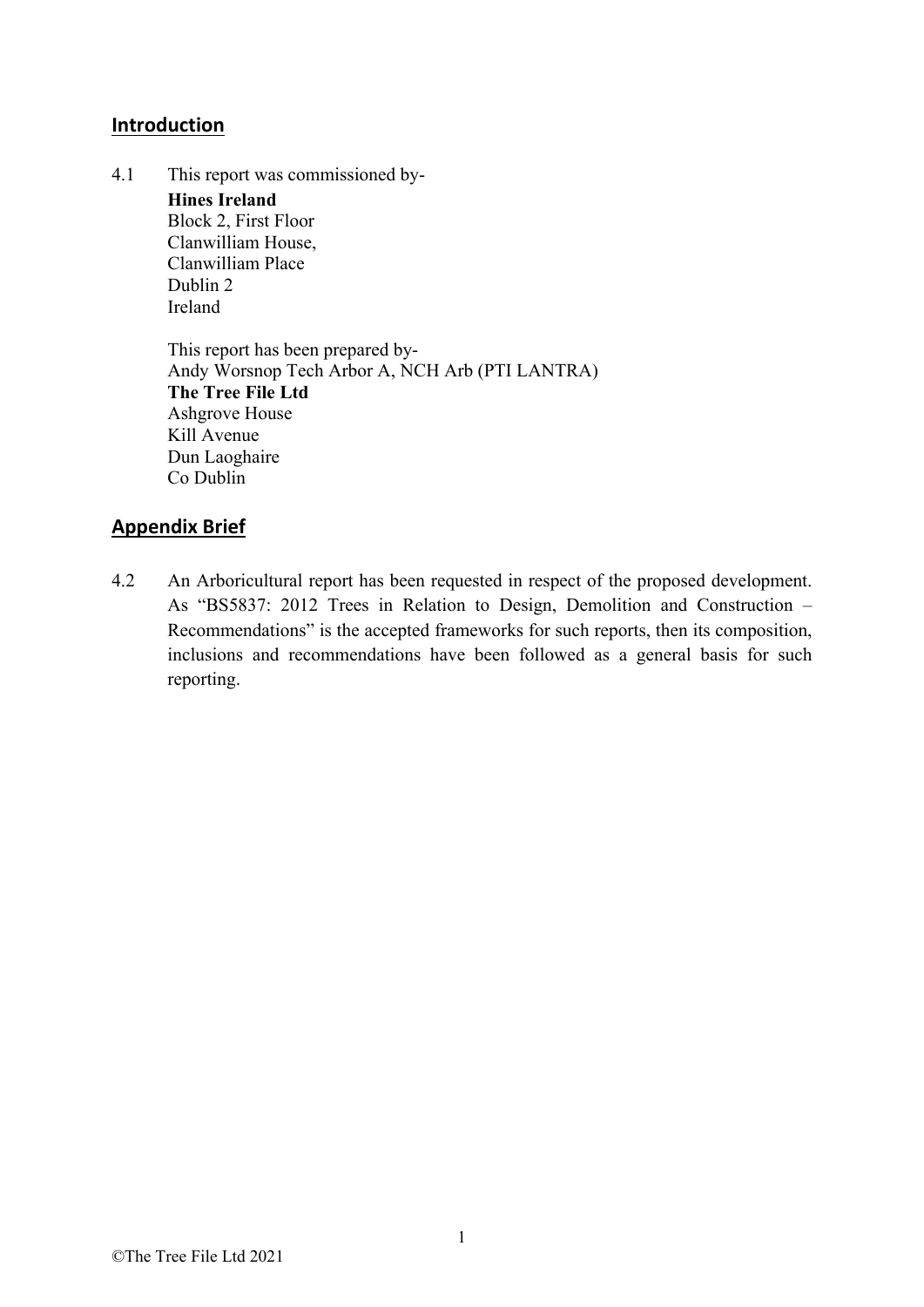### **Appendix 4 ‐ Tree Survey**

#### **Nature of Survey**

- A4.1 The criteria put forward in "BS5837:2012 Trees in Relation to Design, Demolition and Construction – Recommendations" have provided a basis for this report.
- A4.2 The data collected has been represented in table form as "Table 1" within "Appendix 1" to this report. This appendix includes a Survey Methodology, Survey Key, Survey Abbreviations, Condition Category Definitions and a brief resume of the typical application of Tree Protection measures as defined within the above standard and as relates to the "RPA" zones defined both within the survey table and on the "TCP" drawing.
- A4.3 The survey, its findings and management recommendations relate to the site and the conditions thereon at the time of the survey. It relates to a "do nothing" or "as is" scenario and intends to provide an impartial representation of the site's tree population, regardless of any possible development works. It is likely that changes in site usage, development or other environmental changes will require an amendment of any tree's potential retention status and its preliminary management recommendations, and in some instances, may require the re-classification of a tree's suitability for retention.

#### **Drawing References**

- A4.4 The survey must be read with the "Tree Constraints Plan" drawing "Clonliffe Tree Constraints Plan" regarding the representation of tree positions, crown forms, "RPA" extents and colour reference to category systems. Trees omitted from the supplied drawing may be "sketched in" to "Clonliffe Tree Constraints Plan". Any such trees should be located and plotted by professional means to identify the constraints such trees have upon the site.
- A4.5 A green coloured outline represents each tree crown. It is scaled to represent the north, east, south, and west crown radii as denoted in the survey table. Each tree (categories A-green, B-blue, and C-grey only) have been apportioned a "Root Protection Area" (RPA see below) denoted as a dashed orange circle.
- A4.6 The development of a Tree Constraints Plan (TCP) provides a design tool regarding tree retention. Such a plan combines the topographical land survey drawing with additional information as provided by the tree survey. The aspects of the tree's existence recorded on the "TCP" are, firstly, the tree canopies, represented by the four cardinal compass point radii (Sp: R in survey Table 1). Secondly, and following paragraphs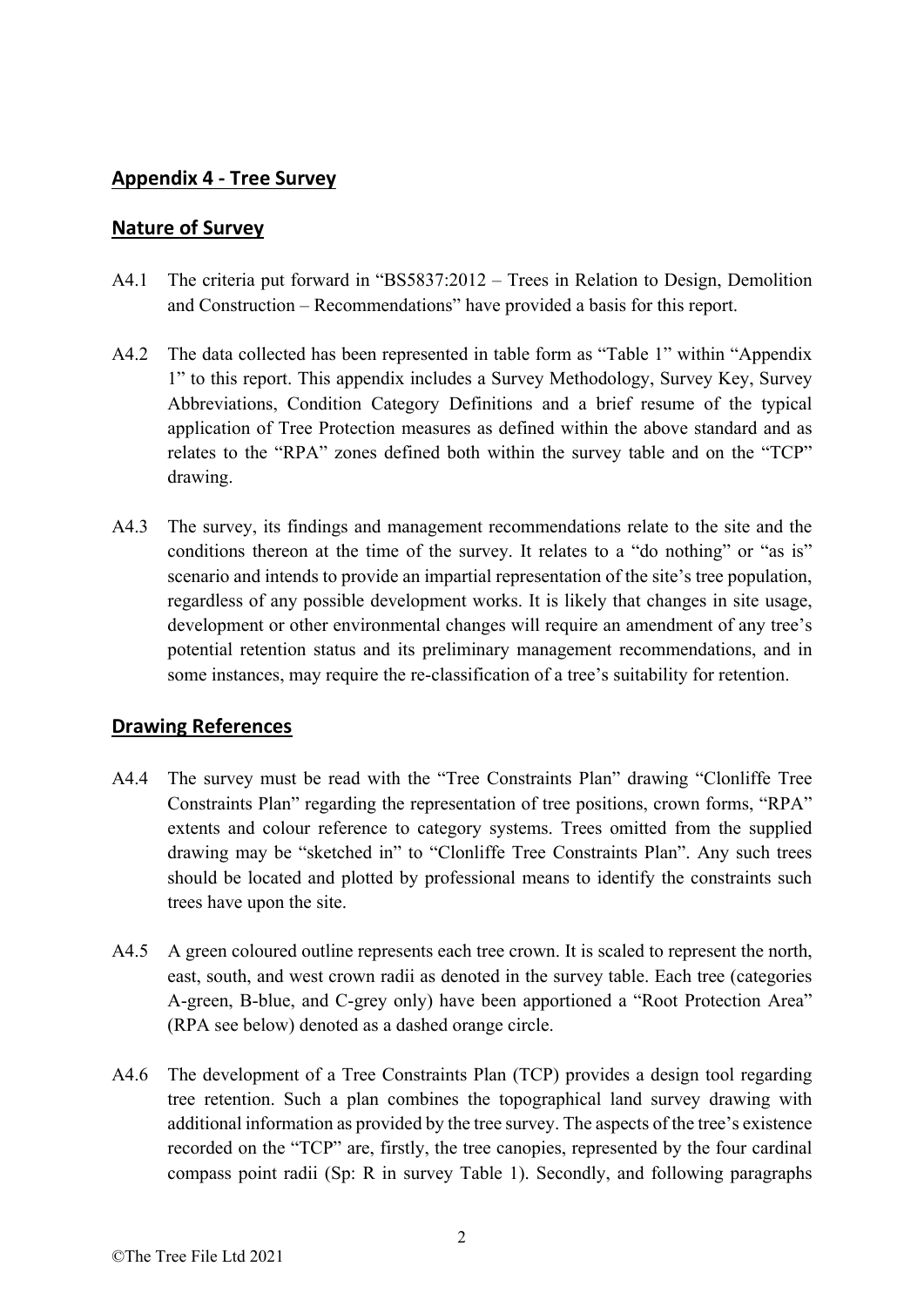4.6.1, 4.6.2 and 4.6.3 of BS5837: 2012, we represent each tree's "Root Protection Area" (RPA). For design purposes, it approximates the position of the tree protection fencing to be erected before the commencement of any site works, thus excluding all site activities other than those dealt with by way of the "Arboricultural Implication Assessment" and "Arboricultural Method Statement".

A4.7 The "Tree Constraints Plan" (TCP) depicts the extent and location of constraints, placed upon the site by the trees. The "TCP" represents both the true canopy form (north, east, south, and west radii) but also the "RPA" as defined above. These constraints are provided to advise regarding the design and layout of a proposed development.

#### **Survey Intent and Context**

A4.8 This document intends to highlight the extent and nature of the material of Arboricultural interest on the site in question.

### **Survey Data Collection and Methodology**

#### **The Survey**

- A4.9 The original survey was carried out in January and February of 2020, and updated in November and December 2020, January and April of 2021. This survey portion of the overall report is not an Implication Assessment though but provided some of the basic information regarding its compilation. The compilation of this survey was guided by the recommendations of BS 5837: 2012. This survey typically includes trees of stem diameters exceeding 150mm at approximately 1.50 metres from ground level. The survey relates to current site conditions, setting and context.
- A4.10 Each tree in the survey has a consecutive number that relates directly to the survey text. Measurements are metric and defined in metres and millimetres. All trees referred to in the survey text have been measured to provide information regarding canopy height and canopy spread (north, east, south, and west radii), level of canopy base and stem diameter at 1.50 meters from ground level. The dimensions provided are intended to provide a reasonable representation of a tree's size and form. While efforts are made to maintain accuracy, visual obstruction, especially regarding trees in groups, requires that some tree dimensions be estimated only.

#### **Inspection and Evaluation Limitations and Disclaimers**

A4.11 The information set out in this report relates to the review of a tree population on the site in question. As such, the information provided is based on a general review of trees and does not constitute a detailed review of any one of the individual specimens. Such an evaluation (tree report) would require the gathering of substantially more information than that dealt with in this survey.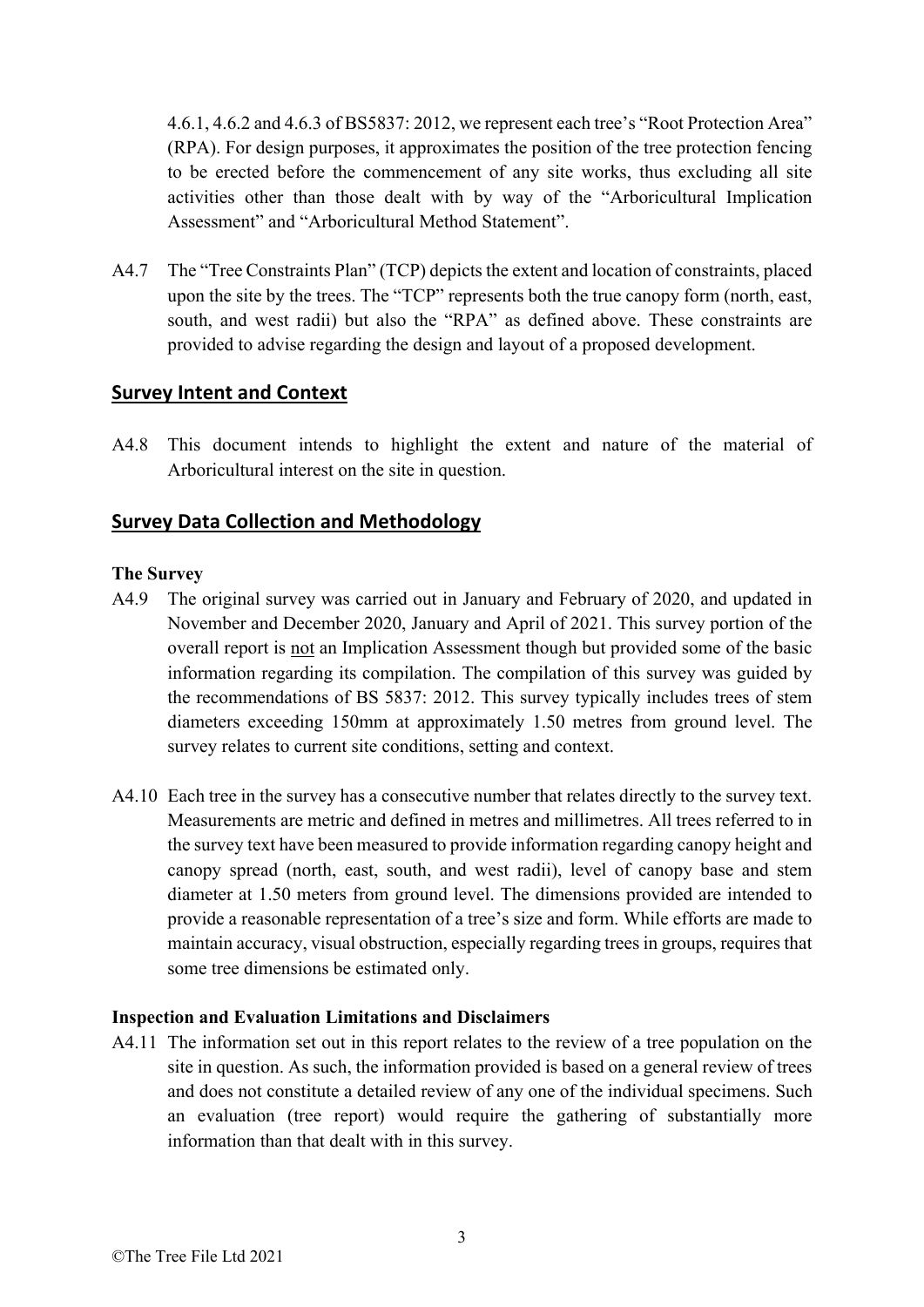- A4.12 The survey is not a safety assessment and the parameters reviewed within this survey context would be substantially deficient in extent to provide for a reliable safety assessment. The survey is intended to provide a general and qualitative review to assist in gauging the suitability of an individual tree for retention within a development context. All trees are subject to impromptu failure and damage. The assessment of risk as may be presented by a tree requires the review of numerous factors more than those noted herein and as such, remains outside the scope of this document and any attempt to use the information herein for such proposes will render the information invalid.
- A4.13 A competent and experienced Arborist has completed all inspection and tree assessment. The inspection involves visual assessment only, which has been carried out from ground level. No below ground, internal, invasive, or aerial (climbing) inspection has been carried out.
- A4.14 Trees are living organisms whose health, condition and safety can change rapidly. All trees should be re-evaluated regarding their condition on an annual basis or after substantial trauma such a storm event, other damage, or injury. The results and recommendations of this survey will require review and reassessment after one year from the date of execution. This survey does not constitute a review of tree or site safety. Attempts to use the contents herein for such purposes will render the contents invalid.
- A4.15 Throughout the undertaking of the survey, several factors acted against the inspectors, contriving to reduce the accuracy of the survey.

#### **Seasonality**

A4.16 The original survey was carried out during various periods. Some of the signs, typically symptomatic of ill-health or defect within a tree, may not have been available to view at the time of the survey or may have been obscured by seasonality related factors. Some of the fruiting bodies of various fungi, parasitic upon or causing decay or disease in trees, may have been out of season and unavailable to view. This survey can only comment upon symptoms of ill-health or defects visible at the time of the inspection.

#### **Survey Key**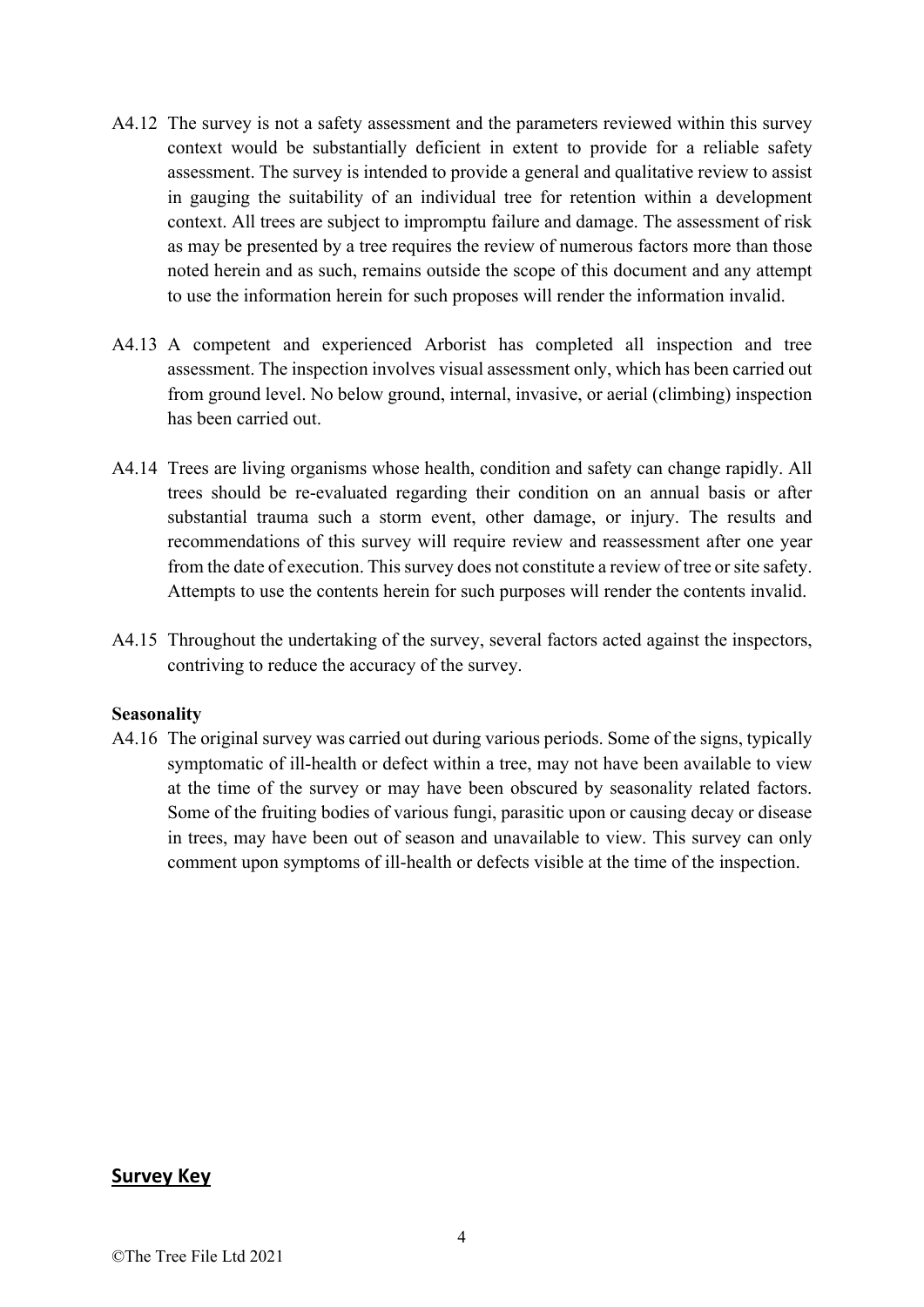| <b>Species</b>     |                                                                  | Refers to the specific tree species                                                                                                                                                                                                                                         |
|--------------------|------------------------------------------------------------------|-----------------------------------------------------------------------------------------------------------------------------------------------------------------------------------------------------------------------------------------------------------------------------|
| Age<br>$Y -$       | Young<br>S/M - Semi-Mature                                       | Referred to in generalized categories including: -<br>A young and typically small tree specimen.<br>A young tree, having attained dimensions that allow it to be<br>regarded independently of its neighbours but typically, would be<br>less than 50% of its ultimate size. |
|                    | E/M - Early-Mature                                               | A specimen, typically 50% - 100% of ultimate dimensions but<br>with substantial capacity for mass and dimensional increase<br>remaining.                                                                                                                                    |
| M -                | Mature                                                           | A specimen of dimensions typical of a full-grown specimen of its<br>species. Future growth would tend to be extremely slow with little<br>if any dimensional increase.                                                                                                      |
|                    | O/M - Over-Mature                                                | An old specimen of a species having already attained or exceeded<br>its naturally expected longevity.                                                                                                                                                                       |
| $V -$              | Veteran                                                          | An extremely old, veteran specimen of a species, usually of low<br>vigour and typically subject to rapid decline and deterioration or<br>of very limited future longevity.                                                                                                  |
| Ht.                | <b>Tree Dimensions</b>                                           | All dimensions are in meters. See notes regarding limitation of<br>accuracy.<br>Tree Height                                                                                                                                                                                 |
| CH                 |                                                                  | Lowest canopy height                                                                                                                                                                                                                                                        |
| N, E, S, W         |                                                                  | Tree Canopy Spread measured by radii at north, east, south, and                                                                                                                                                                                                             |
|                    |                                                                  | west                                                                                                                                                                                                                                                                        |
| Dia.<br><b>RPA</b> |                                                                  | Stem diameter at approx. 1.50m from ground level.<br>Root Protection Area, as a radius measured from the tree's stem<br>centre.                                                                                                                                             |
| Con                |                                                                  | Physical Condition                                                                                                                                                                                                                                                          |
| G<br>G/F           | Good<br>Good/Fair                                                | A specimen of generally good form and health                                                                                                                                                                                                                                |
| F                  | Fair                                                             | A specimen with defects or ill health that can be either rectified<br>or managed typically allowing for retention                                                                                                                                                           |
| F/P                | Fair/Poor                                                        |                                                                                                                                                                                                                                                                             |
| P                  | Poor                                                             | A specimen whom through defect, disease attack or reduced<br>vigour has limited longevity or maybe un-safe                                                                                                                                                                  |
| D                  | Dead                                                             | A dead tree                                                                                                                                                                                                                                                                 |
|                    | <b>Structural Condition</b>                                      | Information on structural form, defects, damage, injury, or<br>disease supported by the tree                                                                                                                                                                                |
|                    | <b>PMR</b> – Preliminary<br>Management<br><b>Recommendations</b> | for<br>Arboricultural<br>Recommendation<br>actions<br>works<br><sub>or</sub><br>considered necessary at<br>the time of the inspection and relating to the existing site context<br>and tree condition. Works considered as urgent will be noted.                            |
|                    | <b>Retention Period</b>                                          |                                                                                                                                                                                                                                                                             |
| $S - Short$        |                                                                  | Typically, 0 -10 years                                                                                                                                                                                                                                                      |
|                    | $M - Medium$                                                     | Typically, 10 -20 years                                                                                                                                                                                                                                                     |
| $L - Long$         |                                                                  | Typically, $20 - 40$ years                                                                                                                                                                                                                                                  |
| $L+$               |                                                                  | Typically, more than 40 years                                                                                                                                                                                                                                               |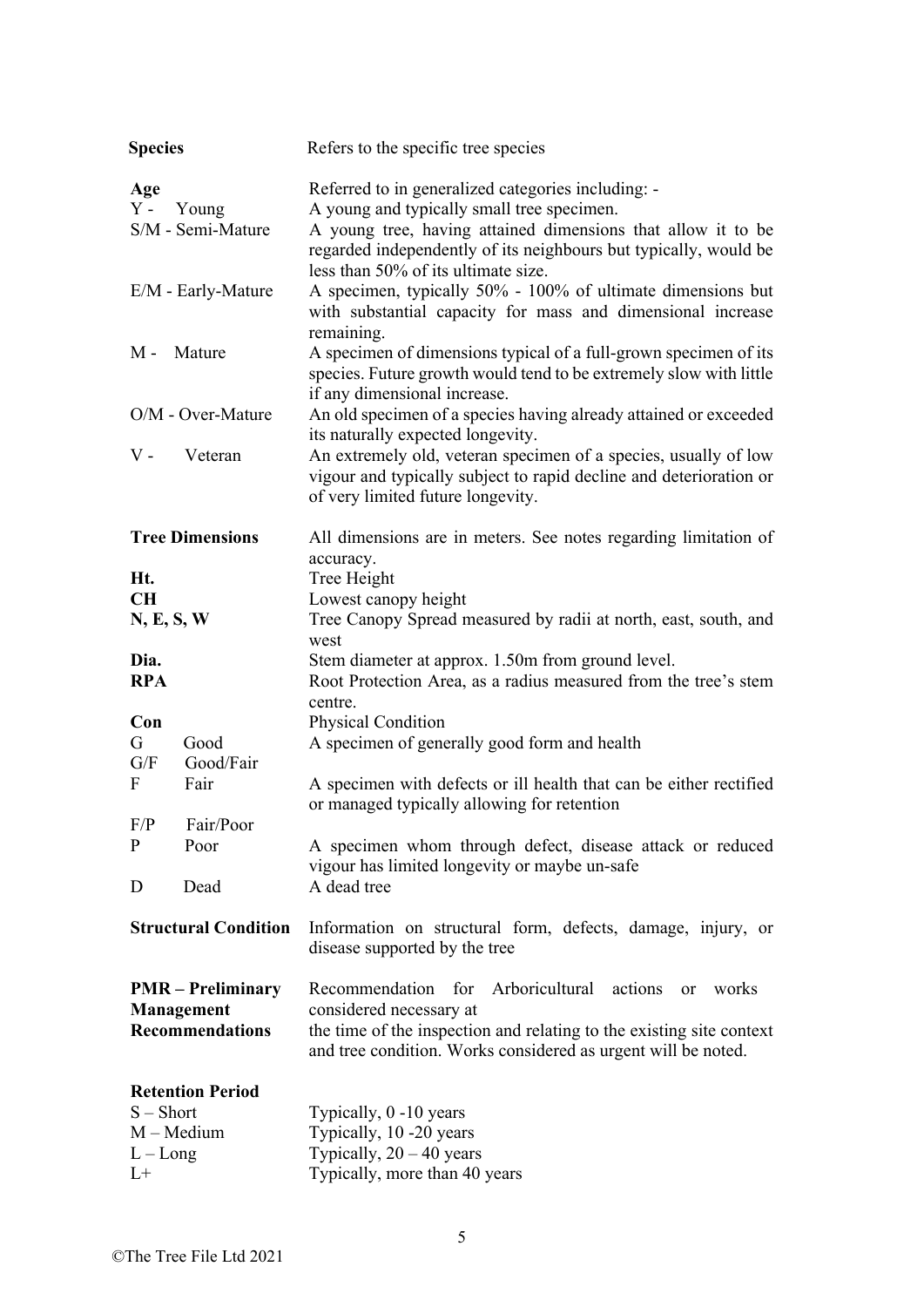| <b>Category System</b> | The Category System is intended to quantify a tree regarding its<br>Arboricultural value as well as a combination of its structural and<br>physical health. |
|------------------------|-------------------------------------------------------------------------------------------------------------------------------------------------------------|
| Category A             | A typically a good quality specimen, which is considered to make<br>a substantial Arboricultural contribution                                               |
| Category B             | Typically including trees regarded as being of moderate quality                                                                                             |
| Category C             | Typically including generally poor-quality trees that may be of<br>only limited value.                                                                      |
|                        | The above categories are further subdivided regarding the nature<br>of their values or qualities.                                                           |
| Sub-Category 1         | Values such as species interest, species context, landscape design<br>or prominent aspect.                                                                  |
| Sub-Category 2         | Mainly cumulative landscape values such as woods, groups,<br>avenues, lines.                                                                                |
| Sub-Category 3         | Mainly cultural values such as conservation, commemorative or<br>historical links.                                                                          |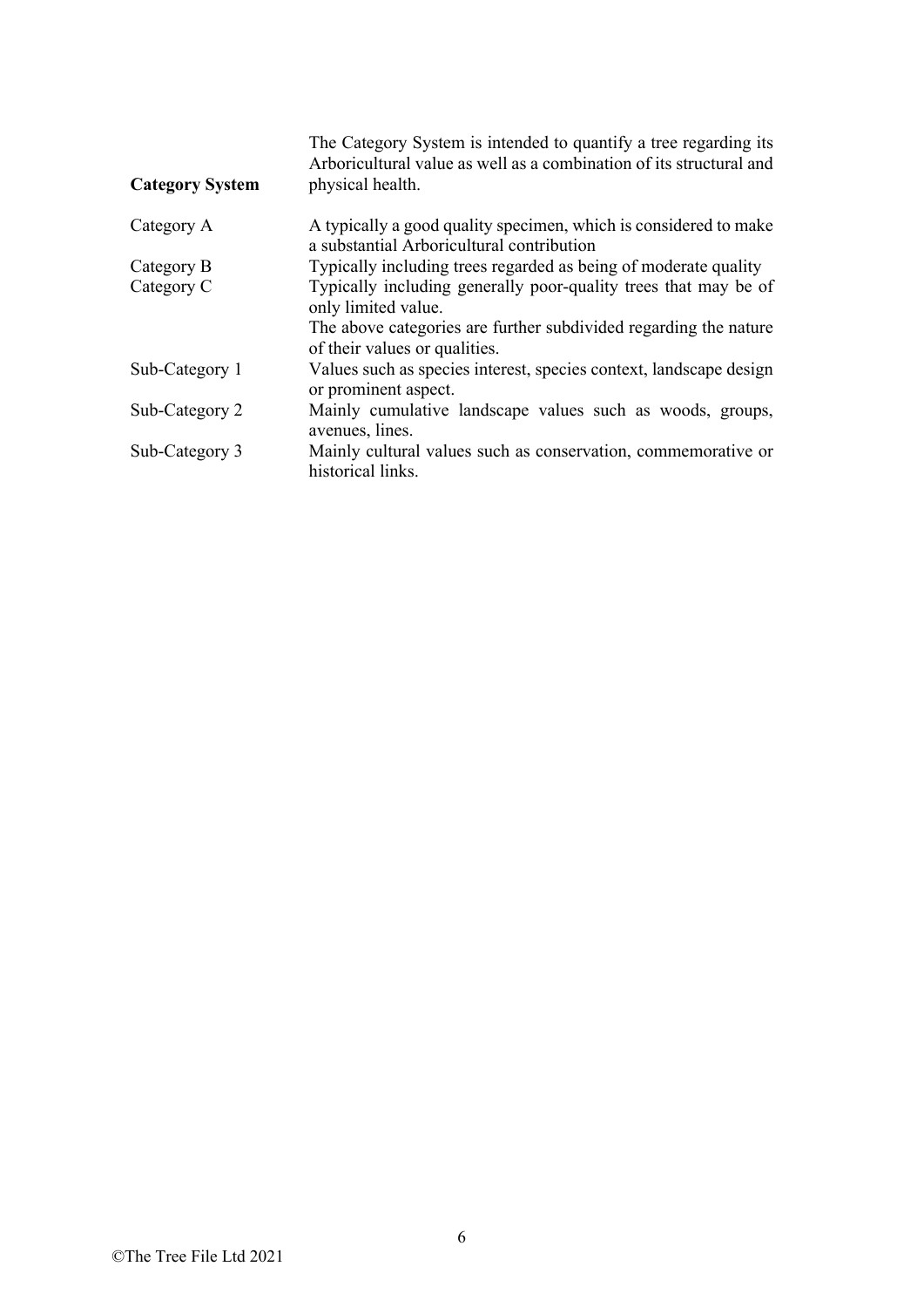#### **Table 1 – Tree Data Table**

| $\bf{No.}$ | <b>Species</b>                                   | Age | Con                     | <b>Ht</b> | <b>CH</b> | N            | E      | S      | W               | <b>Stm</b>               | Dia        |           | <b>RPA</b> Structural condition                                                                                                                                                                  | <b>PMR</b>                                                | <b>Yrs</b> | Cat          |
|------------|--------------------------------------------------|-----|-------------------------|-----------|-----------|--------------|--------|--------|-----------------|--------------------------|------------|-----------|--------------------------------------------------------------------------------------------------------------------------------------------------------------------------------------------------|-----------------------------------------------------------|------------|--------------|
|            | 101 Sycamore<br>(Acer<br>pseudoplatanus)         | S   | P                       | 7.00      | 2.25      | 1.001        | 3.00   | 3.00   | 0.000           |                          | 137        | $1.64\,$  | Young sapling arising beside<br>boundary wall with stem in contact<br>with wall capping. Unsuitable for<br>retention.                                                                            | Remove.                                                   | N/A        | $\mathbf{U}$ |
|            | 102 Sycamore Group<br>(Acer<br>pseudoplatanus)   | S/M | F/P                     | 8.00      | 2.50      | $1.00\,$     | 3.00   | 3.00   | 2.50            | $\overline{\phantom{0}}$ | 204        | 2.44      | Three adjoining stems arise from<br>positions directly adjoining boundary<br>wall with one stem in contact with<br>wall. Future growth will result in wall<br>damage. Trees are not sustainable. | Remove.                                                   | N/A        | $\mathbf{U}$ |
| 103        | Lime<br>(Tilia europea)                          | M   | $\mathrm{G}/\mathrm{F}$ | 21.00     | 2.50      | 4.00         | 5.00   | 5.00   | S<br>$\ddot{S}$ |                          | 844        | 10.12     | A large and apparently vigorous<br>specimen. Supports some deadwood<br>with extensive sucker growth<br>throughout crown. Lower stem<br>supports developing ivy cover and<br>epicormic growth.    | Cut ivy and consider<br>cutting back<br>epicormic growth. | L          | $B1-2$       |
|            | 104 Sycamore<br>(Acer<br><i>pseudoplatanus</i> ) | M   | $\mathrm{G}/\mathrm{F}$ | 17.00     | 4.00      | 5.50         | 4.00   | 4.00   | 3.50            | $\overline{\phantom{0}}$ | $00\angle$ | 8.40      | Broadly vigorous. Has been<br>substantially cut, particularly on<br>western side over time. Lower stem<br>supports developing ivy cover.                                                         | Cut ivy and review.                                       | L          | B2           |
| 105        | Lime<br>(Tilia europea)                          | M   | $\mathrm{G}/\mathrm{F}$ | 12.00     | 6.00      | 5.50         | $7.00$ | $4.00$ | 5.00            | $\overline{\phantom{0}}$ | 076        | $11.04\,$ | A large and open crowned specimen<br>of apparently good vigour. Crown<br>supports some sizeable deadwood and<br>extensive ivy development on lower<br>stem.                                      | Cut ivy and clean-<br>out.                                | L          | B2           |
| 107        | Lime<br>(Tilia europea)                          | E/M | F/P                     | 0009      | 2.50      | $00^{\circ}$ | 4.50   | 3.50   | 4.00            |                          | 535        | 6.42      | Distorted and harshly cut in past.<br>Supports extensive deadwood and<br>lower stem wounding that appears to<br>be subject to decay. Is of dubious<br>sustainability.                            | Consider early<br>removal.                                | S          | C2           |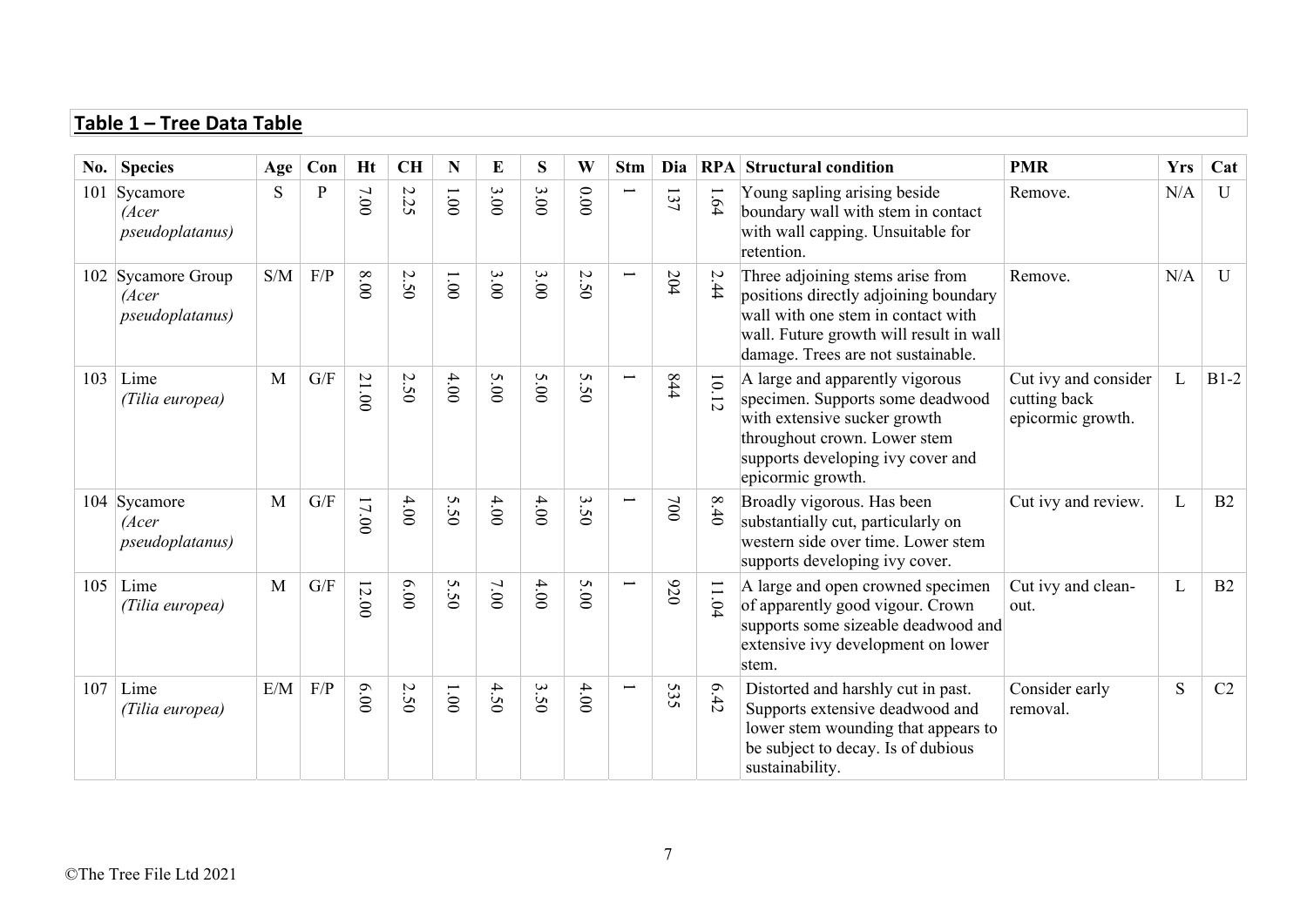| No. | <b>Species</b>                               | Age | Con | Ht    | <b>CH</b> | N    | E    | S    | W                                    | <b>Stm</b> | Dia | RPA                   | <b>Structural condition</b>                                                                                                                                                                                                                                                                                                                                                                                                         | <b>PMR</b>                                                                                                                                     | <b>Yrs</b> | Cat    |
|-----|----------------------------------------------|-----|-----|-------|-----------|------|------|------|--------------------------------------|------------|-----|-----------------------|-------------------------------------------------------------------------------------------------------------------------------------------------------------------------------------------------------------------------------------------------------------------------------------------------------------------------------------------------------------------------------------------------------------------------------------|------------------------------------------------------------------------------------------------------------------------------------------------|------------|--------|
| 108 | Sycamore<br>(Acer<br><i>pseudoplatanus</i> ) | M   | G/F | 17.00 | 5.00      | 5.00 | 7.00 | 4.00 | $\mathbf{\omega}$<br>$\overline{0}0$ |            | 889 | 8.25                  | Once larger tree has been<br>substantially cut particularly on<br>western side. Is affected by<br>compression fork at circa 3.50 m with<br>apparent bark inclusion that may<br>predispose it to elevated rates of<br>failure. Has been previously cut on<br>western crown with eastern crown<br>being subject to localised decay and<br>cavity development. Raises some<br>concern in respect of site safety and<br>sustainability. | Consider crown<br>reduction works for<br>monitored retention.                                                                                  | M          | C2     |
|     | 109 Sycamore<br>(Acer<br>pseudoplatanus)     | M   | G/F | 19.00 | 2.50      | 4.50 | 8.00 | 7.00 | 3.50                                 |            | 642 | $\Box$<br>$\ddot{31}$ | Once larger tree has been<br>substantially cut, particularly on<br>western and north-western side<br>regarding proximity to adjoining<br>property. Tree remains vigorous but<br>unbalanced. Crown supports some<br>deadwood. Middle crown exhibit<br>evidence of prior intervention and<br>cutting with some decay and cavity<br>development evident at pruning<br>points. Tree raises contextual and<br>sustainability issues.     | Consider crown<br>reduction type<br>works in<br>conjunction with<br>monitoring.                                                                | L          | C2     |
|     | $112$ Lime<br>(Tilia europea)                | M   | G/F | 22.00 | 3.00      | 5.50 | 00.9 | 4.00 | 5.50                                 |            | 016 | 10.92                 | Large specimen of apparently good<br>vigour and vitality. Principal stem<br>supports developing ivy cover.                                                                                                                                                                                                                                                                                                                          | Clean-out to remove<br>deadwood and cut<br>ivy. Consider crown<br>reduction type<br>works in respect of<br>proximity to<br>adjoining dwelling. | L          | $B1-2$ |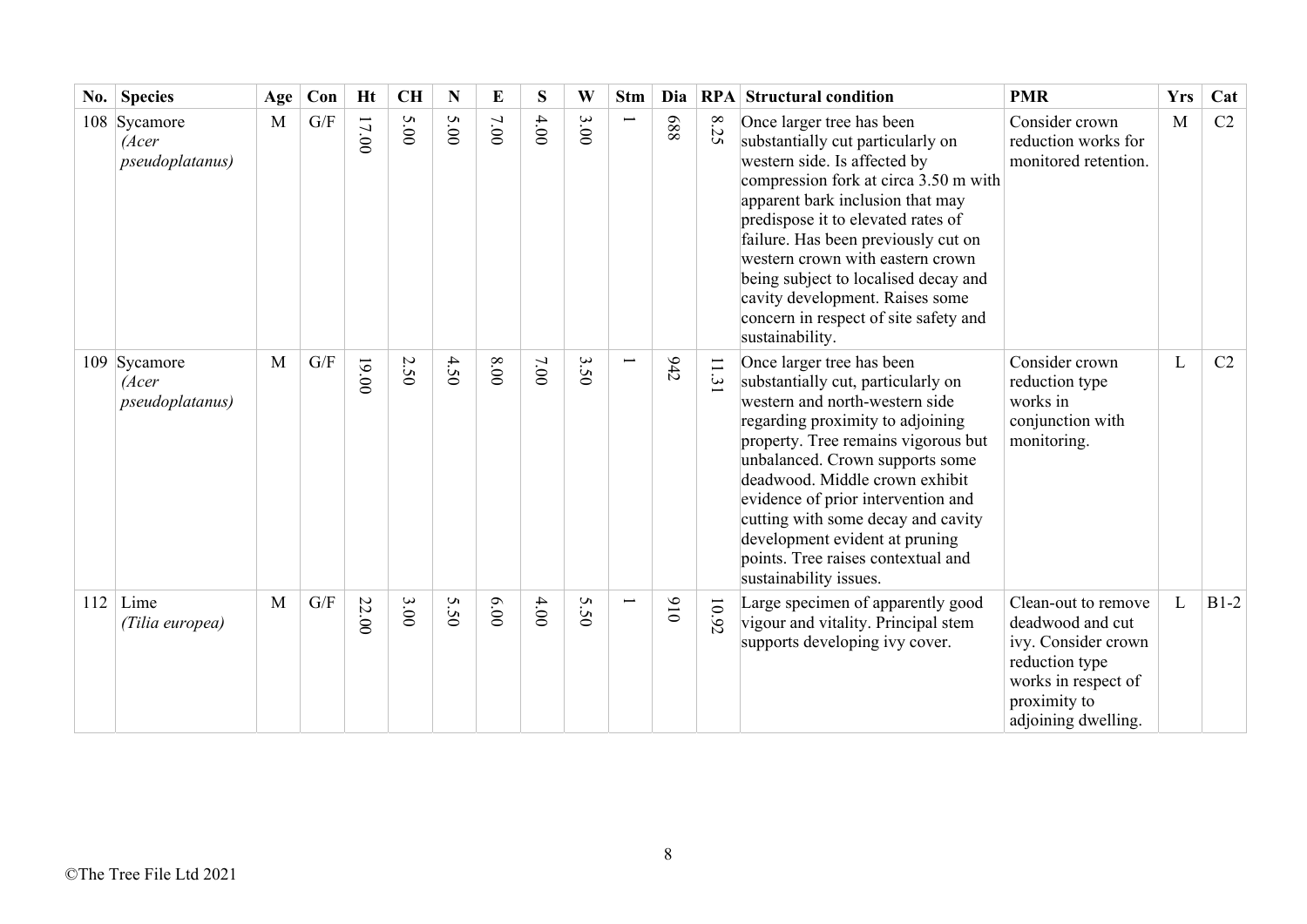| No. | <b>Species</b>                                    | Age | Con            | Ht      | <b>CH</b> | $\mathbf N$ | E    | S                                  | W                                       | <b>Stm</b> | Dia |       | <b>RPA</b> Structural condition                                                                                                                                                                                                                                                                                        | <b>PMR</b>                                                                                                     | <b>Yrs</b> | Cat    |
|-----|---------------------------------------------------|-----|----------------|---------|-----------|-------------|------|------------------------------------|-----------------------------------------|------------|-----|-------|------------------------------------------------------------------------------------------------------------------------------------------------------------------------------------------------------------------------------------------------------------------------------------------------------------------------|----------------------------------------------------------------------------------------------------------------|------------|--------|
|     | 113 Sycamore<br>(Acer<br>pseudoplatanus)          | E/M | G/F            | 15.00   | 3.00      | 4.00        | 4.00 | $\mathbf{\hat{z}}$<br>$\tilde{S}0$ | $\boldsymbol{\omega}$<br>$\overline{0}$ | ╾          | 471 | 5.65  | A relatively young tree has been cut<br>on western side regarding<br>encroachment on adjoining building.<br>Remains vigorous and has immense<br>potential for continued growth over<br>time.                                                                                                                           | Review regularly<br>regarding<br>management<br>requirements.                                                   | L          | B2     |
|     | 114 Sycamore<br>(Acer<br><i>pseudoplatanus</i> )  | M   | $\mathbf F$    | 00.00   | 2.25      | 00'9        | 5.50 | 6.50                               | 00.00                                   | Ë          | 993 | 11.92 | Is mature but still vigorous tree.<br>Upper crown configuration suggests<br>early life decapitation with typical<br>multiple pole-wood redevelopment.<br>Visible evidence notes stump decay<br>that may be indicative of cavity<br>development.                                                                        | Tree may require<br>periodic<br>management<br>including crown<br>reduction type<br>works. Review<br>regularly. | L          | $B1-2$ |
|     | 115 Horse Chestnut<br>(Aesculus<br>hippocastanum) | E/M | G/F            | 14.00   | 2.50      | 4.50        | 4.50 | 4.50                               | 4.50                                    |            | 878 | 8.14  | Relatively young specimen showing<br>mid/upper crown distortion indicative<br>of early life decapitation/crown<br>reduction works. Upper southern<br>crown has suffered storm damage and<br>retains at least one split branch.<br>Sustainability may be impaired tree<br>might be retained with ongoing<br>management. | Consider crown<br>reduction type<br>works.                                                                     | M          | B2     |
|     | 116   Lime<br>(Tilia europea)                     | E/M | $\overline{F}$ | $18.00$ | $2.00\,$  | 5.00        | 4.50 | 1.001                              | 4.00                                    |            | 560 | 6.72  | Tall and slender with minor<br>imbalance to north. Heavily divided<br>from 1.25 m. Has been previously<br>decapitated on multiple occasions<br>with higher crown comprising pole-<br>wood regeneration. May be subject to<br>storm damage.                                                                             | Clean-out and<br>review on regular<br>basis.                                                                   | M          | B2     |
|     | $117$ Lime<br>(Tilia europea)                     | E/M | G/F            | 18.00   | $2.00\,$  | 4.50        | 5.50 | 4.50                               | 5.00                                    |            | 777 | 9.32  | Relatively young and still vigorous.<br>Has been previously decapitated with<br>higher crown comprising pole-wood<br>regeneration that may be subject to<br>damage.                                                                                                                                                    | Clean-out review<br>regularly.                                                                                 | L          | B2     |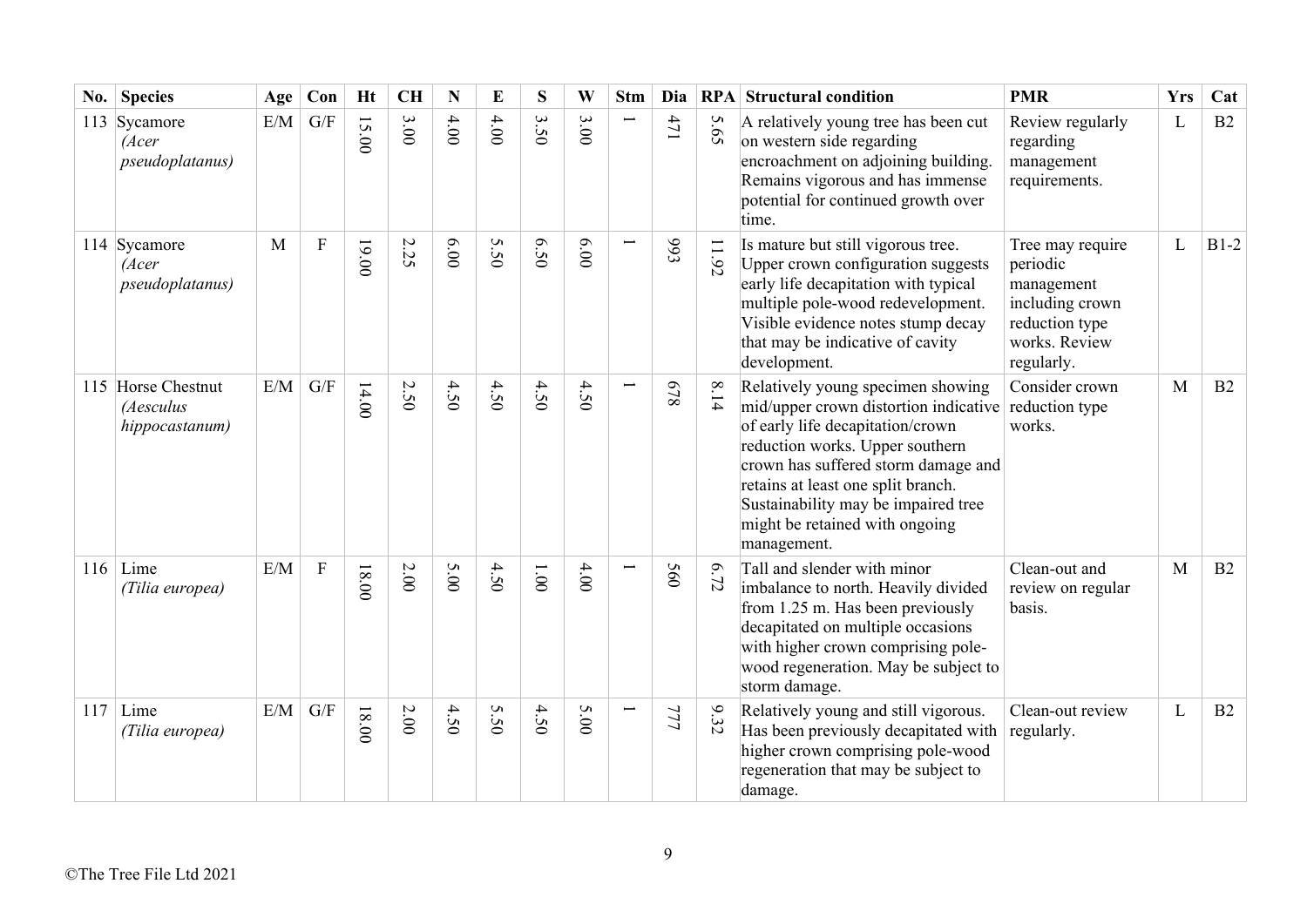| No. | <b>Species</b>          | Age | Con                     | <b>Ht</b> | <b>CH</b>                       | N                   | E                                        | S    | W                    | <b>Stm</b>               | Dia |          | <b>RPA</b> Structural condition                                                                                                                                                                                                                                            | <b>PMR</b>                                                                      | <b>Yrs</b> | Cat            |
|-----|-------------------------|-----|-------------------------|-----------|---------------------------------|---------------------|------------------------------------------|------|----------------------|--------------------------|-----|----------|----------------------------------------------------------------------------------------------------------------------------------------------------------------------------------------------------------------------------------------------------------------------------|---------------------------------------------------------------------------------|------------|----------------|
| 118 | Lime<br>(Tilia europea) | E/M | F                       | 16.00     | $\boldsymbol{\mathsf{c}}$<br>52 | $\mathcal{L}$<br>50 | $\boldsymbol{\mathsf{c}}$<br>$\tilde{S}$ | 1.50 | 4<br>$\tilde{S}$     |                          | 487 | 5.84     | Tall slender and slightly suppressed.<br>As been previously decapitated with<br>higher crown comprising pole-wood<br>regeneration.                                                                                                                                         | Clean-out and<br>review regularly.                                              | M          | B <sub>2</sub> |
| 119 | Lime<br>(Tilia europea) | E/M | G/F                     | 19.00     | 2.50                            | 4.00                | 4.50                                     | 3.50 | 4.50                 | $\overline{\phantom{0}}$ | 745 | 8.94     | Previously decapitated with higher<br>crown comprising pole-wood<br>regeneration. Remains vigorous.<br>Appears to have suffered prior storm<br>damage.                                                                                                                     | Consider crown<br>reduction type<br>works.                                      | M          | B2             |
| 120 | Lime<br>(Tilia europea) | E/M | $\mathrm{G}/\mathrm{F}$ | $17.00$   | $2.00\,$                        | 3.50                | 3.50                                     | 4.50 | 5.00                 | Ē                        | 592 | 7.10     | Slightly unbalanced. Harshly cut in<br>past with mid crown now retaining<br>some substantial decaying stumps.<br>Consider crown reduction works to<br>reduce height and spread imbalance to<br>west.                                                                       | Review regularly.                                                               | M          | C2             |
| 121 | Lime<br>(Tilia europea) | E/M | $\mathbf F$             | 00.81     | 2.25                            | 2.00                | 2.50                                     | 4.50 | 4.50                 |                          | 493 | 5.92     | Narrow with minor imbalance to<br>south-west. As been previously<br>decapitated. Crown supports some<br>deadwood including broken material<br>called within crown.                                                                                                         | Clean-out review<br>regularly.                                                  | M          | B2             |
| 122 | Lime<br>(Tilia europea) | E/M | ${\bf F}$               | 00.00     | 3.00                            | 4.00                | 4.00                                     | 4.50 | 5.00                 | $\overline{\phantom{0}}$ | 646 | 7.75     | Crown vigour is variable with<br>substantial deadwood and dieback<br>apparent to north. Remaining crown<br>appears reasonable but supports<br>notable deadwood throughout. Trees<br>been previously decapitated with<br>entire crown comprising pole-wood<br>regeneration. | Clean-out consider<br>crown reduction<br>type works. Review<br>on annual basis. | M          | C2             |
| 123 | Lime<br>(Tilia europea) | S/M | F/P                     | 10.00     | 2.50                            | 1.001               | $\overline{S}$                           | 1.50 | 3.00                 |                          | 306 | 3.67     | A distorted whip supporting extensive Review regularly.<br>imbalance to west.                                                                                                                                                                                              |                                                                                 | S          | C2             |
| 124 | Lime<br>(Tilia europea) | E/M | G/F                     | $00.81$   | 2.50                            | 4.50                | 4.00                                     | 3.00 | S<br>$\overline{0}0$ |                          | 707 | $8.48\,$ | Of good vigour but previously<br>decapitated with higher crown<br>comprising pole-wood regeneration.                                                                                                                                                                       | Review regularly.                                                               | L          | B2             |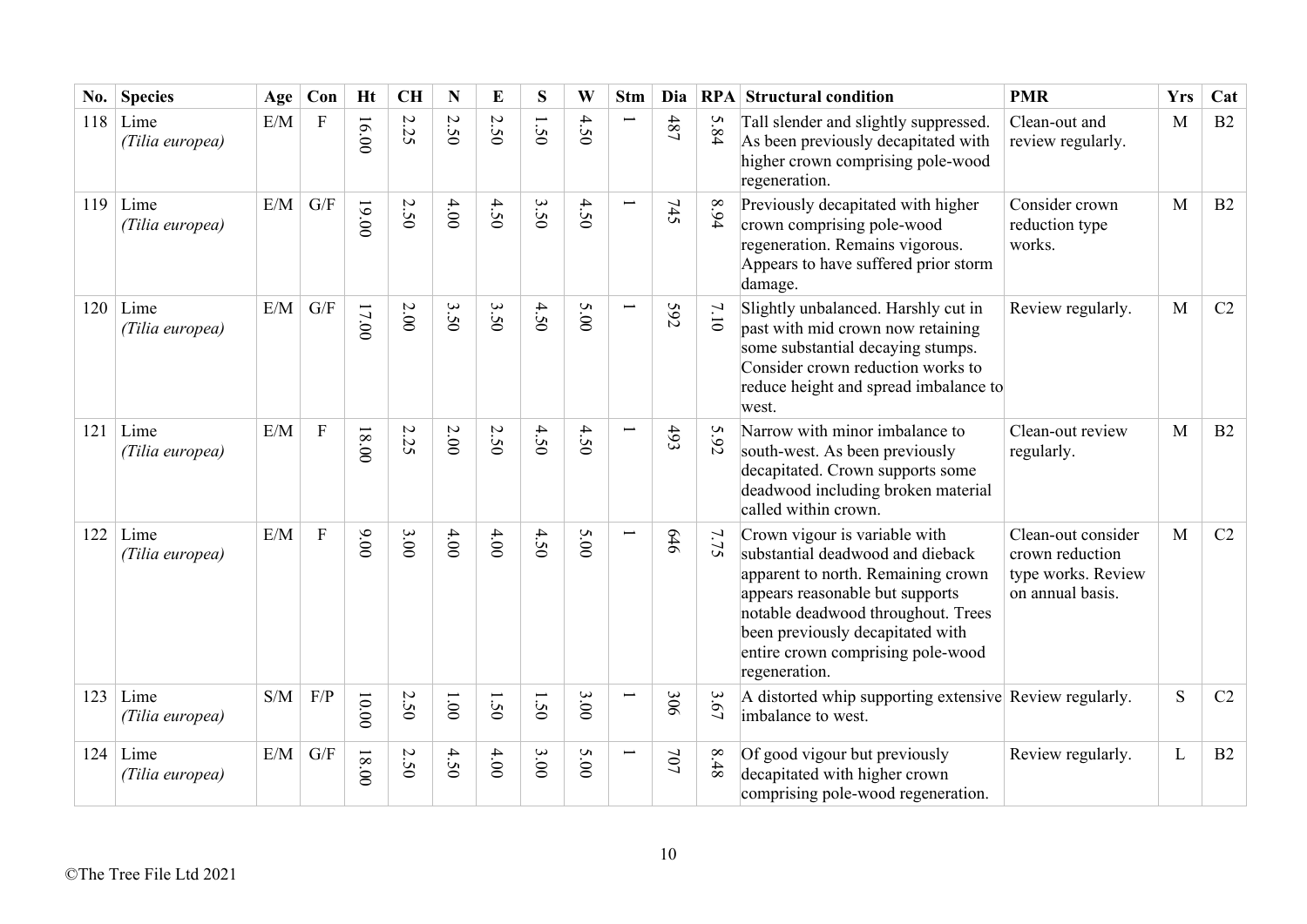| No. | <b>Species</b>                                   | Age | Con                     | <b>Ht</b> | <b>CH</b> | N                                | E    | S                                | W                                | <b>Stm</b> | Dia        | RPA   | <b>Structural condition</b>                                                                                                                                                                                                                  | <b>PMR</b>                                                                                  | <b>Yrs</b> | Cat    |
|-----|--------------------------------------------------|-----|-------------------------|-----------|-----------|----------------------------------|------|----------------------------------|----------------------------------|------------|------------|-------|----------------------------------------------------------------------------------------------------------------------------------------------------------------------------------------------------------------------------------------------|---------------------------------------------------------------------------------------------|------------|--------|
| 125 | Lime<br>(Tilia europea)                          | E/M | $\mathbf F$             | 17.00     | 2.50      | 3.00                             | 4.00 | $\mathbf{\hat{z}}$<br>$\dot{50}$ | 4.00                             |            | 624        | 7.49  | Now exposed by recent loss of<br>original neighbour to south. Remains<br>vigorous, has suffered minor storm<br>damage and early life decapitation<br>with pole-wood regeneration about<br>higher crown.                                      | Review regularly.                                                                           | M          | B2     |
| 126 | Lime<br>(Tilia europea)                          | E/M | $\mathrm{G}/\mathrm{F}$ | 16.00     | 2.00      | 3.00                             | 4.50 | 4.00                             | 3.00                             |            | 672        | 8.06  | Slightly distorted and heavily pruned<br>in past including early life<br>decapitation. Supports some broken<br>deadwood within crown.                                                                                                        | Clean-out.                                                                                  | M          | B2     |
| 127 | Lime<br>(Tilia europea)                          | E/M | G/F                     | 17.00     | 2.50      | 3.50                             | 5.00 | 3.00                             | 3.00                             | ╾          | 535        | 6.42  | Typically unbalanced to east.<br>Previously decapitated with higher<br>crown comprising pole-wood<br>regeneration.                                                                                                                           | Clean-out review<br>regularly.                                                              | L          | B2     |
| 129 | Lime<br>(Tilia europea)                          | E/M | G/F                     | 17.00     | 2.50      | 3.00                             | 4.50 | 3.50                             | 3.00                             | Ī          | 61S        | 6.23  | Slightly one-sided and unbalanced to<br>east. Heavily divided from 1.75 m.<br>Has been previously decapitated with<br>higher crown comprising pole-wood<br>regeneration.                                                                     | Consider structural<br>pruning and crown<br>reduction works.                                | M          | B2     |
| 130 | Lime<br>(Tilia europea)                          | E/M | $\mathbf{F}$            | $00.81$   | 2.50      | $\mathbf{\hat{z}}$<br>$\dot{5}0$ | 5.50 | 4.00                             | $\mathbf{\hat{z}}$<br>$\dot{50}$ |            | 608        | 9.70  | A large specimen heavily divided<br>from 1.00 m. Both stems are affected<br>by notable cavity development that<br>will be subject to ongoing<br>deterioration. Higher crown<br>comprises pole-wood regeneration<br>after prior decapitation. | Clean-out and<br>consider structural<br>pruning including<br>crown reduction<br>type works. | M          | C2     |
| 131 | Lime<br>(Tilia europea)                          | E/M | G/F                     | $18.00$   | 4.50      | 4.50                             | 5.00 | 3.50                             | 3.00                             | Ë          | <b>509</b> | 7.26  | Higher crown comprises pole-wood<br>regeneration with evidence of decay<br>at pruning points.                                                                                                                                                | Consider crown<br>reduction type<br>works.                                                  | M          | B2     |
|     | 132 Sycamore<br>(Acer<br><i>pseudoplatanus</i> ) | M   | G/F                     | 19.00     | $2.00$    | 5.00                             | 5.00 | 7.00                             | S<br>50                          | Ë          | 629        | 10.31 | A large specimen partly misshapen<br>through proximity to near neighbour.<br>General vigour and vitality appear<br>good.                                                                                                                     |                                                                                             | L          | $B1-2$ |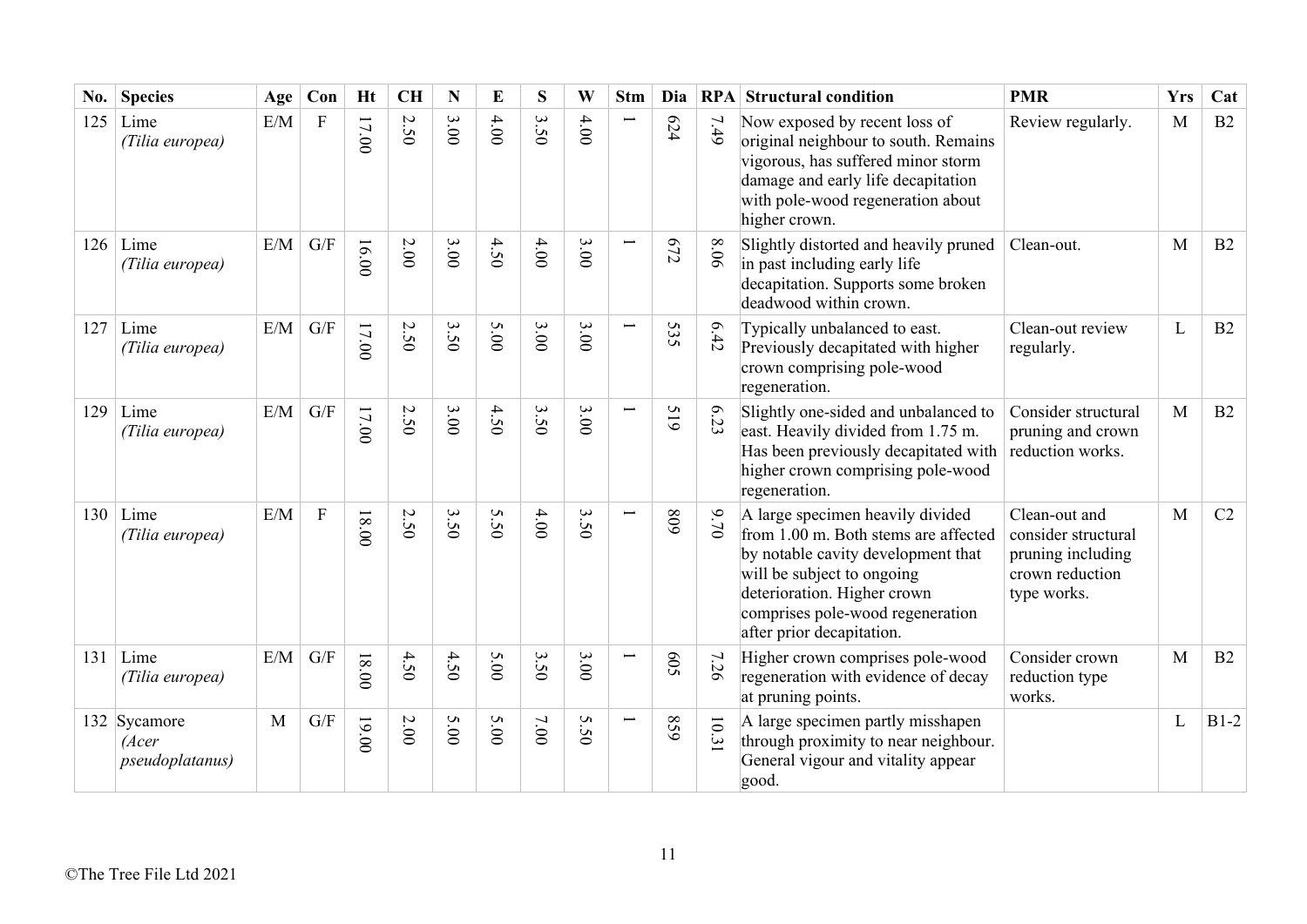| No. | <b>Species</b>                                    | Age | Con                       | Ht    | <b>CH</b> | ${\bf N}$ | E      | ${\bf S}$ | W    | <b>Stm</b> | Dia  |       | <b>RPA</b> Structural condition                                                                                                                                                                                                                                                                                                                                                                                                                                                      | <b>PMR</b>                                                                                                             | <b>Yrs</b> | Cat            |
|-----|---------------------------------------------------|-----|---------------------------|-------|-----------|-----------|--------|-----------|------|------------|------|-------|--------------------------------------------------------------------------------------------------------------------------------------------------------------------------------------------------------------------------------------------------------------------------------------------------------------------------------------------------------------------------------------------------------------------------------------------------------------------------------------|------------------------------------------------------------------------------------------------------------------------|------------|----------------|
| 133 | Horse Chestnut<br>(Aesculus<br>hippocastanum)     | M   | G/F                       | 20.00 | 2.50      | 0.00      | $7.00$ | 6.50      | 5.00 |            | 888  | 10.66 | Large specimen of reasonable vigour<br>and vitality. Tree exhibits evidence of<br>prior wounding including limb loss<br>and associated decay. Brittle nature<br>including prior damage will likely<br>result in ongoing damage over time.                                                                                                                                                                                                                                            | Clean-out and<br>review regularly.                                                                                     | L          | $B1-2$         |
|     | 134 Sycamore<br>(Acer<br>pseudoplatanus)          | M   | $\boldsymbol{\mathrm{F}}$ | 17.00 | $2.00\,$  | 4.50      | 3.00   | 10.00     | 4.50 |            | 119  | 7.33  | Distorted and misshapen with<br>extensive imbalance to south. Vigour<br>and vitality are below that expected<br>retrieve this age suggesting possible<br>pathological issues. Lower stem<br>anomalies suggest some potential for<br>decay.                                                                                                                                                                                                                                           | Review on regular<br>basis. Consider<br>crown reduction<br>works particularly<br>reducing southern<br>extent of crown. | M          | C <sub>2</sub> |
|     | 135 Sycamore<br>(Acer<br>pseudoplatanus)          | S   | ${\bf F}$                 | 6.00  | $2.00$    | 0.50      | 0.50   | 1.50      | 2.00 |            | 194  | 2.33  | A young sapling arising from footing<br>of wall. Ongoing growth will result in<br>wall damage.                                                                                                                                                                                                                                                                                                                                                                                       | Remove.                                                                                                                | N/A        | U              |
|     | 136 Sycamore<br>(Acer<br><i>pseudoplatanus</i> )  | E/M | F/P                       | 17.00 | 2.50      | 4.00      | 1.50   | 6.00      | 4.50 |            | 859  | 10.31 | One-sided and of reduced vigour. Is<br>affected by apparent canker damage<br>at 5.00 m. Higher crown has suffered<br>some storm damage.                                                                                                                                                                                                                                                                                                                                              | Clean-out review<br>regarding retention<br>context. Review<br>regularly regarding<br>apparent decline.                 | S          | C2             |
|     | 137 Horse Chestnut<br>(Aesculus<br>hippocastanum) | M   | $\boldsymbol{\mathrm{F}}$ | 17.00 | 2.00      | 00.00     | 00'6   | 6.50      | 00'9 |            | 1241 | 14.90 | Large specimen has been crudely<br>decapitated in past with higher crown<br>comprising sucker regeneration and<br>what appears to be decaying stumps.<br>Tree remains vigorous though<br>predisposition towards storm damage<br>will increase with time. Lower stem is context.<br>subject to fire related bark damage,<br>bark necrosis and surface decay on<br>northern side of stem. Tree is of<br>questionable sustainability with<br>sustainability being context<br>dependent. | Management in<br>crown reduction<br>type works may<br>allow for limited<br>retention dependent<br>upon retention       | M          | C2             |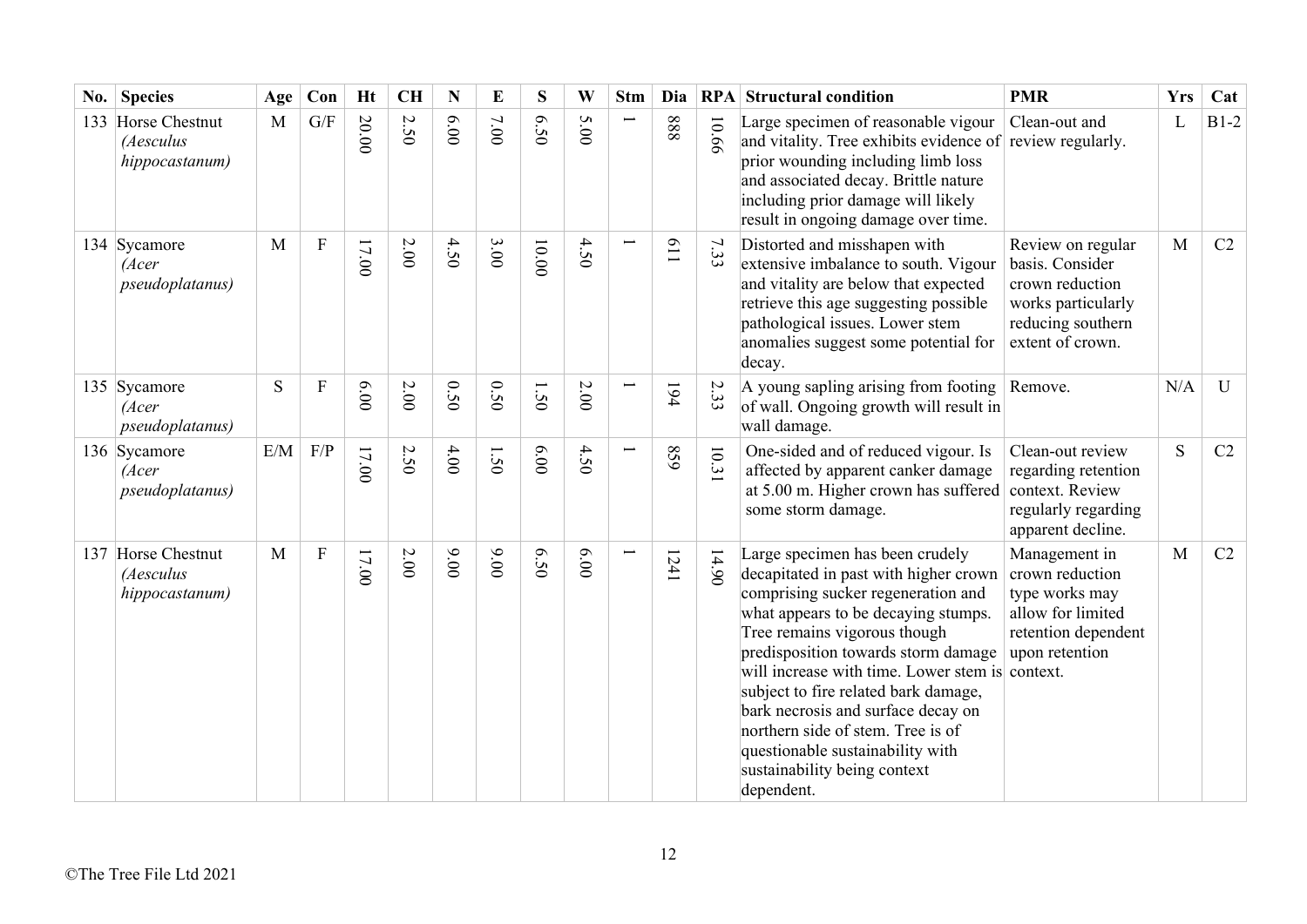| No. | <b>Species</b>                                      | Age                                               | Con            | <b>Ht</b> | <b>CH</b>           | $\mathbf N$                           | E        | S    | W                   | <b>Stm</b>    | Dia        |                                | <b>RPA</b> Structural condition                                                                                                                                                                                                                                                                                                                                    | <b>PMR</b>                                      | <b>Yrs</b> | Cat          |
|-----|-----------------------------------------------------|---------------------------------------------------|----------------|-----------|---------------------|---------------------------------------|----------|------|---------------------|---------------|------------|--------------------------------|--------------------------------------------------------------------------------------------------------------------------------------------------------------------------------------------------------------------------------------------------------------------------------------------------------------------------------------------------------------------|-------------------------------------------------|------------|--------------|
| 138 | Ash<br>(Fraxinus<br>excelsior)                      | S/M                                               | G/F            | 00.00     | $\mathcal{L}$<br>52 | $\boldsymbol{\omega}$<br>$\tilde{S}0$ | 3.00     | 3.00 | $\mathcal{L}$<br>50 |               | 322        | $\boldsymbol{\omega}$<br>$-86$ | A young and still vigorous tree arises<br>from a position directly adjoining<br>wall footing where continued growth<br>will result in structural damage to<br>wall. Tree is unsustainable.                                                                                                                                                                         | Remove.                                         | N/A        | $\mathbf{U}$ |
|     | 139 Sycamore<br>(Acer<br>pseudoplatanus)            | S/M                                               | $\overline{F}$ | 00.8      | 3.00                | 2.50                                  | $1.00\,$ | 1.50 | 1.00                |               | 162        | 1.95                           | Young and vigorous but arising from<br>wall footing. Tree is unsustainable.                                                                                                                                                                                                                                                                                        | Remove.                                         | N/A        | $\mathbf{U}$ |
|     | 140 Sycamore<br>(Acer<br>pseudoplatanus)            | S/M                                               | ${\bf F}$      | 7.00      | $2.00$              | $\sim$<br>$\dot{S}0$                  | 1.00     | 1.50 | 1.50                |               | <b>691</b> | $2.02\,$                       | Young and vigorous but arising from<br>wall footing. Tree is unsustainable.                                                                                                                                                                                                                                                                                        |                                                 | N/A        | $\mathbf{U}$ |
|     | 141 Elder<br>(Sambucus nigra)                       | E/M                                               | $\overline{P}$ | 7.50      | 0.50                | $2.00$                                | 4.00     | 1.00 | $0.00$              | $\overline{}$ | 197        | 2.37                           | Typically regarded as a weed species. Remove.                                                                                                                                                                                                                                                                                                                      |                                                 | N/A        | $\mathbf{U}$ |
|     | 142 Sycamore<br>(Acer<br>pseudoplatanus)            | $\ensuremath{\mathrm{S}}/\ensuremath{\mathrm{M}}$ | ${\bf F}$      | 7.50      | $0.00\,$            | 4.00                                  | 3.50     | 3.00 | 3.00                |               | $407$      | 4.89                           | Young and vigorous but arising from<br>footing of boundary wall where<br>continued growth will result in wall<br>damage. Tree is considered<br>unsustainable.                                                                                                                                                                                                      |                                                 | S          | C2           |
|     | 143 Lombardy Poplar<br>(Populus nigra<br>"Italica") | M                                                 | G/F            | 22.00     | 1.50                | 3.00                                  | 4.00     | 3.00 | 1.50                |               | 1146       | $\overline{3}$<br>52           | A large specimen heavily forked from Review regarding<br>low level and supporting minor<br>imbalance to east. Tree appears<br>vigorous with stem already in contact<br>with boundary wall with wall<br>structure enveloped at circa 1.75 m.<br>Tree appears to have caused<br>substantial distortion to wall.<br>Continued growth has potential to<br>damage wall. | retention context<br>and likely wall<br>damage. | L          | $B1-2$       |
|     | 144 Lawson Cypress<br>(Chamaecyparis<br>lawsoniana) | E/M                                               | ${\bf F}$      | 7.50      | 0.00                | Ņ<br>50                               | 1.50     | 0.50 | 3.00                |               | 274        | 3.29                           | Distorted through suppression but<br>maintaining reasonable vigour and<br>vitality. Supports no viable crown<br>about lower southern or western<br>canopy.                                                                                                                                                                                                         |                                                 | M          | C2           |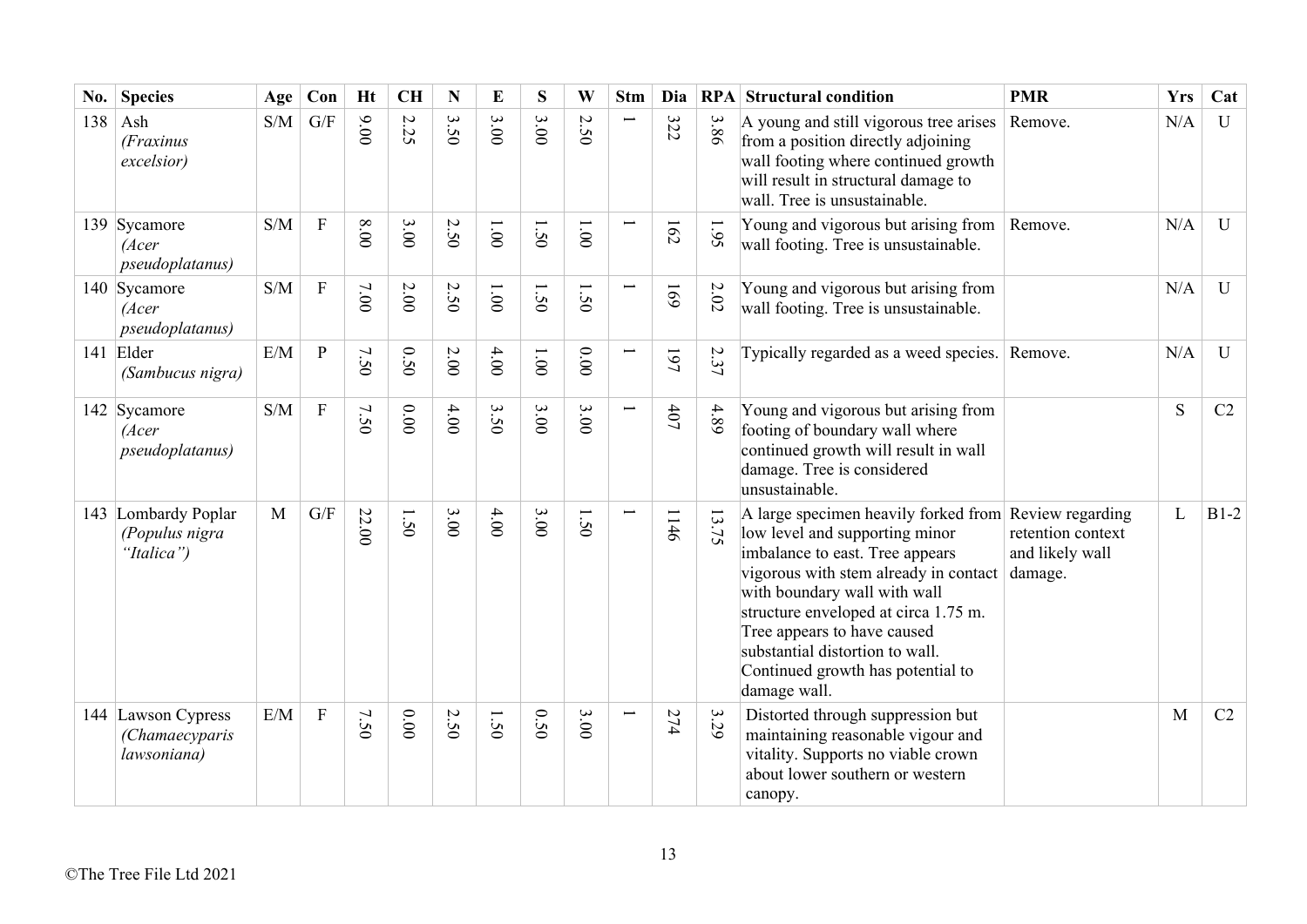| No. | <b>Species</b>                                    | Age | Con                     | <b>Ht</b> | <b>CH</b> | N                         | E               | S     | W                                   | <b>Stm</b>               | Dia | <b>RPA</b> | <b>Structural condition</b>                                                                                                                                                                        | <b>PMR</b>                                              | <b>Yrs</b> | Cat    |
|-----|---------------------------------------------------|-----|-------------------------|-----------|-----------|---------------------------|-----------------|-------|-------------------------------------|--------------------------|-----|------------|----------------------------------------------------------------------------------------------------------------------------------------------------------------------------------------------------|---------------------------------------------------------|------------|--------|
| 145 | Lawson Cypress<br>(Chamaecyparis<br>lawsoniana)   | E/M | $\mathrm{G}/\mathrm{F}$ | 7.50      | 0.00      | 2.50                      | 2.50            | 2.50  | $\overline{C}$<br>50                | $\overline{\phantom{0}}$ | 388 | 4.66       | Young and apparently vigorous.                                                                                                                                                                     |                                                         | L          | B2     |
|     | 146 Cordyline<br>(Cordyline<br><i>australis</i> ) | E/M | ${\bf F}$               | 3.00      | 0.000     | $00^{\circ}$              | $00^{\circ}1$   | 1.001 | 1.001                               | $\overline{\phantom{0}}$ | 312 | 3.74       | A small multi-stemmed element of an<br>ornamental planting.                                                                                                                                        |                                                         | M          | C2     |
| 147 | Elder<br>(Sambucus nigra)                         | M   | F/P                     | 4.50      | 0.000     | $00^{\circ}1$             | 3.00            | 3.50  | 4.50                                | S                        | 334 | $4.01$     | An unkempt, untidy specimen of a<br>weed species. Has suffered partial<br>collapse and failure.                                                                                                    | Remove.                                                 | N/A        | U      |
|     | 148 Horse Chestnut<br>(Aesculus<br>hippocastanum) | M   | G/F                     | 15.00     | $0.00$    | 4.00                      | S<br>$\ddot{5}$ | 6.50  | 4.50                                | $\overline{\phantom{0}}$ | 645 | 11.31      | Tree is typically unbalanced to south-<br>east. General vigour and vitality<br>appear good with minimal deadwood<br>carriage.                                                                      | Review regarding<br>retention context.                  | L          | B2     |
| 150 | Lime<br>(Tilia europea)                           | M   | $\mathrm{G}/\mathrm{F}$ | 21.00     | 1.75      | 4.00                      | 5.00            | 3.50  | 4.50                                | $\overline{\phantom{0}}$ | 774 | 9.28       | Large specimen of reasonable vigour<br>and vitality but supporting some<br>deadwood.                                                                                                               | Clean-out and<br>review regarding<br>retention context. | L          | $B1-2$ |
| 151 | Lime<br>(Tilia europea)                           | E/M | $\overline{F}$          | 14.00     | $1.00\,$  | 2.50                      | 4.50            | 3.50  | 3.00                                | $\overline{\phantom{0}}$ | 535 | 6.42       | A small specimen, having suffered<br>prior decapitation with what appears<br>to be decay at upper end of stem.<br>Much of stem is obscured by<br>combination of epicormic growth and<br>ivy cover. | Cut ivy and review<br>regarding retention<br>context.   | M          | C2     |
| 152 | Lime<br>(Tilia europea)                           | E/M | ${\bf F}$               | 17.00     | 2.00      | $\sim$<br>$\overline{50}$ | 4.00            | 2.00  | $\boldsymbol{\omega}$<br>$\dot{5}0$ | $\overline{\phantom{0}}$ | 522 | 6.26       | Slightly suppressed. Higher crown<br>supports some deadwood with<br>principal stem supporting<br>combination of ivy cover on<br>epicormic growth.                                                  | Cut ivy and clean-<br>out.                              | L          | B2     |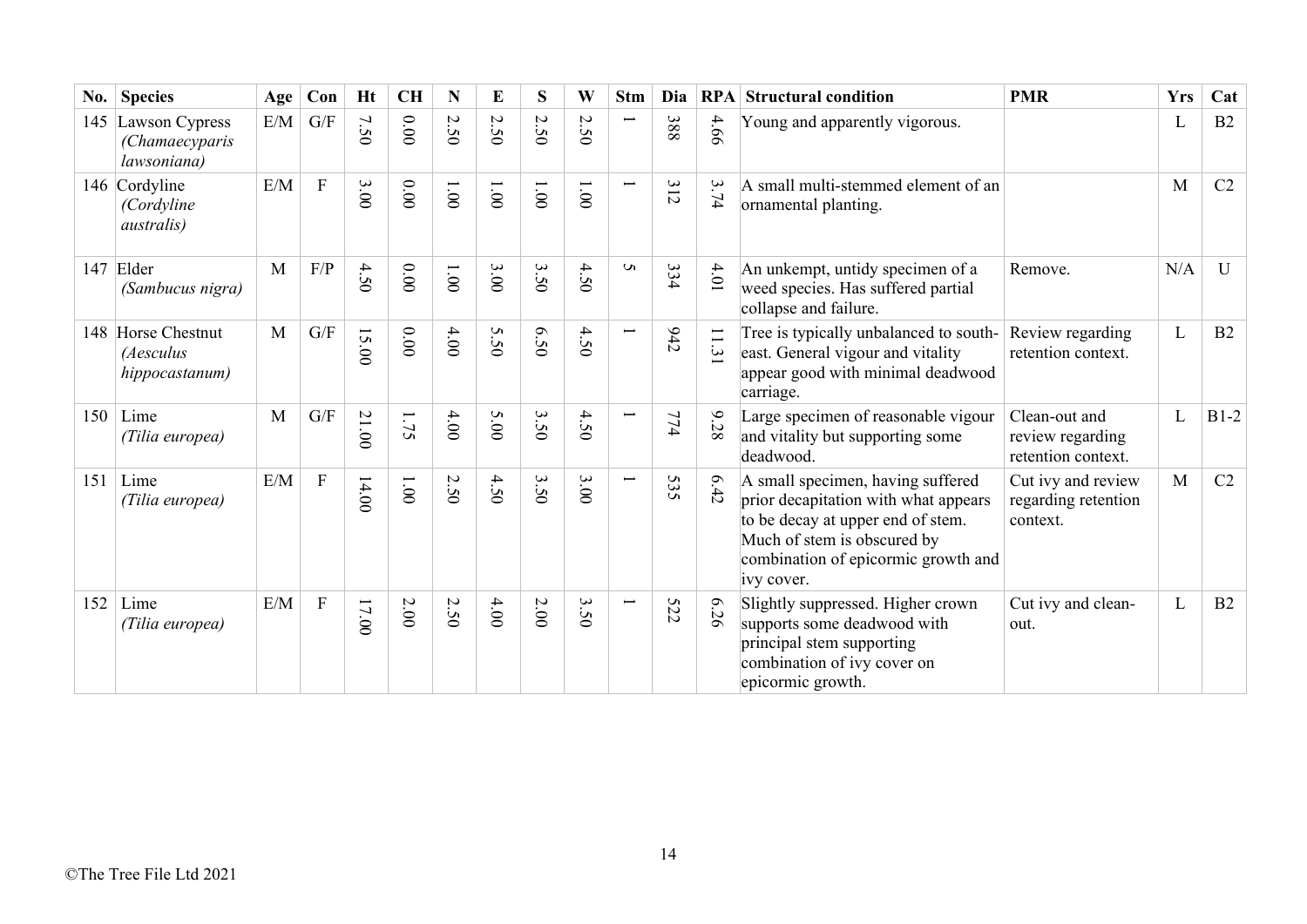| No. | <b>Species</b>                | Age          | Con                     | <b>Ht</b> | <b>CH</b> | N                               | E    | S                                     | W                  | <b>Stm</b>               | Dia   | RPA  | <b>Structural condition</b>                                                                                                                                                                                                                                                                                               | <b>PMR</b>                                                                                      | <b>Yrs</b> | Cat          |
|-----|-------------------------------|--------------|-------------------------|-----------|-----------|---------------------------------|------|---------------------------------------|--------------------|--------------------------|-------|------|---------------------------------------------------------------------------------------------------------------------------------------------------------------------------------------------------------------------------------------------------------------------------------------------------------------------------|-------------------------------------------------------------------------------------------------|------------|--------------|
| 154 | Lime<br>(Tilia europea)       | M            | ${\bf F}$               | $18.00$   | $2.00\,$  | 5.00                            | 5.00 | $\mathbf{\hat{z}}$<br>$\overline{50}$ | $\omega$<br>i<br>Õ |                          | 579   | 6.95 | Slightly suppressed and exhibiting<br>evidence of decline in deadwood<br>development particularly about higher<br>crown. Much of stem and particularly<br>basal area is obscured by dense<br>epicormic growth, preventing detailed<br>review at present. Apply crown<br>reduction works and clean-out<br>remove deadwood. | Clean-out epicormic<br>growth to facilitate<br>better review.                                   | M          | C2           |
|     | 155 Elder<br>(Sambucus nigra) | M            | $\overline{F}$          | 5.00      | 0.50      | $\boldsymbol{\mathsf{c}}$<br>50 | 5.00 | 2.00                                  | 2.50               | $\overline{\phantom{0}}$ | 261   | 3.13 | A distorted specimen of a weed<br>species.                                                                                                                                                                                                                                                                                | Remove.                                                                                         | N/A        | $\mathbf{U}$ |
|     | $156$ Lime<br>(Tilia europea) | M            | ${\bf P}$               | 0.00      | 0.00      | $\overline{\phantom{0}}$<br>50  | 2.00 | 3.00                                  | 3.00               |                          | 493   | 5.92 | Comprises a large, decaying stump<br>supporting epicormic growth.                                                                                                                                                                                                                                                         | Remove.                                                                                         | N/A        | $\mathbf U$  |
| 157 | Lime<br>(Tilia europea)       | $\mathbf{M}$ | $\mathrm{G}/\mathrm{F}$ | $18.00$   | $2.00\,$  | 4.00                            | 4.50 | 4.50                                  | 4.50               |                          | 812   | 9.74 | Large specimen of reasonable vigour<br>and vitality though crown support<br>some deadwood. Lower middle stem<br>is obscured by dense epicormic<br>growth.                                                                                                                                                                 | Clean-out and<br>review regarding<br>retention context.                                         | L          | B2           |
| 158 | Lime<br>(Tilia europea)       | E/M          | F/P                     | 15.00     | $2.00$    | 3.00                            | 3.00 | 2.50                                  | 4.00               |                          | $407$ | 4.89 | Distorted through suppression and<br>heavily divided from 4.00 m. Crown<br>has been subject to decline and<br>support some substantial deadwood<br>and areas of decay. May offer some<br>degree of sustainability with crown<br>reduction type works.                                                                     | Clean-out and<br>reduce crown.<br>Remove basal<br>suckers                                       | S          | C2           |
| 159 | Lime<br>(Tilia europea)       | $\mathbf{M}$ | ${\bf F}$               | 18.00     | 2.50      | 5.50                            | 4.00 | 3.00                                  | 5.00               |                          | $748$ | 86.8 | Slightly one-sided through end of line Clean-out and<br>position. Higher crown is of variable<br>vigour with evidence of decline and<br>deadwood development, possibly<br>relating to proximity development of<br>driveway and stem base.                                                                                 | consider application<br>of crown reduction<br>works for limited<br>sustainability<br>retention. | M          | C2           |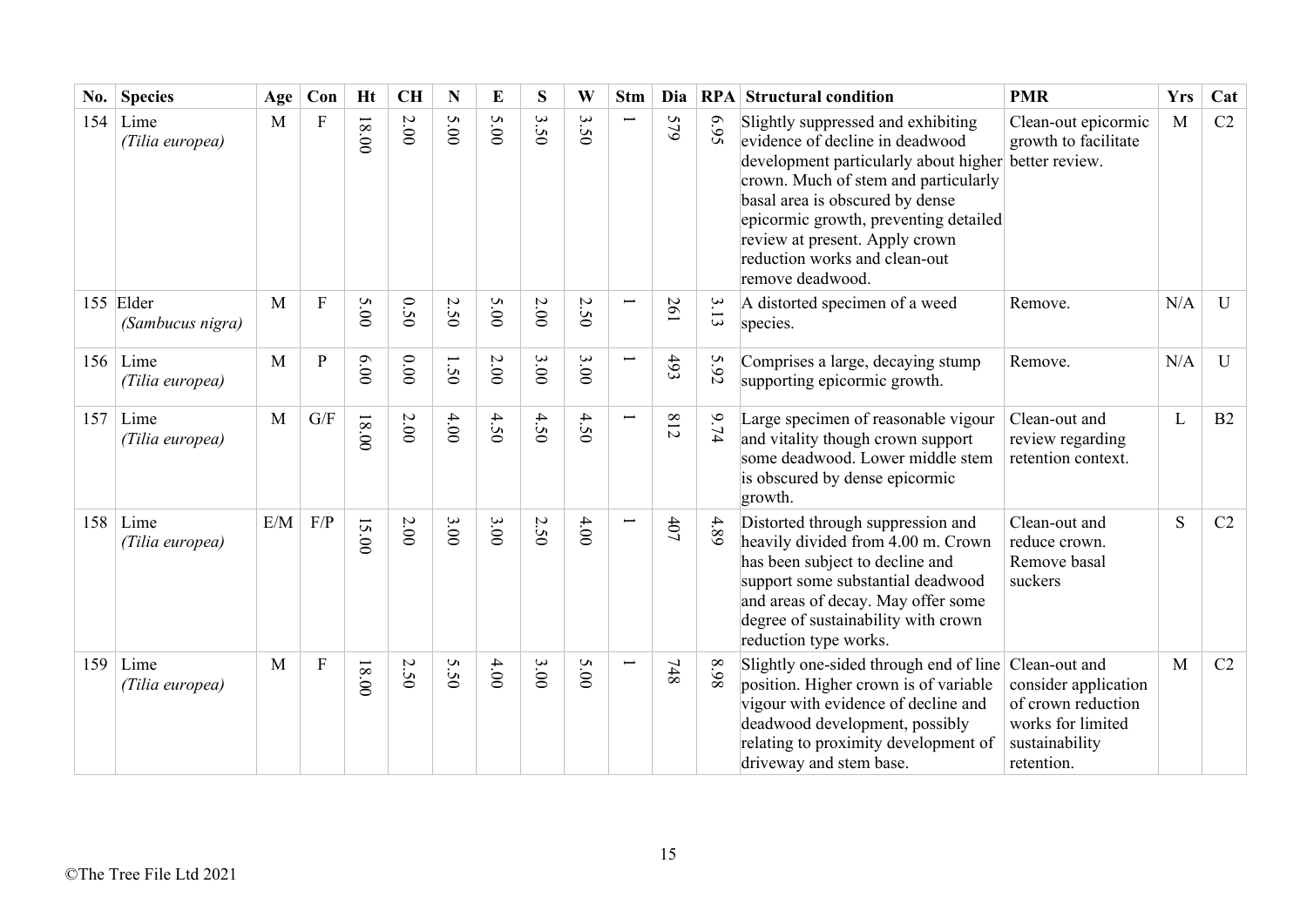| No. | <b>Species</b>                             | Age | Con                     | <b>Ht</b> | <b>CH</b> | N    | E    | S    | W      | <b>Stm</b>               | Dia        |      | <b>RPA</b> Structural condition                                                                                                                                                                     | <b>PMR</b>                                                     | <b>Yrs</b>   | Cat |
|-----|--------------------------------------------|-----|-------------------------|-----------|-----------|------|------|------|--------|--------------------------|------------|------|-----------------------------------------------------------------------------------------------------------------------------------------------------------------------------------------------------|----------------------------------------------------------------|--------------|-----|
| 160 | Lime<br>(Tilia europea)                    | M   | $\mathbf F$             | 18.00     | $2.00\,$  | 3.00 | 5.00 | 3.00 | $2.00$ | Ī                        | 780        | 9.36 | Is of variable crown vigour with some Clean-out and cut<br>deadwood development. Combined<br>ivy development and epicormic<br>growth means that much of crown is<br>obscured from view.             | ivy. Consider<br>application crown<br>reduction type<br>works. | M            | C2  |
| 163 | Lime<br>(Tilia europea)                    | E/M | $\mathbf G$             | 14.00     | 1.50      | 4.50 | 4.50 | 4.00 | 4.00   | Ē                        | 525        | 6.30 | A relatively young specimen of<br>typically good form.                                                                                                                                              |                                                                | L            | A2  |
|     | 164 Blue Atlas Cedar<br>(Cedrus atlantica) | E/M | $\mathrm{G}/\mathrm{F}$ | 13.00     | $2.00$    | 4.50 | 5.00 | 5.00 | 4.50   | Ī                        | <b>119</b> | 7.33 | Relatively young and still vigorous<br>specimen has undergone substantial<br>prior pruning with multiple limb<br>removal wound on lower stem.<br>Species can prove brittle in exposed<br>positions. | Review regularly.                                              | L            | B2  |
|     | 165 Holm Oak<br>(Quercus ilex)             | E/M | G/F                     | 14.00     | 3.00      | 6.00 | 5.50 | 6.00 | 7.00   | Ī                        | 812        | 9.74 | A young and still vigorous, broad,<br>and spreading specimen. Supports<br>some deadwood.                                                                                                            | Clean-out.                                                     | L            | A2  |
|     | 166 Holm Oak<br>(Quercus ilex)             | E/M | $\mathbf G$             | 13.00     | 3.00      | 5.00 | 5.00 | 5.00 | 3.00   | $\overline{\phantom{0}}$ | 573        | 889  | Slightly unbalanced through<br>suppression with growth development<br>to east. Has undergone substantial<br>lower crown pruning.                                                                    |                                                                | L            | B2  |
|     | 167 Holm Oak<br>(Quercus ilex)             | E/M | G/F                     | 12.00     | 3.00      | 3.50 | 5.00 | 3.00 | 2.00   | $\overline{\phantom{0}}$ | 487        | 5.84 | Unbalanced to east through<br>suppression but is maintaining<br>reasonable vigour. Supports some<br>deadwood.                                                                                       | Clean-out.                                                     | L            | B2  |
|     | 168 Holm Oak<br>(Quercus ilex)             | E/M | $\mathrm{G}/\mathrm{F}$ | 12.00     | 3.00      | 4.50 | 3.00 | 2.50 | 4.50   |                          | 525        | 6.30 | Badly unbalanced through<br>suppression. Vigour and vitality are<br>reasonable, but crown support some<br>substantial deadwood.                                                                     | Clean-out.                                                     | $\mathbf{L}$ | B2  |
|     | 169 Holm Oak<br>(Quercus ilex)             | E/M | $\mathbf G$             | 13.00     | 2.50      | 6.50 | 6.50 | 5.50 | 5.00   | Ī                        | 754        | 9.05 | Large, broad, and spreading specimen Clean-out.<br>having undergone prior lower crown<br>pruning. Crown supports some<br>deadwood.                                                                  |                                                                | L            | B2  |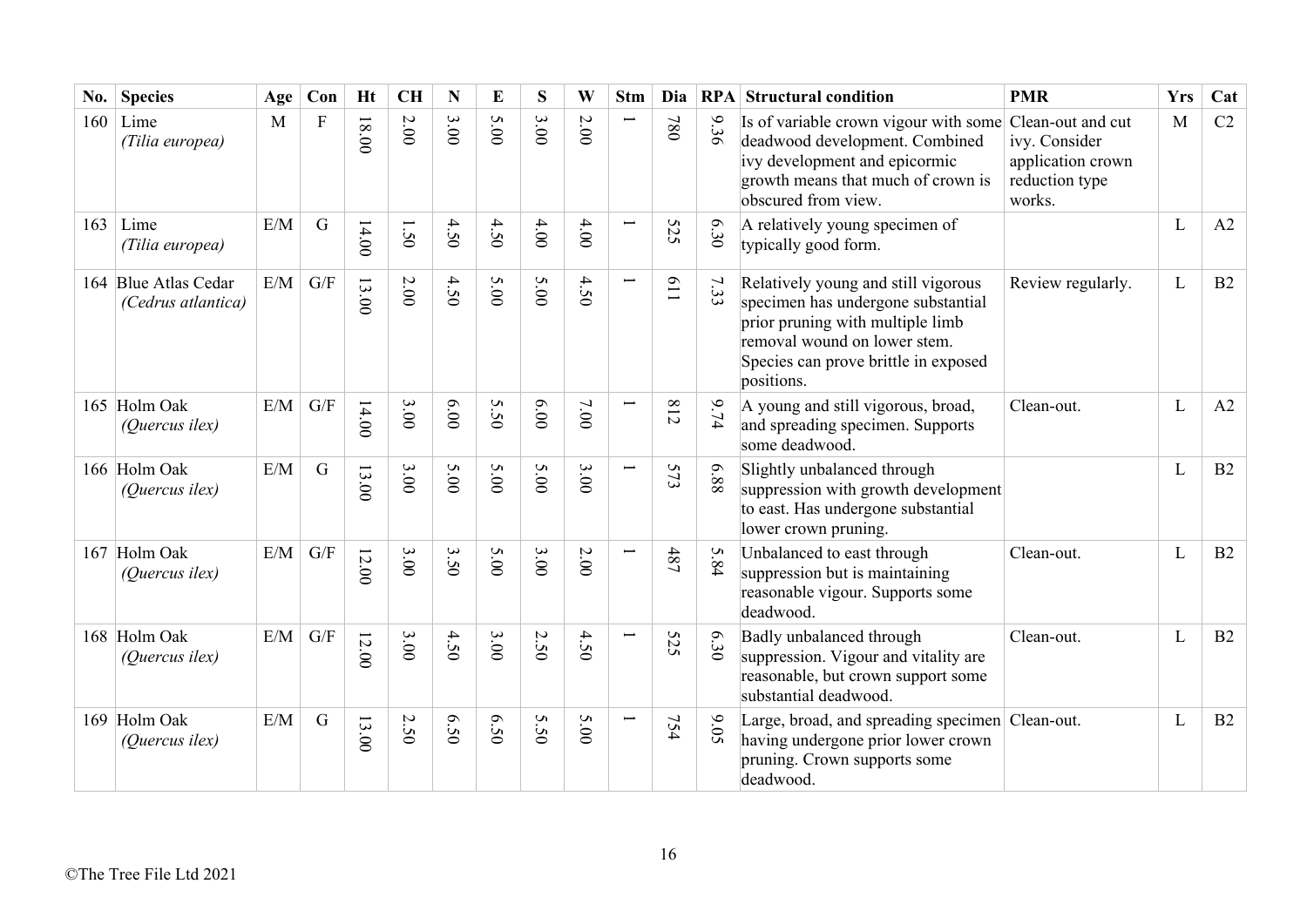| No. | <b>Species</b>                                        | Age                                               | Con                     | <b>Ht</b> | <b>CH</b> | N                               | E      | S    | W      | <b>Stm</b>               | Dia |      | <b>RPA</b> Structural condition                                                                                                                                                                                                                                                 | <b>PMR</b>                             | <b>Yrs</b> | Cat          |
|-----|-------------------------------------------------------|---------------------------------------------------|-------------------------|-----------|-----------|---------------------------------|--------|------|--------|--------------------------|-----|------|---------------------------------------------------------------------------------------------------------------------------------------------------------------------------------------------------------------------------------------------------------------------------------|----------------------------------------|------------|--------------|
| 170 | Silver Birch<br>(Betula pendula)                      | M                                                 | $\overline{P}$          | 9.00      | 1.50      | $\boldsymbol{\mathsf{c}}$<br>50 | 3.50   | 4.00 | 3.00   |                          | 401 | 4.81 | In an advanced state of decline with<br>extensive dieback about higher<br>crown.                                                                                                                                                                                                | Consider removal<br>within short term. | N/A        | $\mathbf{U}$ |
|     | 171 Norway Maple<br>(Acer platanoides)                | S/M                                               | ${\bf F}$               | 4.50      | 2.00      | 2.00                            | 2.00   | 2.00 | $2.00$ | $\overline{\phantom{0}}$ | 204 | 2.44 | Young and vigorous. Has undergone<br>substantial prior pruning with notable<br>wound at 2.00 m to east.                                                                                                                                                                         | Review regularly.                      | M          | C2           |
|     | 172 Lawson Cypress<br>(Chamaecyparis<br>lawsoniana)   | E/M                                               | ${\bf F}$               | 8.00      | 0.00      | 2.00                            | 2.00   | 2.00 | 2.00   | $\overline{\phantom{0}}$ | 274 | 3.29 | Young and vigorous with immense<br>potential for continued growth over<br>time.                                                                                                                                                                                                 |                                        | L          | B2           |
| 173 | Field Maple<br>(Acer campestre)                       | E/M                                               | $\mathrm{G}/\mathrm{F}$ | 11.00     | $-75$     | 4.00                            | 4.50   | 4.50 | 4.50   | $\overline{\phantom{0}}$ | 458 | 5.50 | Young and still vigorous.                                                                                                                                                                                                                                                       |                                        | L          | A2           |
|     | 174 False Acacia<br>(Robinia<br><i>pseudoacacia</i> ) | M                                                 | ${\bf F}$               | 14.00     | 2.50      | 4.50                            | 5.50   | 5.50 | 5.00   | $\overline{\phantom{0}}$ | 729 | 8.75 | Is maintaining fair vigour and vitality<br>but is affected by species typical<br>brittle nature with evidence of storm<br>damage and deadwood development<br>throughout.                                                                                                        | Clean-out and<br>review regularly.     | L          | B2           |
|     | 175 Weeping Birch<br>(Betula youngii)                 | $\ensuremath{\mathrm{S}}/\ensuremath{\mathrm{M}}$ | $\rm F$                 | 4.00      | 0.50      | $\boldsymbol{\mathsf{c}}$<br>50 | 3.00   | 3.00 | 2.50   |                          | 204 | 2.44 | Young and still vigorous.                                                                                                                                                                                                                                                       |                                        | L          | B2           |
| 178 | Ornamental Cherry E/M<br>(Prunus variety)             |                                                   | $\overline{P}$          | 5.00      | 2.00      | 3.00                            | 3.00   | 1.00 | 3.00   | $\overline{\phantom{0}}$ | 344 | 4.13 | One-sided and unbalanced to north.<br>Basal region and buttress root zone<br>are subject to substantial decay. Tree<br>appears to offer limited sustainability.                                                                                                                 | Consider removal<br>and replacement.   | S          | C2           |
|     | 179 Holly<br>(Ilex aquifolium)                        | E/M                                               | $\overline{F}$          | 5.50      | 0.00      | 1.00                            | $2.00$ | 2.00 | 2.00   |                          | 197 | 2.37 | Young and vigorous, comprising a<br>large element within a broader<br>shrubby mass.                                                                                                                                                                                             |                                        | L          | B2           |
|     | 180 Norway Maple<br>(Acer platanoides)                | S/M                                               | $\mathbf{F}$            | 6.00      | 2.00      | 3.50                            | 3.50   | 2.00 | 3.50   |                          | 347 | 4.16 | Multi-stemmed from low level raising<br>concern regarding mechanical<br>integrity. South-western most stem is<br>compromised by partial compression<br>fork failure at 3.00 m. Retention<br>would require extensive pruning<br>whilst still offering limited<br>sustainability. | Consider removal<br>and replacement.   | S          | C2           |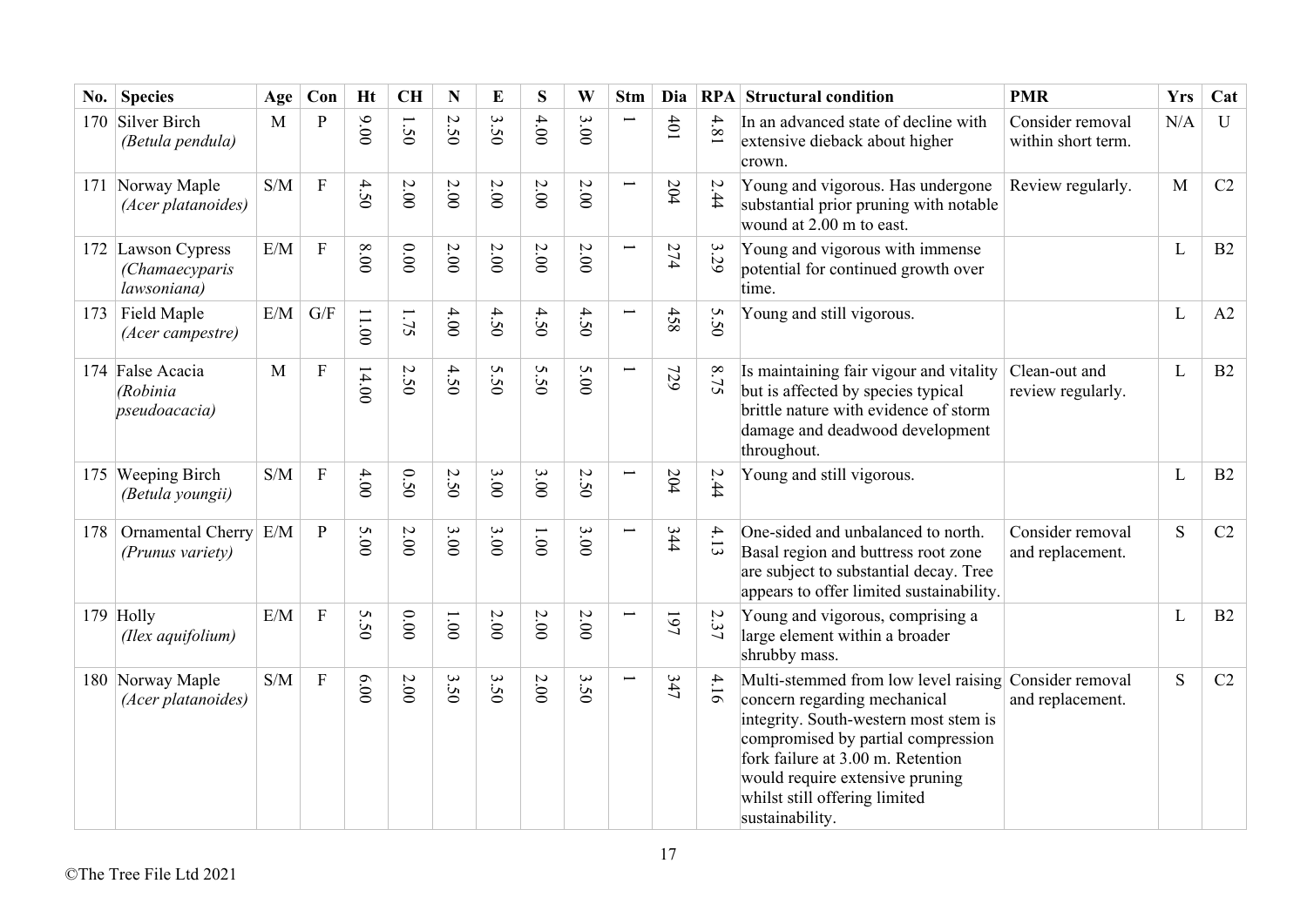| No. | <b>Species</b>                         | Age          | Con            | <b>Ht</b> | <b>CH</b>            | N                    | E      | S      | W        | <b>Stm</b>               | Dia        | RPA  | <b>Structural condition</b>                                                                                                                                                                                         | <b>PMR</b>             | <b>Yrs</b> | Cat          |
|-----|----------------------------------------|--------------|----------------|-----------|----------------------|----------------------|--------|--------|----------|--------------------------|------------|------|---------------------------------------------------------------------------------------------------------------------------------------------------------------------------------------------------------------------|------------------------|------------|--------------|
| 181 | Ornamental Cherry<br>(Prunus variety)  | S/M          | G/F            | 5.00      | 2.00                 | 4.50                 | 1.001  | 2.00   | 4.50     |                          | 581        | 2.22 | Young and still vigorous though<br>affected by ivy development at lower<br>levels.                                                                                                                                  |                        | L          | B2           |
|     | 182 Norway Maple<br>(Acer platanoides) | S/M          | F/P            | 0.000     | 2.00                 | $\overline{C}$<br>50 | 2.50   | 3.00   | 2.50     | Ţ                        | 274        | 3.29 | Young and vigorous but<br>compromised by severe wound on<br>western side of lower stem is now<br>subject to extensive decay.                                                                                        | Remove and<br>replace. | N/A        | U            |
| 183 | Ornamental Cherry<br>(Prunus variety)  | M            | ${\bf F}$      | 7.00      | 1.75                 | 4.00                 | 4.00   | 4.00   | $4.00$   | $\overline{\phantom{0}}$ | 357        | 4.28 | Broad and spreading. Of distorted<br>form. Supports substantial deadwood,<br>particularly about middle crown.                                                                                                       | Clean-out.             | M          | C2           |
| 184 | Ornamental Cherry<br>(Prunus variety)  | E/M          | $\mathbf F$    | 00'8      | 2.00                 | 2.00                 | 2.00   | 2.00   | 2.00     |                          | 271        | 3.25 | Young and vigorous graft specimen<br>with notable growth anomaly between<br>rootstock and crown. Vigour appears<br>good.                                                                                            |                        | L          | B2           |
|     | 185 Domestic Plum<br>(Prunus Sp.)      | M            | $\overline{F}$ | 7.00      | 2.00                 | 4.00                 | 2.00   | 1.50   | 4.50     | Ē.                       | 274        | 3.29 | Distorted and unbalanced but<br>apparently good vigour.                                                                                                                                                             | Review regularly.      | M          | C2           |
| 186 | Ornamental Cherry<br>(Prunus variety)  | $\mathbf{M}$ | ${\bf F}$      | 7.50      | $\sim$<br>$\dot{5}0$ | $\mathcal{L}$<br>50  | 1.50   | 2.00   | 2.00     | Ē                        | 350        | 4.20 | Tall and drawn up. Heavily divided<br>above graft union.                                                                                                                                                            | Review regularly.      | M          | C2           |
| 187 | Ornamental Cherry<br>(Prunus variety)  | E/M          | ${\bf F}$      | 7.00      | 2.25                 | $2.00\,$             | 2.00   | 2.00   | 2.00     |                          | 385        | 4.62 | Heavily divided above graft union. Is Review regularly.<br>adjoined by decaying remnant of<br>stomp immediately to north-east of<br>stem.                                                                           |                        | M          | B2           |
|     | 188 Goat Willow<br>(Salix caprea)      | E/M          | F/P            | 5.00      | 1.75                 | 2.00                 | $2.00$ | $2.00$ | $2.00\,$ | $\sim$                   | 306        | 3.67 | Distorted and broken. Growth form<br>would suggest weeping "kilmarnock"<br>variety however widespread crown<br>damage and failure has resulted in<br>massive re-suckering. Specimen is<br>considered unsustainable. | Remove.                | N/A        | $\mathbf{U}$ |
| 189 | Norway Maple<br>(Acer platanoides)     | $\rm E/M$    | $\mathbf G$    | $10.00$   | 2.00                 | 4.50                 | 4.50   | 4.50   | 4.50     |                          | <b>538</b> | 6.46 | Of apparently good vigour and form.<br>Middle crown supports some<br>deadwood.                                                                                                                                      | Clean-out.             | L          | A2           |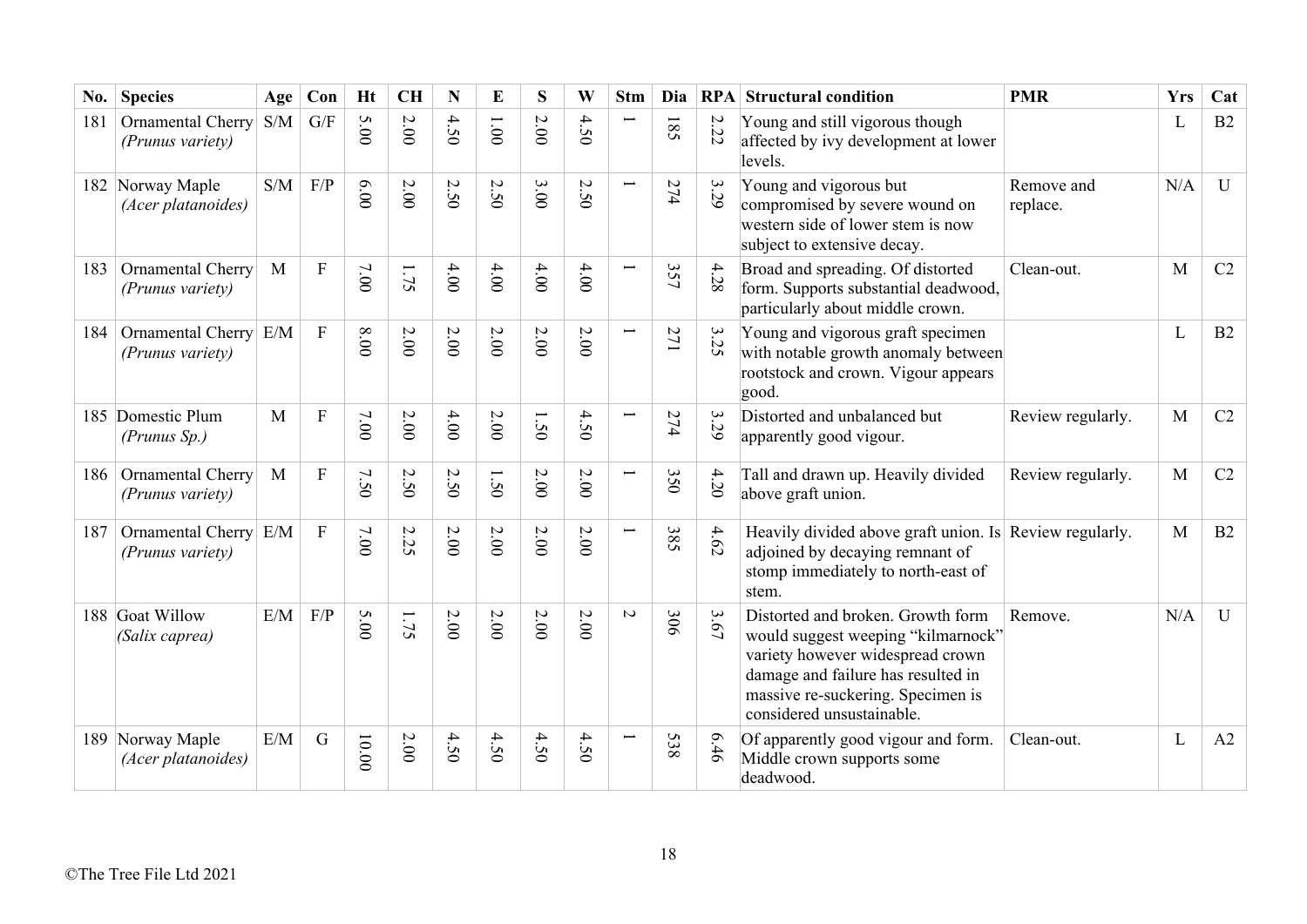| No. | <b>Species</b>                                 | Age          | Con          | <b>Ht</b> | <b>CH</b> | $\mathbf N$ | E    | S       | W    | <b>Stm</b>    | Dia |          | <b>RPA</b> Structural condition                                                                                                                                                                                                                                                                                                                                                                                                     | <b>PMR</b>                                            | <b>Yrs</b> | Cat          |
|-----|------------------------------------------------|--------------|--------------|-----------|-----------|-------------|------|---------|------|---------------|-----|----------|-------------------------------------------------------------------------------------------------------------------------------------------------------------------------------------------------------------------------------------------------------------------------------------------------------------------------------------------------------------------------------------------------------------------------------------|-------------------------------------------------------|------------|--------------|
| 190 | Horse Chestnut<br>(Aesculus<br>hippocastanum)  | S/M          | F/P          | 00.00     | 1.50      | 5.00        | 4.00 | 4.50    | 4.50 | $\overline{}$ | 465 | S<br>.58 | A once larger specimen has suffered<br>traumatic loss of much of western<br>crown through storm damage. Tree is<br>now heavily unbalanced and supports<br>widespread damage to limbs.<br>Sustainability and appearance are<br>greatly undermined.                                                                                                                                                                                   |                                                       | S          | C2           |
| 191 | <b>Weeping Willow</b><br>(Salix<br>Chrysocoma) | E/M          | G/F          | 13.00     | 0.50      | 7.00        | 5.50 | S<br>50 | 6.00 |               | 557 | 89.9     | Broad and spreading specimen of<br>apparently good vigour and vitality.<br>Crown has suffered notable damage<br>to west and north-west. Crown<br>supports some deadwood. Clean-out<br>and review regularly.                                                                                                                                                                                                                         | Review with regard<br>potential retention<br>context. | M          | B2           |
|     | 192 Blue Atlas Cedar<br>(Cedrus atlantica)     | E/M          | $\, {\bf p}$ | 16.00     | 2.00      | 00'9        | 6.00 | 6.00    | 7.50 |               | 087 | 936      | A once larger specimen has suffered<br>widespread and dramatic loss of<br>northern crown resulting in<br>substantial wounding to principal<br>stem. Wounding is irreparable and<br>will result in unavoidable stem<br>deterioration. Tree will likely be<br>subject to ongoing mechanical failure<br>until ultimate collapse occurs. Is<br>unsustainable beyond immediate<br>short-term and retention will be<br>context dependent. |                                                       | S          | C2           |
| 193 | Ornamental Cherry<br>(Prunus variety)          | $\mathbf{M}$ | $\mathbf{P}$ | 4.50      | 1.75      | 2.50        | 2.50 | 4.50    | 1.50 |               | 401 | 4.81     | Exists as a remnant of a once larger<br>tree having suffered chronic<br>mechanical failure and partial<br>collapse.                                                                                                                                                                                                                                                                                                                 | Remove.                                               | N/A        | $\mathbf{U}$ |
|     | 194 Silver Birch<br>(Betula pendula)           | M            | F/P          | 12.00     | 2.00      | 5.00        | 5.00 | 5.00    | 5.00 |               | 576 | 169      | Of apparently good vigour and<br>vitality however stem is affected by<br>localised cavity development and<br>infection of pip to porous is noted on<br>limb at 3.00 m 2 north-west. Tree is<br>overall sustainability is likely to be<br>impaired.                                                                                                                                                                                  | Review regarding<br>retention context,<br>clean-out.  | S          | C2           |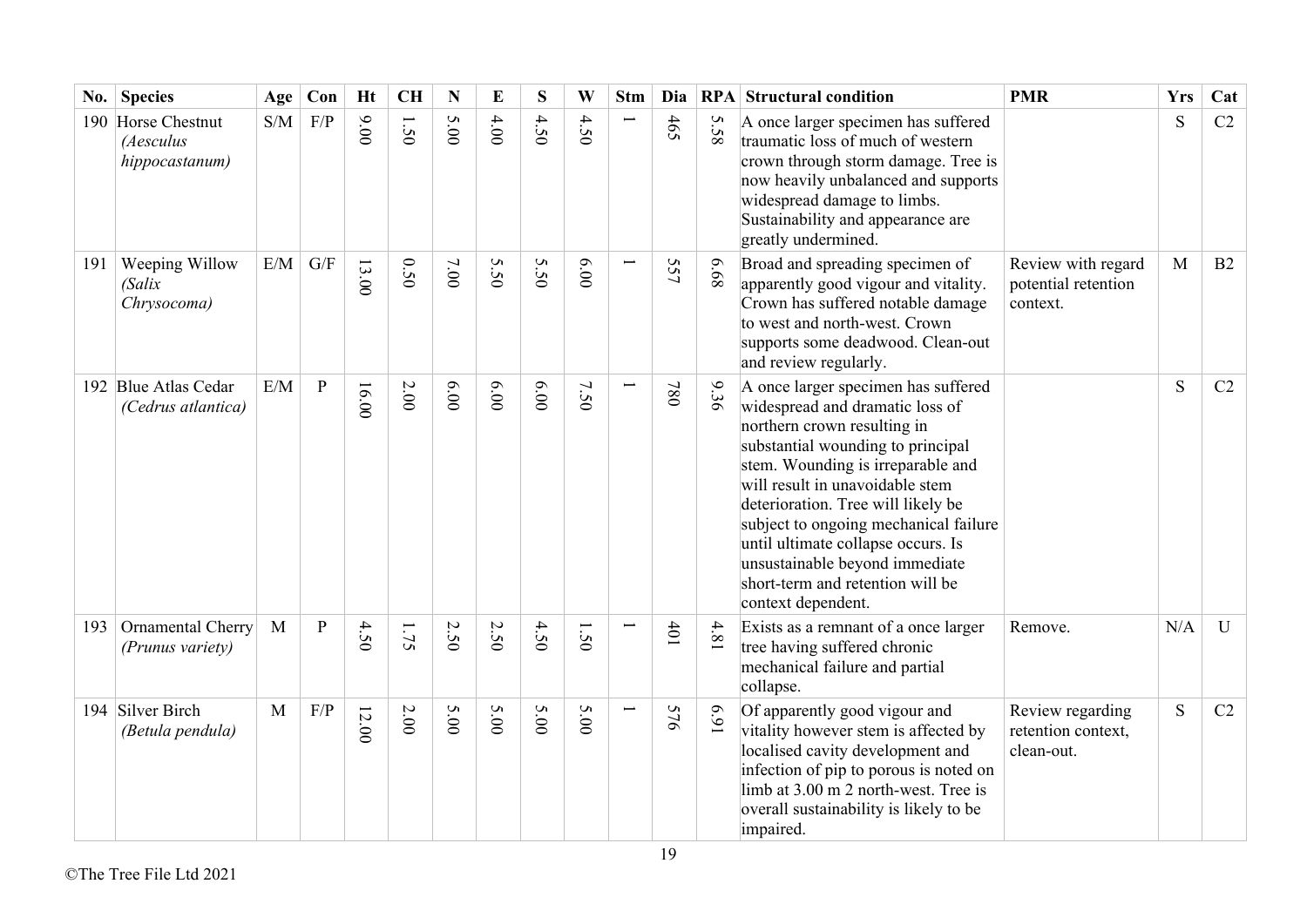| No. | <b>Species</b>                       | Age | Con            | <b>Ht</b> | <b>CH</b>    | N    | E    | S            | W              | <b>Stm</b>               | Dia | RPA    | <b>Structural condition</b>                                                                                                                                                                                                          | <b>PMR</b>                                                                     | <b>Yrs</b> | Cat |
|-----|--------------------------------------|-----|----------------|-----------|--------------|------|------|--------------|----------------|--------------------------|-----|--------|--------------------------------------------------------------------------------------------------------------------------------------------------------------------------------------------------------------------------------------|--------------------------------------------------------------------------------|------------|-----|
| 195 | Whitebeam<br>(Sorbus aria)           | M   | $\mathbf{P}$   | S<br>50   | $2.00$       | 4.00 | 3.50 | 3.00         | $\omega$<br>50 |                          | 350 | 4.20   | Heavily unbalanced and has suffered<br>traumatic foliar decline and latter end<br>of 2019 growing season with dead<br>foliage retained within a tree. Winter<br>review suggests a particularly poor<br>health and approaching death. | Review with him<br>growing season of<br>2020 regarding<br>retention potential. | S          | C2  |
|     | 196   Peach<br>(Prunus Sp.)          | M   | F/P            | 6.00      | $00^{\circ}$ | 3.50 | 2.50 | $00^{\circ}$ | 2.50           |                          | 315 | 3.78   | Heavily distorted with evidence of<br>decay at ground level and damage<br>within higher crown. Tree is of<br>dubious sustainability.                                                                                                 | Review during 2020<br>growing season.                                          | S          | C2  |
| 197 | Silver Birch<br>(Betula pendula)     | E/M | $\mathbf G$    | 12.00     | $2.00$       | 5.00 | 5.50 | 4.50         | 5.00           | $\overline{\phantom{0}}$ | 516 | 6.19   | Of reasonable vigour and vitality but<br>crown supports some deadwood and<br>evidence of localised storm damage.                                                                                                                     | Clean-out and<br>review.                                                       | M          | B2  |
|     | 198 Silver Birch<br>(Betula pendula) | E/M | F/P            | 7.00      | 1.50         | 2.00 | 1.50 | 1.001        | 2.00           |                          | 207 | 2.48   | Damaged about stem and has lost<br>higher crown. Is of dubious retention<br>merit.                                                                                                                                                   |                                                                                | S          | C2  |
|     | 199 Silver Birch<br>(Betula pendula) | E/M | $\overline{F}$ | 00.00     | 2.00         | 2.00 | 5.50 | 5.00         | 4.00           | Ē                        | 334 | $4.01$ | Heavily one-sided because of<br>proximity to adjoining specimen<br>(200) general vigour and vitality<br>remains reasonable though crown<br>support some deadwood.                                                                    | Clean-out.                                                                     | L          | C2  |
|     | 200 Silver Birch<br>(Betula pendula) | E/M | $\mathbf G$    | 13.00     | $2.00\,$     | 4.00 | 4.50 | 5.00         | 5.00           |                          | 404 | 4.85   | Slightly distorted through suppression Review regularly.<br>by near neighbours but is otherwise of<br>good vigour and vitality. Limb loss<br>wounds on stem at circa 2.00 m show<br>early signs of localised decay.                  |                                                                                | L          | B2  |
| 201 | Silver Birch<br>(Betula pendula)     | E/M | F/P            | 12.00     | $\sim$<br>52 | 4.50 | 5.00 | 1.001        | 50             |                          | 341 | 4.09   | Unbalanced and suppressed. Vigour<br>and vitality substantially less than that<br>expected retrieve this age suggesting<br>pathological issues and possible<br>decline onset.                                                        | Review during<br>growing season of<br>2020 regarding<br>retention potential.   | S          | C2  |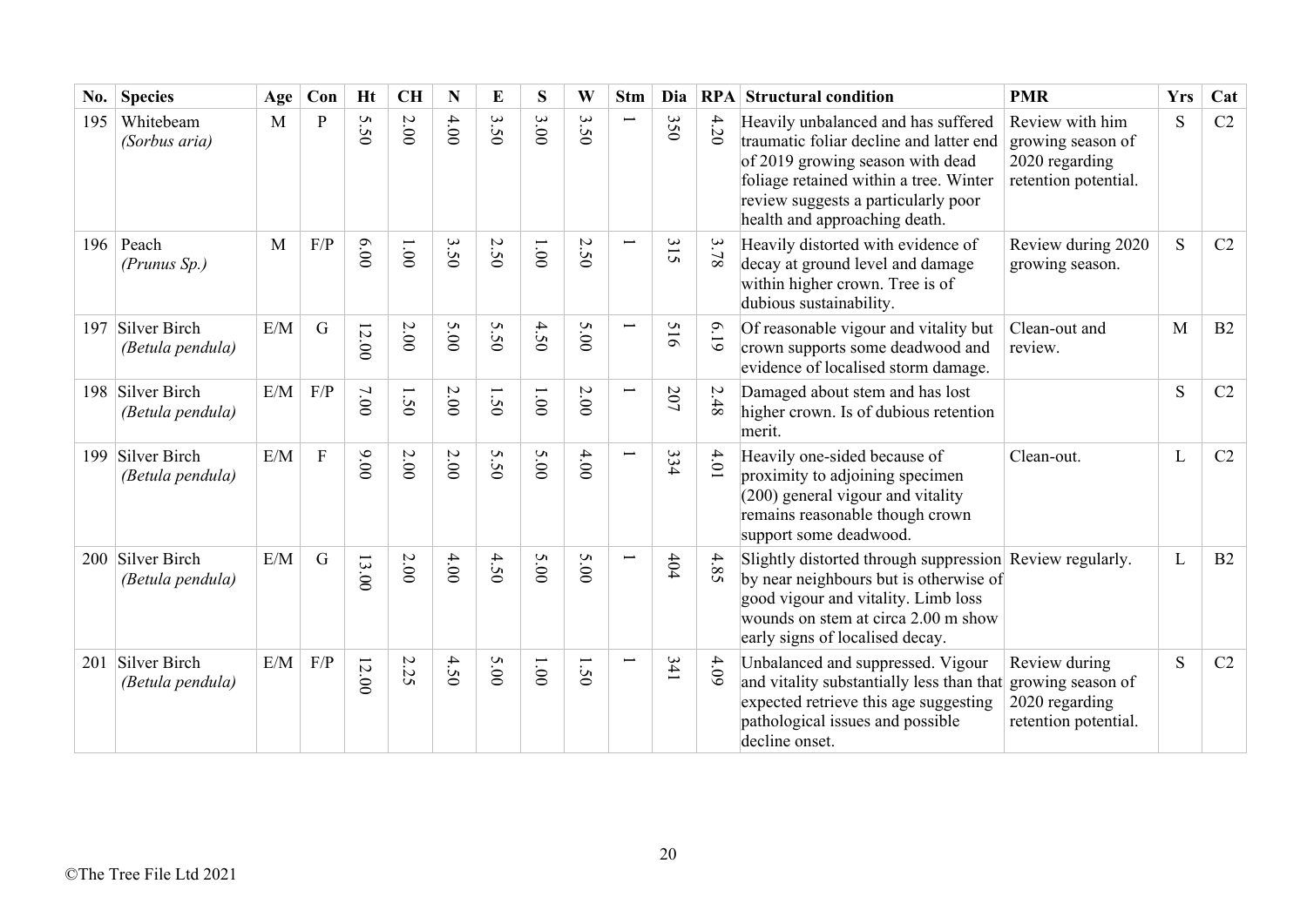| No. | <b>Species</b>                                   | Age       | Con         | <b>Ht</b> | <b>CH</b> | N    | E            | S    | W                                | <b>Stm</b>               | Dia |      | <b>RPA</b> Structural condition                                                                                                                                                                                                     | <b>PMR</b>                                            | <b>Yrs</b> | Cat            |
|-----|--------------------------------------------------|-----------|-------------|-----------|-----------|------|--------------|------|----------------------------------|--------------------------|-----|------|-------------------------------------------------------------------------------------------------------------------------------------------------------------------------------------------------------------------------------------|-------------------------------------------------------|------------|----------------|
| 202 | Silver Birch<br>(Betula pendula)                 | E/M       | G/F         | 13.00     | $2.00\,$  | 5.50 | 5.00         | 3.00 | 6.00                             |                          | 420 | 5.04 | Heavily unbalanced to north and of<br>distorted form because of proximity<br>to near neighbours. General vigour<br>and vitality remain good though<br>crown support some deadwood.                                                  | Clean-out and<br>review as part of<br>cohesive group. | M          | B2             |
| 203 | Silver Birch<br>(Betula pendula)                 | E/M       | G/F         | 12.00     | $2.00$    | 1.50 | 2.00         | 4.50 | 4.00                             | Ē                        | 328 | 3.93 | Apparently vigorous though slightly<br>one-sided through suppression.<br>Crown supports some deadwood.                                                                                                                              | Clean-out.                                            | L          | B2             |
| 204 | Domestic Apple<br>(Malus variety)                | $\rm E/M$ | $\mathbf F$ | 4.00      | 1.50      | 3.50 | 2.00         | 1.50 | 3.50                             | Ē                        | 312 | 3.74 | Heavily distorted and unbalanced.<br>Has suffered localised damage<br>including cavity development near<br>ground level. Remains vigorous.                                                                                          | Review regarding<br>retention context.                | M          | C2             |
| 205 | Silver Birch<br>(Betula pendula)                 | S/M       | ${\bf F}$   | $0.000$   | 2.50      | 2.50 | $00^{\circ}$ | 2.00 | $\mathbf{\hat{z}}$<br>$\ddot{S}$ | Ē.                       | 239 | 2.86 | Young and vigorous though distorted<br>through suppression by near<br>neighbours.                                                                                                                                                   |                                                       | L          | B2             |
|     | 206 Silver Birch<br>(Betula pendula)             | S/M       | F/P         | 13.00     | 2.50      | 001  | 0.00         | 3.00 | 4.50                             | Ē                        | 242 | 2.90 | Heavily distorted and unbalanced to<br>west. Appears to have suffered early<br>life made crown failure. May prove<br>suitable for retention as part of<br>cohesive group there is of impaired<br>quality if reviewed and isolation. |                                                       | S          | C2             |
| 207 | Silver Birch<br>(Betula pendula)                 | S/M       | F/P         | $00.00$   | 2.50      | 0.00 | 0.00         | 4.00 | 5.00                             | $\overline{\phantom{0}}$ | 229 | 2.75 | Heavily unbalanced to west. Supports<br>damage on primary stem. Is of<br>broadly poor quality.                                                                                                                                      | Review as part of<br>cohesive group.                  | M          | C2             |
| 208 | Silver Birch<br>(Betula pendula)                 | M         | G/F         | 13.00     | $2.00\,$  | 2.50 | 4.50         | 5.50 | 4.50                             | Ē                        | 487 | 5.84 | Slightly one-sided through<br>suppression with typical imbalance to<br>south. General vigour and vitality<br>remain good though crown support<br>some deadwood.                                                                     | Clean-out.                                            | L          | B <sub>2</sub> |
|     | 209 Sycamore<br>(Acer<br><i>pseudoplatanus</i> ) | E/M       | G/F         | 14.00     | 2.00      | 3.50 | 3.50         | 6.50 | 7.00                             |                          | 719 | 8.63 | Distorted and one-sided through<br>suppression. Vigour and vitality are<br>fair though substantial deadwood is<br>noted within crown.                                                                                               | Clean-out review<br>regularly.                        | M          | B2             |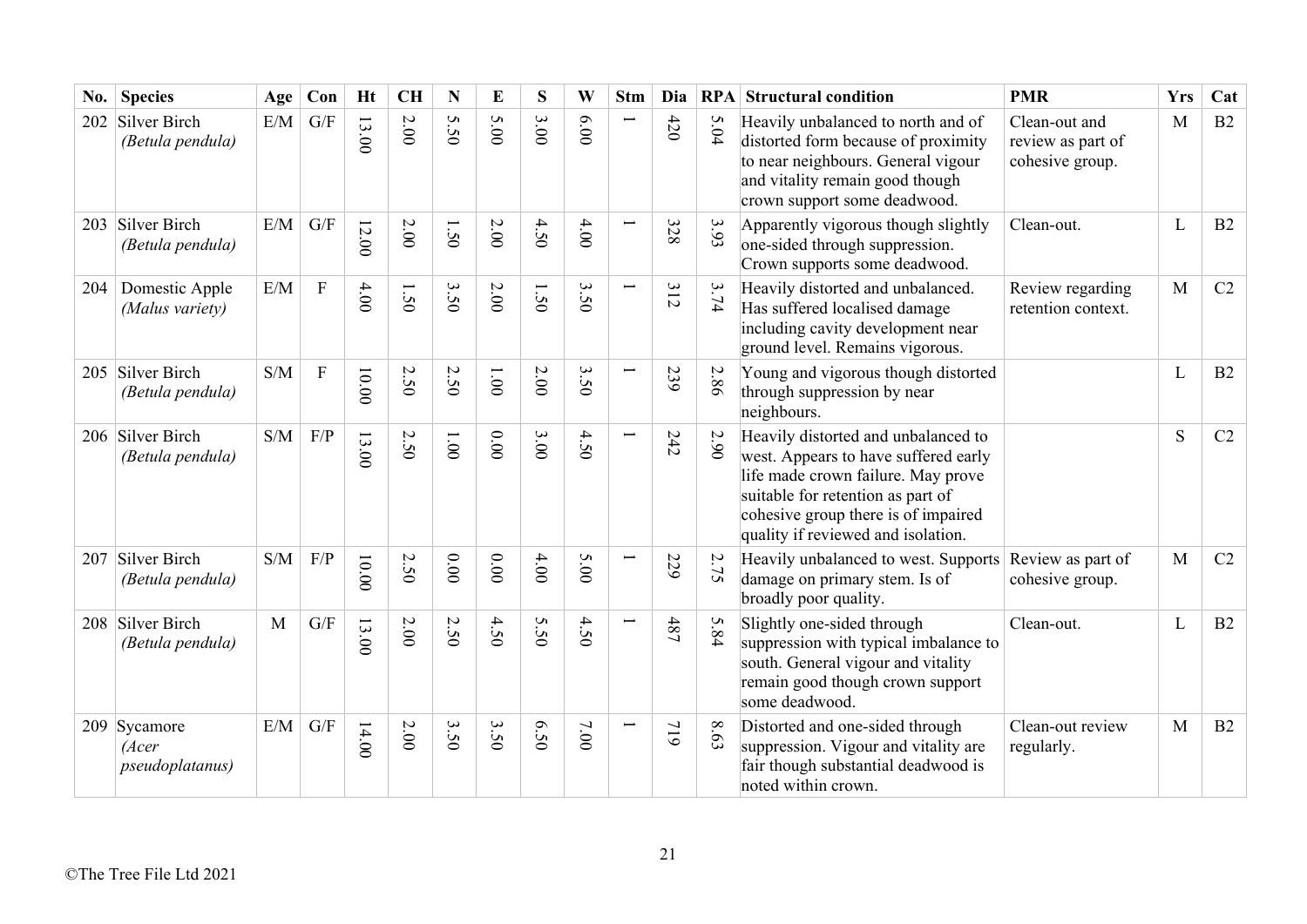| No. | <b>Species</b>                                   | Age          | Con                     | <b>Ht</b> | <b>CH</b> | N             | E        | S    | W                          | <b>Stm</b> | Dia |          | <b>RPA</b> Structural condition                                                                                                                                                                                                                                                                                                                                     | <b>PMR</b>                                                                                                                            | <b>Yrs</b>   | Cat |
|-----|--------------------------------------------------|--------------|-------------------------|-----------|-----------|---------------|----------|------|----------------------------|------------|-----|----------|---------------------------------------------------------------------------------------------------------------------------------------------------------------------------------------------------------------------------------------------------------------------------------------------------------------------------------------------------------------------|---------------------------------------------------------------------------------------------------------------------------------------|--------------|-----|
|     | 210 Norway Maple<br>(Acer platanoides)           | E/M          | $\rm F$                 | $17.00$   | 2.50      | 3.50          | 4.00     | 7.00 | $\sigma$<br>$\overline{0}$ |            | 959 | $7.87\,$ | Heavily one-sided and typically<br>unbalanced to south. Higher crown<br>has suffered widespread and<br>traumatic failure including original<br>crown apex loss. Debris from failure<br>remains caught within crown.<br>Remaining crown appears vigorous<br>but would require extensive pruning<br>for attention that would potentially<br>undermine sustainability. | Reviewed regard<br>retention context<br>and consider<br>structural pruning to<br>provide interim<br>retention.                        | $\mathbf{M}$ | C2  |
| 211 | Lime<br>(Tilia europea)                          | S/M          | F/P                     | 7.00      | 2.25      | $00^{\circ}1$ | 2.00     | 0.00 | 2.00                       |            | 312 | 3.74     | Heavily unbalanced to south through<br>suppression. Damage at fork at 2.50<br>m suggest possible early life damage.<br>Structural form is considered<br>particularly poor offering limited<br>sustainability.                                                                                                                                                       | Review regarding<br>retention context<br>and suitability of<br>applying structural<br>pruning works for<br>interim retention<br>only. | S            | C2  |
|     | 212 Sycamore<br>(Acer<br><i>pseudoplatanus</i> ) | M            | $\mathbf{F}$            | 16.00     | 3.00      | 3.00          | 00.9     | 7.00 | 5.50                       |            | 735 | $8.82\,$ | One-sided and unbalanced to south.<br>Vigour and vitality appear fair but<br>less than that expected for tree of this<br>age.                                                                                                                                                                                                                                       | Clean-out and<br>review in growing<br>season of 2020.                                                                                 | M            | B2  |
|     | 213 Norway Maple<br>(Acer platanoides)           | E/M          | $\mathrm{G}/\mathrm{F}$ | 16.00     | 3.00      | 3.00          | $2.00\,$ | 5.00 | $4.00$                     |            | 532 | 6.38     | Tall and slender with notable<br>imbalance to south. General vigour<br>and vitality appear good. Crown<br>supports deadwood and some<br>evidence of localised storm damage.                                                                                                                                                                                         | Clean-out review<br>regarding retention<br>context.                                                                                   | L            | B2  |
|     | 214 Sycamore<br>(Acer<br>pseudoplatanus)         | $\mathbf{M}$ | $\mathrm{G}/\mathrm{F}$ | $17.00$   | 3.00      | 4.50          | 3.50     | 7.00 | 5.50                       |            | 764 | 9.17     | Supports minor growth imbalance to<br>south. Vigour and vitality are fair<br>however crown supports notable<br>deadwood.                                                                                                                                                                                                                                            | Clean-out.                                                                                                                            | L            | B2  |
|     | 215 Norway Maple<br>(Acer platanoides)           | $\mathbf{M}$ | $\mathbf F$             | $17.00$   | 3.00      | 3.50          | 00'9     | 7.00 | 5.00                       |            | 802 | 6.63     | Tree support notable imbalance to<br>south. Higher central crown has<br>suffered prior storm damage and limb<br>loss remaining crown supports some<br>deadwood.                                                                                                                                                                                                     | Clean-out review<br>regarding retention<br>context.                                                                                   | M            | B2  |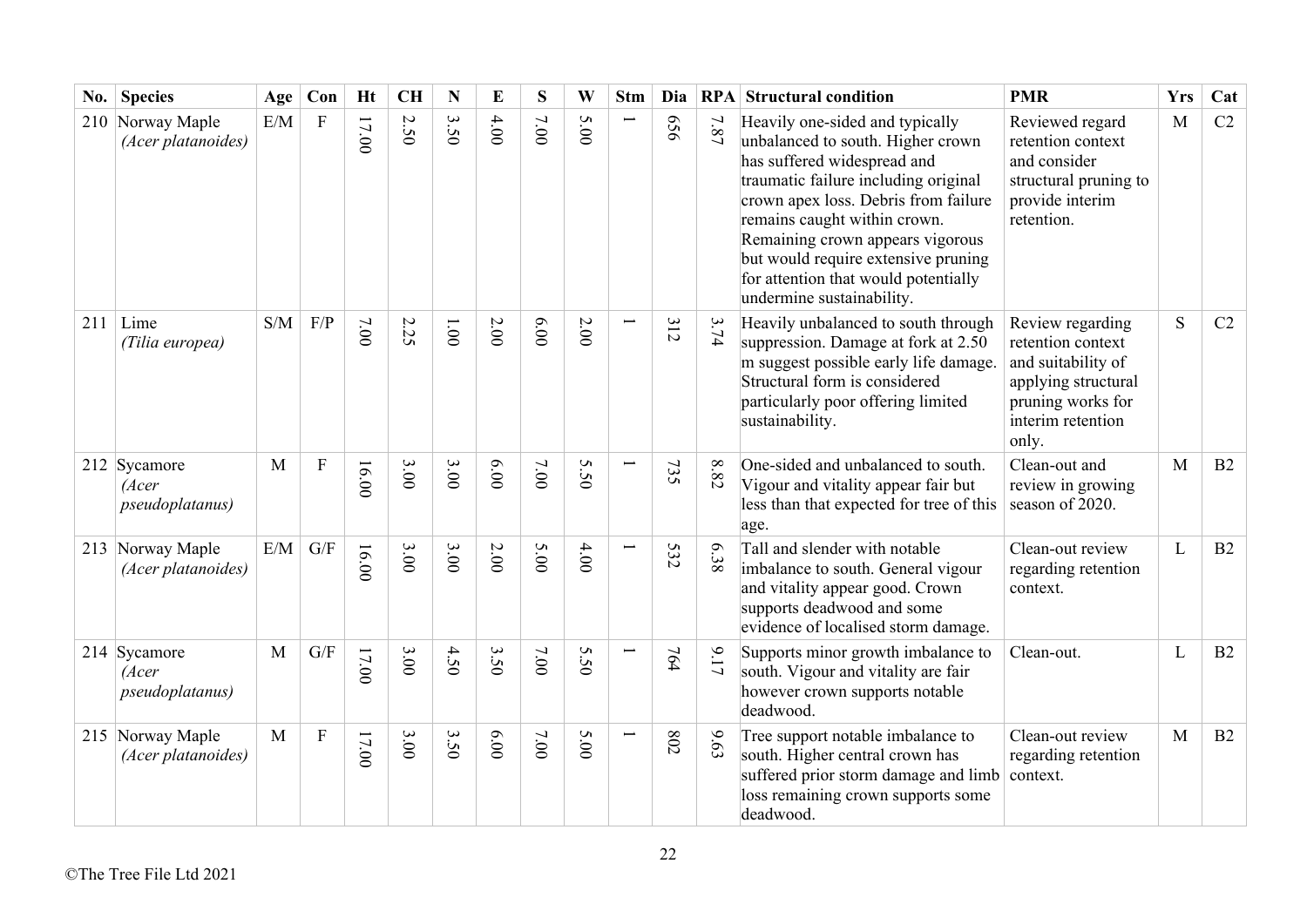| No. | <b>Species</b>                                   | Age          | Con                     | <b>Ht</b> | <b>CH</b> | N      | E                                   | S    | W    | <b>Stm</b> | Dia  | RPA                  | <b>Structural condition</b>                                                                                                                                                                                                                                         | <b>PMR</b>                                                  | <b>Yrs</b> | Cat    |
|-----|--------------------------------------------------|--------------|-------------------------|-----------|-----------|--------|-------------------------------------|------|------|------------|------|----------------------|---------------------------------------------------------------------------------------------------------------------------------------------------------------------------------------------------------------------------------------------------------------------|-------------------------------------------------------------|------------|--------|
|     | 216 Norway Maple<br>(Acer platanoides)           | E/M          | F                       | 16.00     | 3.00      | $0.00$ | 0.00                                | 6.00 | 5.00 |            | 455  | 5.46                 | Heavily unbalanced to south west.<br>Tree suffered storm damage and loss<br>of crown apex. Lower crown is<br>compromised by compression fork at<br>5.00 m. Tree may offer limited<br>sustainability with structural pruning.                                        | Consider crown<br>reduction works for<br>limited retention. | S          | C2     |
|     | 217 Sycamore<br>(Acer<br><i>pseudoplatanus</i> ) | M            | $\mathrm{G}/\mathrm{F}$ | $18.00$   | 3.00      | $2.00$ | 5.50                                | 7.50 | 00'9 |            | 764  | 9.17                 | Large specimen typically one-sided<br>and unbalanced to south. Vigour and<br>vitality are reasonable though crown<br>support some deadwood and evidence<br>of storm damage.                                                                                         | Clean-out.                                                  | L          | B2     |
| 218 | Lime<br>(Tilia europea)                          | M            | G/F                     | 21.00     | $4.00$    | 3.00   | $\boldsymbol{\omega}$<br>$\dot{50}$ | 6.00 | 4.50 |            | 573  | 6.88                 | Tall and slender specimen with<br>typical imbalance to south. Higher<br>central crown has suffered prior storm context.<br>damage and stem loss.                                                                                                                    | Clean-out review<br>regarding retention                     | L          | $B1-2$ |
|     | 219 Sycamore<br>(Acer<br>pseudoplatanus)         | $\mathbf{M}$ | $\mathrm{G}/\mathrm{F}$ | 20.00     | 3.50      | 6.00   | 5.50                                | 7.50 | 6.00 |            | 998  | 10.39                | Large and apparently vigorous<br>specimen. Has suffered minor<br>localised storm damage and<br>deadwood development.                                                                                                                                                | Clean-out.                                                  | L          | $B1-2$ |
|     | 220 Sycamore<br>(Acer<br><i>pseudoplatanus</i> ) | M            | G/F                     | 19.00     | $4.00$    | 7.50   | 00'6                                | 8.00 | 5.00 |            | 1114 | $\overline{3}$<br>37 | One sided with overall imbalance to<br>east. Is heavily divided from low level review regarding<br>suggesting potential for to adjoining<br>trees as opposed to 1 individual.<br>General vigour and vitality appear<br>good though crown supports some<br>deadwood. | Clean-out and<br>retention context.                         | L          | B2     |
| 221 | Common Yew<br>(Taxus baccata)                    | M            | G/F                     | 13.00     | 1.75      | 5.00   | 5.00                                | 5.00 | 5.00 |            | 834  | 10.01                | A mature and potentially aged tree.<br>General condition is good however<br>crown has suffered localised prior<br>damage and limb loss with some<br>wounding and localise decay.                                                                                    | Clean-out.                                                  | L          | A2     |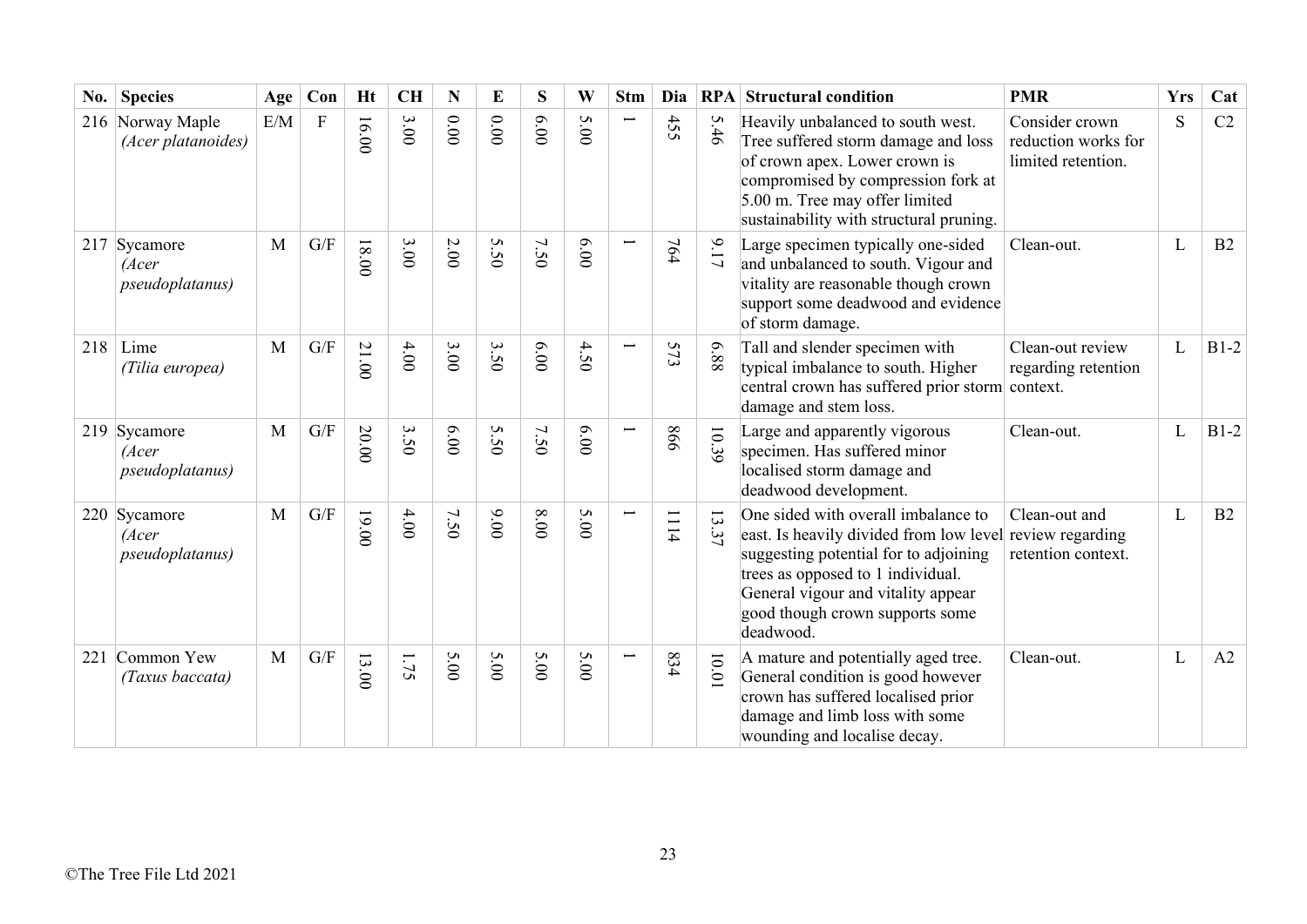| No. | <b>Species</b>                                         | Age          | Con                       | <b>Ht</b> | <b>CH</b> | N      | E                 | S    | W        | <b>Stm</b> | Dia |                          | <b>RPA</b> Structural condition                                                                                                                                                                                                                           | <b>PMR</b>                                                                                                      | <b>Yrs</b> | Cat            |
|-----|--------------------------------------------------------|--------------|---------------------------|-----------|-----------|--------|-------------------|------|----------|------------|-----|--------------------------|-----------------------------------------------------------------------------------------------------------------------------------------------------------------------------------------------------------------------------------------------------------|-----------------------------------------------------------------------------------------------------------------|------------|----------------|
| 222 | Lime<br>(Tilia europea)                                | M            | G/F                       | 20.00     | 2.50      | 5.00   | 5.00              | 5.00 | 5.00     |            | 828 | 9.93                     | A large specimen heavily obscured by<br>dense epicormic growth that low<br>levels that prevents detailed review.<br>General vigour and vitality will be<br>considered typical for line of this age<br>with evidence of localised deadwood<br>development. | Clean-out and<br>consider cleaning<br>off epicormic<br>growth to facilitate<br>better review in<br>future.      | L          | $B1-2$         |
| 223 | Lime<br>(Tilia europea)                                | $\mathbf{M}$ | G/F                       | 19.00     | 2.50      | 4.00   | 4.00              | 5.00 | 4.50     |            | 828 | 9.93                     | Supports minor imbalance. General<br>vigour and vitality appear good<br>however lower stem is obscured by<br>dense epicormic growth.                                                                                                                      | Clean-out and<br>consider removal of,<br>growth at lower<br>levels to facilitate<br>better review in<br>future. | L          | $B1-2$         |
| 224 | Lime<br>(Tilia europea)                                | M            | G/F                       | 23.00     | 2.50      | 00.00  | S<br>$\tilde{S}0$ | 7.00 | 5.50     |            | 642 | $\Box$<br>$\dot{\omega}$ | A particularly large and potentially<br>aged specimen. General vigour and<br>vitality are good though aspect is<br>exposed.                                                                                                                               | Clean-out.                                                                                                      | L          | $B1-2$         |
|     | 225 Sycamore<br>(Acer<br><i>pseudoplatanus</i> )       | E/M          | $\overline{F}$            | 16.00     | 2.25      | 1.001  | 3.50              | 5.00 | 2.50     |            | 573 | 88'9                     | Tall and slender with typical<br>imbalance to south through<br>suppression. Vigour and vitality are<br>fair though deadwood and storm<br>damage is noted.                                                                                                 | Clean-out and<br>review regularly.                                                                              | M          | C <sub>2</sub> |
|     | 226 Sycamore<br>(Acer<br><i>pseudoplatanus</i> )       | S/M          | $\boldsymbol{\mathrm{F}}$ | 6.50      | $0.00$    | 1.00   | 3.00              | 4.00 | $2.00\,$ |            | 398 | 4.77                     | Naturally arising scrubby specimen,<br>suppressed, and unbalanced to south.<br>Is of dubious suitability for retention.                                                                                                                                   |                                                                                                                 | S          | C2             |
| 227 | Elder Group<br>(Sambucus nigra)                        | M            | $\mathbf{P}$              | 5.00      | $0.00$    | 2.50   | 2.50              | 2.50 | 2.50     | Ī          | 306 | 3.67                     | Partially collapsed and re-suckering.<br>Unsuitable for retention.                                                                                                                                                                                        | Remove.                                                                                                         | N/A        | $\mathbf U$    |
|     | 228 Sycamore Group<br>(Acer<br><i>pseudoplatanus</i> ) | S/M          | $\boldsymbol{\mathrm{F}}$ | 6.00      | 1.25      | $2.00$ | I<br>50           | 2.50 | 2.00     | Ī          | 239 | 2.86                     | Community of adjoining suckering<br>stems arising naturally within thicket<br>development. Position adjoining wall<br>raised concerns regarding<br>sustainability over time.                                                                              |                                                                                                                 | M          | C2             |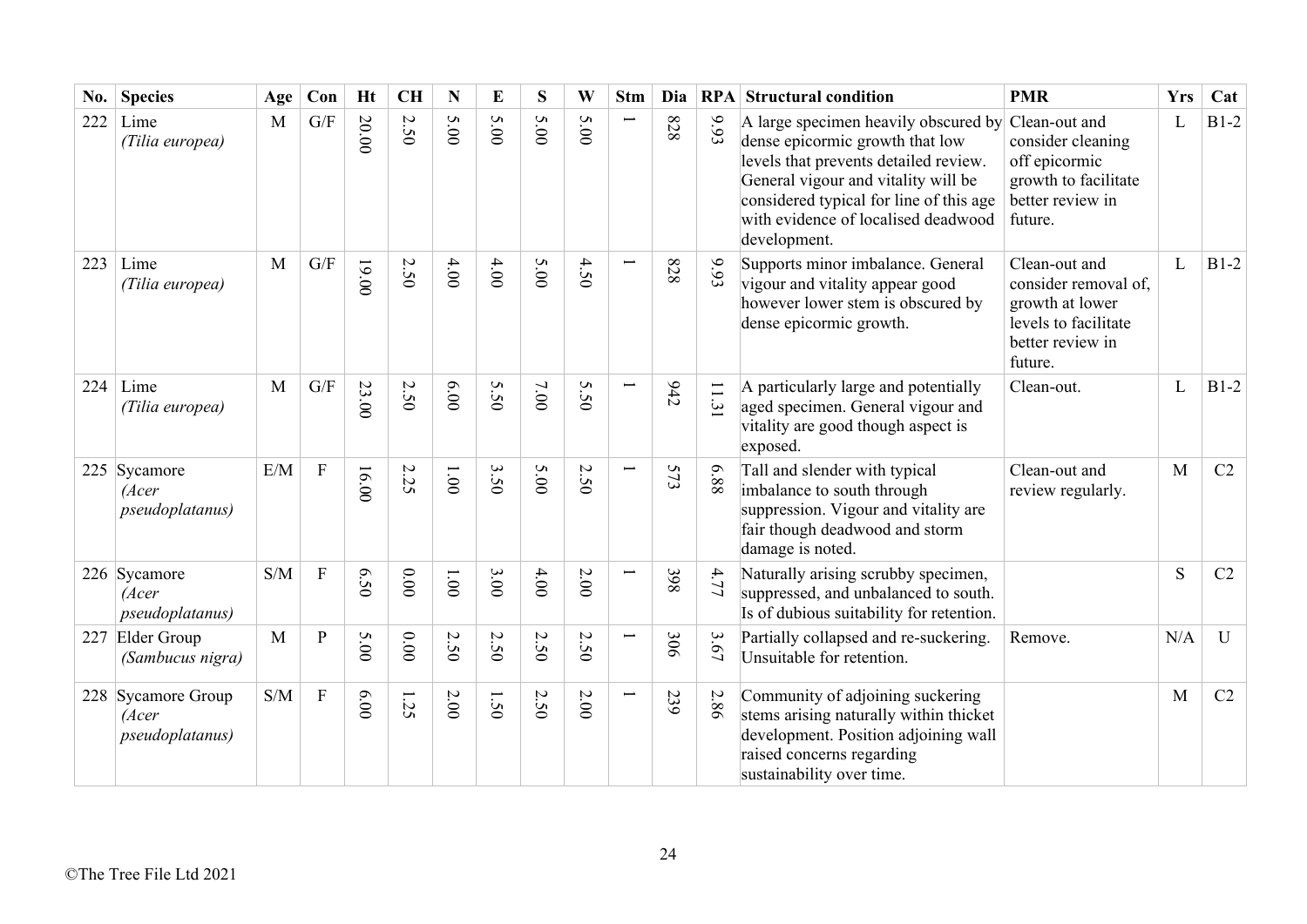| No. | <b>Species</b>                                         | Age | Con                       | Ht     | <b>CH</b>  | N      | E    | S     | W              | <b>Stm</b>               | Dia |      | <b>RPA</b> Structural condition                                                                                                                                                             | <b>PMR</b>                           | <b>Yrs</b>   | Cat          |
|-----|--------------------------------------------------------|-----|---------------------------|--------|------------|--------|------|-------|----------------|--------------------------|-----|------|---------------------------------------------------------------------------------------------------------------------------------------------------------------------------------------------|--------------------------------------|--------------|--------------|
| 229 | Sycamore<br>(Acer<br><i>pseudoplatanus</i> )           | S/M | $\boldsymbol{\mathrm{F}}$ | 6.50   | $2.00$     | 4.50   | 3.00 | 2.00  | 2.00           | $\boldsymbol{\omega}$    | 286 | 3.44 | Comprises suck regeneration arising<br>from thicket area. Arises from wall<br>footing where sustainability is highly<br>questionable.                                                       |                                      | S            | C2           |
|     | 230 Sycamore Group<br>(Acer<br><i>pseudoplatanus</i> ) | S/M | F/P                       | 7.00   | 0.00       | 2.00   | 2.00 | 3.00  | 3.00           | $\sigma$                 | 318 | 3.82 | Suckering group arising from<br>boundary wall footing. I considered<br>unsustainable.                                                                                                       | Remove.                              | N/A          | U            |
|     | 231 Sycamore Group<br>(Acer<br><i>pseudoplatanus</i> ) | S/M | F/P                       | 8.50   | 0.00       | 4.00   | 2.50 | 4.50  | 4.00           | S                        | 430 | 5.16 | A multi-stemmed and thicket like<br>group arising from boundary<br>alignment and adjoining neighbouring<br>building. Is considered unsustainable.                                           | Remove.                              | N/A          | U            |
|     | 232 Sycamore<br>(Acer<br>pseudoplatanus)               | S/M | $\boldsymbol{\mathrm{F}}$ | 8.00   | 1.00       | 3.50   | 3.00 | 2.50  | $4.00$         | $\overline{\phantom{0}}$ | 395 | 4.74 | Young suckering thicket like<br>specimen arising from boundary wall<br>footing. Is unsustainable.                                                                                           | Remove.                              | N/A          | U            |
|     | 233 Sycamore<br>(Acer<br><i>pseudoplatanus</i> )       | S/M | $\boldsymbol{\mathrm{F}}$ | $8.00$ | 1.001      | $2.00$ | 2.50 | 2.50  | 3.50           | $\overline{\phantom{0}}$ | 382 | 4.58 | Young suckering thicket like<br>specimen arising from boundary wall<br>footing. Is unsustainable.                                                                                           | Remove.                              | N/A          | $\mathbf{U}$ |
|     | 234 Sycamore<br>(Acer<br><i>pseudoplatanus</i> )       | S/M | $\mathbf{F}$              | 8.00   | 1.001      | 3.00   | 2.50 | 1.50  | 3.50           | Ţ                        | 366 | 4.39 | Young suckering thicket like<br>specimen arising from boundary wall<br>footing. Is unsustainable.                                                                                           | Remove.                              | N/A          | U            |
|     | 235 Sycamore<br>(Acer<br>pseudoplatanus)               | E/M | $\mathbf{F}$              | 14.00  | $2.00\,$   | 1.00   | 4.50 | 5.00  | 3.00           |                          | 748 | 86.8 | Suppressed and typically unbalanced<br>to south as result of proximity to nay<br>near neighbours. General vigour and<br>vitality appear good though lower<br>stem is obscured by ivy cover. | Cut ivy and<br>rereview.             | L            | B2           |
|     | 236 Sycamore<br>(Acer<br><i>pseudoplatanus</i> )       | E/M | ${\bf F}$                 | 17.00  | $2.00\,$   | 3.00   | 5.00 | 4.00  | $\dot{50}$     |                          | 694 | 8.33 | Typically unbalanced to east. General<br>vigour and vitality appear good.                                                                                                                   | Cut ivy and remove<br>basal suckers. | $\mathbf{L}$ | B2           |
|     | 238 Sycamore<br>(Acer<br>pseudoplatanus)               | S/M | F/P                       | 7.00   | $\dot{50}$ | $2.00$ | 5.00 | 1.001 | $00^{\circ}$ l |                          | 344 | 4.13 | Heavily suppressed and grossly<br>unbalanced to east. Is of questionable<br>to say it sustainability other than<br>within a group context.                                                  |                                      | S            | C2           |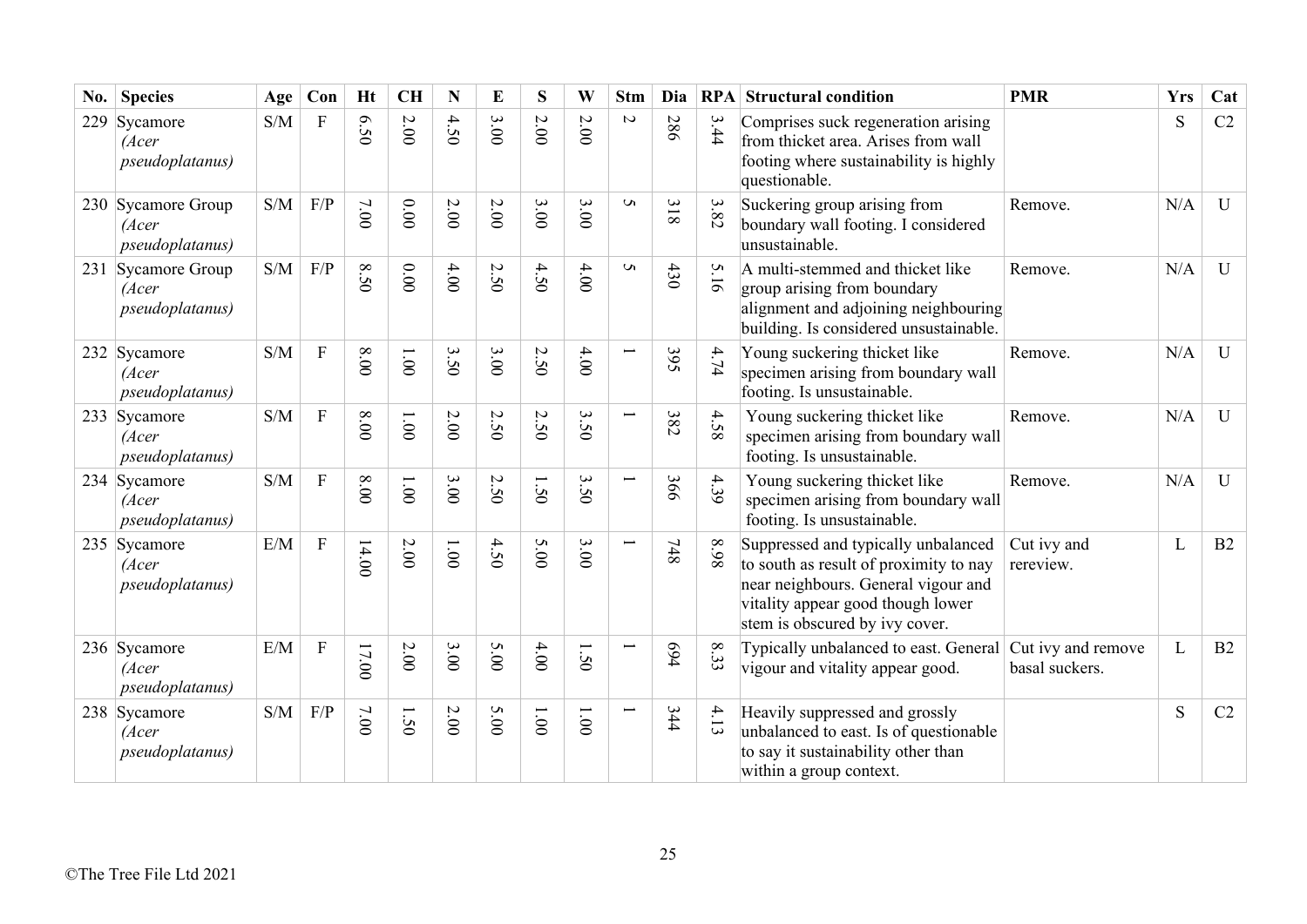| No. | <b>Species</b>                           | Age | Con                       | <b>Ht</b> | <b>CH</b> | N        | E    | S      | W            | <b>Stm</b>               | Dia |          | <b>RPA</b> Structural condition                                                                                                                                                                                         | <b>PMR</b>                                            | <b>Yrs</b>   | Cat         |
|-----|------------------------------------------|-----|---------------------------|-----------|-----------|----------|------|--------|--------------|--------------------------|-----|----------|-------------------------------------------------------------------------------------------------------------------------------------------------------------------------------------------------------------------------|-------------------------------------------------------|--------------|-------------|
|     | 241 Sycamore<br>(Acer<br>pseudoplatanus) | M   | $\mathbf P$               | 15.00     | 0.00      | $2.00\,$ | 5.00 | 4.00   | $\sim$<br>50 | $\overline{\phantom{0}}$ | 865 | $7.18\,$ | Lower stem is affected by major<br>wound now subject to ongoing decay<br>that will be subject to deterioration<br>over time. Tree sustainability is<br>limited. Distorted form suggests<br>minimal retention potential. | Review regarding<br>retention context.                | S            | C2          |
|     | 242 Sycamore<br>(Acer<br>pseudoplatanus) | M   | $\mathrm{G}/\mathrm{F}$   | 17.00     | 0.00      | 4.50     | 5.50 | $4.00$ | 3.00         |                          | 717 | 11.00    | Large specimen previously pruned on<br>northern side presumably regarding<br>encroachment on adjoining building.<br>General vigour and vitality appear<br>good however ivy development is<br>notable near ground level. | Clean-out and cut<br>ivy.                             | L            | B2          |
|     | 243 Sycamore<br>(Acer<br>pseudoplatanus) | E/M | $\boldsymbol{\mathrm{F}}$ | 15.00     | $2.00$    | 5.00     | 1.50 | $2.00$ | 3.50         |                          | 579 | 6.95     | Drawn up with minor imbalance to<br>north. Supports ivy development at<br>lower levels.                                                                                                                                 | Cut ivy and review.                                   | M            | B2          |
| 244 | Lime<br>(Tilia europea)                  | M   | G/F                       | 21.00     | 4.00      | 6.00     | 4.50 | 4.50   | 6.00         | Ī                        | 853 | 10.24    | A large specimen supporting typical<br>imbalance to north-west. Appears be<br>maintaining reasonable vigour and<br>vitality though lower crown principal<br>stem is obscured by dense ivy cover.                        | Cut ivy and<br>rereview.                              | L            | B2          |
|     | 247 Sycamore<br>(Acer<br>pseudoplatanus) | E/M | F/P                       | 15.00     | 5.00      | 1.50     | 2.00 | 2.00   | 2.50         | Ē.                       | 388 | 4.66     | Tall and spindly. Affected by<br>localised decay and cavity<br>development on lower northern stem<br>that will deteriorate with time, thus<br>undermining sustainability.                                               | Consider early<br>removal.                            | N/A          | $\mathbf U$ |
|     | 248 Sycamore<br>(Acer<br>pseudoplatanus) | E/M | G/F                       | 14.00     | 5.00      | 3.00     | 2.00 | $2.00$ | 3.50         |                          | 541 | 6.49     | Tall and slender, heavily divided at<br>$3.00 \text{ m}$ .                                                                                                                                                              | Review regarding<br>retention context.                | $\mathbf{L}$ | B2          |
|     | 249 Sycamore<br>(Acer<br>pseudoplatanus) | E/M | $\boldsymbol{\mathrm{F}}$ | 14.00     | 2.50      | 4.50     | 0.00 | 1.50   | 6.00         | Ē                        | 189 | $8.17\,$ | Heavily unbalanced to west and<br>distorted through proximity to larger<br>growing neighbours. Lower crown<br>principal stem supports notable ivy<br>cover.                                                             | Cut ivy and review<br>regarding retention<br>context. | L            | C2          |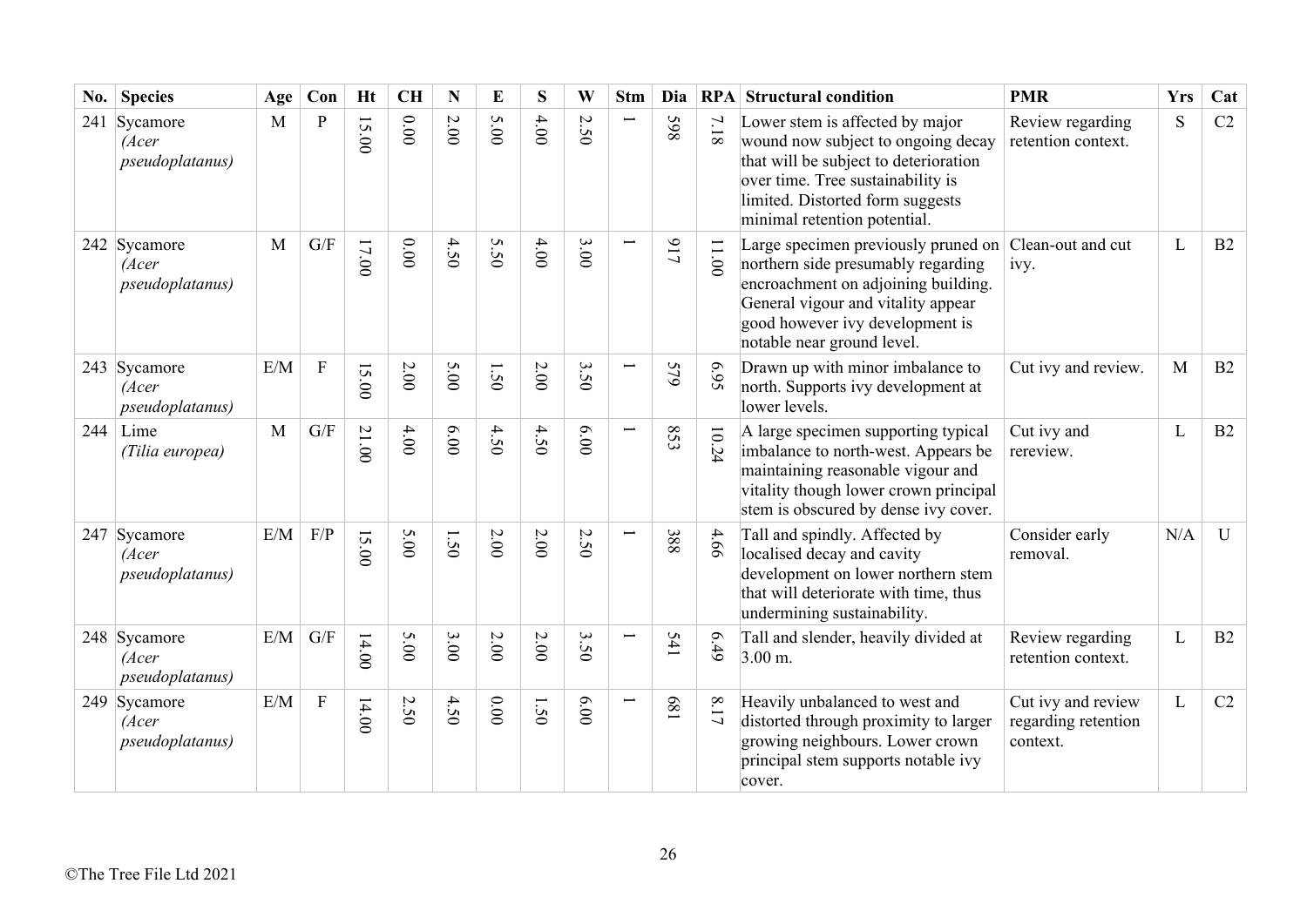| No. | <b>Species</b>                                   | Age                                               | Con                       | Ht    | CH   | N                                | E    | S                                      | W                    | <b>Stm</b>    | Dia | <b>RPA</b> | <b>Structural condition</b>                                                                                                                                                                                                                                                  | <b>PMR</b>                                                                                                                              | <b>Yrs</b> | Cat |
|-----|--------------------------------------------------|---------------------------------------------------|---------------------------|-------|------|----------------------------------|------|----------------------------------------|----------------------|---------------|-----|------------|------------------------------------------------------------------------------------------------------------------------------------------------------------------------------------------------------------------------------------------------------------------------------|-----------------------------------------------------------------------------------------------------------------------------------------|------------|-----|
|     | 250 Sycamore<br>(Acer<br>pseudoplatanus)         | $\ensuremath{\mathrm{S}}/\ensuremath{\mathrm{M}}$ | $\mathbf{P}$              | 12.00 | 3.00 | 2.50                             | 0.00 | 2.50                                   | S<br>$\overline{00}$ | Ī             | 401 | 4.89       | Heavily one-sided and unbalanced to<br>west. Lower eastern side of stem is<br>affected by extensive cavity<br>development and decay that will<br>deteriorate and undermine<br>sustainability.                                                                                | Consider early<br>removal or review<br>retention context in<br>respect of limited<br>retention and action<br>limited<br>sustainability. | S          | C2  |
|     | 251 Sycamore<br>(Acer<br><i>pseudoplatanus</i> ) | $\ensuremath{\mathrm{S}}/\ensuremath{\mathrm{M}}$ | $\mathbf D$               | 5.00  | 2.50 | 0.25                             | 0.25 | 0.25                                   | $0.2\,$<br>Ō.        | ⊢             | 248 | 2.98       | Comprising a dead stump.                                                                                                                                                                                                                                                     | Remove.                                                                                                                                 | N/A        | U   |
|     | 252 Sycamore<br>(Acer<br><i>pseudoplatanus</i> ) | $\ensuremath{\mathrm{S}}/\ensuremath{\mathrm{M}}$ | $\boldsymbol{\mathrm{F}}$ | 13.00 | 4.00 | 1.50                             | 1.50 | $00^{\circ}$                           | 4.00                 | ⊢             | 411 | 4.93       | Distorted, drawn up and unbalanced<br>to west. As a poor-quality specimen<br>but may offer some degree of<br>sustainability within woodland<br>context.                                                                                                                      | Review regarding<br>retention context.                                                                                                  | M          | C2  |
|     | 253 Sycamore<br>(Acer<br><i>pseudoplatanus</i> ) | S/M                                               | $\boldsymbol{\mathrm{F}}$ | 8.00  | 3.00 | 1.50                             | 0.00 | 1.50                                   | 6.00                 | Ī             | 334 | 4.01       | Chronically unbalanced with major<br>growth deflection to west. Is of<br>questionable long-term stability.<br>Suitability for retention will be<br>context dependent and then, only as<br>part of woodland group.                                                            |                                                                                                                                         | S          | C2  |
|     | 254 Sycamore<br>(Acer<br><i>pseudoplatanus</i> ) | E/M                                               | $\mathbf{F}$              | 13.00 | 2.50 | $\mathbf{\hat{z}}$<br>$\ddot{S}$ | 2.00 | $\boldsymbol{\mathsf{c}}$<br>$\dot{S}$ | 5.00                 | $\overline{}$ | 420 | 5.04       | Supports notable growth imbalance to Cut ivy and clean-<br>west. Vigour and vitality are less than out. Review<br>that of near neighbours with evidence regarding retention<br>of deadwood development throughout context and on<br>crown. Lower stem supports ivy<br>cover. | regular basis if<br>retained.                                                                                                           | M          | C2  |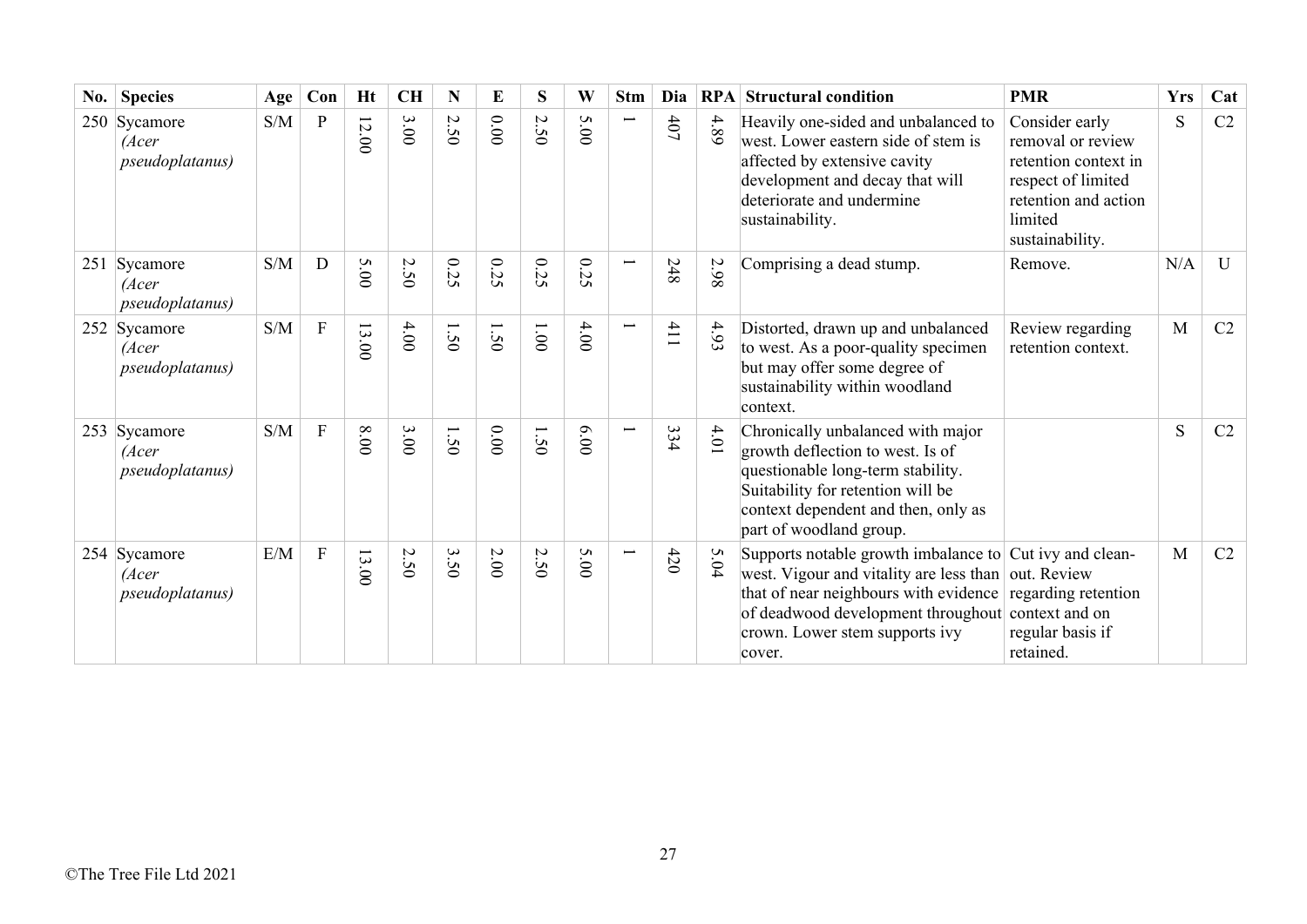| No. | <b>Species</b>                                   | Age | Con            | <b>Ht</b> | <b>CH</b> | $\mathbf N$ | E                               | S       | W                   | <b>Stm</b>               | Dia |      | <b>RPA</b> Structural condition                                                                                                                                                                                                                                                                                                                                                                                                     | <b>PMR</b>                                                                                                           | <b>Yrs</b> | Cat          |
|-----|--------------------------------------------------|-----|----------------|-----------|-----------|-------------|---------------------------------|---------|---------------------|--------------------------|-----|------|-------------------------------------------------------------------------------------------------------------------------------------------------------------------------------------------------------------------------------------------------------------------------------------------------------------------------------------------------------------------------------------------------------------------------------------|----------------------------------------------------------------------------------------------------------------------|------------|--------------|
|     | 255 Sycamore<br>(Acer<br><i>pseudoplatanus</i> ) | M   | $\mathbf{P}$   | $10.00$   | $10.00$   | 4.50        | $\mathbf{\omega}$<br>$\ddot{S}$ | 3<br>50 | S<br>$\overline{0}$ | Ë                        | 828 | 6.93 | A large specimen having suffered<br>extensive fire damage to north and<br>north-eastern stem with major bark<br>necrosis and superficial decay of<br>underlying timber with evidence of<br>widespread fungal activity indicating<br>rapid continuation of decay over time.<br>Sustainability is heavily impaired and<br>suitability for retention will be limited<br>to short-term only with inevitable<br>requirement for removal. | Review regarding<br>retention context<br>and suitability for<br>retention. Consider<br>removal within short<br>term. | S          | C2           |
|     | 256 Sycamore<br>(Acer<br>pseudoplatanus)         | S/M | $\overline{F}$ | 0.00      | $2.00$    | 4.00        | 3.50                            | 3.50    | 3.00                | $\omega$                 | 430 | 5.16 | Naturally arising and triple stemmed<br>from near ground level. Is a young<br>and vigorous but of poor structural<br>form.                                                                                                                                                                                                                                                                                                          | Review regarding<br>retention context.                                                                               | M          | C2           |
|     | 257 Sycamore<br>(Acer<br>pseudoplatanus)         | S/M | $\mathbf{F}$   | 5.00      | 1.25      | 2.50        | 2.00                            | 2.50    | 2.50                |                          | 229 | 2.75 | Young and vigorous but arising from<br>wall footing where continued growth<br>will result in boundary/boundary wall<br>damage.                                                                                                                                                                                                                                                                                                      | Consider early<br>removal.                                                                                           | N/A        | $\mathbf{U}$ |
|     | 258 Sycamore<br>(Acer<br><i>pseudoplatanus</i> ) | S/M | ${\bf F}$      | $7.00$    | $0.00$    | $2.00\,$    | 3.00                            | 3.50    | 3.50                | ╾                        | 328 | 3.93 | Young and vigorous but growing at<br>position in contact with boundary<br>wall where growth related damage is<br>inevitable. Tree is unsustainable.                                                                                                                                                                                                                                                                                 | Remove.                                                                                                              | N/A        | $\mathbf U$  |
|     | 259 Sycamore<br>(Acer<br>pseudoplatanus)         | S/M | $\mathbf F$    | 7.50      | 3.00      | 0.00        | 2.00                            | 3.00    | 3.00                | Ī                        | 207 | 2.48 | Young and vigorous though slightly<br>unbalanced. Arises from sloping<br>ground between boundary and<br>driveway kerb edge.                                                                                                                                                                                                                                                                                                         | Review regarding<br>retention context.                                                                               | M          | C2           |
|     | 260 Elder<br>(Sambucus nigra)                    | M   | F/P            | 5.00      | 0.000     | 1.50        | 2.00                            | 3.50    | 3.00                | $\overline{\phantom{0}}$ | 388 | 4.66 | A large shrub typically regarded as a<br>weed species growing at a position in<br>contact with boundary wall where<br>continued growth will result in wall<br>damage.                                                                                                                                                                                                                                                               | Remove.                                                                                                              | N/A        | $\mathbf{U}$ |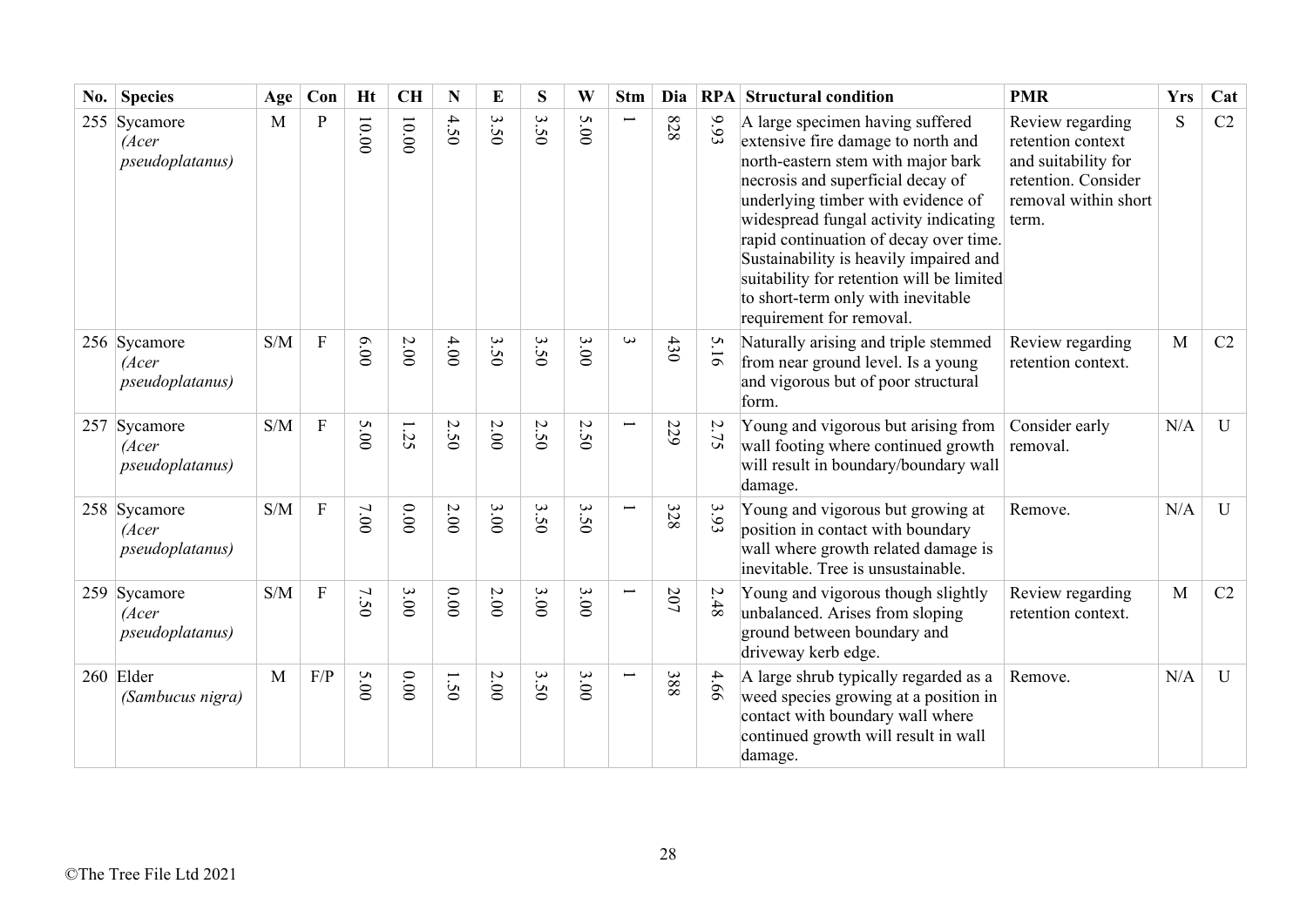| No. | <b>Species</b>                                   | Age          | Con                     | <b>Ht</b> | <b>CH</b> | N    | E    | S    | W    | <b>Stm</b> | Dia   | RPA            | <b>Structural condition</b>                                                                                                                                                                                                                                                                                                                                                                                                                             | <b>PMR</b>                                                                                                                                              | <b>Yrs</b> | Cat |
|-----|--------------------------------------------------|--------------|-------------------------|-----------|-----------|------|------|------|------|------------|-------|----------------|---------------------------------------------------------------------------------------------------------------------------------------------------------------------------------------------------------------------------------------------------------------------------------------------------------------------------------------------------------------------------------------------------------------------------------------------------------|---------------------------------------------------------------------------------------------------------------------------------------------------------|------------|-----|
| 261 | Horse Chestnut<br>(Aesculus<br>hippocastanum)    | M            | $\mathrm{G}/\mathrm{F}$ | 15.00     | 2.50      | 6.00 | 7.00 | 4.50 | 5.00 |            | 183   | 1666           | A relatively large and good vigour<br>specimen arising from what appears<br>to be artificial ground between house<br>access drive and building. Has been<br>pruned on southern side presumably<br>in relation to building encroachment.                                                                                                                                                                                                                 | Reviewed regard<br>retention context.                                                                                                                   | L          | B2  |
|     | $262$ Lime<br>(Tilia europea)                    | $\mathbf{M}$ | $\mathrm{G}/\mathrm{F}$ | $18.00$   | $0.00$    | 6.00 | 5.00 | 5.50 | 6.00 |            | 844   | 10.12          | A large specimen partially obscured<br>by combined ivy development and<br>epicormic growth that prevents<br>detailed review of lower middle<br>crown and primary stem. General<br>vigour and vitality appear reasonable<br>though species typical deadwood is<br>noted throughout crown.                                                                                                                                                                | Prune to<br>reduce/remove<br>epicormic growth<br>and to sever ivy.<br>Clean-out remove<br>all large deadwood.<br>Review regarding<br>retention context. | L          | B2  |
|     | 263 Sycamore<br>(Acer<br><i>pseudoplatanus</i> ) | E/M          | ${\bf F}$               | 15.00     | 3.50      | 6.00 | 5.50 | 4.50 | 2.00 |            | 694   | $\infty$<br>33 | Slightly misshapen through gross<br>balance relating to suppression by<br>near neighbours. Vigour and vitality<br>are less than adjoining trees with<br>canopy cover about higher crown<br>suggesting possible onset of decline.<br>Tree has suffered minor storm<br>damage.                                                                                                                                                                            | Clean-out and<br>review during<br>growing season of<br>2020 regarding<br>clearer appraisal of<br>vigour.                                                | M          | B2  |
| 264 | Lime<br>(Tilia europea)                          | $\mathbf{M}$ | ${\bf F}$               | 16.00     | 4.00      | 00.8 | 7.00 | 4.00 | 4.50 |            | $0+8$ | 10.08          | Heavily unbalanced and north east,<br>presumably because of growth<br>imbalance but exacerbated by prior<br>pruning and limb removal. Vigour<br>and vitality appear reasonable though<br>deadwood is noted within crown.<br>Higher crown has been subject to<br>mechanical failure and storm damage.<br>One limb loss wound at circa 4.50 m<br>is subject to notable decay that will in<br>turn undermine structural integrity of<br>the affected limb. | Review regarding<br>retention context<br>and need for<br>structural pruning if<br>retained.                                                             | M          | C2  |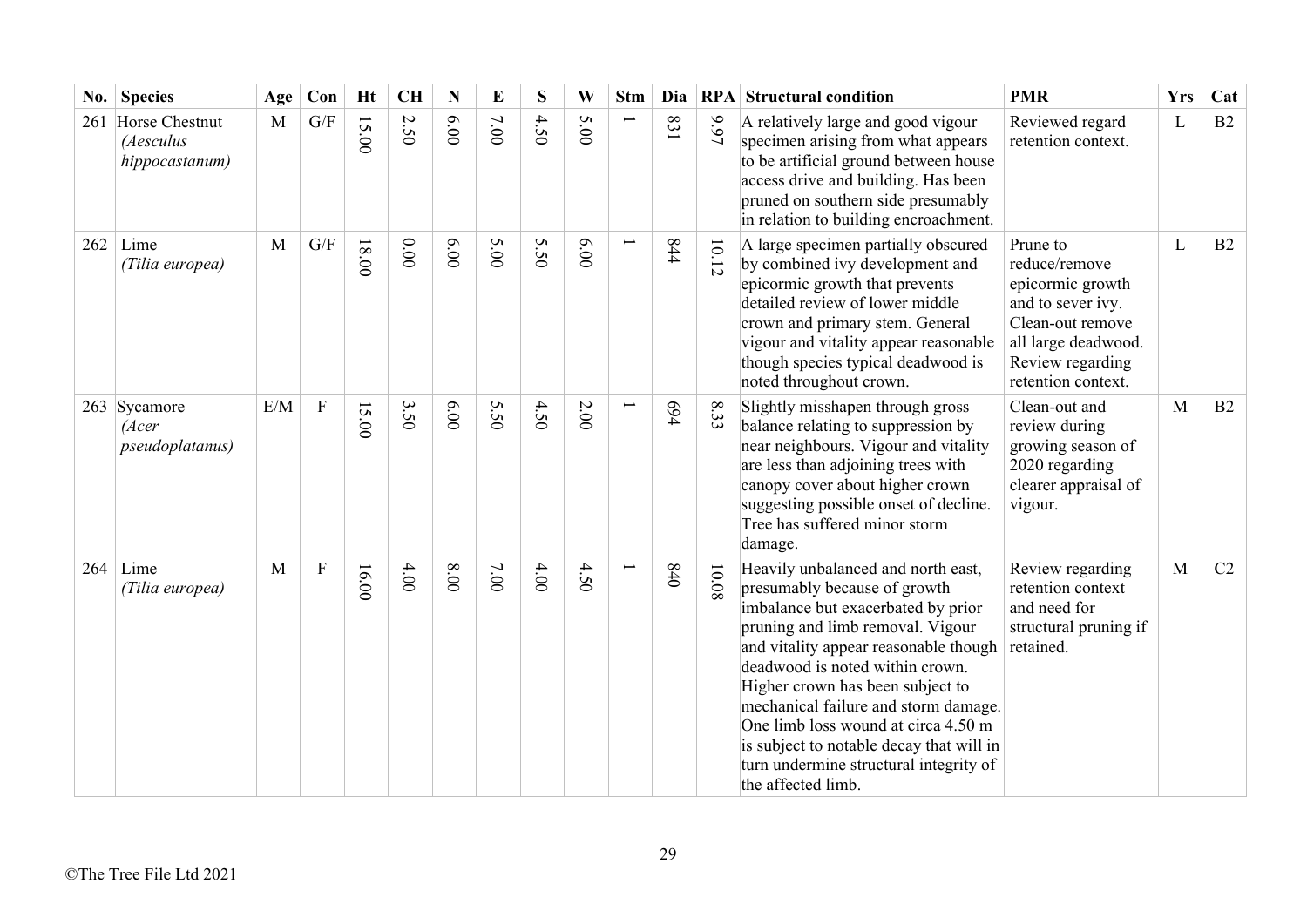| $\bf{No.}$ | <b>Species</b>                                    | Age          | Con         | <b>Ht</b> | <b>CH</b> | N     | E    | S       | W    | <b>Stm</b>               | Dia                            |          | <b>RPA</b> Structural condition                                                                                                                                                                                                                                                                                           | <b>PMR</b>                                                                 | <b>Yrs</b> | Cat    |
|------------|---------------------------------------------------|--------------|-------------|-----------|-----------|-------|------|---------|------|--------------------------|--------------------------------|----------|---------------------------------------------------------------------------------------------------------------------------------------------------------------------------------------------------------------------------------------------------------------------------------------------------------------------------|----------------------------------------------------------------------------|------------|--------|
|            | 265 Sycamore<br>(Acer<br><i>pseudoplatanus</i> )  | M            | G/F         | 17.00     | 5.00      | 6.00  | 5.00 | 5.00    | 4.00 | $\overline{\phantom{0}}$ | 754                            | 9.05     | Apparently vigorous. Tree has<br>suffered localised storm damage and<br>limb loss in recent past.                                                                                                                                                                                                                         | Clean-out.                                                                 | L          | B2     |
|            | $266$ Lime<br>(Tilia europea)                     | $\mathbf{M}$ | G/F         | 19.00     | 4.00      | 00.00 | 5.00 | 4.50    | 4.50 | $\overline{\phantom{0}}$ | 75<br>$\overline{\phantom{0}}$ | 10'6     | A tall specimen of apparently good<br>vigour and vitality, supporting<br>minimal deadwood.                                                                                                                                                                                                                                | Clean-out.                                                                 | L          | $B1-2$ |
|            | 267 Horse Chestnut<br>(Aesculus<br>hippocastanum) | E/M          | $\mathbf F$ | $17.00$   | 3.50      | 00.00 | 4.50 | 4.00    | 3.00 | $\overline{\phantom{0}}$ | 707                            | $8.48\,$ | Slightly misshapen through proximity<br>to near neighbours. Has undergone<br>substantial prior lower crown pruning.<br>Is affected by substantial prior limb<br>loss and storm damage about southern retention in context.<br>crown. Principal stem is potentially<br>compromised by compression fork at<br>circa 2.00 m. | Clean-out and<br>review regarding<br>sustainability and<br>suitability for | M          | C2     |
| 268        | Lime<br>(Tilia europea)                           | $\mathbf{M}$ | G/F         | 21.00     | 4.00      | 7.00  | 5.00 | 4.50    | 5.50 |                          | 710                            | 8.52     | A tall specimen of apparently good<br>vigour and vitality where crown<br>support only limited deadwood or<br>evidence of storm damage.                                                                                                                                                                                    | Clean-out.                                                                 | L          | $B1-2$ |
| 269        | Lime<br>(Tilia europea)                           | S/M          | $\mathbf F$ | 0.000     | 2.25      | 5.00  | 2.50 | 3.00    | 3.50 | $\overline{\phantom{0}}$ | 477                            | 5.73     | A young, apparent replacement is<br>slightly suppressed by larger<br>neighbours. General vigour and<br>vitality remain good though some<br>deadwood is noted.                                                                                                                                                             |                                                                            | L          | B2     |
| 270        | Lime<br>(Tilia europea)                           | E/M          | G/F         | $17.00$   | 2.50      | 5.00  | 4.00 | 3<br>50 | 2.50 | $\overline{\phantom{0}}$ | 516                            | 619      | Tall and columnar, slightly<br>suppressed by proximity of near<br>neighbours. General vigour and<br>vitality appear good with minimal<br>deadwood carriage. Crown has<br>suffered minor localised storm<br>damage.                                                                                                        |                                                                            | L          | B2     |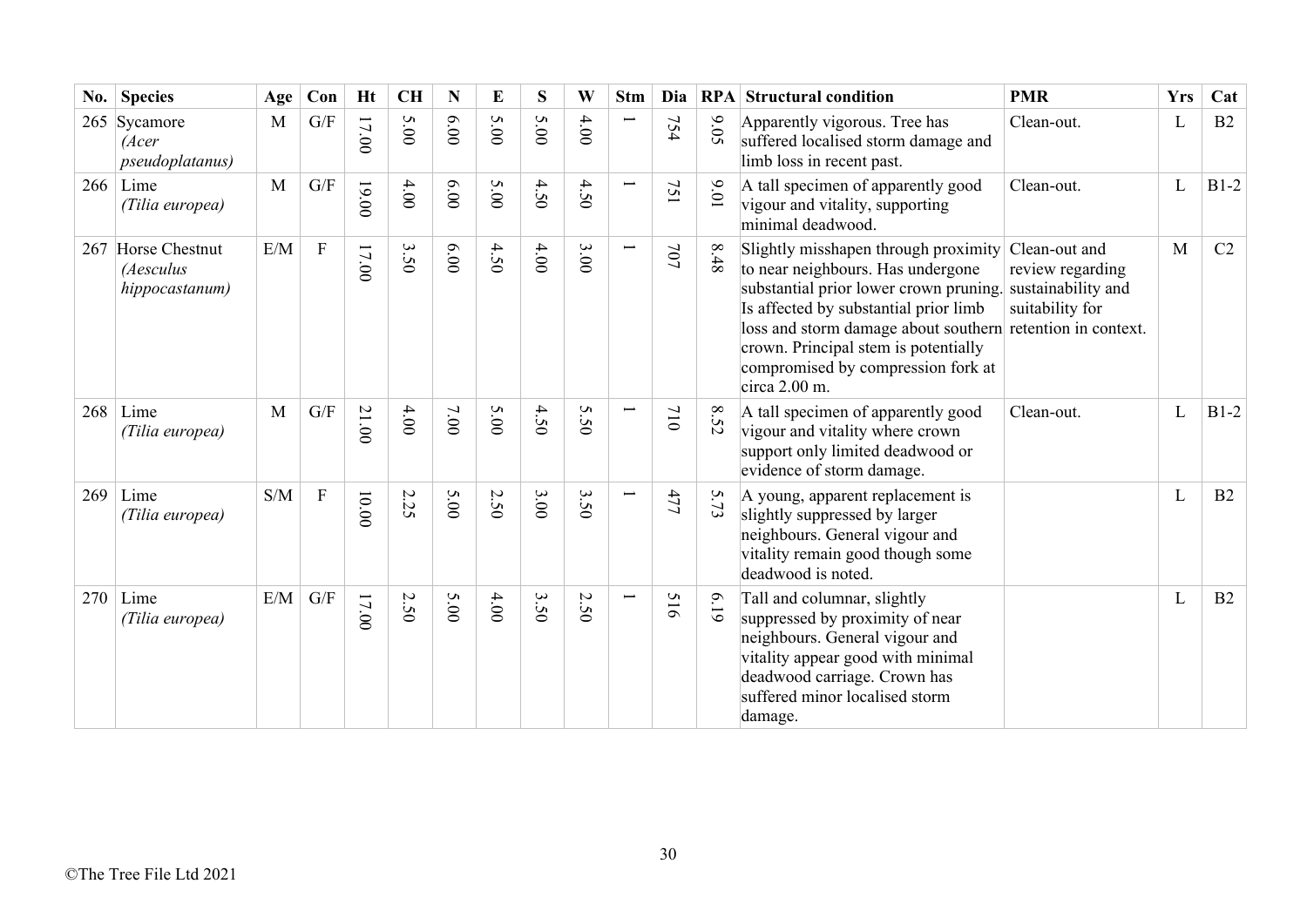| No. | <b>Species</b>                                   | Age | Con            | Ht      | <b>CH</b> | N    | E             | S      | W              | <b>Stm</b>               | Dia |          | <b>RPA</b> Structural condition                                                                                                                                                                                                                                                                                                           | <b>PMR</b>       | <b>Yrs</b> | Cat          |
|-----|--------------------------------------------------|-----|----------------|---------|-----------|------|---------------|--------|----------------|--------------------------|-----|----------|-------------------------------------------------------------------------------------------------------------------------------------------------------------------------------------------------------------------------------------------------------------------------------------------------------------------------------------------|------------------|------------|--------------|
| 271 | Sycamore<br>(Acer<br><i>pseudoplatanus</i> )     | E/M | F              | 16.00   | 3.00      | 7.50 | 5.50          | 4.50   | $\omega$<br>50 |                          | 899 | $8.02\,$ | Affected by notable and developing<br>cavity at 1.75 m on southern side of<br>stem. Middle crown has suffered prior<br>storm damage and limb breakage.<br>Tree supports general imbalance to<br>north but maintains reasonable vigour<br>and vitality. Structural pruning would<br>provide reasonable sustainability over<br>medium-term. |                  | M          | C2           |
| 272 | Lime<br>(Tilia europea)                          | M   | G/F            | 21.00   | $2.00$    | 7.00 | 5.00          | 5.00   | 5.00           | $\overline{\phantom{0}}$ | 119 | $8.63\,$ | A large specimen of apparently good<br>vigour and vitality though crown<br>supports some deadwood.                                                                                                                                                                                                                                        | Clean-out.       | L          | $B1-2$       |
|     | 274 Sycamore<br>(Acer<br><i>pseudoplatanus</i> ) | S/M | F/P            | $00.00$ | 4.00      | 3.50 | 1.50          | 2.00   | 3.50           | Ë                        | 325 | 3.90     | A young specimen compromised by<br>prior damage and wound at south-east retention context.<br>of stem base. Tree offers limited<br>sustainability.                                                                                                                                                                                        | Review regarding | S          | C2           |
|     | 276 Sycamore<br>(Acer<br>pseudoplatanus)         | S/M | $\overline{F}$ | 4.50    | 0.00      | 2.00 | 1.50          | $2.00$ | 2.00           |                          | 229 | 2.75     | Young and vigorous but arising from<br>position where stem base is in contact<br>with boundary wall. Damage to<br>boundary wall will institute. Tree is<br>unsustainable.                                                                                                                                                                 | Remove.          | N/A        | U            |
|     | 277 Sycamore<br>(Acer<br><i>pseudoplatanus</i> ) | S/M | $\mathbf{P}$   | 4.50    | 0.00      | 2.00 | $00^{\circ}1$ | 2.00   | 2.00           | $\mathbf{\omega}$        | 274 | 3.29     | Young and vigorous but arising from Remove.<br>position where stem base is in<br>contact with boundary wall. Damage<br>to boundary wall will institute. Tree<br>is unsustainable.                                                                                                                                                         |                  | N/A        | $\mathbf{U}$ |
|     | 278 Sycamore<br>(Acer<br><i>pseudoplatanus</i> ) | S/M | ${\bf F}$      | 5.00    | 0.000     | 2.00 | 1.50          | 2.00   | $2.00\,$       | ╾                        | 286 | 3.44     | Young and vigorous but arising from Remove.<br>position where stem base is in<br>contact with boundary wall. Damage<br>to boundary wall will institute. Tree<br>is unsustainable.                                                                                                                                                         |                  | N/A        | $\mathbf{U}$ |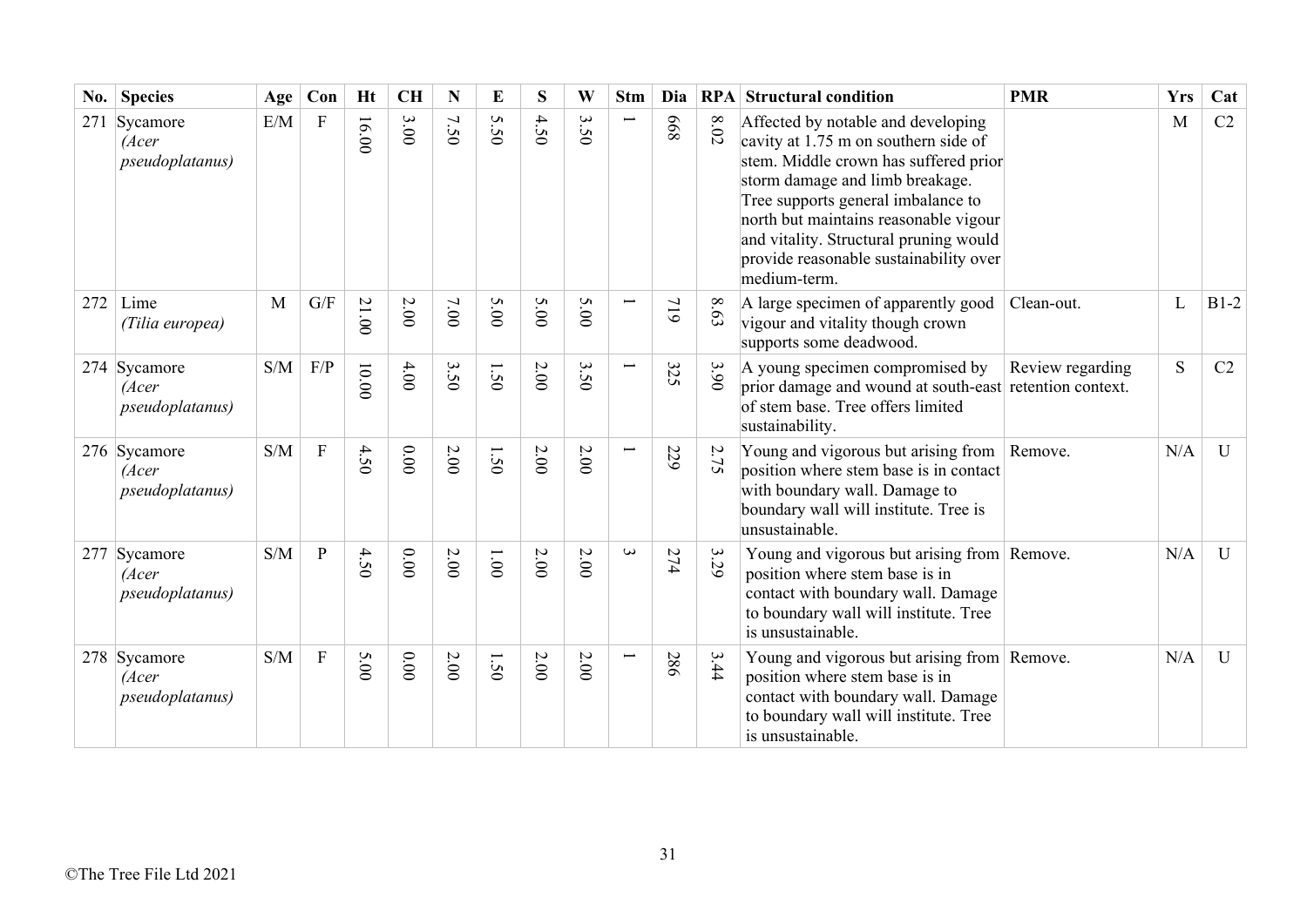| No. | <b>Species</b>                                                                                                                             | Age          | Con            | <b>Ht</b> | <b>CH</b>              | N                             | E                  | S    | W        | <b>Stm</b>               | Dia                    |                         | <b>RPA</b> Structural condition                                                                                                                                                                                                                                                                                                                                                      | <b>PMR</b>                             | <b>Yrs</b>   | Cat    |
|-----|--------------------------------------------------------------------------------------------------------------------------------------------|--------------|----------------|-----------|------------------------|-------------------------------|--------------------|------|----------|--------------------------|------------------------|-------------------------|--------------------------------------------------------------------------------------------------------------------------------------------------------------------------------------------------------------------------------------------------------------------------------------------------------------------------------------------------------------------------------------|----------------------------------------|--------------|--------|
| 279 | Sycamore<br>(Acer<br>pseudoplatanus)                                                                                                       | S/M          | ${\bf F}$      | 5.50      | $00^{\circ}$ l         | 2.00                          | 3.50               | 2.00 | 1.00     |                          | 207                    | 2.48                    | Arises from bank side vegetation and<br>scrub development. Arises from<br>particularly sloping embankment<br>between river and playing pitch<br>levels.                                                                                                                                                                                                                              |                                        | M            | B2     |
|     | Scrub Thicket<br>Goat Willow<br>(Salix caprea)<br>Bramble<br>(Rubus fruticosus)<br>Buddleia<br>(Buddleia davidii)<br>Ivy<br>(Hedera helix) | E/M          | $\mathbf{P}$   | 3.00-5.00 | 0.00                   |                               | Contiguous thicket |      |          |                          | $\mathbb{N}\mathbb{N}$ | $\mathbf{W} \mathbf{M}$ | A broadly can tenuous thicket<br>development arising from positions<br>on the sloping ground between lower<br>river levels and the elevated playing<br>pitch levels. Individually, the<br>constituent plants are often of poor<br>quality, many having suffered<br>collapse of failure however, as a<br>developing thicket they provide what<br>might prove to be sustainable cover. |                                        | M            | C2     |
|     | 280 Goat Willow<br>(Salix caprea)                                                                                                          | S/M          | $\overline{F}$ | 4.50      | 0.00                   | $2.00\,$                      | 2.00               | 2.00 | $2.00\,$ | Ē.                       | 248                    | 2.98                    | Young and vigorous, comprising a<br>typical element of the naturally<br>regenerating bank thicket. Is often<br>regarded as a short-lived species.                                                                                                                                                                                                                                    | Review regarding<br>retention context. | M            | B2     |
| 281 | Crack Willow<br>(Salix fragilis)                                                                                                           | E/M          | G/F            | 00.00     | 1.001                  | 3.50                          | 3.50               | 3.50 | 3.00     | Ē                        | 328                    | 3.93                    | A young and vigorous specimen<br>arising from lower embankment<br>above talker river.                                                                                                                                                                                                                                                                                                |                                        | $\mathbf{L}$ | B2     |
|     | 282 Lombardy Poplar<br>(Populus nigra<br>"Italica")                                                                                        | M            | G/F            | 22.00     | $0.00$                 | 3.00                          | 4.00               | 2.50 | 1.00     | L                        | 444                    | 10.12                   | Apparently vigorous though lower<br>levels are heavily obscured by dense<br>ivy cover.                                                                                                                                                                                                                                                                                               | Cut ivy and<br>rereview.               | L            | $B1-2$ |
| 283 | Lombardy Poplar<br>(Populus nigra<br>"Italica")                                                                                            | M            | G/F            | 22.00     | 0.00                   | 2.00                          | 1.50               | 1.50 | 1.00     | $\overline{\phantom{0}}$ | 844                    | 10.12                   | Apparently vigorous though lower<br>levels are heavily obscured by dense<br>ivy cover.                                                                                                                                                                                                                                                                                               | Cut ivy and<br>rereview.               | L            | $B1-2$ |
|     | 284 Lombardy Poplar<br>(Populus nigra<br>"Italica")                                                                                        | $\mathbf{M}$ | G/F            | 22.00     | $\sim$<br>$\tilde{S}0$ | $\mathcal{L}$<br>$\tilde{5}0$ | 2.00               | 4.50 | 50       |                          | 844                    | 10.12                   | Supports visible evidence of localised Clean-out.<br>storm damage and minor deadwood<br>development.                                                                                                                                                                                                                                                                                 |                                        | L            | $B1-2$ |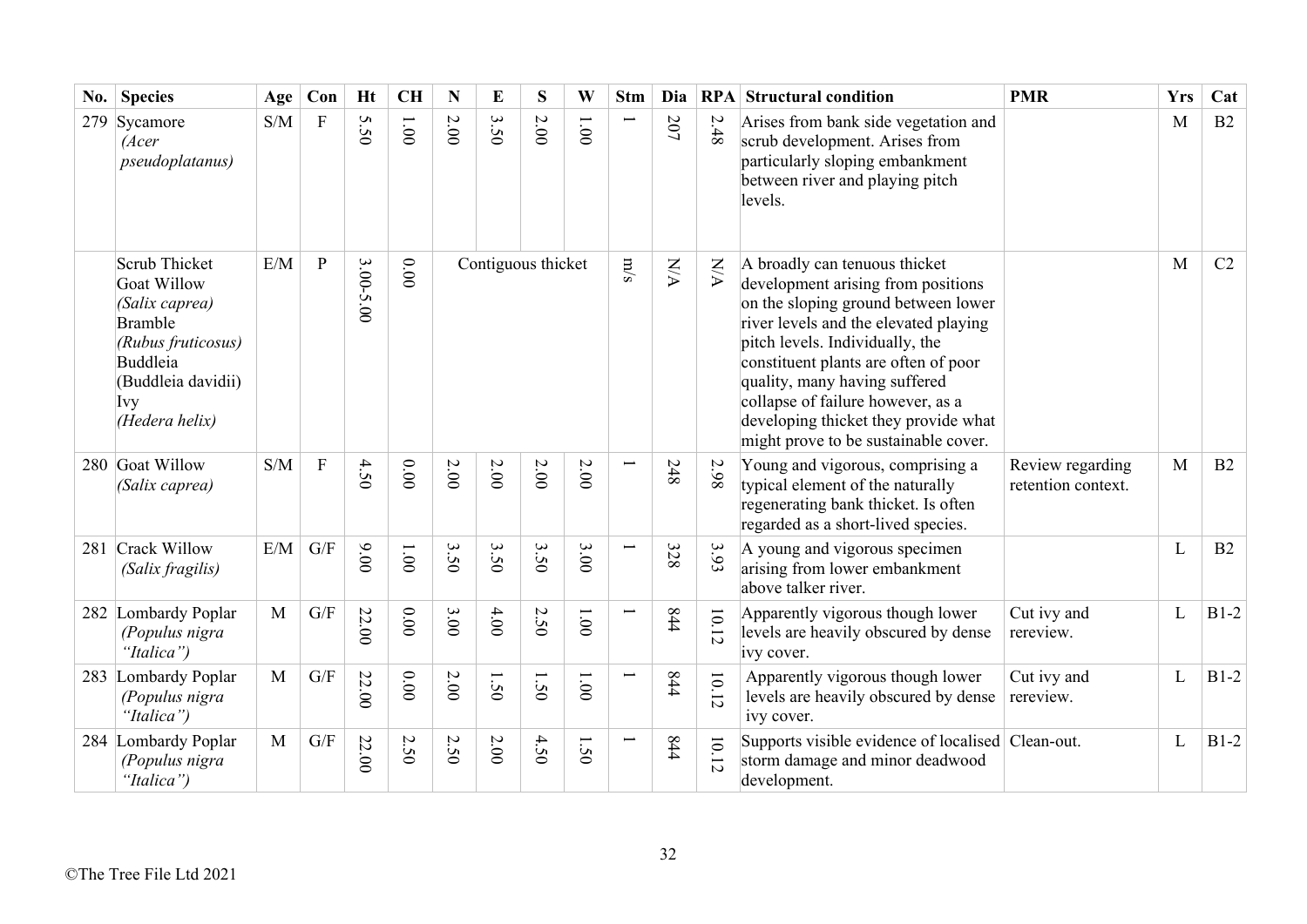| No. | <b>Species</b>                                      | Age | Con            | Ht             | <b>CH</b>    | N                              | E    | S    | W                    | <b>Stm</b>               | Dia | RPA                                        | <b>Structural condition</b>                                                                                                                                              | <b>PMR</b>                                                           | <b>Yrs</b> | Cat            |
|-----|-----------------------------------------------------|-----|----------------|----------------|--------------|--------------------------------|------|------|----------------------|--------------------------|-----|--------------------------------------------|--------------------------------------------------------------------------------------------------------------------------------------------------------------------------|----------------------------------------------------------------------|------------|----------------|
| 285 | Lombardy Poplar<br>(Populus nigra<br>"Italica")     | M   | G/F            | 20.00          | $00^{\circ}$ | $\overline{C}$<br>$\tilde{S}0$ | 1.50 | 4.50 | $00^{\circ}$ l       |                          | 844 | $10.12\,$                                  | Of reasonable vigour and vitality<br>though much of primary stem and<br>lower crown is obscured by dense ivy<br>cover.                                                   | Cut ivy and<br>rereview.                                             | L          | $B1-2$         |
|     | 286 Lombardy Poplar<br>(Populus nigra<br>"Italica") | M   | G/F            | 19.00          | 3.50         | 5.00                           | 2.00 | 3.00 | 3.00                 |                          | 444 | $10.12$                                    | Tree has developed more spreading<br>crown than adjoining neighbours.<br>Vigour and vitality remain reasonable<br>though primary stem is obscured by<br>dense ivy cover. | Cut ivy and<br>rereview.                                             | L          | $B1-2$         |
|     | 287 Crack Willow<br>(Salix fragilis)                | E/M | ${\bf F}$      | 00.00          | 0.00         | 5.50                           | 5.50 | 3.50 | 3.00                 | $\overline{\mathcal{A}}$ | 430 | 5.16                                       | Multi-stem from near ground level<br>with over road river having suffered<br>widespread bark damage. Appears to<br>comprise typical element of natural<br>regeneration.  | Review regarding<br>retention context<br>and managed<br>accordingly. | M          | C2             |
|     | 288 Crack Willow<br>(Salix fragilis)                | S/M | ${\bf F}$      | 8.00           | 1.00         | 4.50                           | 3.50 | 2.00 | 2.50                 | $\sim$                   | 306 | 3.67                                       | Twin stem from near ground level. Is<br>maintaining good vigour vitality.<br>Appears to be naturally arising.                                                            |                                                                      | M          | B2             |
|     | 289 Crack Willow<br>(Salix fragilis)                | S/M | $\overline{F}$ | 00.8           | 0.00         | 3.00                           | 1.50 | 0.50 | in<br>$\ddot{\circ}$ |                          | 581 | 2.22                                       | Tall and slender whip like specimen<br>comprising typical element of<br>riverside natural regeneration.                                                                  | Review regarding<br>retention context.                               | M          | B2             |
|     | 290 Crack Willow<br>(Salix fragilis)                | E/M | $\mathbf{F}$   | 10.00          | $0.00$       | 4.00                           | 3.50 | 0.00 | 1.50                 |                          | 261 | 3.13                                       | Comprising typical element of natural<br>regeneration set out at edge of river<br>channel. Is heavily unbalanced to<br>north across river.                               | Review regarding<br>retention context.                               | M          | C2             |
|     | 291 Goat Willow<br>(Salix caprea)                   | S/M | F              | 4.5<br>$\circ$ | 1.00         | 3.00                           | 2.50 | 2.00 | 2.5<br>$\circ$       | $\overline{\phantom{0}}$ | 226 | $\overline{\mathcal{L}}$<br>$\overline{7}$ | An element of natural regeneration<br>within repairing corridor.                                                                                                         | Review regarding<br>retention context.                               | M          | C <sub>2</sub> |
|     | 292 Crack Willow<br>(Salix fragilis)                | E/M | $\mathbf{F}$   | 10.00          | 2.00         | 0.00                           | 4.50 | 4.00 | 4.00                 | $\sim$                   | 376 | 4.5<br>$\overline{\phantom{0}}$            | Heavily divided from near ground<br>level. Is typically unbalanced towards<br>and over river.                                                                            | Review regarding<br>retention context.                               | L          | B2             |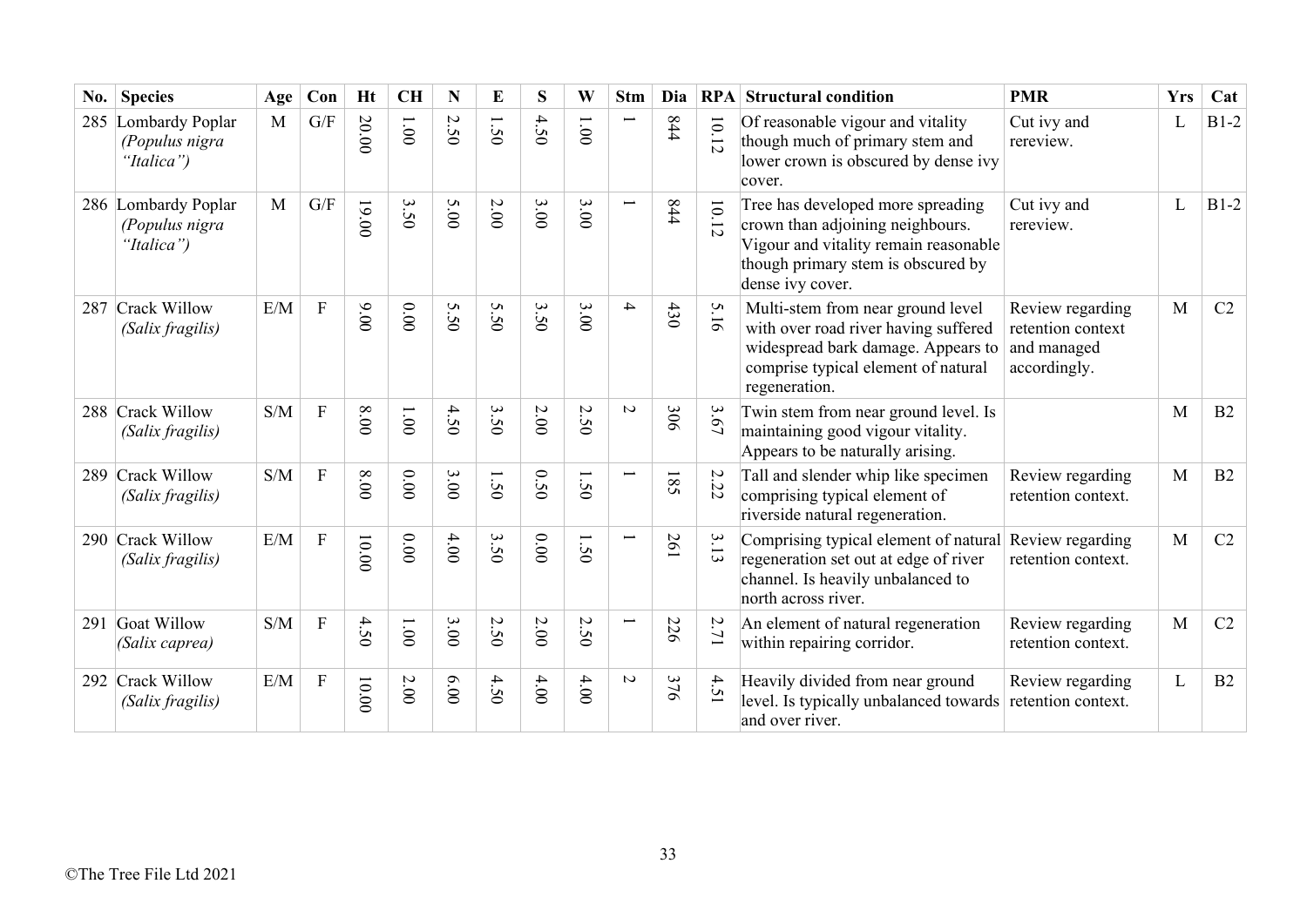| No. | <b>Species</b>                                      | Age          | Con                     | <b>Ht</b> | <b>CH</b> | N        | E      | S    | W             | <b>Stm</b> | Dia  |         | <b>RPA</b> Structural condition                                                                                                                                                                                                                                                                                                                                                                                                                                                                   | <b>PMR</b>                                                           | <b>Yrs</b> | Cat    |
|-----|-----------------------------------------------------|--------------|-------------------------|-----------|-----------|----------|--------|------|---------------|------------|------|---------|---------------------------------------------------------------------------------------------------------------------------------------------------------------------------------------------------------------------------------------------------------------------------------------------------------------------------------------------------------------------------------------------------------------------------------------------------------------------------------------------------|----------------------------------------------------------------------|------------|--------|
| 293 | Horse Chestnut<br>(Aesculus<br>hippocastanum)       | M            | ${\bf F}$               | 19.00     | 2.50      | 6.50     | 7.00   | 7.00 | 7.00          |            | 1146 | 13.75   | Primary stem is affected by extensive<br>cavity development at 4.00 m as well<br>as substantial internal decay on<br>northern side of stem to 0.75 m.<br>General vigour and vitality remains<br>good though crown has been subject<br>to minor storm damage. Note decay<br>and cavity development will extend<br>over time and will ultimately<br>undermine structural integrity.<br>Sustainability is impaired though tree<br>may be suitable for retention<br>depending upon retention context. | Review regarding<br>retention context<br>and managed<br>accordingly. | M          | $C1-2$ |
| 294 | Ash<br>(Fraxinus<br>excelsior)                      | $\mathbf{M}$ | G/F                     | $17.00$   | 3.00      | 6.00     | $7.00$ | 6.50 | 6.50          |            | 936  | 23      | Large, broad, and spreading<br>specimen. General vigour and vitality<br>appear reasonable though crown has<br>been subject to localised storm<br>damage and deadwood development.<br>Primary stem and middle crown are<br>heavily obscured by dense ivy cover<br>that could obscure issues such as in a<br>notice attack.                                                                                                                                                                         | Cut ivy and clean-<br>out. Review after<br>ivy shedding.             | L          | B2     |
|     | 295 Lombardy Poplar<br>(Populus nigra<br>"Italica") | M            | $\mathrm{G}/\mathrm{F}$ | 22.00     | $2.00\,$  | $2.00\,$ | 2.50   | 1.50 | 1.001         |            | 624  | 7.49    | Tall and slender specimen where<br>lower stem is heavily obscured by<br>dense ivy cover.                                                                                                                                                                                                                                                                                                                                                                                                          | Cut ivy and<br>rereview.                                             | L          | $B1-2$ |
|     | 296 Lombardy Poplar<br>(Populus nigra<br>"Italica") | $\mathbf{M}$ | G/F                     | 22.00     | 2.50      | 3.00     | 2.00   | 1.50 | $00^{\circ}1$ |            | 844  | 10.12   | Of apparently good vigour and<br>vitality though lower stem is obscured rereview.<br>by ivy development.                                                                                                                                                                                                                                                                                                                                                                                          | Cut ivy and                                                          | L          | $B1-2$ |
| 297 | Lombardy Poplar<br>(Populus nigra<br>"Italica")     | M            | $\mathrm{G}/\mathrm{F}$ | 22.00     | 1.50      | 3.00     | 2.00   | 2.00 | 4.50          |            | 844  | $10.12$ | Of good vigour and vitality but has<br>suffered minor localised storm<br>damage and was suppressed by loss<br>of originally adjoining neighbours.<br>Lower stem is obscured by dense ivy<br>cover.                                                                                                                                                                                                                                                                                                | Cut ivy and<br>rereview.                                             | L          | $B1-2$ |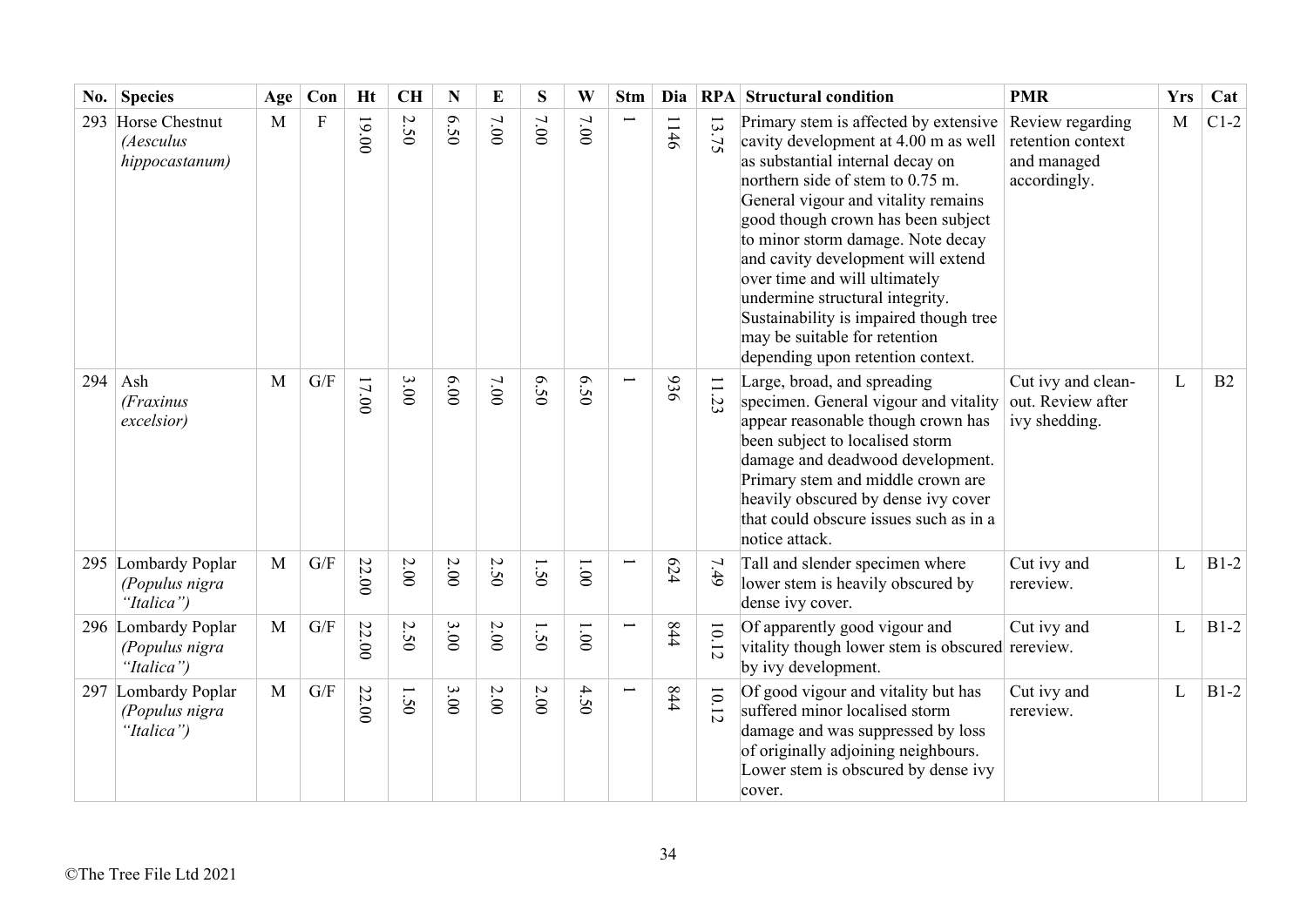| No. | <b>Species</b>                                      | Age          | Con                       | <b>Ht</b> | <b>CH</b>      | N            | E                                         | S        | W              | <b>Stm</b>               | Dia         | RPA                 | <b>Structural condition</b>                                                                                                                                                                                  | <b>PMR</b>                                                                | <b>Yrs</b> | Cat    |
|-----|-----------------------------------------------------|--------------|---------------------------|-----------|----------------|--------------|-------------------------------------------|----------|----------------|--------------------------|-------------|---------------------|--------------------------------------------------------------------------------------------------------------------------------------------------------------------------------------------------------------|---------------------------------------------------------------------------|------------|--------|
|     | 298 Lombardy Poplar<br>(Populus nigra<br>"Italica") | M            | D                         | 3.00      | 0.00           | 1.001        | 1.001                                     | 1.001    | $00^{\circ}$   |                          | 844         | $10.12$             | Exists as a decapitated and decaying<br>stump.                                                                                                                                                               | Remove.                                                                   | N/A        | U      |
|     | 299 Crack Willow<br>(Salix fragilis)                | S/M          | $\mathbf{F}$              | 10.00     | 1.50           | 0.00         | 5.50                                      | 2.50     | 4.00           | $\sim$                   | 462         | 5.54                | Heavily divided from near ground<br>level and typically unbalanced<br>towards and over river. Lower<br>western stem has suffered notable<br>bark damage.                                                     | Review regarding<br>retention context.                                    | M          | C2     |
|     | 300 Lombardy Poplar<br>(Populus nigra<br>"Italica") | M            | $\mathrm{G}/\mathrm{F}$   | 21.00     | 1.50           | $2.00$       | $2.00$                                    | 1.50     | 1.00           |                          | 844         | $10.12\,$           | Of apparently good vigour and<br>vitality. Supports minor wound on<br>lower southern stem.                                                                                                                   | Review regularly.                                                         | L          | $B1-2$ |
|     | 301 Lombardy Poplar<br>(Populus nigra<br>"Italica") | $\mathbf{M}$ | G/F                       | 22.00     | 3.00           | 2.50         | 2.00                                      | 2.00     | 1.00           |                          | 844         | 10.12               | Of apparently good vigour and<br>vitality but lower crown and stem is<br>obscured by dense ivy cover.                                                                                                        | Cut ivy and<br>rereview.                                                  | L          | $B1-2$ |
|     | 302 Crack Willow<br>(Salix fragilis)                | S/M          | $\boldsymbol{\mathrm{F}}$ | 6.00      | 1.50           | 3.50         | 3.50                                      | 2.50     | 2.50           | $\overline{\phantom{0}}$ | 271         | 3.25                | Comprises typical element of<br>riverside natural regeneration.                                                                                                                                              | Cut ivy.                                                                  | L          | B2     |
|     | 303 Sycamore<br>(Acer<br>pseudoplatanus)            | S/M          | G/F                       | 5.50      | $2.00$         | $2.00$       | $00^{\circ}$                              | 1.50     | $2.00\,$       |                          | 188         | $\mathcal{L}$<br>25 | Young and vigorous comprising<br>typical element of riverside natural<br>regeneration.                                                                                                                       |                                                                           | L          | B2     |
|     | 304 Lombardy Poplar<br>(Populus nigra<br>"Italica") | M            | $\mathbf{F}$              | 22.00     | $2.00\,$       | $\sim$<br>50 | 3.00                                      | $2.00\,$ | 1.50           |                          | $\sqrt{06}$ | 10.89               | Of apparently good vigour and type<br>vitality but has been subject to prior<br>storm damage. Lower crown and<br>primary stem are obscured by dense<br>ivy cover.                                            | Cut ivy and<br>rereview.                                                  | L          | $B1-2$ |
|     | 305 Lombardy Poplar<br>(Populus nigra<br>"Italica") | M            | G/F                       | 22.00     | $\overline{S}$ | 3.00         | $\boldsymbol{\mathsf{c}}$<br>$\tilde{S}0$ | 2.00     | $\overline{S}$ |                          | 844         | $10.12\,$           | Of apparently good vigour and<br>vitality though lower stem is obscured rereview.<br>by ivy development.                                                                                                     | Cut ivy and                                                               | L          | $B1-2$ |
|     | 306 Sycamore<br>(Acer<br>pseudoplatanus)            | S/M          | F/P                       | 8.50      | $0.00\,$       | 3.50         | 3.50                                      | 3.50     | 3.50           | $\overline{\phantom{a}}$ | 430         | 5.16                | A young and suckering group of<br>stems combining to create a singular<br>crown form. Appears to be sucker<br>regeneration arising from the stump<br>of previous tree and thus may not<br>prove sustainable. | Review regarding<br>retention context in<br>suitability for<br>retention. | S          | C2     |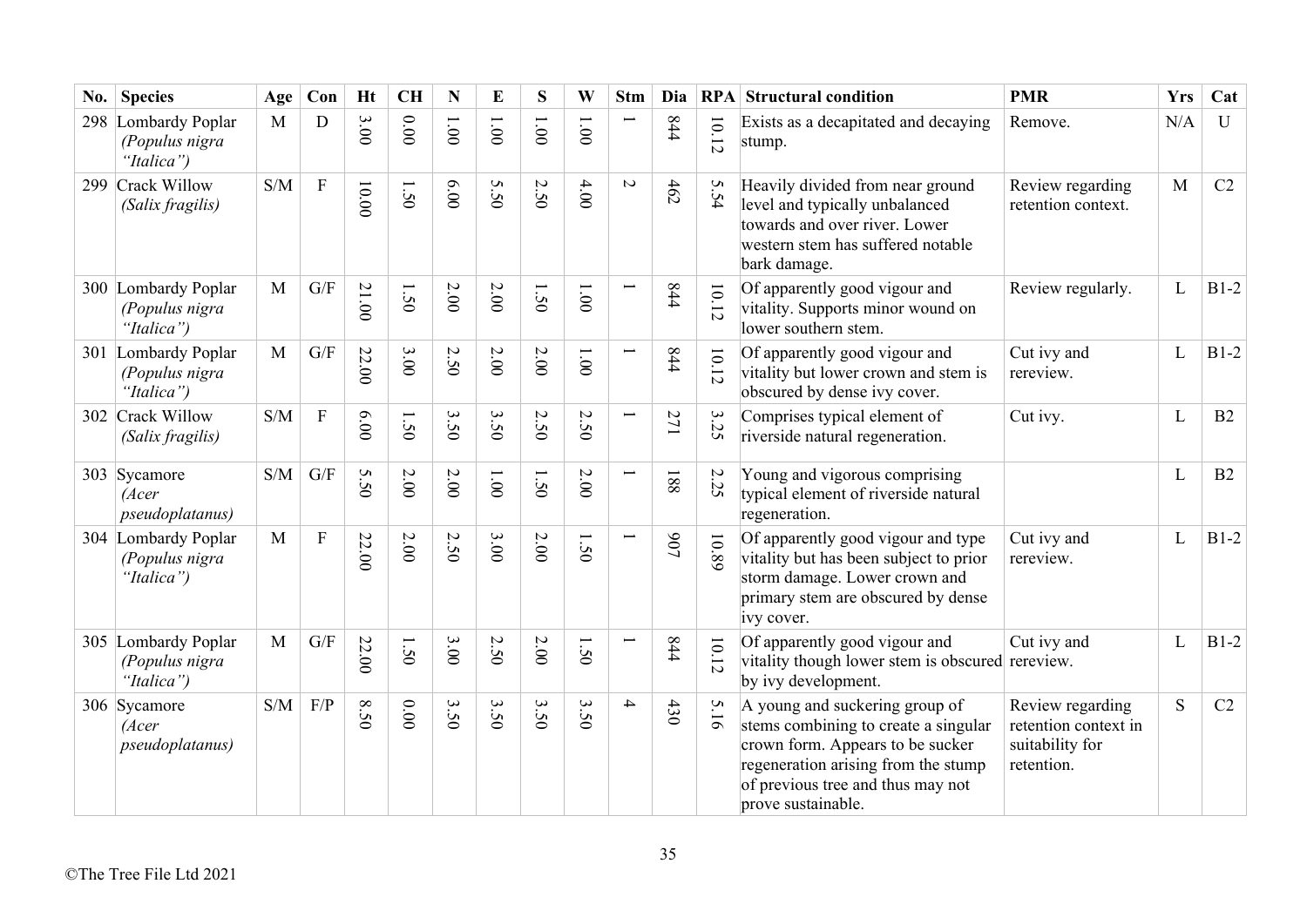| No. | <b>Species</b>                                      | Age                                               | Con            | <b>Ht</b> | <b>CH</b>    | N            | E                              | S                               | W      | <b>Stm</b>               | Dia                                     |         | <b>RPA</b> Structural condition                                                                                                                           | <b>PMR</b>                                         | <b>Yrs</b> | Cat            |
|-----|-----------------------------------------------------|---------------------------------------------------|----------------|-----------|--------------|--------------|--------------------------------|---------------------------------|--------|--------------------------|-----------------------------------------|---------|-----------------------------------------------------------------------------------------------------------------------------------------------------------|----------------------------------------------------|------------|----------------|
|     | 307 Lombardy Poplar<br>(Populus nigra<br>"Italica") | M                                                 | G/F            | 22.00     | 1.001        | $2.00\,$     | $\overline{\phantom{0}}$<br>50 | 2.00                            | 2.00   | Ē                        | 844                                     | $10.12$ | Apparently vigorous though lower<br>stem is obscured by ivy cover.                                                                                        | Cut ivy and<br>rereview.                           | L          | $B1-2$         |
| 308 | Common Alder<br>(Alnus glutinosa)                   | S/M                                               | G              | 00.00     | 2.00         | 3.00         | 3.50                           | 2.50                            | 3.00   | $\overline{\phantom{0}}$ | 529                                     | 2.75    | Young and vigorous specimen of<br>good form arises from descending<br>slope to river edge.                                                                |                                                    | L          | B2             |
| 309 | Lawson Cypress<br>(Chamaecyparis<br>lawsoniana)     | S/M                                               | $\overline{F}$ | 5.00      | 52           | $\sim$<br>52 | $\mathcal{L}$<br>:25           | $\boldsymbol{\mathsf{c}}$<br>52 | 2.25   | Ē                        | 223                                     | 2.67    | Young and still vigorous but distorted<br>suggesting apex loss in past. Lower<br>stem supports minor wound.                                               | Review regarding<br>retention context.             | M          | C2             |
|     | 310 Lawson Cypress<br>(Chamaecyparis<br>lawsoniana) | S/M                                               | ${\bf F}$      | 6.00      | 1.001        | 1.75         | 1.75                           | 1.75                            | 1.75   | $\overline{C}$           | 283                                     | 3.40    | Of variable crown vigour raising<br>concerns regarding sustainability.<br>Review regularly.                                                               |                                                    | M          | C2             |
| 311 | Lawson Cypress<br>(Chamaecyparis<br>lawsoniana)     | S/M                                               | $\mathbf{F}$   | 7.00      | 0.50         | $2.00$       | 2.00                           | 1.50                            | 1.50   |                          | $407$                                   | 4.89    | Still vigorous but compromised by<br>competitive growth of adjoining elder<br>that has suppressed foliage to south-<br>east.                              | Review regarding<br>retention context.             | M          | C2             |
|     | 312 Goat Willow<br>(Salix caprea)                   | E/M                                               | G/F            | 5.00      | $00^{\circ}$ | 3.00         | 1.001                          | 2.50                            | 3.00   |                          | 220                                     | 2.64    | Comprising typical element of<br>bankside vegetation.                                                                                                     |                                                    | M          | C <sub>2</sub> |
|     | 313 Lawson Cypress<br>(Chamaecyparis<br>lawsoniana) | S/M                                               | $\mathbf F$    | 7.00      | 0.00         | $2.00$       | $2.00$                         | 4.50                            | 1.50   | $\overline{C}$           | $\boldsymbol{\omega}$<br>$\overline{8}$ | 3.82    | Of variable crown vigour suggesting<br>possible wind scorch.                                                                                              | Review regularly.                                  | M          | C <sub>2</sub> |
|     | 314 Lawson Cypress<br>(Chamaecyparis<br>lawsoniana) | S/M                                               | $\mathbf{F}$   | 7.00      | 1.00         | $2.00\,$     | $2.00$                         | 2.00                            | $2.00$ | $\rightarrow$            | 471                                     | 5.65    | Is of variable crown vigour<br>suggesting wind scorch. South<br>western stem has been lost to storm<br>damage. Tree is of questionable<br>sustainability. |                                                    | S          | C2             |
|     | 315 Lawson Cypress<br>(Chamaecyparis<br>lawsoniana) | S/M                                               | $\mathbf{F}$   | 7.50      | 0.00         | $2.00$       | 2.00                           | $2.00$                          | 2.00   |                          | 347                                     | 4.16    | Apparently vigorous.                                                                                                                                      | Review regarding<br>retention context.<br>Cut ivy. | L          | B2             |
|     | 316 Lawson Cypress<br>(Chamaecyparis<br>lawsoniana) | $\ensuremath{\mathrm{S}}/\ensuremath{\mathrm{M}}$ | ${\bf F}$      | 7.00      | $0.00\,$     | $2.00\,$     | $2.00$                         | $2.00$                          | 2.00   |                          | 366                                     | 4.39    | Canopy vigour is variable suggesting<br>possible wind scorch.                                                                                             | Review regularly.                                  | M          | C2             |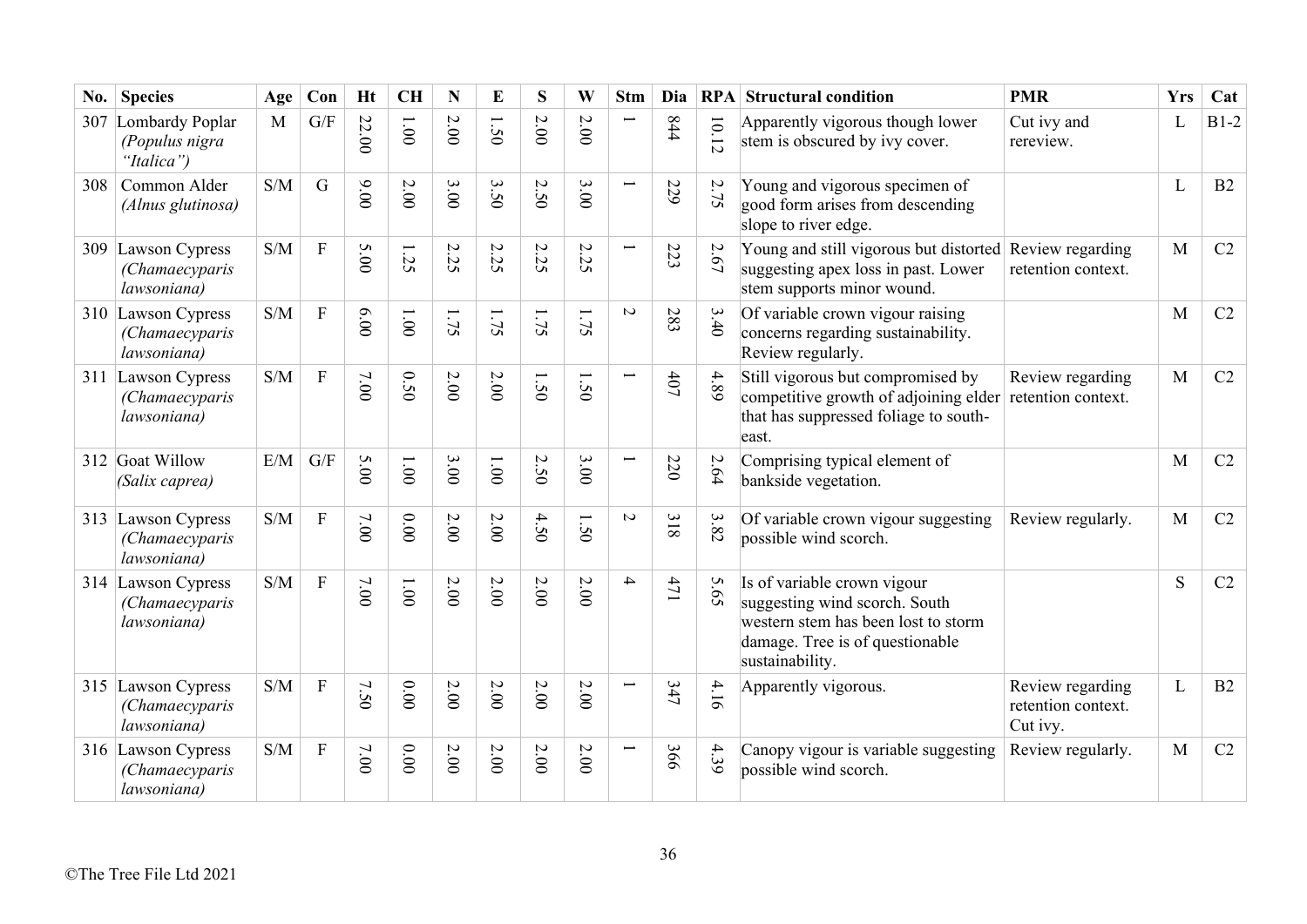| No. | <b>Species</b>                                           | Age | Con                       | <b>Ht</b> | <b>CH</b> | N        | E    | S    | W              | <b>Stm</b> | Dia  |         | <b>RPA</b> Structural condition                                                                                                                                                                                                                                                                                                                                                                                                                                           | <b>PMR</b>               | <b>Yrs</b> | Cat            |
|-----|----------------------------------------------------------|-----|---------------------------|-----------|-----------|----------|------|------|----------------|------------|------|---------|---------------------------------------------------------------------------------------------------------------------------------------------------------------------------------------------------------------------------------------------------------------------------------------------------------------------------------------------------------------------------------------------------------------------------------------------------------------------------|--------------------------|------------|----------------|
|     | 317 Lawson Cypress<br>(Chamaecyparis<br>lawsoniana)      | S/M | $\mathbf{P}$              | 7.50      | 0.50      | $2.00\,$ | 2.25 | 2.00 | $00^{\circ}$ l |            | 347  | 4.16    | Appears to have suffered substantial<br>storm damage to north-western<br>crown. Supports ivy development<br>through throughout much of crown<br>form. Is of dubious sustainability.                                                                                                                                                                                                                                                                                       |                          | S          | C2             |
|     | 318 Sycamore<br>(Acer<br><i>pseudoplatanus</i> )         | S/M | $\mathbf F$               | 5.50      | 1.00      | $2.00\,$ | 2.00 | 2.00 | $2.00$         |            | 188  | 2.25    | Young and vigorous comprising<br>typical element of natural sucker<br>regeneration on riverside bank. Prune<br>to remove satellite stems and retain<br>principal central stem.                                                                                                                                                                                                                                                                                            |                          | L          | B2             |
|     | 319 Monterey Cypress<br><i>(Cupressus</i><br>macrocarpa) | M   | $\rm F/P$                 | 21.00     | 0.00      | 7.00     | 7.00 | 7.00 | 3.50           |            | 1066 | $12.80$ | A large specimen suffering typical<br>age-related mechanical deterioration<br>with widespread and ongoing<br>mechanical failure. This form of<br>damage must be considered<br>unmanageable and will inevitably<br>continue over time. Tree's suitability<br>for retention and sustainability is<br>accordingly highly impaired.<br>Potential for retention will be context<br>dependent and must accept potential<br>and likelihood of large-scale<br>mechanical failure. |                          | S          | C2             |
|     | 320 Sycamore<br>(Acer<br><i>pseudoplatanus</i> )         | M   | G/F                       | 16.00     | 3.00      | 6.00     | 5.00 | 5.00 | 2.50           |            | 774  | 9.28    | Proximity to near neighbours has led<br>to growth imbalance to north east.<br>General vigour and vitality appear<br>good though much of primary stem is<br>heavily obscured by ivy cover.                                                                                                                                                                                                                                                                                 | Cut ivy and review.      | L          | B <sub>2</sub> |
|     | 321 Sycamore<br>(Acer<br><i>pseudoplatanus</i> )         | E/M | $\boldsymbol{\mathrm{F}}$ | 15.00     | 2.00      | 4.50     | 4.00 | 5.00 | 3.00           |            | 592  | 7.10    | Heavily distorted because of position<br>between two adjoining larger trees.<br>Large proportion of canopy is<br>obscured by dense ivy cover thus<br>preventing detailed review at this<br>time. Visible canopy remains<br>vigorous but supports elements of<br>storm damage.                                                                                                                                                                                             | Cut ivy and<br>rereview. | M          | C2             |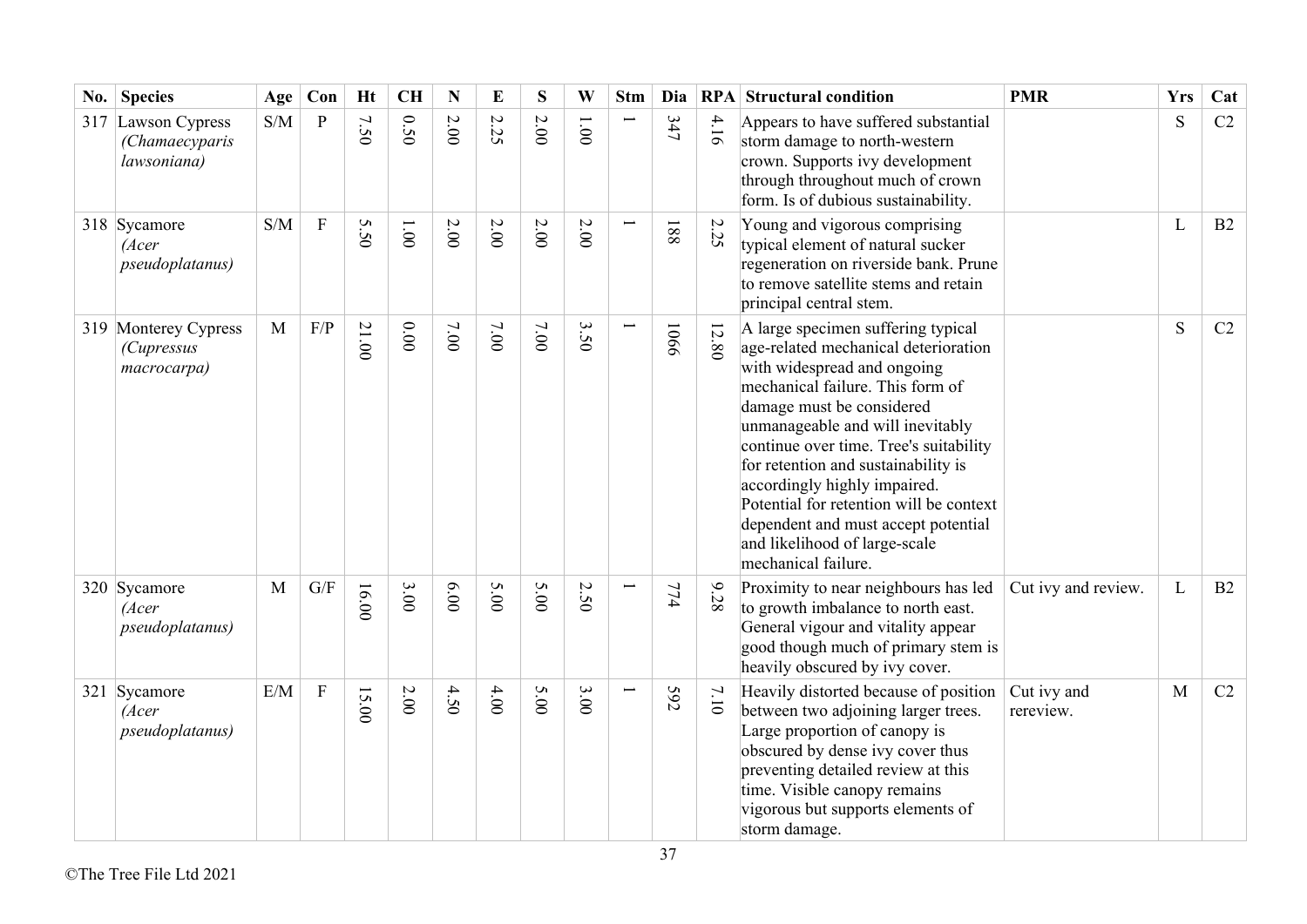| No. | <b>Species</b>                                   | Age | Con                       | <b>Ht</b> | <b>CH</b> | N      | E            | S               | W        | <b>Stm</b> | Dia |       | <b>RPA</b> Structural condition                                                                                                                                                                                                                                                                                  | <b>PMR</b>                                                                                                                    | <b>Yrs</b> | Cat    |
|-----|--------------------------------------------------|-----|---------------------------|-----------|-----------|--------|--------------|-----------------|----------|------------|-----|-------|------------------------------------------------------------------------------------------------------------------------------------------------------------------------------------------------------------------------------------------------------------------------------------------------------------------|-------------------------------------------------------------------------------------------------------------------------------|------------|--------|
| 322 | Lime<br>(Tilia europea)                          | M   | G/F                       | 23.00     | 3.00      | 7.00   | 6.50         | 6.50            | 7.00     |            | 016 | 10.92 | A particularly large specimen of<br>apparently good vigour and vitality.<br>Crown exhibits localised elements<br>only of storm damage and deadwood<br>development. Primary stem is<br>obscured by dense ivy cover<br>preventing detailed review at present.<br>Clean-out remove deadwood and<br>broken material. | Cut ivy to facilitate<br>better review in<br>future.                                                                          | L          | $B1-2$ |
|     | 323 Sycamore<br>(Acer<br>pseudoplatanus)         | E/M | F/P                       | 14.00     | 4.00      | 4.50   | 4.00         | 6.00            | 3.000    |            | 551 | 19.9  | Heavily distorted because of position<br>beneath larger neighbours. Much of<br>principal stem is obscured by dense<br>ivy growth though overall form<br>suggests high potential for prior<br>damage and crown loss.                                                                                              | Cut ivy and review<br>after ivy shedding.                                                                                     | S          | C2     |
|     | 324 Sycamore<br>(Acer<br><i>pseudoplatanus</i> ) | E/M | ${\bf F}$                 | $10.00$   | 1.50      | $7.00$ | 3.00         | $2.00$          | $2.00\,$ |            | 385 | 4.62  | Heavily suppressed and notably<br>unbalanced to north, towards river.<br>Principal stem is obscured by dense<br>ivy cover.                                                                                                                                                                                       | Cut ivy and<br>rereview.                                                                                                      | M          | C2     |
|     | 325 Sycamore<br>(Acer<br>pseudoplatanus)         | M   | G/F                       | $17.00$   | 5.00      | 5.50   | 4.50         | 6.00            | 3.000    |            | 783 | 9.40  | Has developed gross distortion<br>through proximity to near neighbours.<br>Higher north eastern crown support<br>extensive deadwood and possible<br>dieback associated with pathology.<br>Principal stem and middle crown are<br>heavily obscured by ivy cover<br>preventing detailed review.                    | Cut ivy and<br>rereview during<br>growing season of<br>2020 regarding<br>getting better<br>understanding of<br>health status. | M          | C2     |
|     | 326 Sycamore<br>(Acer<br><i>pseudoplatanus</i> ) | E/M | ${\bf F}$                 | 13.00     | 6.00      | 5.00   | $00^{\circ}$ | 0.00            | 2.00     |            | 347 | 4.16  | Heavily suppressed and unbalanced to Cut ivy and<br>north.                                                                                                                                                                                                                                                       | rereview.                                                                                                                     | M          | C2     |
|     | 327 Sycamore<br>(Acer<br>pseudoplatanus)         | E/M | $\boldsymbol{\mathrm{F}}$ | 15.00     | 4.50      | 3.50   | 3.00         | S<br>$\dot{S}0$ | 5.00     |            | 592 | 7.10  | Distorted through proximity of near<br>neighbour. General vigour and vitality<br>appear good though much of principal<br>stem and middle crown is obscured<br>by dense ivy cover.                                                                                                                                | Cut ivy and<br>rereview.                                                                                                      | M          | C2     |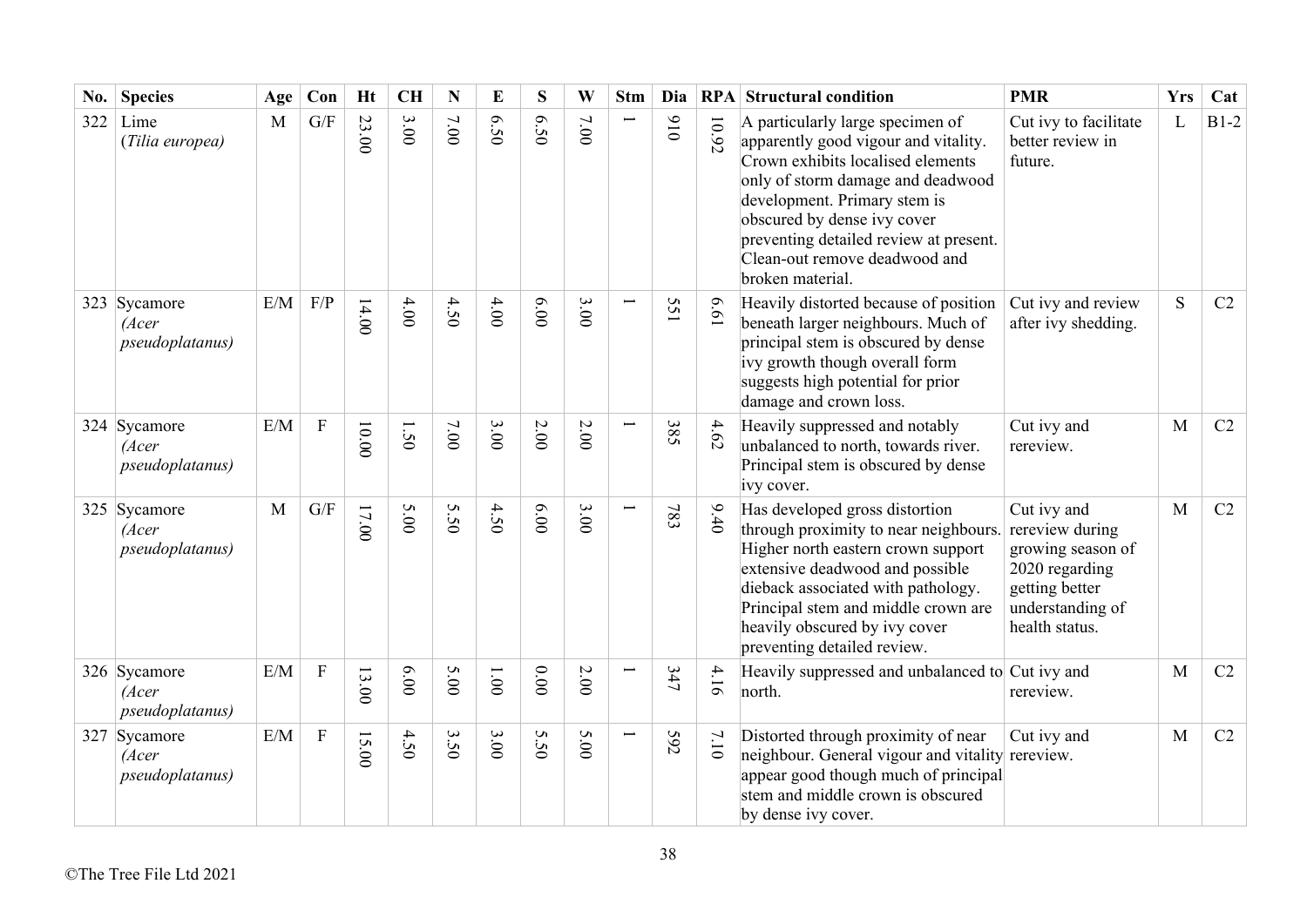| No. | <b>Species</b>                                           | Age          | Con                       | <b>Ht</b>    | <b>CH</b> | N                               | E                      | S              | W      | <b>Stm</b> | Dia |                         | <b>RPA</b> Structural condition                                                                                                                                                                                                                                                                                                                             | <b>PMR</b>                                                            | <b>Yrs</b> | Cat          |
|-----|----------------------------------------------------------|--------------|---------------------------|--------------|-----------|---------------------------------|------------------------|----------------|--------|------------|-----|-------------------------|-------------------------------------------------------------------------------------------------------------------------------------------------------------------------------------------------------------------------------------------------------------------------------------------------------------------------------------------------------------|-----------------------------------------------------------------------|------------|--------------|
|     | 328 Sycamore<br>(Acer<br><i>pseudoplatanus</i> )         | E/M          | $\boldsymbol{\mathrm{F}}$ | 15.00        | 2.50      | 4.50                            | 3.00                   | S<br>$\hat{S}$ | 5.00   |            | 560 | 6.72                    | One-sided through suppression and<br>proximity to near neighbour. Vigour<br>and vitality appear good with<br>extensive sucker regeneration near<br>ground level. Middle crown to east<br>middle crown to west has suffered<br>extensive storm damage.                                                                                                       | Cut ivy and remove<br>basal suckers<br>rereview after ivy<br>shedding | M          | C2           |
|     | 329 Sycamore<br>(Acer<br>pseudoplatanus)                 | M            | $\mathbf{P}$              | 12.00        | $2.00\,$  | $2.00\,$                        | 4.00                   | 6.00           | 5.00   |            | 016 | 10.92                   | Exists as a remnant of a larger tree<br>having suffered catastrophic loss of<br>much of higher crown. Principal<br>stem is now subject to extensive<br>decay. Is unsuitable for retention.                                                                                                                                                                  | Remove.                                                               | N/A        | $\mathbf{U}$ |
| 330 | Lime<br>(Tilia europea)                                  | $\mathbf{M}$ | $\mathrm{G}/\mathrm{F}$   | 21.00        | $1.00\,$  | 12.00                           | 7.00                   | 5.50           | $7.00$ |            | 939 | $\Box$<br>57            | A particularly large specimen<br>supporting notable imbalance to<br>north, towards river. General vigour<br>and vitality are good though some<br>deadwood and evidence of storm<br>damage is noted. Is potentially<br>compromised by compression fork at<br>$3.50$ m has suffered notable storm<br>damage and limb loss about lower<br>south-western crown. | Clean-out remove<br>deadwood in major<br>breakages.                   | L          | B2           |
|     | 331 Sycamore<br>(Acer<br><i>pseudoplatanus</i> )         | S/M          | G/F                       | S<br>j،<br>Õ | 50        | $2.00$                          | $2.00$                 | 1.50           | 2.00   |            | 175 | 2.10                    | Young and vigorous arising as natural Review regarding<br>regeneration from bank side<br>vegetation.                                                                                                                                                                                                                                                        | retention context.                                                    | L          | B2           |
|     | 332 Sycamore<br>(Acer<br><i>pseudoplatanus</i> )         | E/M          | P                         | 4.00         | $0.00\,$  | 0.50                            | 0.50                   | 0.50           | 0.50   |            | 414 | 4.97                    | Effectively comprises a remnant<br>stump after the collapse of larger tree.                                                                                                                                                                                                                                                                                 | Remove.                                                               | N/A        | $\mathbf{U}$ |
|     | 334 Monterey Cypress<br><i>(Cupressus</i><br>macrocarpa) | E/M          | ${\bf F}$                 | 13.00        | $4.00$    | $\boldsymbol{\mathsf{c}}$<br>50 | 3.00                   | 4.50           | 4.50   |            | 522 | $\mathbf{\Omega}$<br>56 | Young and relatively vigorous but<br>already exhibiting evidence of species<br>typical mechanical failure.                                                                                                                                                                                                                                                  | Review regarding<br>retention context.                                | M          | C2           |
|     | 340 Holly<br>(Ilex aquifolium)                           | M            | ${\bf F}$                 | 00.00        | $0.00\,$  | $\sim$<br>$\tilde{S}$           | $\sim$<br>$\tilde{S}0$ | 3.00           | 3.00   |            | 334 | 4.01                    | Suppressed by proximity of near<br>neighbours. Appears to comprise an<br>element of a lapsed shrubbery.                                                                                                                                                                                                                                                     | Review regarding<br>retention context.                                | M          | C2           |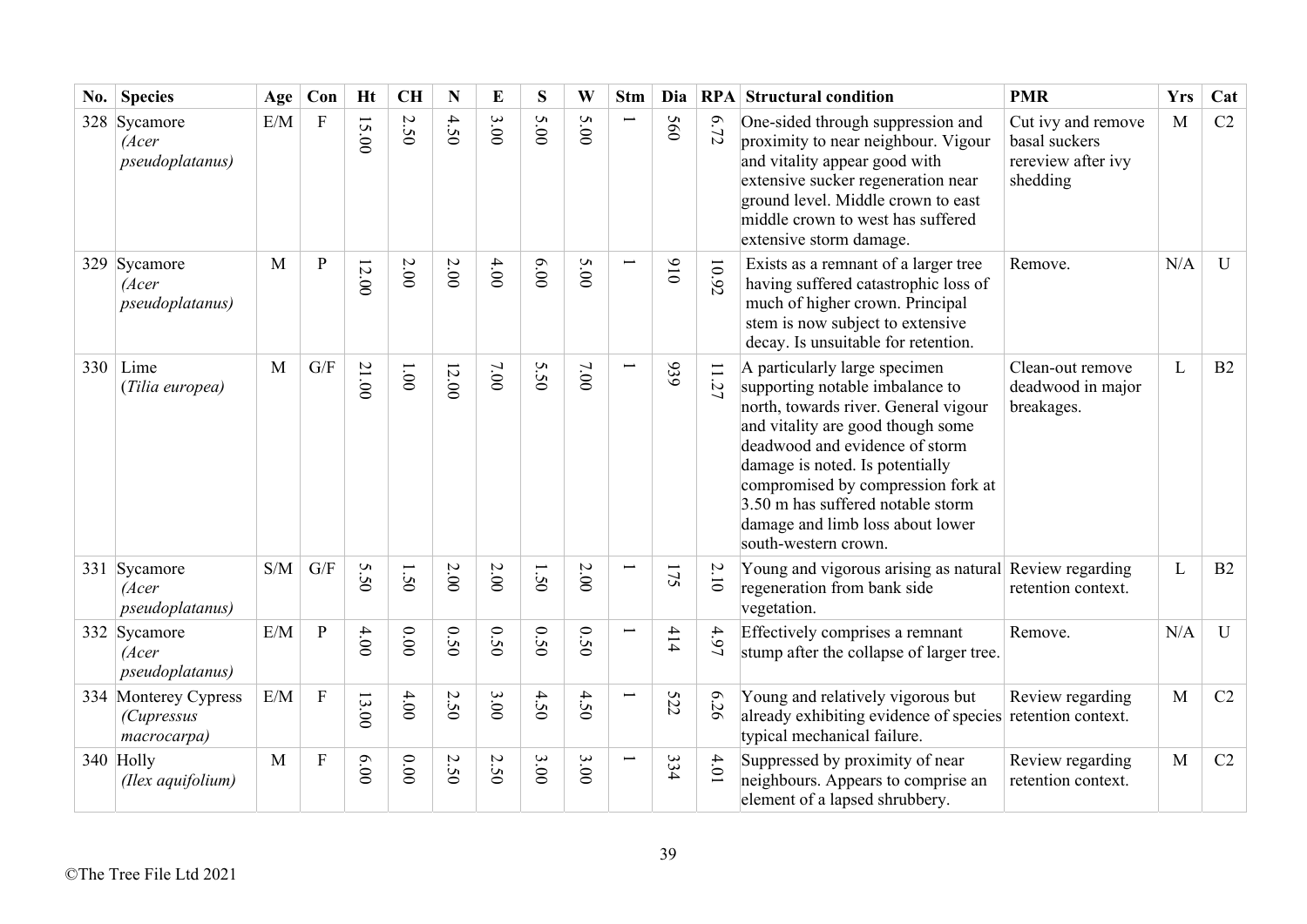| No. | <b>Species</b>                                 | Age          | Con            | <b>Ht</b>                                                | <b>CH</b>     | N             | E    | S        | W        | <b>Stm</b>               | Dia |      | <b>RPA</b> Structural condition                                                                                                                                                | <b>PMR</b> | <b>Yrs</b> | Cat          |
|-----|------------------------------------------------|--------------|----------------|----------------------------------------------------------|---------------|---------------|------|----------|----------|--------------------------|-----|------|--------------------------------------------------------------------------------------------------------------------------------------------------------------------------------|------------|------------|--------------|
| 341 | Griselinia<br>(Griselinia<br>littoralis)       | E/M          | F/P            | $\mathbf{\hat{z}}$<br>$\tilde{\omega}$<br>$\ddot{\circ}$ | 0.00          | $00^{\circ}1$ | 1.50 | 2.00     | 4.00     |                          | 216 | 2.60 | An element of lapsed shrubbery,<br>heavily suppressed and unbalanced to<br>west. Is of dubious sustainability.                                                                 |            | S          | C2           |
|     | 342 Elder<br>(Sambucus nigra)                  | E/M          | F/P            | 5.00                                                     | $00^{\circ}1$ | 2.50          | 3.00 | 2.00     | 2.00     | Ţ                        | 261 | 3.13 | Typically regarded as a weed species<br>and comprising typical element of<br>natural regeneration. Not be regarded<br>as suitable for retention within a<br>developed context. |            | S          | C2           |
|     | 343 Purple Plum<br>(Prunus cerasifera)         | M            | $\overline{P}$ | 5.00                                                     | $1.00\,$      | 3.50          | 4.00 | 3.50     | 3.00     | $\overline{}$            | 398 | 4.77 | Though re-suckering freely, tree has<br>been subject to ongoing mechanical<br>failure and cavity development. Is<br>unlikely to prove sustainable beyond<br>short-term.        |            | S          | C2           |
|     | 344 Purple Plum<br>(Prunus cerasifera)         | $\mathbf{M}$ | F/P            | 4.00                                                     | 0.000         | 2.00          | 2.00 | 2.00     | 2.00     | ╾                        | 306 | 3.67 | A shrub like specimen that appears to<br>comprise sucker regeneration from<br>the stump of a previous, larger tree<br>for. Is of poor quality and dubious<br>sustainability.   |            | S          | C2           |
|     | 345 Elder Group<br>(Sambucus nigra)            | M            | F/P            | 3.50                                                     | 0.00          | $2.00\,$      | 2.00 | $2.00$   | 2.00     | $\overline{\phantom{0}}$ | 322 | 3.86 | A multi-stemmed, thicket like<br>development arising in conjunction<br>with dilapidated fence line. Typically<br>regarded as a weed species.<br>Unsuitable for retention.      | Remove.    | N/A        | $\mathbf{U}$ |
|     | 346 Elder Group<br>(Sambucus nigra)            | $\mathbf{M}$ | $\rm F/P$      | 3.50                                                     | 0.00          | 2.00          | 2.00 | $2.00$   | 2.00     |                          | 306 | 3.67 | A multi-stemmed, thicket like<br>development arising in conjunction<br>with dilapidated fence line. Typically<br>regarded as a weed species.<br>Unsuitable for retention.      | Remove.    | N/A        | U            |
|     | 347 Hawthorn<br><i>(Crataegus</i><br>monogyna) | E/M          | $\mathbf{F}$   | 3.00                                                     | 0.00          | 2.00          | 2.00 | $2.00\,$ | $2.00\,$ | $\mathbf{\omega}$        | 229 | 2.75 | Relatively young and still vigorous.<br>Appears to comprise a remnant of<br>what may have been an earlier hedge<br>in conjunction with dilapidated fence<br>line.              |            | M          | C2           |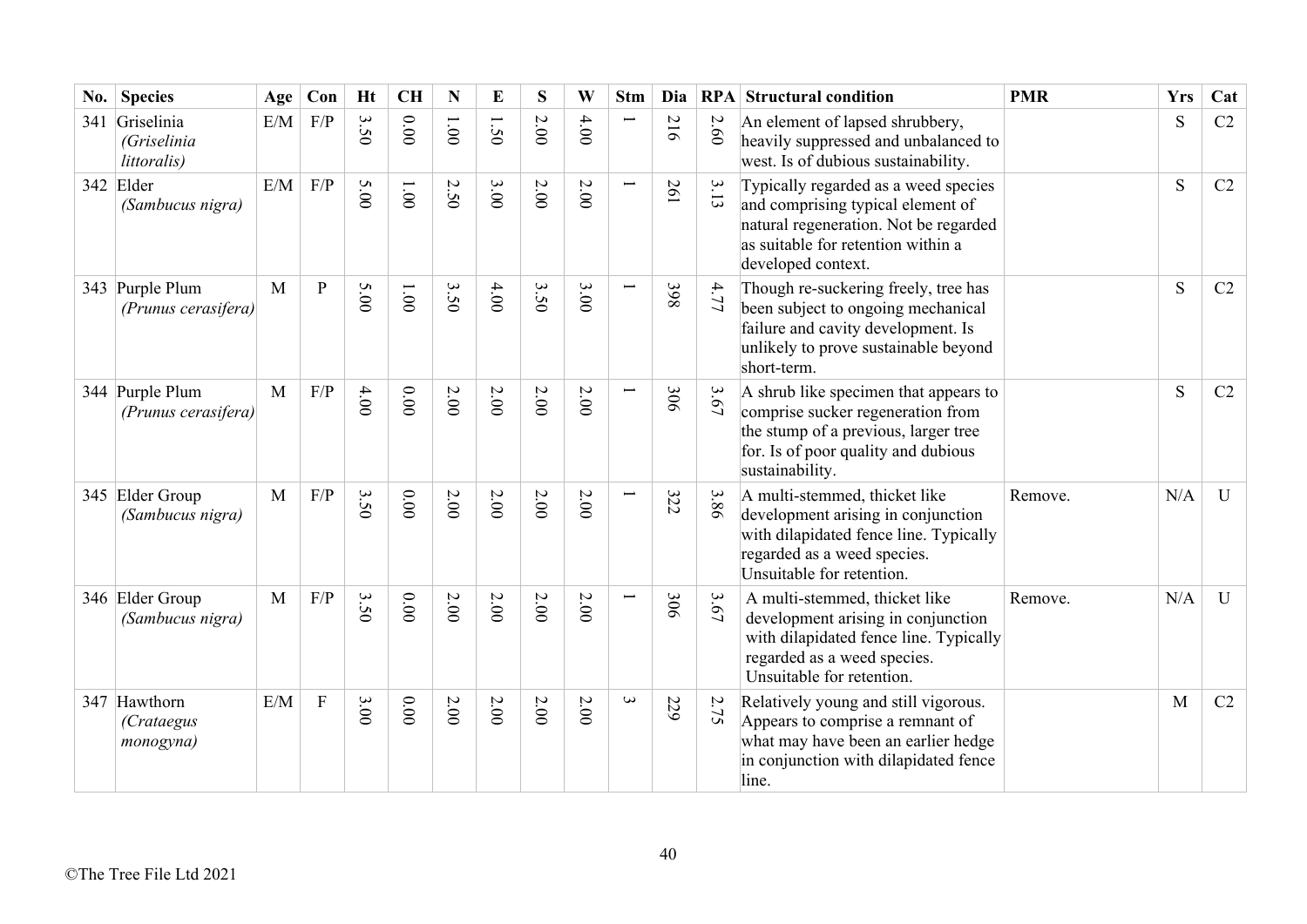| No. | <b>Species</b>                                   | Age          | Con                       | <b>Ht</b> | <b>CH</b> | N    | E    | S                               | W                             | <b>Stm</b>               | Dia        |      | <b>RPA</b> Structural condition                                                                                                                                                             | <b>PMR</b>                                                           | <b>Yrs</b>   | Cat |
|-----|--------------------------------------------------|--------------|---------------------------|-----------|-----------|------|------|---------------------------------|-------------------------------|--------------------------|------------|------|---------------------------------------------------------------------------------------------------------------------------------------------------------------------------------------------|----------------------------------------------------------------------|--------------|-----|
|     | 348 Hawthorn<br>(Crataegus<br>monogyna)          | $\mathbf{M}$ | $\overline{F}$            | 5.00      | 0.00      | 3.00 | 3.00 | 3.00                            | $\mathbf \omega$<br>$\sim 00$ | $\overline{\phantom{0}}$ | 306        | 3.67 | Young and still vigorous though<br>supporting extensive climbing plants.                                                                                                                    | Review regarding<br>retention context.                               | L            | B2  |
|     | 349 Crack Willow<br>(Salix fragilis)             | S/M          | $\boldsymbol{\mathrm{F}}$ | 7.00      | 0.00      | 3.00 | 4.00 | $\mathbf{\hat{z}}$<br>$\dot{0}$ | 3.00                          | L                        | 328        | 3.93 | Young and still vigorous though<br>supports some deadwood.                                                                                                                                  | Clean-out.                                                           | L            | B2  |
|     | 350 Silver Birch<br>(Betula pendula)             | E/M          | G/F                       | 13.00     | 1.50      | 4.00 | 3.50 | 1.001                           | 3.00                          | $\overline{\phantom{0}}$ | 481        | 5.77 | Supports minor distortion and<br>imbalance to north east but is of good<br>vigour and vitality.                                                                                             |                                                                      | L            | A2  |
| 351 | Silver Birch<br>(Betula pendula)                 | M            | $\mathbf G$               | 14.00     | 2.00      | 4.00 | 4.00 | 4.50                            | 5.00                          | Ţ                        | 630        | 7.56 | Of typically good form and vigour.<br>Has suffered minor storm damage<br>within upper crown.                                                                                                |                                                                      | L            | A2  |
|     | 352 Sycamore<br>(Acer<br><i>pseudoplatanus</i> ) | S/M          | $\boldsymbol{\mathrm{F}}$ | 10.00     | $2.00$    | 5.00 | 4.50 | 3.50                            | $1.00\,$                      |                          | 363        | 4.35 | Notably suppressed and one-sided,<br>unbalanced to east. Remains<br>vigorous.                                                                                                               |                                                                      | L            | B2  |
|     | 353 Sycamore<br>(Acer<br>pseudoplatanus)         | $\mathbf{M}$ | G/F                       | $17.00$   | $4.00$    | 5.50 | 5.00 | 5.00                            | 4.00                          | Ī                        | 662        | 9.59 | Still vigorous but potentially<br>compromised by compression fork at<br>$2.25$ m.                                                                                                           | Review regularly.                                                    | L            | B2  |
|     | 354 Sycamore<br>(Acer<br>pseudoplatanus)         | E/M          | G/F                       | 15.00     | 3.50      | 6.00 | 4.00 | 4.50                            | 4.50                          | $\overline{\phantom{0}}$ | 964        | 9.55 | Heavily divided at 1.50 m with<br>complication of potential decay at<br>$1.00$ m to west.                                                                                                   | Review regularly<br>and regarding<br>retention context.              | M            | C2  |
|     | 355 Sycamore<br>(Acer<br>pseudoplatanus)         | E/M          | $\rm F$                   | 13.00     | 2.50      | 5.00 | 4.00 | 5.00                            | 4.50                          | Ē.                       | <b>S09</b> | 7.26 | Heavily distorted through proximity<br>to larger near neighbours. Supports<br>substantial deadwood within middle<br>crown and ivy development on lower<br>stem.                             | Cut ivy and clean-<br>out. Review<br>regarding retention<br>context. | M            | C2  |
|     | 356 Austrian Pine<br>(Pinus nigra)               | E/M          | $\boldsymbol{\mathrm{F}}$ | 14.00     | 5.00      | 4.50 | 0.00 | 2.00                            | 7.00                          |                          | 557        | 89.9 | Heavily unbalanced to west though is<br>maintaining reasonable vigour and<br>vitality.                                                                                                      | Clean-out and<br>review regularly.                                   | M            | B2  |
|     | 357 Sycamore<br>(Acer<br>pseudoplatanus)         | E/M          | G/F                       | 14.00     | 1.50      | 5.50 | 4.50 | 3.00                            | 5.00                          | Ţ                        | 551        | 19'9 | Young and still vigorous though<br>slightly unbalanced to north. Is<br>heavily divided from 2.00 m with<br>stems adjoining and bridged by self-<br>grafted branches within middle<br>crown. | Review regularly.                                                    | $\mathbf{M}$ | B2  |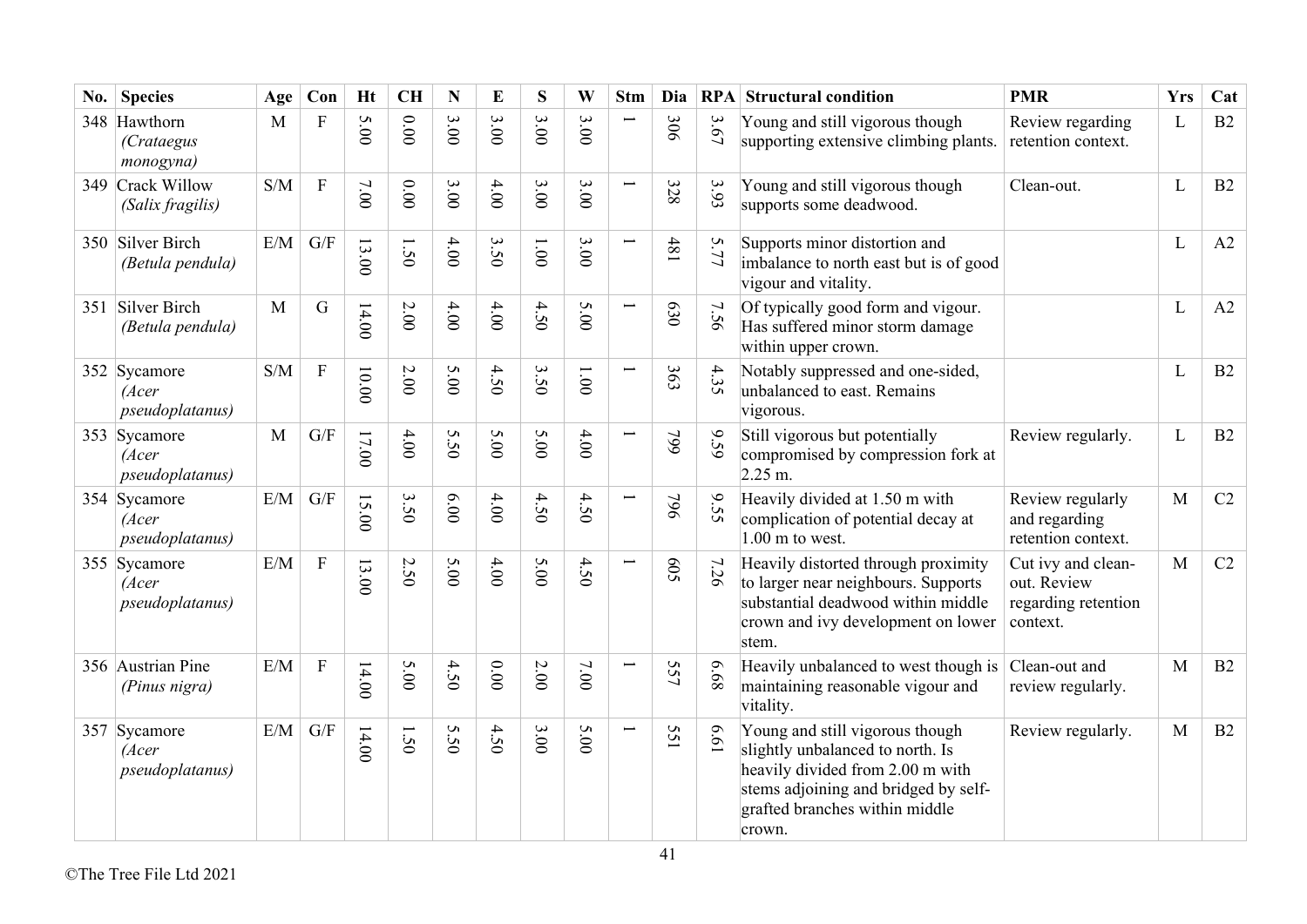| No. | <b>Species</b>                                      | Age | Con                     | <b>Ht</b>                                 | <b>CH</b> | N      | E                          | S     | W                   | <b>Stm</b>               | Dia        |                | <b>RPA</b> Structural condition                                                                                                                                                                        | <b>PMR</b>                                                                                               | <b>Yrs</b> | Cat |
|-----|-----------------------------------------------------|-----|-------------------------|-------------------------------------------|-----------|--------|----------------------------|-------|---------------------|--------------------------|------------|----------------|--------------------------------------------------------------------------------------------------------------------------------------------------------------------------------------------------------|----------------------------------------------------------------------------------------------------------|------------|-----|
|     | 358 Crack Willow<br>(Salix fragilis)                | M   | ${\bf F}$               | $12.00$                                   | 0.00      | $7.00$ | $\mathbf{c}$<br>$\ddot{5}$ | 3.00  | $\mathcal{O}$<br>50 |                          | 748        | 86.8           | One-sided and typically unbalanced.<br>Southern face of lower stem is<br>heavily damaged with underlying<br>timber exposed to decay. Crown<br>supports minor deadwood and<br>evidence of storm damage. | Review regarding<br>retention context<br>and on regular basis<br>if retained.                            | M          | C2  |
|     | 359 Crack Willow<br>(Salix fragilis)                | E/M | ${\bf F}$               | 00'6                                      | 0.00      | 4.50   | 4.50                       | 4.00  | 3.00                | $\omega$                 | 684        | 8.21           | A multi-stemmed and untidy group<br>supporting some deadwood and<br>evidence of localised storm damage.                                                                                                | Clean-out review<br>regularly.                                                                           | M          | C2  |
|     | 360 Crack Willow<br>(Salix fragilis)                | E/M | $\rm F$                 | 00.001                                    | 0.00      | 6.50   | 00'9                       | 6.00  | S<br>$\ddot{S}$     | S                        | 889        | $\infty$<br>35 | Large, multi-stemmed specimen of<br>poor mechanical form exhibiting<br>evidence of prior partial collapse,<br>particularly about northern crown                                                        | Review regarding<br>retention context<br>and consider<br>structural pruning<br>for managed<br>retention. | M          | C2  |
|     | 361 Silver Birch<br>(Betula pendula)                | E/M | $\mathbf G$             | $00.00$                                   | 1.75      | 4.00   | 3.50                       | 4.50  | 3.50                | $\overline{}$            | 516        | 619            | Young and vigorous and of typically<br>good form.                                                                                                                                                      |                                                                                                          | L          | A2  |
|     | 362 Silver Birch<br>(Betula pendula)                | E/M | G/F                     | $\overline{\mathbf{c}}$<br>$\overline{0}$ | 1.50      | 4.00   | 4.50                       | 4.50  | 4.00                | $\overline{\phantom{0}}$ | 446        | 5.35           | Of typically good form and vigour<br>with only minimal deadwood.                                                                                                                                       | Clean-out.                                                                                               | L          | A2  |
|     | 363 Cordyline<br>(Cordyline<br><i>australis</i> )   | S/M | F/P                     | 3.00                                      | 1.001     | 1.001  | 1.00                       | 1.001 | 1.001               | $\overline{\phantom{0}}$ | 229        | 2.75           | Four remaining stems from larger<br>group. Decaying stump remains. Is of<br>dubious sustainability.                                                                                                    |                                                                                                          | S          | C2  |
|     | 364 Sycamore<br>(Acer<br><i>pseudoplatanus</i> )    | S/M | $\overline{F}$          | 6.00                                      | 2.25      | 2.00   | 2.50                       | 2.00  | $0.00$              |                          | <b>691</b> | $2.02\,$       | Young and naturally arising specimen Review regarding<br>heavily suppressed by larger overhead retention context.<br>trees.                                                                            |                                                                                                          | L          | B2  |
|     | 365 Lawson Cypress<br>(Chamaecyparis<br>lawsoniana) | S/M | ${\bf F}$               | 3.00                                      | 0.00      | 1.50   | 1.50                       | 4.50  | $1.00\,$            | $\overline{}$            | 159        | 1.91           | Suppressed by larger neighbours but<br>maintaining reasonable vigour.                                                                                                                                  |                                                                                                          | M          | C2  |
|     | 366 Atlas Cedar<br>(Cedrus atlantica)               | E/M | $\mathrm{G}/\mathrm{F}$ | 16.00                                     | $2.00\,$  | 4.00   | 3.50                       | 3.00  | 3.00                |                          | 452        | 5.42           | Encroached upon by adjoining trees<br>but is maintaining good vigour and<br>vitality and offers immense potential<br>for continued growth over time.                                                   |                                                                                                          | L          | B2  |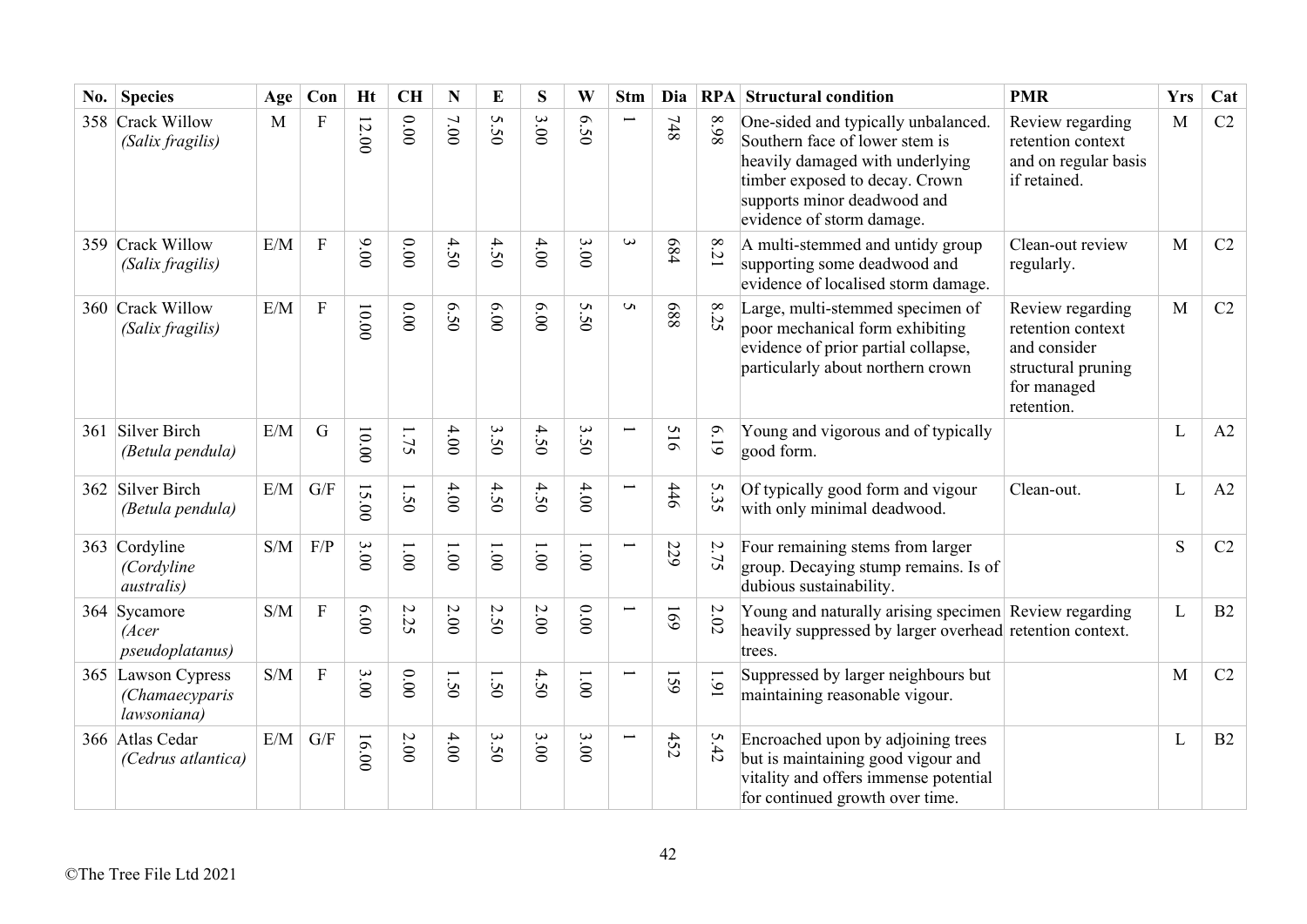| No. | <b>Species</b>                                         | Age          | Con                       | <b>Ht</b> | <b>CH</b> | N     | E              | S    | W                   | <b>Stm</b>               | Dia |      | <b>RPA</b> Structural condition                                                                                                                                                                                                      | <b>PMR</b>                                                   | <b>Yrs</b>   | Cat          |
|-----|--------------------------------------------------------|--------------|---------------------------|-----------|-----------|-------|----------------|------|---------------------|--------------------------|-----|------|--------------------------------------------------------------------------------------------------------------------------------------------------------------------------------------------------------------------------------------|--------------------------------------------------------------|--------------|--------------|
|     | 367 Lawson Cypress<br>(Chamaecyparis<br>lawsoniana)    | S/M          | F/P                       | 6.00      | 1.75      | 1.50  | 3.00           | 3.00 | $\mathcal{L}$<br>50 |                          | 161 | 2.37 | Heavily suppressed, growing up<br>within canopy of adjoining cedar. Is<br>of dubious sustainability.                                                                                                                                 |                                                              | M            | C2           |
|     | 368 Atlas Cedar<br>(Cedrus atlantica)                  | M            | $\mathbf{F}$              | 14.00     | $2.00\,$  | 5.50  | 6.50           | 6.50 | S<br>$\dot{50}$     | $\overline{\phantom{0}}$ | 535 | 6.42 | A squat and spreading specimen<br>whose form is highly suggestive of<br>early life apex loss. Spreading crown<br>will lead to mechanical issues and<br>predisposition towards mechanical<br>failure. Tree sustainability is limited. | Review regarding<br>retention context<br>and clean-out.      | M            | C2           |
|     | 369 Blue Atlas Cedar<br>(Cedrus atlantica<br>"Glauca") | $\mathbf{M}$ | G/F                       | $18.00$   | 2.00      | 00'6  | 7.00           | 8.50 | 7.50                |                          | 469 | 8.36 | A large and visually imposing tree of<br>good vigour and vitality. Has<br>undergone prior pruning but appears<br>to be free from substantial storm<br>damage.                                                                        | Review regarding<br>retention context<br>and brittle nature. | $\mathbf{L}$ | $B1-2$       |
|     | 370 Common Yew<br>(Taxus baccata)                      | S/M          | $\, {\bf p}$              | 3.00      | $0.00$    | 0.00  | 2.00           | 3.00 | $2.00\,$            | Ţ                        | 286 | 3.44 | Partially uprooted and collapse to<br>south. Is of dubious sustainability.                                                                                                                                                           |                                                              | S            | C2           |
|     | 371 Lilac<br>(Syringa vulgaris)                        | M            | $\mathbf D$               | 5.00      | 0.00      | 3.00  | 3.00           | 2.50 | $2.00\,$            | $\overline{}$            | 286 | 3.44 | Supports only minimal living crown<br>at higher levels with majority of<br>crown already dead.                                                                                                                                       | Remove.                                                      | N/A          | $\mathbf{U}$ |
| 372 | Cherry Laurel<br>(Prunus<br>laurocerasus)              | M            | $\boldsymbol{\mathrm{F}}$ | 0.00      | 1.50      | 3.00  | 00'9           | 3.00 | 4.00                |                          | 376 | 4.51 | Large sprawling shrub that has<br>already been subject to mechanical<br>failure. Shrub can be rejuvenated by<br>severe cutting back to initiate new<br>suckering if required.                                                        |                                                              | M            | C2           |
|     | 373 Cherry Laurel<br>(Prunus<br><i>laurocerasus</i> )  | M            | $\mathbf{P}$              | 3.00      | 0.00      | 1.001 | $00^{\circ}$ l | 4.50 | 1.50                | Ţ                        | 229 | 2.75 | Severely cut back in past and<br>comprises a low-level suckering<br>mass.                                                                                                                                                            |                                                              | S            | C2           |
|     | 374 Holly<br>(Ilex aquifolium)                         | M            | ${\bf P}$                 | $10.00$   | $2.00\,$  | 3.50  | 3.50           | 4.00 | 3.000               | Ē.                       | 360 | 4.32 | Once larger specimen has suffered<br>traumatic failure of a compression<br>fork at 2.25 m. Similar fork exists<br>immediately above suggesting high<br>likelihood of continued mechanical<br>failure. Is ill suited to retention.    | Consider early<br>removal.                                   | N/A          | U            |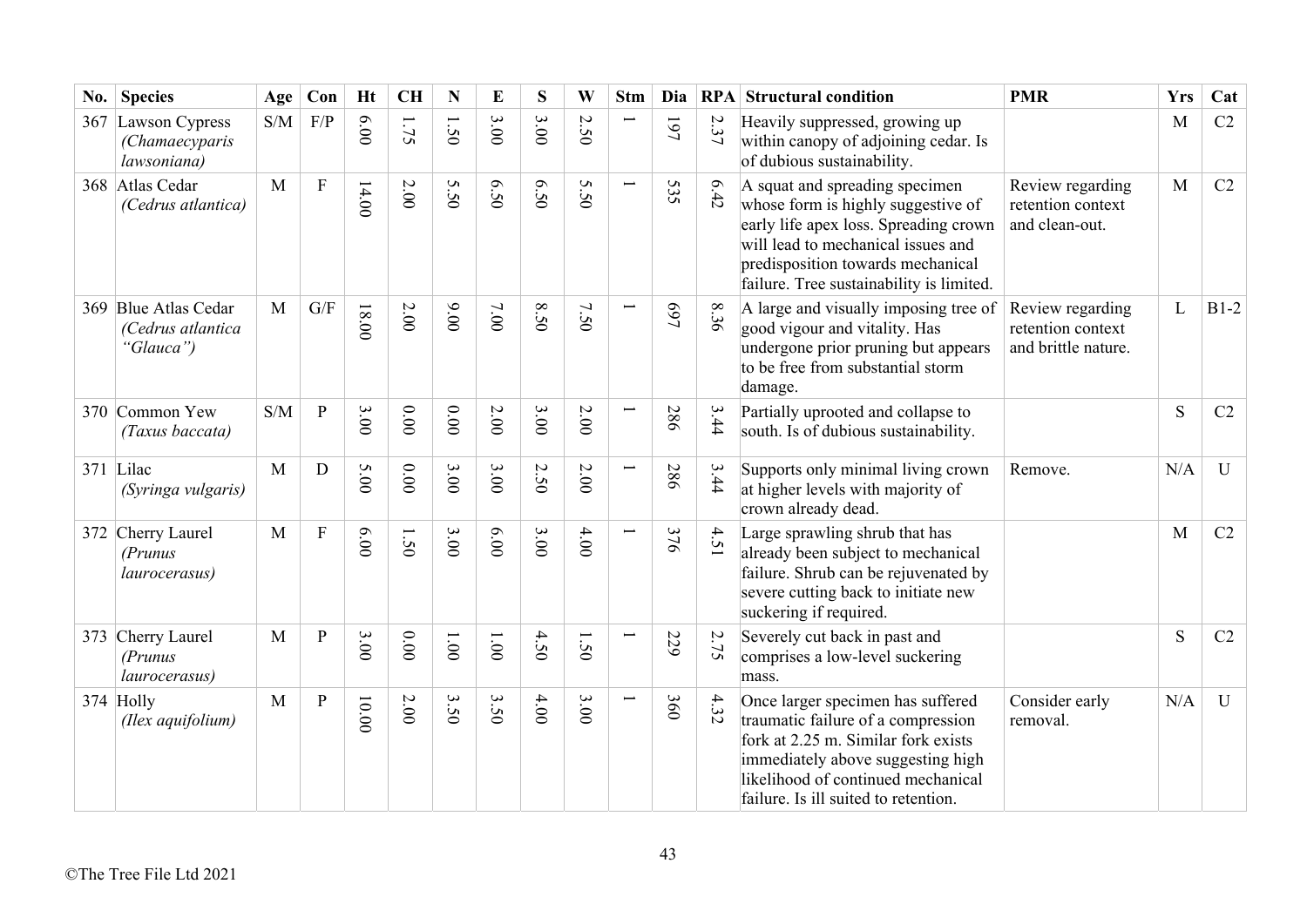| No. | <b>Species</b>                                      | Age          | Con                       | Ht    | <b>CH</b> | N      | E             | S               | W      | <b>Stm</b>               | Dia        |        | <b>RPA</b> Structural condition                                                                                                                                                                                                                                              | <b>PMR</b>                                              | Yrs          | Cat         |
|-----|-----------------------------------------------------|--------------|---------------------------|-------|-----------|--------|---------------|-----------------|--------|--------------------------|------------|--------|------------------------------------------------------------------------------------------------------------------------------------------------------------------------------------------------------------------------------------------------------------------------------|---------------------------------------------------------|--------------|-------------|
| 375 | Lime<br>(Tilia europea)                             | E/M          | ${\bf F}$                 | 17.00 | 52.1      | 4.50   | 5.00          | 6.50            | 4.50   | $\overline{}$            | 557        | 89.9   | Young and still vigorous. Has<br>suffered notable storm damage<br>including loss of upper central crown<br>portion.                                                                                                                                                          | Clean-out and<br>review regarding<br>retention context. | M            | B2          |
|     | 376 Bay Laurel<br>(Laurus noblis)                   | M            | ${\bf F}$                 | 6.00  | 0.00      | 3.00   | 3.00          | 4.00            | 4.00   | Ë                        | 306        | 3.67   | Large shrubby mass of multiple stem<br>some of which have already failed.<br>Can be rejuvenated by severe cutting<br>if necessary.                                                                                                                                           |                                                         | M            | C2          |
|     | 377 Sycamore<br>(Acer<br><i>pseudoplatanus</i> )    | M            | F/P                       | 14.00 | 3.00      | 7.50   | 6.00          | 5.00            | 5.50   |                          | 629        | 10.31  | Heavily unbalanced to north. Is<br>heavily divided at 2.00 m with<br>extensive bark necrosis throughout<br>and overall reduction in crown vigour<br>suggesting pathological issues.<br>Review on regular basis regarding<br>sustainability and suitability for<br>retention. |                                                         | M            | C2          |
|     | 378 Hawthorn<br>(Crataegus<br>monogyna)             | M            | $\boldsymbol{\mathrm{F}}$ | 6.50  | 1.75      | 4.00   | 1.50          | 2.00            | 1.50   |                          | 146        | 1.76   | Tall and spindly but apparently good<br>vigour.                                                                                                                                                                                                                              | Review regularly.                                       | L            | B2          |
|     | 379 Holly<br>(Ilex aquifolium)                      | M            | G/F                       | 5.50  | $2.00\,$  | 1.50   | $00^{\circ}1$ | $1.00$          | 1.50   |                          | 146        | 1.76   | Badly suppressed and distorted being<br>located beneath canopy of larger<br>neighbours.                                                                                                                                                                                      | Review regularly.                                       | $\mathbf{L}$ | B2          |
|     | 380 Lawson Cypress<br>(Chamaecyparis<br>lawsoniana) | M            | G/F                       | 14.00 | $2.00$    | $2.00$ | 3.00          | 4.50            | $4.00$ | $\overline{\phantom{0}}$ | <b>602</b> | 7.22   | Slightly suppressed, particularly at<br>lower levels with general crown<br>format limited to southern crown.                                                                                                                                                                 | Review regularly.                                       | M            | B2          |
|     | 381 Sycamore<br>(Acer<br>pseudoplatanus)            | M            | G/F                       | 17.00 | 3.00      | 7.00   | 5.50          | S<br>$\dot{5}0$ | $7.00$ | Ë                        | 575        | $8.10$ | Large, apparently vigorous specimen.                                                                                                                                                                                                                                         |                                                         | L            | B2          |
|     | 382 Portuguese Laurel<br>(Prunus lusitanica)        | $\mathbf{M}$ | ${\bf F}$                 | 6.00  | 1.50      | 3.00   | 1.00          | 5.00            | 5.00   | $\rightarrow$            | 388        | 4.66   | Heavily unbalanced to west through<br>suppression. Effectively comprises an<br>outgrown element of broader<br>shrubbery.                                                                                                                                                     | Review regarding<br>retention context.                  | M            | C2          |
|     | 383 Purple Plum<br>(Prunus cerasifera)              | $\mathbf{M}$ | ${\bf P}$                 | 00.8  | 2.00      | 5.00   | 3.00          | 4.50            | 5.00   | Ī                        | 865        | $7.18$ | A large, aged specimen, affected by<br>fungal activity, decay and failure. Is<br>unsustainable beyond short-term.                                                                                                                                                            | Consider removal<br>and replacement.                    | N/A          | $\mathbf U$ |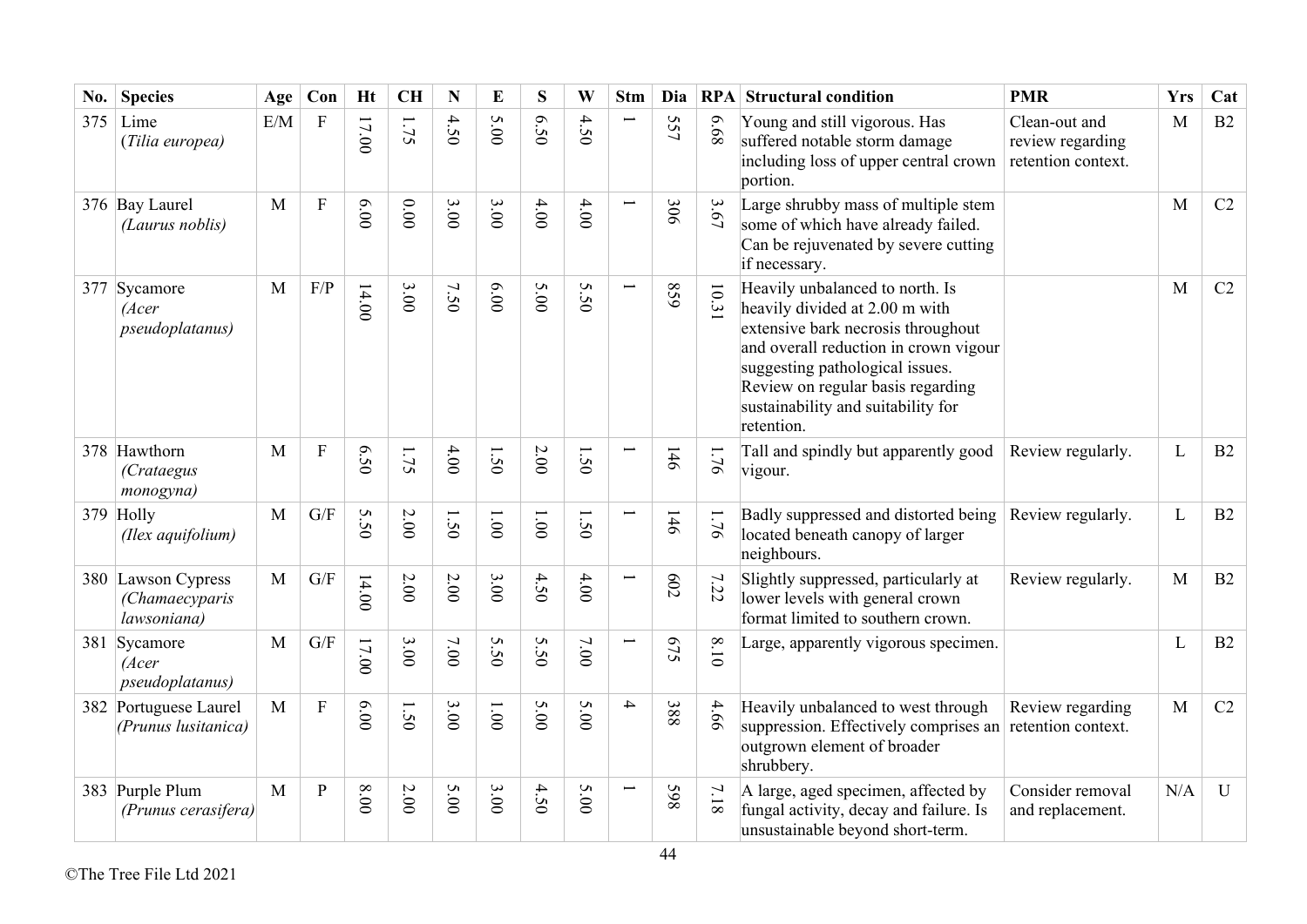| No. | <b>Species</b>                                    | Age                                               | Con                     | Ht      | <b>CH</b> | ${\bf N}$                       | E     | S    | W    | <b>Stm</b>               | Dia          |                                            | <b>RPA</b> Structural condition                                                                                                                                                                                             | <b>PMR</b>                             | <b>Yrs</b> | Cat          |
|-----|---------------------------------------------------|---------------------------------------------------|-------------------------|---------|-----------|---------------------------------|-------|------|------|--------------------------|--------------|--------------------------------------------|-----------------------------------------------------------------------------------------------------------------------------------------------------------------------------------------------------------------------------|----------------------------------------|------------|--------------|
|     | 384 Giant Redwood<br>(Seqoiadendron<br>giganteum) | E/M                                               | G/F                     | 19.00   | 3.00      | $\boldsymbol{\mathsf{c}}$<br>50 | 4.50  | 5.00 | 2.00 |                          | $0\sqrt{01}$ | $\overline{5}$<br>$\overline{\mathscr{S}}$ | Supports minor imbalance to south<br>east. Appears to be of good vigour<br>and vitality.                                                                                                                                    |                                        | L          | $A1-2$       |
|     | 386 Sycamore<br>(Acer<br><i>pseudoplatanus</i> )  | S/M                                               | F/P                     | 14.00   | 3.50      | 3.50                            | 3.00  | 3.00 | 3.00 | $\overline{\phantom{0}}$ | 388          | 4.66                                       | Young and vigorous with immense<br>potential for continued growth over<br>time. Has suffered mechanical limb<br>loss at circa 4.50 m resulting in<br>damage and decay to north-western<br>most fork.                        |                                        | M          | C2           |
|     | 387 Sycamore<br>(Acer<br>pseudoplatanus)          | $\ensuremath{\mathrm{S}}/\ensuremath{\mathrm{M}}$ | $\overline{F}$          | $10.00$ | 1.75      | 4.00                            | 4.00  | 3.00 | 1.50 |                          | 220          | 2.64                                       | Suppressed, distorted with notable<br>imbalance to east. Remains vigorous.                                                                                                                                                  |                                        | L          | C2           |
|     | 388 Sycamore<br>(Acer<br><i>pseudoplatanus</i> )  | S/M                                               | $\mathbf G$             | 15.00   | 3.50      | 4.50                            | 4.50  | 4.00 | 4.00 |                          | 414          | 4.97                                       | Naturally arising. In vigorous with<br>immense potential for continued<br>growth.                                                                                                                                           |                                        | L          | B2           |
|     | 389 Beech<br>(Fagus sylvatica)                    | M                                                 | $\mathbf G$             | $00.00$ | $4.00$    | 4.00                            | 00.00 | 8.00 | 4.00 |                          | 508          | 9.66                                       | Large specimen typically unbalanced<br>to south east. General vigour and<br>vitality appear good.                                                                                                                           |                                        | L          | $A1-2$       |
|     | 390 Sycamore<br>(Acer<br>pseudoplatanus)          | E/M                                               | F/P                     | 11.00   | $2.00$    | 4.00                            | 8.00  | 6.00 | 4.00 |                          | 455          | 5.46                                       | Heavily distorted through<br>suppression. Large elements of crown removal.<br>are in decline and dying back with<br>low level wounding and cavity<br>development noted at stem base. Tree<br>offers minimal sustainability. | Consider early                         | N/A        | $\mathbf{U}$ |
|     | 391 Beech<br>(Fagus sylvatica)                    | M                                                 | $\mathrm{G}/\mathrm{F}$ | 21.00   | 5.00      | $2.00\,$                        | 2.00  | 8.00 | 6.00 |                          | 777          | 9.32                                       | Heavily unbalanced to south west.<br>Tree is of good vigour and vitality. Is<br>eminently suitable for retention as<br>part of woodland group.                                                                              |                                        | L          | $B1-2$       |
|     | 392 Sycamore<br>(Acer<br><i>pseudoplatanus</i> )  | S/M                                               | ${\bf F}$               | 13.00   | 6.00      | 0.00                            | 0.00  | 6.00 | 5.50 | $\overline{}$            | 258          | 3.09                                       | Heavily unbalanced to south west,<br>presumably through suppression. May<br>suffer stability issues. Would be<br>suitable for retention only as part of<br>woodland group.                                                  | Review regarding<br>retention context. | M          | C2           |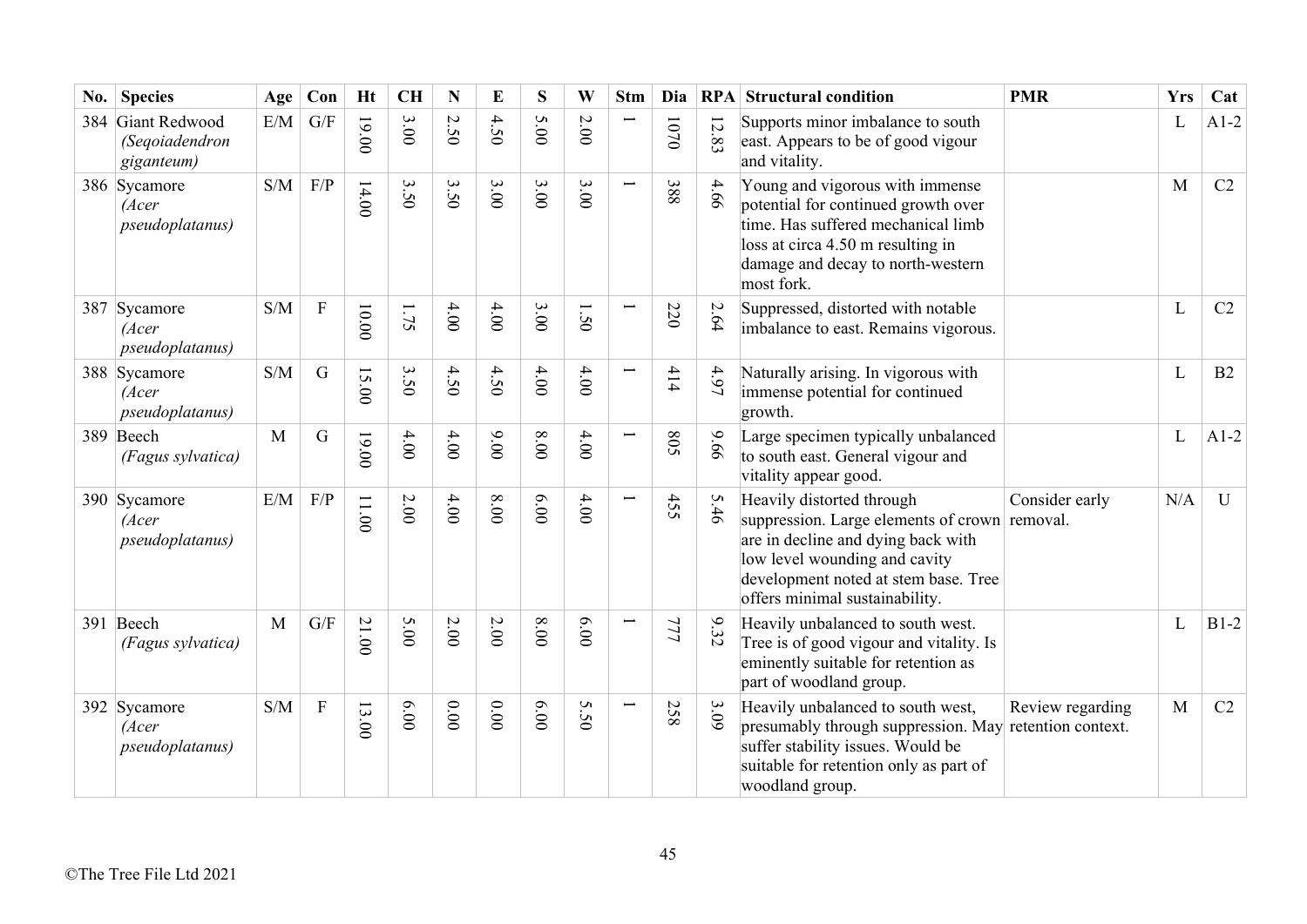| No. | <b>Species</b>                                           | Age | Con         | <b>Ht</b> | <b>CH</b> | N           | E    | S    | W                    | <b>Stm</b> | Dia |             | <b>RPA</b> Structural condition                                                                                                                                                                                                                                                                                         | <b>PMR</b>                                                        | <b>Yrs</b> | Cat |
|-----|----------------------------------------------------------|-----|-------------|-----------|-----------|-------------|------|------|----------------------|------------|-----|-------------|-------------------------------------------------------------------------------------------------------------------------------------------------------------------------------------------------------------------------------------------------------------------------------------------------------------------------|-------------------------------------------------------------------|------------|-----|
| 393 | Norway Maple<br>(Acer platanoides)                       | E/M | ${\bf F}$   | 13.00     | 2.50      | 4.00        | 1.50 | 0.00 | S<br>$\overline{00}$ |            | 493 | 5.92        | One sided with predominant<br>imbalance to south-west. Vigour and<br>vitality are fair but variable with<br>deadwood noted.                                                                                                                                                                                             | Cut ivy and clean-<br>out.                                        | M          | B2  |
|     | 394 Sycamore<br>(Acer<br>pseudoplatanus)                 | E/M | G/F         | 16.00     | 6.00      | 5.00        | 0.00 | 5.00 | 5.00                 | Ē          | 449 | 5.39        | One-sided and unbalanced to west.<br>General vigour and vitality remain<br>good.                                                                                                                                                                                                                                        | Clean-out.                                                        | L          | B2  |
|     | 395 Monterey Cypress<br><i>(Cupressus</i><br>macrocarpa) | M   | $\mathbf F$ | 20.00     | 2.50      | 5.00        | 3.50 | 3.00 | 4.50                 | Ē          | 783 | 9.40        | A tall and columnar specimen where<br>viable crown is limited to higher<br>levels with stem furnished in<br>deadwood. Higher crown appears to<br>exhibit evidence of good vigour and<br>vitality. Concerns exist regarding<br>sustainability of this species at older<br>ages in respect to sustaining storm<br>damage. | Review regarding<br>retention context.                            | M          | B2  |
|     | 396 Beech<br>(Fagus sylvatica)                           | E/M | $\mathbf F$ | $18.00$   | 2.50      | 2.00        | 2.50 | 5.00 | 3.50                 |            | 433 | 5.19        | A tall and spindly specimen<br>supporting typical imbalance to south. review regularly.<br>Is notably suppressed and support<br>some deadwood.                                                                                                                                                                          | Clean-out and                                                     | M          | C2  |
|     | 397 Monterey Cypress<br>(Cupressus<br>macrocarpa)        | M   | G/F         | 22.00     | 0.00      | 5.00        | 5.00 | 4.00 | 4.50                 |            | 945 | $\ddot{34}$ | Tall and columnar with viable crown<br>limited to higher levels. General<br>vigour and vitality appear good.<br>Concerns exist regarding<br>sustainability and predisposition<br>towards mechanical damage in later<br>life.                                                                                            | Review regarding<br>retention context.                            | M          | B2  |
|     | 399 Beech<br>(Fagus sylvatica)                           | E/M | $\mathbf F$ | $18.00$   | 2.50      | $\tilde{S}$ | 7.00 | 4.00 | 2.00                 |            | 525 | 6.30        | Notably distorted and typically<br>unbalanced to east. Supports elements<br>of decay relating to earlier limb loss<br>and damage. Tree remains vigorous<br>though suitability for retention will be management.<br>context dependent.                                                                                   | Review regarding<br>suitability for<br>attention and<br>necessary | M          | C2  |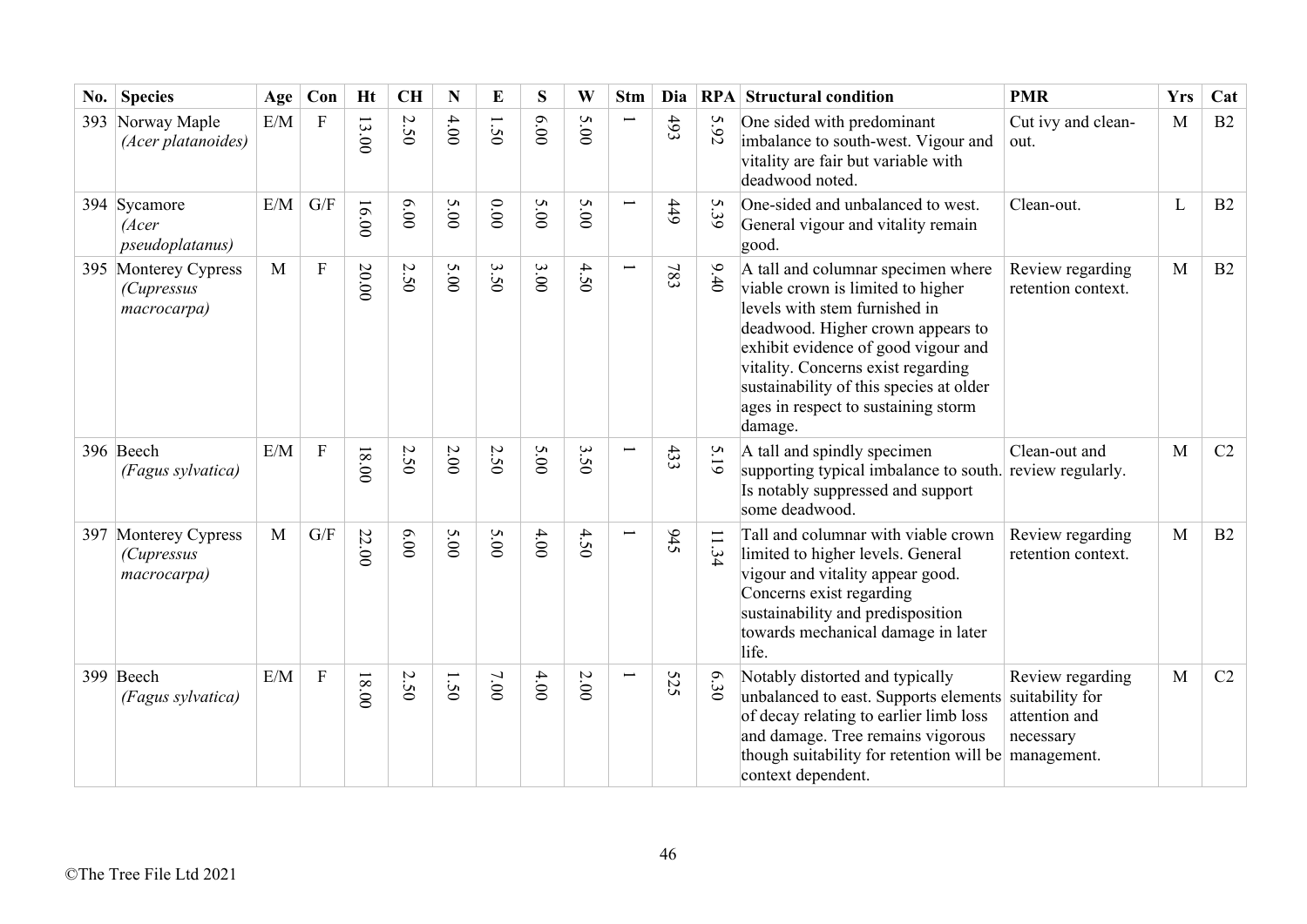| No. | <b>Species</b>                                           | Age          | Con                     | <b>Ht</b> | <b>CH</b> | $\mathbf N$ | E        | S    | W             | <b>Stm</b>     | Dia |          | <b>RPA</b> Structural condition                                                                                                                                                                                                                                                  | <b>PMR</b>                                                                                                                       | <b>Yrs</b> | Cat |
|-----|----------------------------------------------------------|--------------|-------------------------|-----------|-----------|-------------|----------|------|---------------|----------------|-----|----------|----------------------------------------------------------------------------------------------------------------------------------------------------------------------------------------------------------------------------------------------------------------------------------|----------------------------------------------------------------------------------------------------------------------------------|------------|-----|
| 401 | Norway Maple<br>(Acer platanoides)                       | M            | $\mathbf{F}$            | $18.00$   | $2.00\,$  | $7.00$      | 10.00    | 6.00 | $00^{\circ}1$ |                | 758 | 60'6     | A large specimen of reasonable<br>vigour but affected by chronic bark<br>wounding, assumed to be fire damage<br>about lower western stem. Wound<br>surface is already subject to<br>superficial and surface decay. Tree<br>offers limited, context -dependent<br>sustainability. | Review regarding<br>retention context.<br>Consider application<br>of structural pruning<br>for interim retention<br>if retained. | M          | C2  |
|     | 403 Sycamore<br>(Acer<br><i>pseudoplatanus</i> )         | S            | $\mathbf{F}$            | 7.50      | 1.50      | 2.50        | $1.00\,$ | 0.00 | 2.50          |                | 153 | $1.83\,$ | Drawn up and whip-like but of<br>reasonable vigour. Comprises typical<br>element of woodland under story<br>redevelopment.                                                                                                                                                       | Cut ivy.                                                                                                                         | L          | C2  |
|     | 404 Norway Maple<br>(Acer platanoides)                   | S/M          | $\mathrm{G}/\mathrm{F}$ | 12.00     | 2.00      | 4.50        | 4.00     | 1.50 | $4.00$        |                | 309 | 3.71     | Young and vigorous though slightly<br>suppressed.                                                                                                                                                                                                                                |                                                                                                                                  | L          | B2  |
|     | 405 Norway Maple<br>(Acer platanoides)                   | $\mathbf{M}$ | $\rm F/P$               | 16.00     | 6.00      | 4.00        | 5.00     | 5.00 | $4.00$        |                | 573 | 6.88     | Tall and drawn up specimen of the<br>visibly reduced vigour and vitality<br>with twiggy decline in deadwood<br>development throughout crown. Tree<br>has undergone prior wounding.<br>Concerns exist regarding<br>sustainability.                                                | Rereview during<br>growing season of<br>2020 to get better<br>understanding of<br>sustainability.                                | S          | C2  |
|     | 407 Monterey Cypress<br><i>(Cupressus</i><br>macrocarpa) | $\mathbf{M}$ | ${\bf F}$               | 22.00     | 14.00     | 5.00        | 3.00     | 3.00 | 5.00          |                | 777 | 9.32     | Tall and columnar with canopy cover<br>limited to higher levels. Concerns<br>exist regarding sustainability and<br>species predisposition towards<br>mechanical failure in later life.                                                                                           | Review regarding<br>retention context.                                                                                           | M          | B2  |
|     | 408 Norway Maple<br>(Acer platanoides)                   | S/M          | $\mathbf{F}$            | 7.00      | 2.00      | 3.00        | 3.00     | 2.00 | 3.50          | $\overline{C}$ | 216 | 2.60     | A suckering group arising from stump Review regularly.<br>of previous tree. Will be predisposed<br>to attack by dutch elm disease and<br>thus is unlikely to prove sustainable.                                                                                                  |                                                                                                                                  | S          | C2  |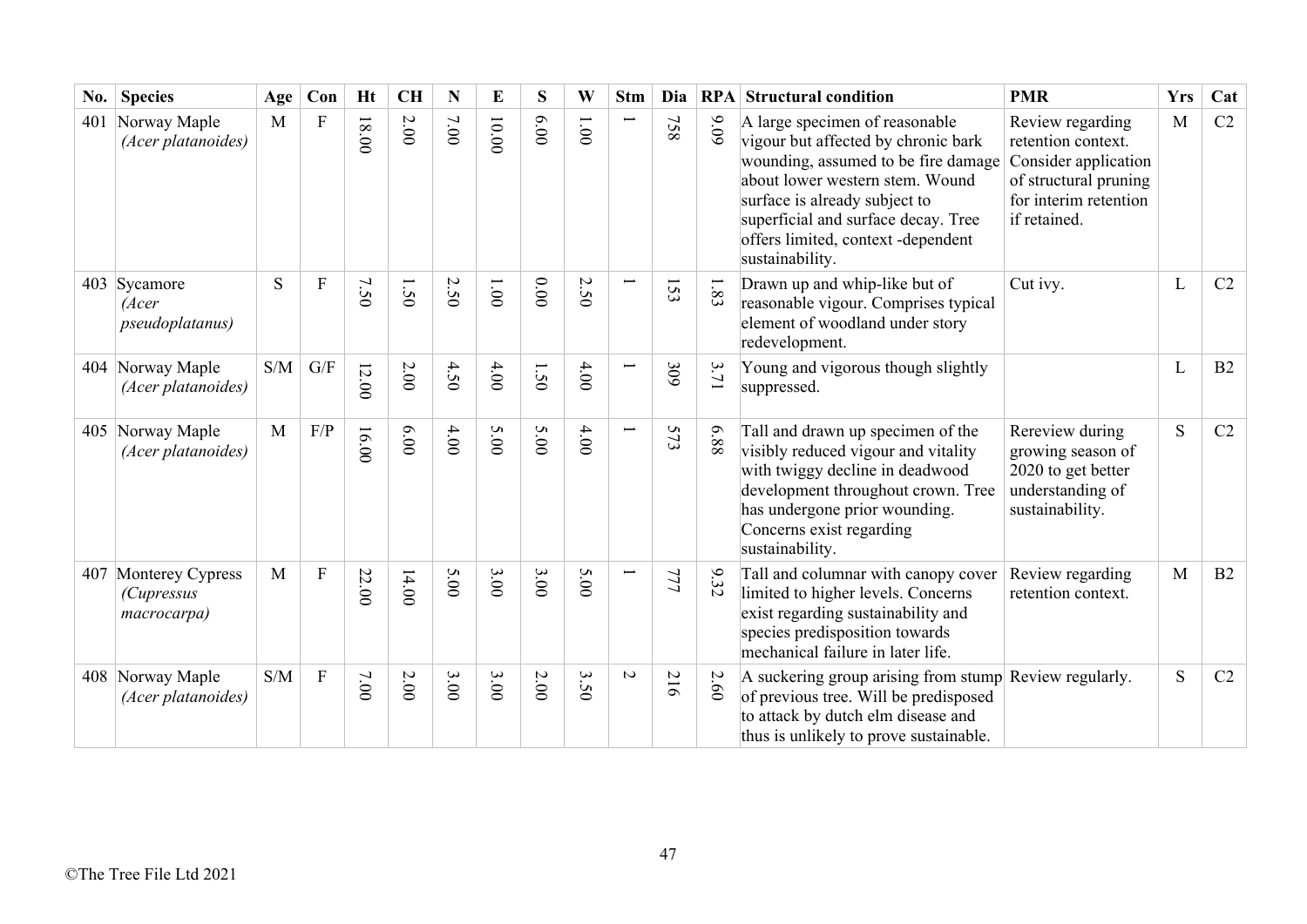| No. | <b>Species</b>                                           | Age | Con       | <b>Ht</b> | <b>CH</b> | N      | E     | S            | W     | <b>Stm</b> | Dia  | RPA      | <b>Structural condition</b>                                                                                                                                                                                                                                                             | <b>PMR</b>                                                                                                     | <b>Yrs</b> | Cat    |
|-----|----------------------------------------------------------|-----|-----------|-----------|-----------|--------|-------|--------------|-------|------------|------|----------|-----------------------------------------------------------------------------------------------------------------------------------------------------------------------------------------------------------------------------------------------------------------------------------------|----------------------------------------------------------------------------------------------------------------|------------|--------|
| 409 | Norway Maple<br>(Acer platanoides)                       | M   | F/P       | 16.00     | 1.50      | 0.00   | 11.00 | 1.001        | 1.001 |            | 576  | 169      | Supports chronic imbalance to east.<br>Has suffered prior storm damage.<br>Deformation is of an extent that raises<br>concerns regarding mechanical<br>stability. Retention will be context<br>dependent.                                                                               | Review regarding<br>retention context<br>and suitability for<br>retention with<br>structural pruning<br>works. | M          | C2     |
|     | $410$ Lime<br>(Tilia europea)                            | M   | ${\bf F}$ | $18.00$   | 2.50      | 10.00  | 5.00  | 5.00         | 00.8  |            | 735  | $8.82\,$ | Heavily distorted through position<br>beneath larger cypress canopy. Is<br>heavily divided from 1.75 m. Higher<br>crown has suffered prior damage. Is<br>mechanically poor and of potentially<br>limited sustainability.                                                                | Review regarding<br>retention context<br>and suitability for<br>retention with<br>structural pruning<br>works. | M          | C2     |
|     | 411 Monterey Cypress<br><i>(Cupressus</i><br>macrocarpa) | M   | F/P       | $00.00$   | $7.00$    | 6.00   | 5.00  | 5.00         | 6.00  |            | 1006 | $12.07$  | Large specimen where crown is<br>beginning to spread because of earlier<br>apex loss. Loss appears to be<br>attributable to disease attack with<br>seiridium canker assumed to be<br>because. As such, continuation of<br>crown dieback is expected thus<br>undermining sustainability. | Remove deadwood<br>and review tree<br>regarding retention<br>context and limited<br>sustainability.            | S          | $C1-2$ |
|     | 412 Beech<br>(Fagus sylvatica)                           | M   | ${\bf F}$ | 17.00     | $2.00$    | $7.00$ | 00.00 | 4.50         | 5.50  |            | 933  | 11.19    | A large specimen multi-stemmed<br>from low level. Crown supports<br>deadwood and evidence of ongoing<br>damage and failure as well as cavity<br>development about lower bowl<br>region. Suitability for retention will<br>be context dependent.                                         | Review regarding<br>retention context<br>and potential for<br>retention with<br>structural pruning<br>works.   | S          | C2     |
|     | 413 Sycamore<br>(Acer<br>pseudoplatanus)                 | S/M | F/P       | 00.00     | 2.00      | 2.50   | 7.00  | 1.001        | 0.00  |            | 194  | 2.33     | Heavily unbalanced through<br>suppression with dubious<br>sustainability.                                                                                                                                                                                                               | Review regarding<br>retention context.                                                                         | M          | C2     |
|     | 414 Sycamore Group<br>(Acer<br>pseudoplatanus)           | S/M | ${\bf F}$ | 13.00     | $4.00$    | 4.00   | 0.00  | $00^{\circ}$ | 0.00  |            | 302  | 3.63     | Two adjoining trees support extensive Review regularly.<br>imbalance is to east raises some<br>concern regarding longer term<br>stability. Would be worthy retention<br>as part of woodland group.                                                                                      |                                                                                                                | M          | C2     |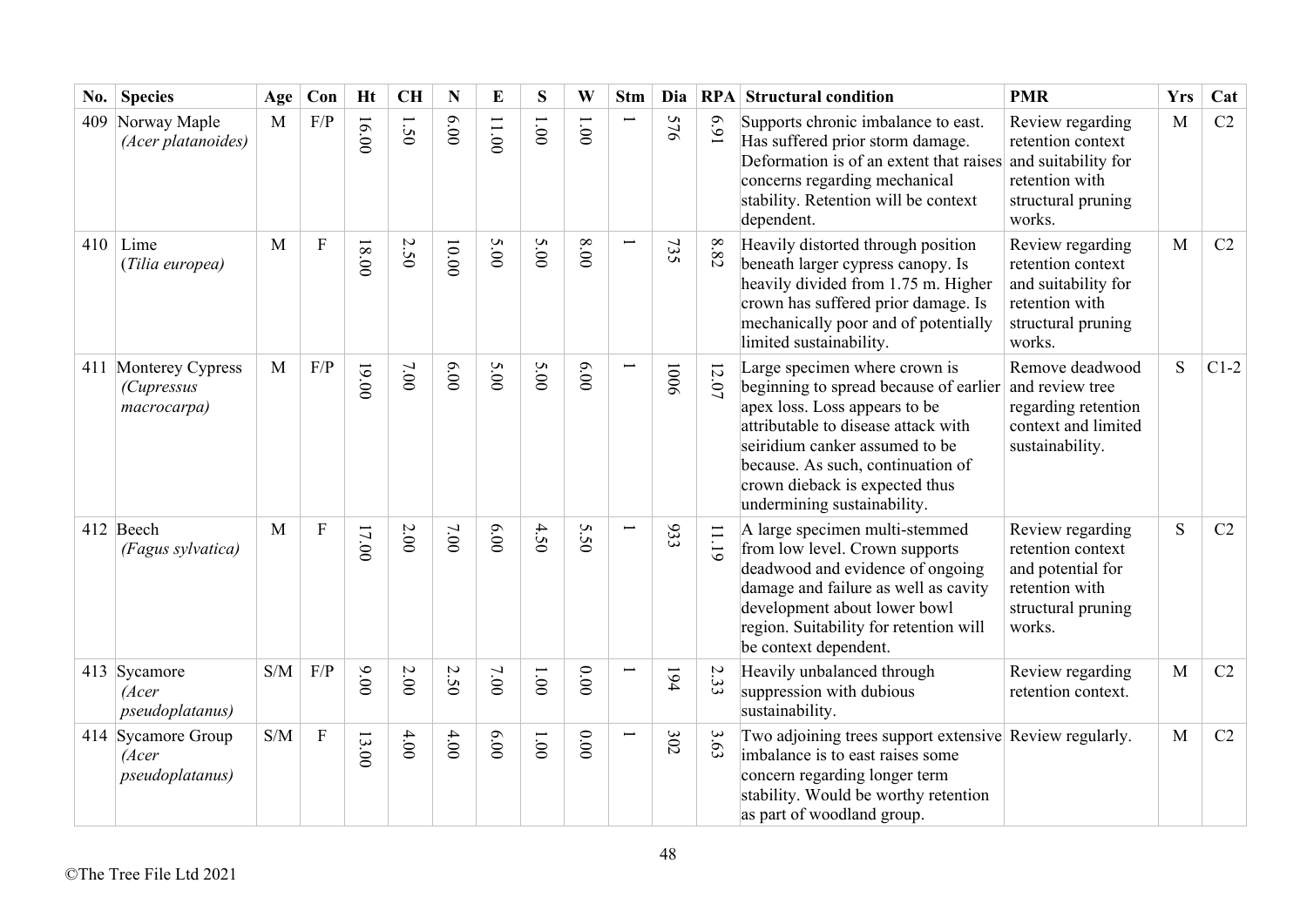| $\bf{No.}$ | <b>Species</b>                                   | Age | Con                     | Ht                              | <b>CH</b> | N             | E    | S       | W               | <b>Stm</b>               | Dia   | RPA                   | <b>Structural condition</b>                                                                                                                                                                                   | <b>PMR</b>                             | <b>Yrs</b> | Cat          |
|------------|--------------------------------------------------|-----|-------------------------|---------------------------------|-----------|---------------|------|---------|-----------------|--------------------------|-------|-----------------------|---------------------------------------------------------------------------------------------------------------------------------------------------------------------------------------------------------------|----------------------------------------|------------|--------------|
|            | 415 Crack Willow<br>(Salix fragilis)             | M   | P                       | 11.00                           | $2.00\,$  | 00.00         | 2.50 | 7.00    | 4.50            | $\overline{\phantom{0}}$ | $748$ | 86.8                  | Comprises a remnant of a once larger<br>tree where only one of for stems<br>remain. Vigour and vitality are<br>minimal with chronic dieback noted<br>within retain stem. Tree is unsuitable<br>for retention. | Remove.                                | N/A        | $\mathbf{U}$ |
| 416        | Domestic Apple<br>(Malus variety)                | M   | D                       | N<br>i<br>⊂                     | 1.50      | 0.50          | 00'1 | ļ<br>50 | j<br>$\bigcirc$ |                          | 220   | 2.64                  | Completely dead.                                                                                                                                                                                              | Remove.                                | N/A        | U            |
|            | 417 Sycamore<br>(Acer<br><i>pseudoplatanus</i> ) | S   | F                       | 00'9                            | 2.25      | $00^{\circ}1$ | 2.00 | 2.50    | 2.00            | $\overline{\phantom{0}}$ | 581   | 2.22                  | Young and vigorous, naturally arising<br>from within defunct shrubbery.                                                                                                                                       | Review regarding<br>retention context. | L          | B2           |
|            | 418 Sycamore<br>(Acer<br><i>pseudoplatanus</i> ) | S/M | G/F                     | 00.8                            | 2.00      | 1.50          | 2.00 | 3.00    | 4.00            | $\overline{\phantom{0}}$ | 220   | 2.64                  | Slightly one-sided through<br>suppression but is of good vigour and<br>vitality. Appears to be naturally<br>arising.                                                                                          |                                        | L          | B2           |
| 419        | Norway Maple<br>(Acer platanoides)               | E/M | $\mathrm{G}/\mathrm{F}$ | $\overline{3}$<br>$\frac{1}{2}$ | 2.25      | 4.50          | 5.00 | 5.00    | 5.00            | $\overline{}$            | 430   | َم.<br>$\overline{9}$ | Young and still vigorous. Is<br>encroached upon from north by<br>adjoining leyland cypress group but<br>otherwise remains vigorous. Crown<br>supports limited deadwood.                                       | Clean-out.                             | L          | B2           |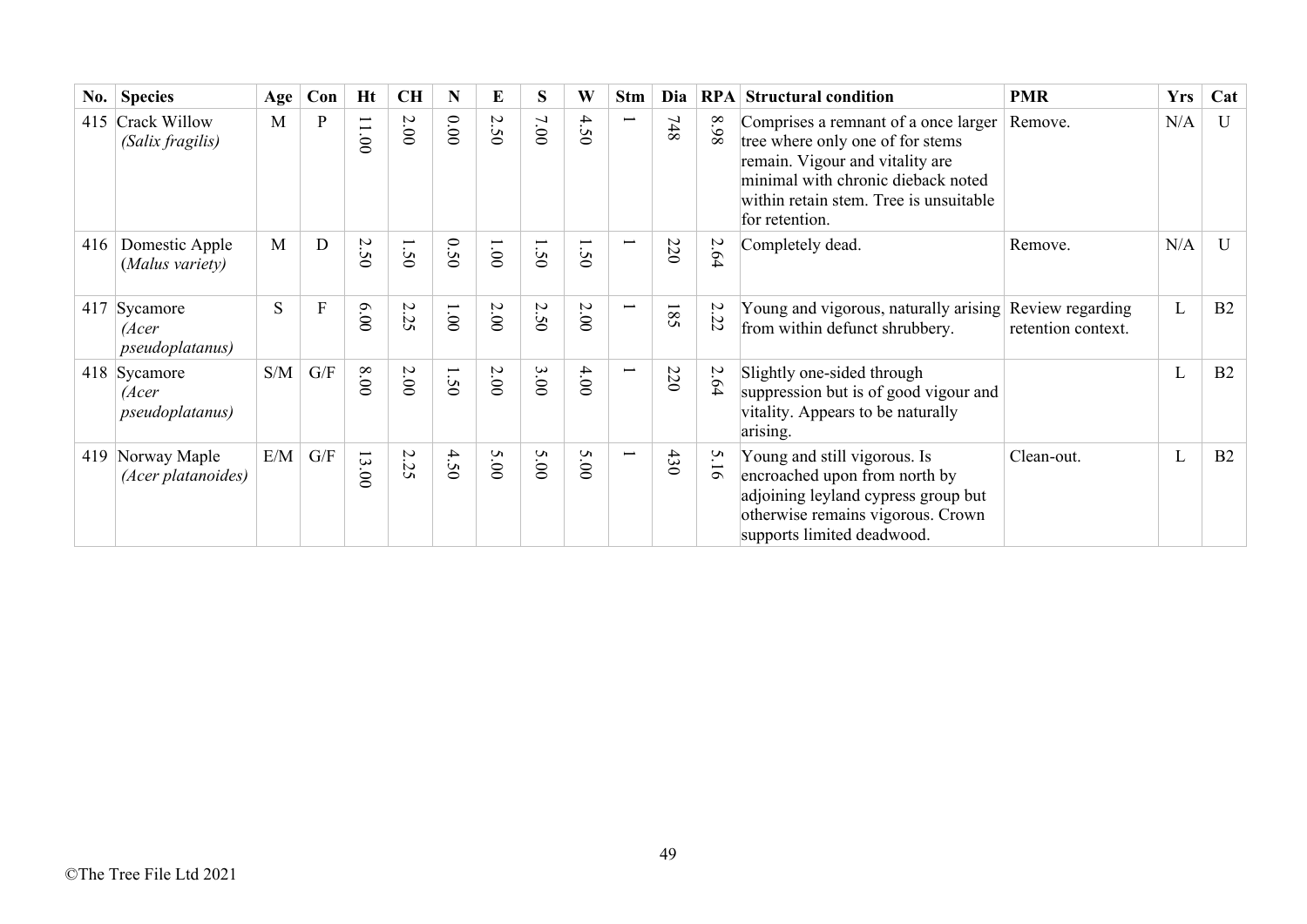| No. | <b>Species</b>                                                 | Age      | Con            | <b>Ht</b>   | <b>CH</b> | N    | E    | S    | W        | <b>Stm</b> | Dia |         | <b>RPA</b> Structural condition                                                                                                                                                                                                                                                                                                                                                                                                                                                                                                                                                                                                                                                                                                                                                                                                                                                                                                                                                                                                                                                                                                                                                                                                                                                                                                    | <b>PMR</b> | <b>Yrs</b> | Cat     |
|-----|----------------------------------------------------------------|----------|----------------|-------------|-----------|------|------|------|----------|------------|-----|---------|------------------------------------------------------------------------------------------------------------------------------------------------------------------------------------------------------------------------------------------------------------------------------------------------------------------------------------------------------------------------------------------------------------------------------------------------------------------------------------------------------------------------------------------------------------------------------------------------------------------------------------------------------------------------------------------------------------------------------------------------------------------------------------------------------------------------------------------------------------------------------------------------------------------------------------------------------------------------------------------------------------------------------------------------------------------------------------------------------------------------------------------------------------------------------------------------------------------------------------------------------------------------------------------------------------------------------------|------------|------------|---------|
| 421 | 420 Leyland Cypress<br>(Cuppressocyparis<br>leylandii)<br>Lime | M<br>E/M | ${\bf F}$<br>D | 17.00-20.00 | 2.50      | 6.00 |      | 7.00 |          |            | 505 | 7<br>26 | A cohesive group of 25 individual<br>stems that create a singular<br>aerodynamic canopy form where one<br>tree is reliant upon its immediate<br>neighbour for shelter and integrity<br>within the broader group. Proximity<br>of stems would suggest planting as a<br>hedge, where a lack of management<br>has led to each plant taking on mature<br>tree dimensions. General vigour and<br>vitality through the group tend to be<br>good however, at least 5 occurrences<br>of seiridium canker has been noted<br>raising concerns regarding<br>pathological dieback caused by a<br>disease noted to be within the group<br>and thus undermining sustainability.<br>The species raises issues regarding<br>management as defined for example<br>by the "high hedges" legislation in the<br>uk. The species cannot be managed in<br>respect of size and will considering<br>current age become progressively<br>more subject to mechanical failure<br>with time. Note should be made that<br>mechanical failure is already noted<br>within the group. For this reason,<br>sustainability and suitability for<br>retention is impaired and will be<br>wholly context dependent. Any<br>decision toward retention should<br>consider limited sustainability and<br>likely retention timescales.<br>Comprising a stump decapitated at | Remove.    | S<br>N/A   | C2<br>U |
|     | (Tilia europea)                                                |          |                | 5.00        | 3.00      | 1.00 | 0.50 | 2.00 | $2.00\,$ |            | 468 | 5.62    | $4.50$ m.                                                                                                                                                                                                                                                                                                                                                                                                                                                                                                                                                                                                                                                                                                                                                                                                                                                                                                                                                                                                                                                                                                                                                                                                                                                                                                                          |            |            |         |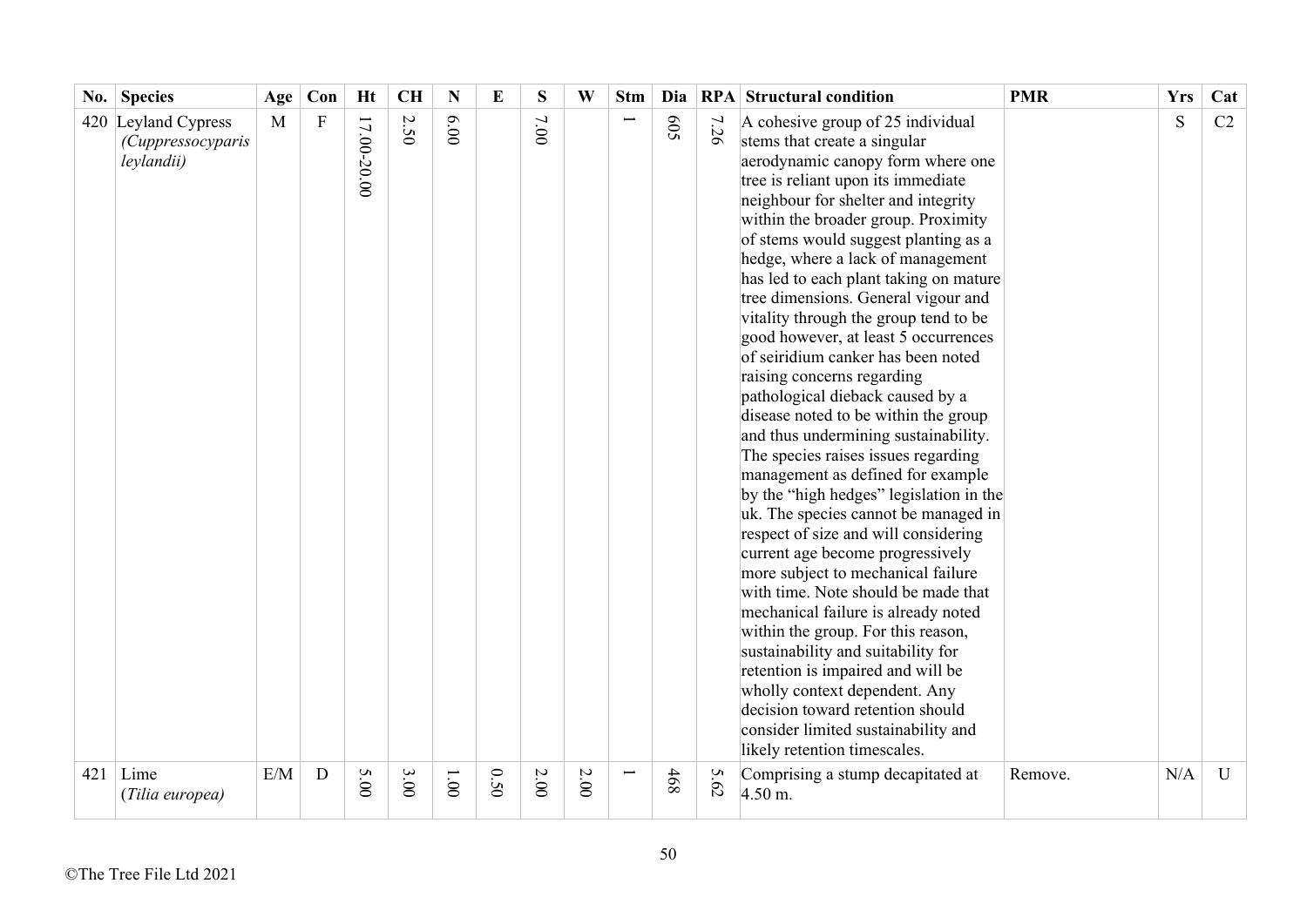| No. | <b>Species</b>                                   | Age | Con                     | <b>Ht</b> | <b>CH</b>           | $\mathbf N$ | E        | S        | W      | <b>Stm</b> | Dia            |         | <b>RPA</b> Structural condition                                                                                                                   | <b>PMR</b>                                          | <b>Yrs</b> | Cat    |
|-----|--------------------------------------------------|-----|-------------------------|-----------|---------------------|-------------|----------|----------|--------|------------|----------------|---------|---------------------------------------------------------------------------------------------------------------------------------------------------|-----------------------------------------------------|------------|--------|
| 422 | Lime<br>(Tilia europea)                          | M   | G/F                     | 24.00     | 3.50                | 4.50        | 00.8     | 7.00     | 7.00   |            | 739            | 8.86    | A large and dominating specimen<br>within alignment. Crown supports<br>limited deadwood or storm damage.                                          |                                                     | L          | $A1-2$ |
| 423 | Lime<br>(Tilia europea)                          | E/M | G/F                     | 22.00     | $10.00$             | 3.50        | 7.00     | $2.00\,$ | 0.00   |            | 458            | S<br>50 | Drawn up and unbalanced to east<br>through suppression. Small size<br>suggests possible infill planting after<br>original alignment installation. |                                                     | L          | $B1-2$ |
| 424 | Lime<br>(Tilia europea)                          | M   | $\mathrm{G}/\mathrm{F}$ | 22.00     | 4.00                | 4.00        | 6.50     | 3.00     | 00'9   |            | 662            | 7.95    | Maintaining good vigour with<br>minimal deadwood.                                                                                                 |                                                     | L          | $B1-2$ |
| 425 | Lime<br>(Tilia europea)                          | M   | G/F                     | 22.00     | 8.00                | $4.00$      | $7.00$   | 4.00     | 7.00   |            | <b>SO9</b>     | 7<br>56 | Of good vigour and vitality. Has<br>sustained minor storm damage.                                                                                 |                                                     | L          | $A1-2$ |
| 426 | Lime<br>(Tilia europea)                          | M   | $\overline{F}$          | 20.00     | 3.50                | 5.00        | $00.8\,$ | 3.00     | 4.00   |            | 528            | 6.34    | Suggesting potential for decay.<br>Carryout climbing review to ascertain<br>extent of potential decay.                                            |                                                     | M          | $C1-2$ |
| 427 | Lime<br>(Tilia europea)                          | M   | G/F                     | 21.00     | 4.00                | $8.00$      | 3.00     | $4.00$   | 3.50   |            | $\mathcal{C}2$ | 7.45    | Typically unbalanced to east. Steps<br>supports minor deadwood and storm<br>damage.                                                               | Clean-out.                                          | L          | $B1-2$ |
| 428 | Lime<br>(Tilia europea)                          | M   | G/F                     | 23.00     | 4.00                | 7.50        | 4.00     | $0.00$   | 4.00   | ╾          | 649            | 7.79    | Of good vigour and vitality<br>supporting minimal deadwood and<br>storm damage.                                                                   | Clean-out.                                          | L          | $B1-2$ |
|     | 429 Sycamore<br>(Acer<br><i>pseudoplatanus</i> ) | S/M | ${\bf F}$               | 10.00     | 3.00                | 3.00        | 6.00     | 3.00     | $0.00$ | $\sim$     | $420$          | 5.04    | Naturally arising and suckering<br>element from adjoining ditch bank. Is<br>heavily distorted through position<br>beneath adjoining lines.        | Review regarding<br>retention context.              | M          | C2     |
| 430 | Lime<br>(Tilia europea)                          | E/M | $\mathrm{G}/\mathrm{F}$ | $19.00$   | 3.50                | 4.50        | 6.00     | $2.00$   | 4.50   |            | 490            | 5.88    | A possible later replacement within<br>original alignment. Is maintaining<br>good vigour but supports some<br>deadwood and storm damage.          | Clean-out.                                          | L          | $B1-2$ |
| 431 | Lime<br>(Tilia europea)                          | E/M | $\mathbf F$             | 15.00     | $\bm{\omega}$<br>50 | 3.000       | 00.00    | 4.50     | 1.00   |            | 328            | 3.93    | Appears to be replacement within an<br>earlier alignment.                                                                                         | Clean-out review<br>regarding retention<br>context. | L          | B2     |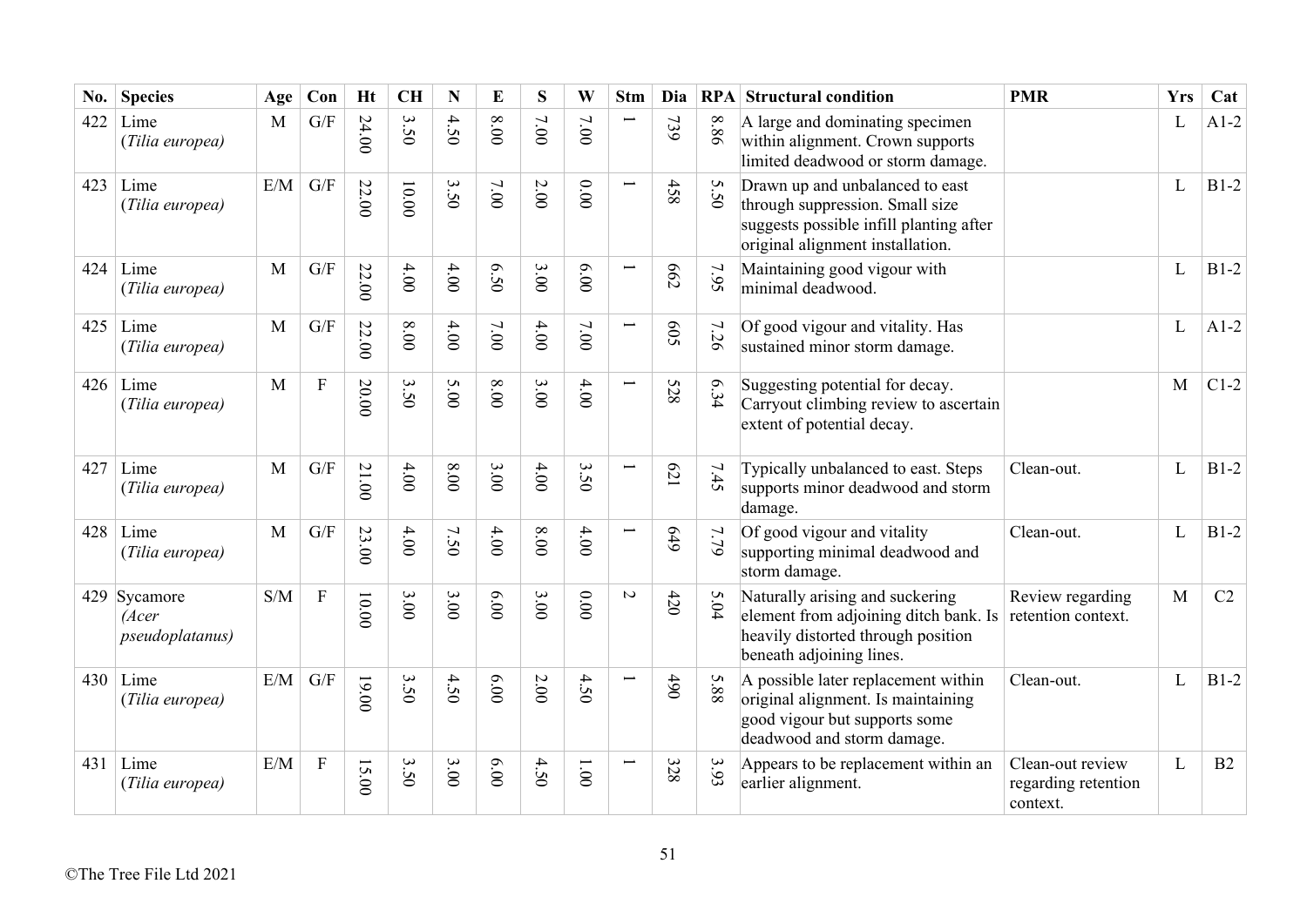| No. | <b>Species</b>                | Age          | Con                     | <b>Ht</b> | <b>CH</b>    | N                                   | E    | S                | W      | <b>Stm</b>               | Dia   |      | <b>RPA</b> Structural condition                                                                                                                                                                                                                                              | <b>PMR</b>                                   | <b>Yrs</b> | Cat |
|-----|-------------------------------|--------------|-------------------------|-----------|--------------|-------------------------------------|------|------------------|--------|--------------------------|-------|------|------------------------------------------------------------------------------------------------------------------------------------------------------------------------------------------------------------------------------------------------------------------------------|----------------------------------------------|------------|-----|
| 432 | Lime<br>(Tilia europea)       | E/M          | $\mathbf{F}$            | 15.00     | 2.50         | $\mathbf{\omega}$<br>$\overline{0}$ | 00.8 | $\epsilon$<br>50 | 2.00   |                          | $407$ | 4.89 | Heavily distorted and unbalanced to<br>east. Has suffered notable storm<br>damage with apparent apex loss as<br>well as limb loss at 3.00 m resulting<br>in superficial decay. Structural<br>pruning may allow for interim<br>retention dependent upon retention<br>context. |                                              | M          | C2  |
| 434 | Lime<br>(Tilia europea)       | E/M          | ${\bf F}$               | 16.00     | 2.50         | 2.50                                | 4.50 | 2.50             | 2.50   | $\overline{\phantom{0}}$ | 522   | 6.26 | Squat and slightly suppressed. Tree<br>appears to be of reduced vigour in<br>comparison to near neighbours.                                                                                                                                                                  | Rereview during<br>summer season of<br>2020. | M          | B2  |
| 435 | Lime<br>(Tilia europea)       | $\mathbf{M}$ | $\mathrm{G}/\mathrm{F}$ | 16.00     | 3.00         | 5.00                                | 5.50 | 3.50             | 3.50   |                          | 179   | 7.45 | Supports minor imbalance to east but<br>is otherwise vigorous.                                                                                                                                                                                                               | Clean-out.                                   | L          | B2  |
|     | $436$ Lime<br>(Tilia europea) | E/M          | G/F                     | 15.00     | $\sim$<br>35 | 4.00                                | 5.00 | 3.50             | 3.00   |                          | 379   | 4.55 | Supports minor imbalance to east.                                                                                                                                                                                                                                            |                                              | L          | B2  |
| 437 | Lime<br>(Tilia europea)       | S/M          | $\rm F/P$               | 9.00      | 2.25         | 1.50                                | 4.50 | 4.00             | 2.50   |                          | 242   | 2.90 | Young and vigorous but affected by<br>chronic decay and cavity<br>development at 2.00 m to south.<br>Review regularly regarding ongoing<br>suitability for retention.                                                                                                        |                                              | S          | C2  |
|     | $438$ Lime<br>(Tilia europea) | M            | G/F                     | $18.00$   | 3.50         | 5.00                                | 6.50 | 5.00             | $2.00$ | $\overline{\phantom{0}}$ | 548   | 6.57 | Notably one-sided with typical<br>imbalance to east. General vigour and<br>vitality are good though crown<br>support some deadwood.                                                                                                                                          |                                              | L          | B2  |
| 439 | Lime<br>(Tilia europea)       | E/M          | G/F                     | 15.00     | $2.00$       | 3.00                                | 6.50 | 2.50             | 2.50   |                          | 414   | 4.97 | Small specimen, potentially<br>replacement within earlier line. Is<br>heavily suppressed with much of<br>growth extending to east. General<br>vigour and vitality are good.                                                                                                  |                                              | L          | B2  |
| 440 | Lime<br>(Tilia europea)       | E/M          | G/F                     | 19.00     | 5.00         | $2.00\,$                            | 5.50 | 2.50             | 2.50   |                          | 344   | 4.13 | Relatively young, possibly<br>replacement within earlier line. Has<br>developed tall and spindly aspect.                                                                                                                                                                     | Clean-out.                                   | L          | B2  |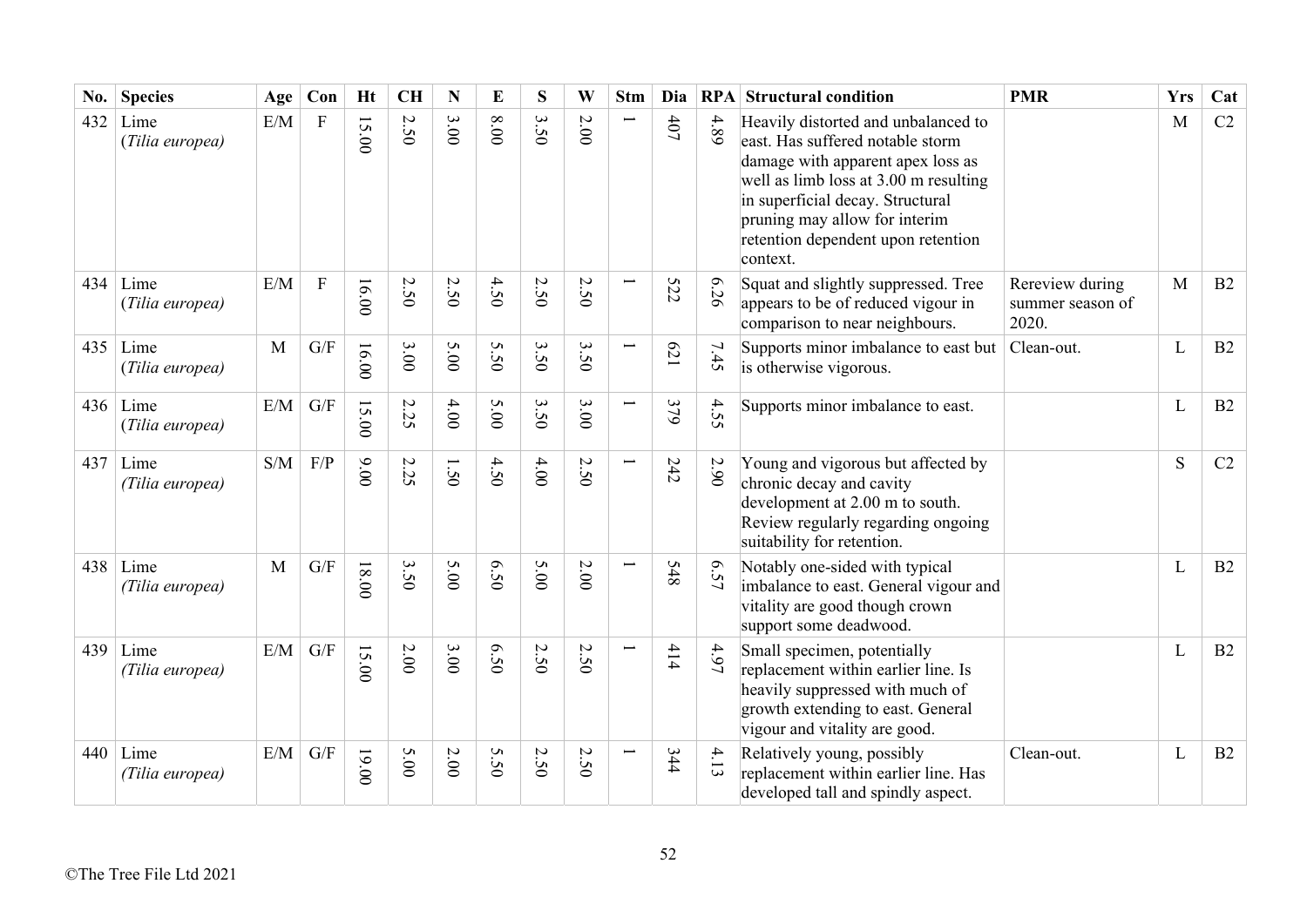| No. | <b>Species</b>          | Age          | Con                     | <b>Ht</b>                                 | <b>CH</b> | N        | E       | S    | W      | <b>Stm</b>               | Dia        |       | <b>RPA</b> Structural condition                                                                                                                                                        | <b>PMR</b>                             | <b>Yrs</b>   | Cat    |
|-----|-------------------------|--------------|-------------------------|-------------------------------------------|-----------|----------|---------|------|--------|--------------------------|------------|-------|----------------------------------------------------------------------------------------------------------------------------------------------------------------------------------------|----------------------------------------|--------------|--------|
| 441 | Lime<br>(Tilia europea) | E/M          | G/F                     | $19.00$                                   | 4.00      | 1.50     | S<br>50 | 3.00 | 3.00   |                          | $407$      | 4.89  | Tall and drawn up. Has sustained<br>localised and typically minor prior<br>storm damage. Is heavily divided at<br>$5.00 \text{ m}$ .                                                   | Clean-out.                             | M            | B2     |
| 442 | Lime<br>(Tilia europea) | M            | G/F                     | 20.00                                     | $0.00$    | $2.00\,$ | 6.00    | 3.00 | 3.00   |                          | 541        | 6.49  | Suppressed by near neighbours with<br>typical imbalance to east.                                                                                                                       | Clean-out.                             | L            | $B1-2$ |
| 443 | Lime<br>(Tilia europea) | $\mathbf{M}$ | G                       | 22.00                                     | 3.00      | 4.50     | $7.00$  | 3.50 | 4.50   |                          | 117        | 11.00 | Large, dominating specimen within<br>localised area. Is of good form and<br>vigour though supports minor<br>deadwood and storm damage.                                                 | Clean-out.                             | L            | $B1-2$ |
| 444 | Lime<br>(Tilia europea) | $\mathbf{M}$ | $\mathrm{G}/\mathrm{F}$ | 20.00                                     | 2.50      | 4.50     | 7.00    | 3.00 | 3.00   |                          | 583        | 66.9  | Suppressed and unbalanced to east.<br>Supports minor deadwood and storm<br>damage.                                                                                                     |                                        | L            | $B1-2$ |
| 446 | Lime<br>(Tilia europea) | E/M          | F/P                     | $\overline{\mathbf{S}}$<br>$\overline{5}$ | 3.00      | 3.00     | 7.50    | 3.00 | 4.50   | $\overline{\phantom{0}}$ | 468        | 5.62  | Divided at 3.00 m and heavily<br>distorted with major in balance to<br>east. Is mechanically poor but may,<br>dependent upon retention context<br>offer some degree of sustainability. | Review regarding<br>retention context. | $\mathbf{M}$ | C2     |
| 447 | Lime<br>(Tilia europea) | E/M          | $\mathbf F$             | 16.00                                     | 3.50      | 3.00     | 6.50    | 2.50 | $0.00$ |                          | 481        | 5.77  | Is heavily unbalanced to east.                                                                                                                                                         | Review regarding<br>retention context. | M            | C2     |
| 448 | Lime<br>(Tilia europea) | $\mathbf{M}$ | $\mathrm{G}/\mathrm{F}$ | 20.00                                     | 2.50      | 3.00     | 5.00    | 5.00 | 4.50   |                          | <b>662</b> | 7.95  | Is typically columnar and generally<br>well balanced. Has sustained prior<br>storm damage and support some<br>deadwood.                                                                | Clean-out.                             | L            | $B1-2$ |
| 451 | Lime<br>(Tilia europea) | M            | $\mathrm{G}/\mathrm{F}$ | 20.00                                     | 4.00      | $4.00$   | 5.00    | 2.50 | 3.00   |                          | 493        | 5.92  | Tall and columnar raising some<br>concern regarding exposure<br>considering failure/loss of near<br>neighbours. Is heavily divided at 7.00<br>m.                                       | Review regarding<br>retention context. | L            | $B1-2$ |
| 452 | Lime<br>(Tilia europea) | E/M          | $\mathbf F$             | $00.00$                                   | $2.00$    | 5.00     | 6.00    | 3.00 | 3.00   |                          | <b>S48</b> | 6.57  | Distorted through suppression but<br>apparently vigorous. Supports some<br>deadwood.                                                                                                   | Clean-out.                             | L            | B2     |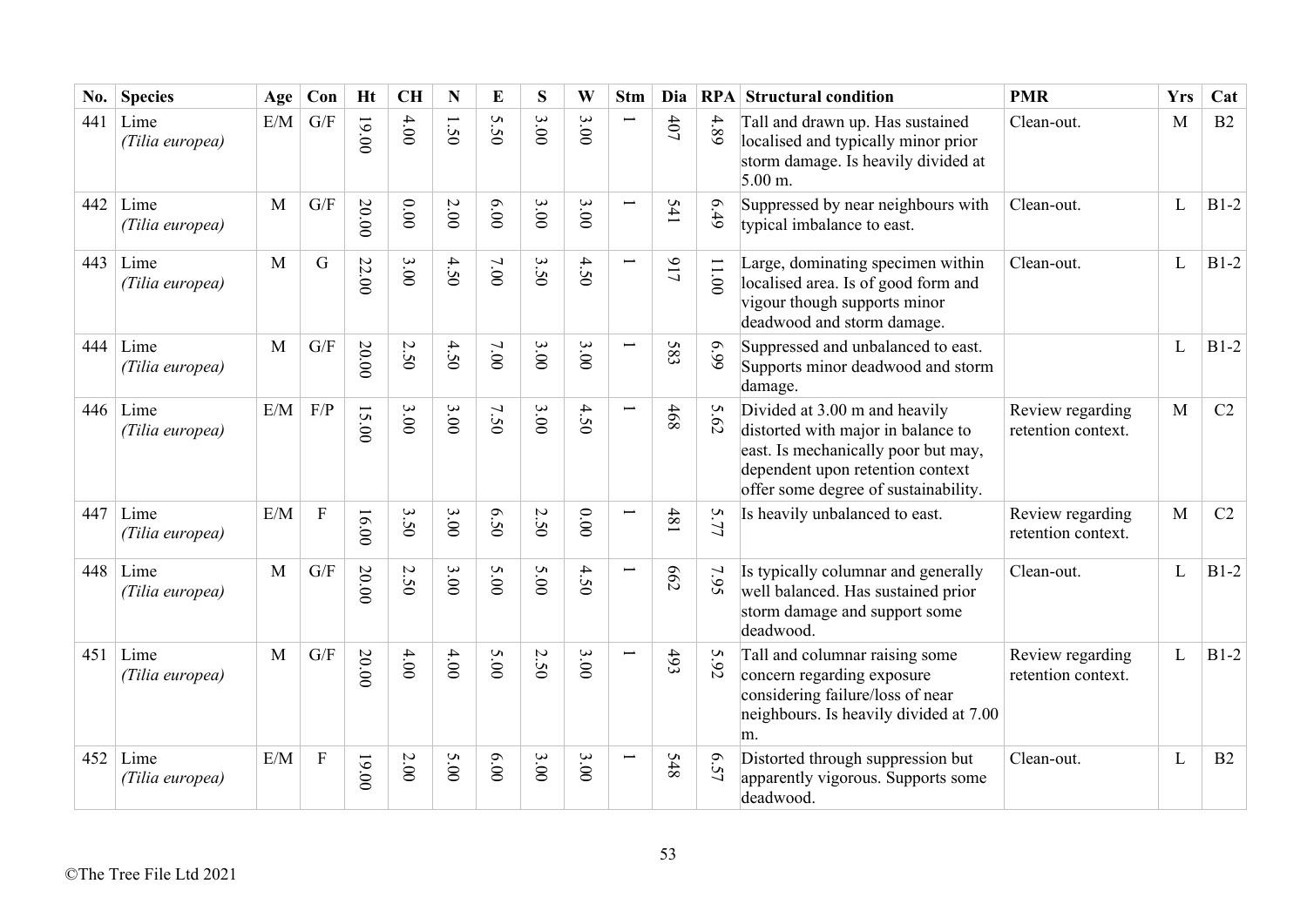| No. | <b>Species</b>                     | Age          | Con            | <b>Ht</b> | <b>CH</b>                | N             | E      | S    | W               | <b>Stm</b>               | Dia        | RPA      | <b>Structural condition</b>                                                                                                                                                                                                                                        | <b>PMR</b>                                                                                                                              | <b>Yrs</b> | Cat    |
|-----|------------------------------------|--------------|----------------|-----------|--------------------------|---------------|--------|------|-----------------|--------------------------|------------|----------|--------------------------------------------------------------------------------------------------------------------------------------------------------------------------------------------------------------------------------------------------------------------|-----------------------------------------------------------------------------------------------------------------------------------------|------------|--------|
| 453 | Lime<br>(Tilia europea)            | E/M          | $\overline{F}$ | 13.00     | 2.25                     | 4.50          | 3.00   | 2.00 | 3.00            |                          | 392        | 4.70     | A relatively small, slightly suppressed Cut ivy and<br>whip. Vigour and vitality appear to be<br>less than that of near neighbours<br>raising some concern regarding<br>longer term sustainability.                                                                | rereview during<br>growing season of<br>2020.                                                                                           | M          | C2     |
|     | 454 Austrian Pine<br>(Pinus nigra) | M            | ${\bf F}$      | 18.00     | $7.00$                   | 3.00          | 00.001 | 7.00 | 0.00            |                          | 570        | 6.84     | Heavily unbalanced to east raising<br>some concern regarding longer term<br>stability. General vigour and vitality<br>appear reasonable though crown<br>support some deadwood.                                                                                     | Clean-out and<br>review regarding<br>retention context.                                                                                 | L          | B2     |
|     | 455 Austrian Pine<br>(Pinus nigra) | $\mathbf{M}$ | $\rm F/P$      | 15.00     | 4.50                     | $00^{\circ}1$ | 00'6   | 4.00 | 0.00            |                          | 477        | 5.73     | Chronically suppressed and heavily<br>unbalanced to east, to an extent that<br>question is longer term stability.                                                                                                                                                  | Cut ivy and clean-<br>out. Review<br>regarding retention<br>context and potential<br>for retention with<br>structural pruning<br>works. | M          | C2     |
|     | $456$ Lime<br>(Tilia europea)      | M            | $\mathbf G$    | 21.00     | 5.00                     | 5.00          | 3.50   | 5.00 | S<br>$\ddot{S}$ |                          | 899        | $8.02\,$ | Badly distorted through suppression<br>by near neighbours but otherwise of<br>good form and vigour. Lower stem<br>supports ivy development. Growth<br>anomaly at 6.00 m suggest potential<br>for early life decapitation. General<br>vigour and vitality are good. | Clean-out review<br>regarding retention<br>context.                                                                                     | L          | $B1-2$ |
| 457 | Lime<br>(Tilia europea)            | M            | G              | 20.00     | 3.00                     | 5.00          | 5.00   | 6.50 | 4.50            |                          | 189        | 8.17     | Badly distorted but of generally good<br>vigour and vitality. Crown exhibits<br>evidence of prior pruning and support<br>some deadwood and storm damage.                                                                                                           | Clean-out.                                                                                                                              | L          | $B1-2$ |
| 458 | Lime<br>(Tilia europea)            | M            | G/F            | $18.00$   | $\mathbf{\hat{z}}$<br>50 | S<br>50       | 4.50   | 6.00 | $4.5$<br>Õ      |                          | 61S        | 6.23     | Slightly distorted but otherwise of<br>good vigour and vitality.                                                                                                                                                                                                   | Clean-out.                                                                                                                              | L          | B2     |
| 459 | Lime<br>(Tilia europea)            | M            | G/F            | $19.00$   | 5.00                     | 5.00          | 5300   | 6.00 | 3.00            | $\overline{\phantom{0}}$ | <b>528</b> | 6.34     | Badly distorted through suppression<br>but maintaining good vigour and<br>vitality. Crown supports some<br>deadwood.                                                                                                                                               | Clean-out.                                                                                                                              | L          | B2     |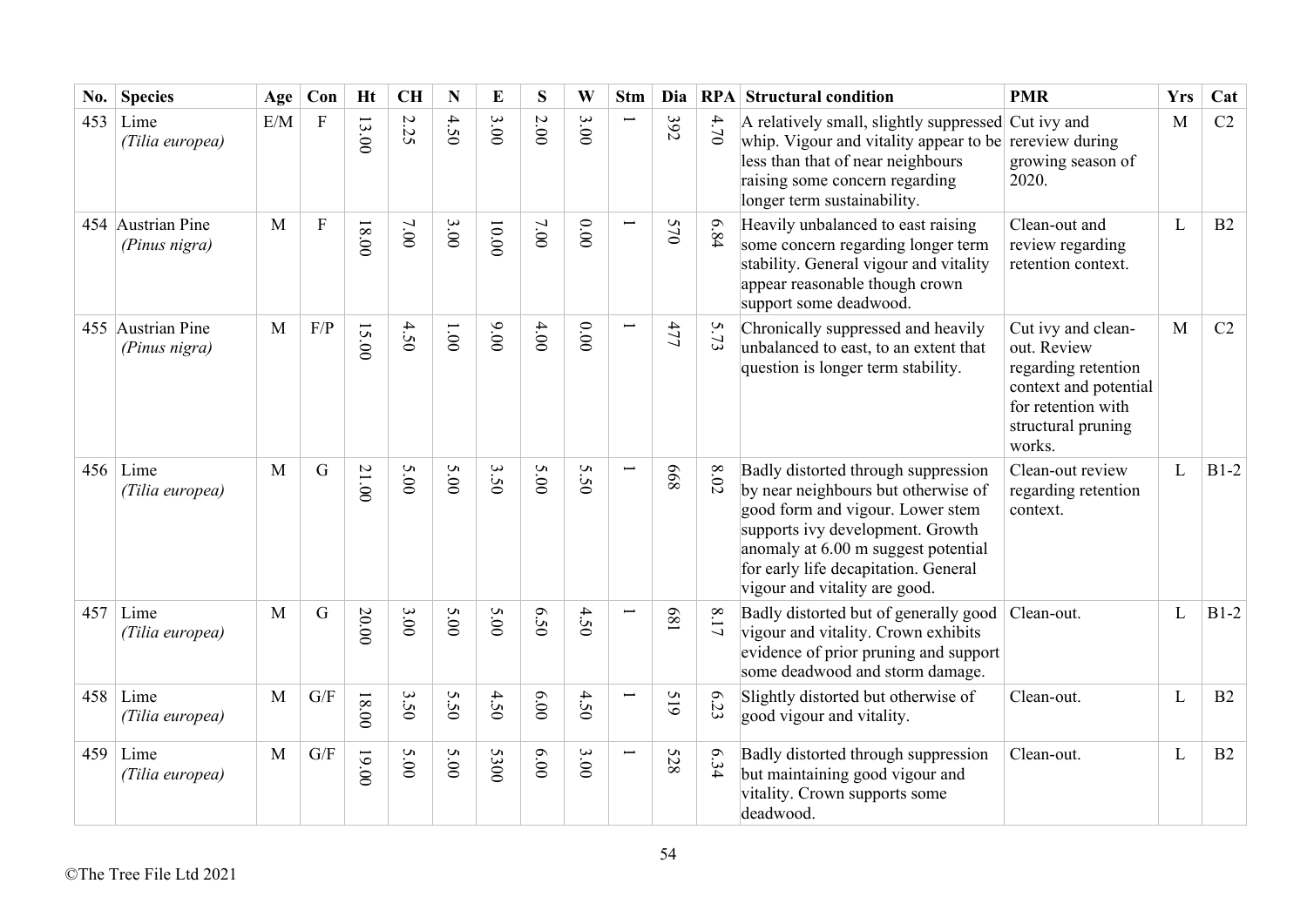| No. | <b>Species</b>                         | Age          | Con                     | <b>Ht</b> | <b>CH</b>   | N                   | E       | S                 | W          | <b>Stm</b>               | Dia                                         |                | <b>RPA</b> Structural condition                                                                                                                                                                                           | <b>PMR</b>                                                                                             | <b>Yrs</b>   | Cat |
|-----|----------------------------------------|--------------|-------------------------|-----------|-------------|---------------------|---------|-------------------|------------|--------------------------|---------------------------------------------|----------------|---------------------------------------------------------------------------------------------------------------------------------------------------------------------------------------------------------------------------|--------------------------------------------------------------------------------------------------------|--------------|-----|
| 460 | Lime<br>(Tilia europea)                | E/M          | F/P                     | 14.00     | 3.00        | 4.00                | 3.00    | 6.50              | 3.00       |                          | 465                                         | 5.58           | Heavily unbalanced to south. Crown<br>supports areas of dieback and<br>deadwood development suggestive of<br>pathological issues and limited<br>sustainability.                                                           | Clean-out and<br>review during<br>growing season of<br>2020 regarding<br>suitability for<br>retention. | M            | C2  |
| 462 | Lime<br>(Tilia europea)                | $\mathbf{M}$ | $\mathrm{G}/\mathrm{F}$ | $17.00$   | 5.00        | 0.00                | 3.50    | S<br>$\tilde{5}0$ | 4.50       |                          | 579                                         | £6.9           | Distorted growth form through<br>suppression. Vigour and vitality<br>appear fair though crown support<br>some deadwood.                                                                                                   | Clean-out review<br>regarding retention<br>context.                                                    | $\mathbf{L}$ | B2  |
|     | 463 Norway Maple<br>(Acer platanoides) | M            | $\mathrm{G}/\mathrm{F}$ | 17.00     | $\tilde{S}$ | 7.00                | $10.00$ | 10.00             | 7.00       | Ē,                       | 974                                         | 11.69          | A broad and spreading specimen of<br>reasonable vigour and vitality. Crown<br>supports some deadwood and<br>evidence of prior storm damage.                                                                               | Clean-out.                                                                                             | $\mathbf{L}$ | B2  |
|     | 466 Norway Maple<br>(Acer platanoides) | $\mathbf{M}$ | $\overline{P}$          | 19.00     | 4.50        | 6.00                | 5.50    | 5.00              | 4.50       |                          | 710                                         | 8.52           | In a state of chronic decline                                                                                                                                                                                             | Remove                                                                                                 | N/A          | U   |
|     | 467 Common Yew<br>(Taxus baccata)      | S/M          | $\mathbf F$             | 4.50      | 1.75        | 2.00                | 2.00    | 2.00              | 2.00       | $\overline{\phantom{0}}$ | $\overline{\phantom{0}}$<br>$\overline{18}$ | $2.18\,$       | Young and still vigorous though<br>suppressed because of position<br>beneath larger norway maple.                                                                                                                         | Clean-out.                                                                                             | L            | B2  |
|     | 468 Holly<br>(Ilex aquifolium)         | M            | $\rm F$                 | 5.50      | 50          | 2.00                | $2.00$  | 3.00              | 2.50       | $\overline{\phantom{0}}$ | $\overline{C}$<br>$\overline{6}$            | 2.60           | Slightly suppressed but maintaining<br>reasonable vigour.                                                                                                                                                                 |                                                                                                        | L            | B2  |
|     | 469 Holly<br>(Ilex aquifolium)         | S/M          | $\overline{F}$          | 4.00      | 1.75        | 1.00                | 0.50    | $\dot{S}$         | $\dot{50}$ |                          | 140                                         | 1.68           | Suppressed but of reasonable vigour.                                                                                                                                                                                      |                                                                                                        | M            | B2  |
|     | 470 Norway Maple<br>(Acer platanoides) | M            | F/P                     | 17.00     | 5.50        | 7.00                | 3.50    | 2.00              | 5.00       | $\overline{}$            | 169                                         | $\infty$<br>62 | Heavy imbalance towards and over<br>adjoining property. Southern crown<br>has been lost and exhibit evidence of<br>bark necrosis. Remaining crown is of<br>variable vigour suggesting potential<br>sustainability issues. | Review regarding<br>retention context.                                                                 | M            | C2  |
|     | 471 Common Yew<br>(Taxus baccata)      | S/M          | $\mathrm{G}/\mathrm{F}$ | 00'9      | 2.00        | $\mathcal{L}$<br>50 | 2.00    | N<br>$\tilde{50}$ | $2.00\,$   |                          | 293                                         | 3.51           | Suppressed but maintaining<br>reasonable vigour.                                                                                                                                                                          |                                                                                                        | L            | B2  |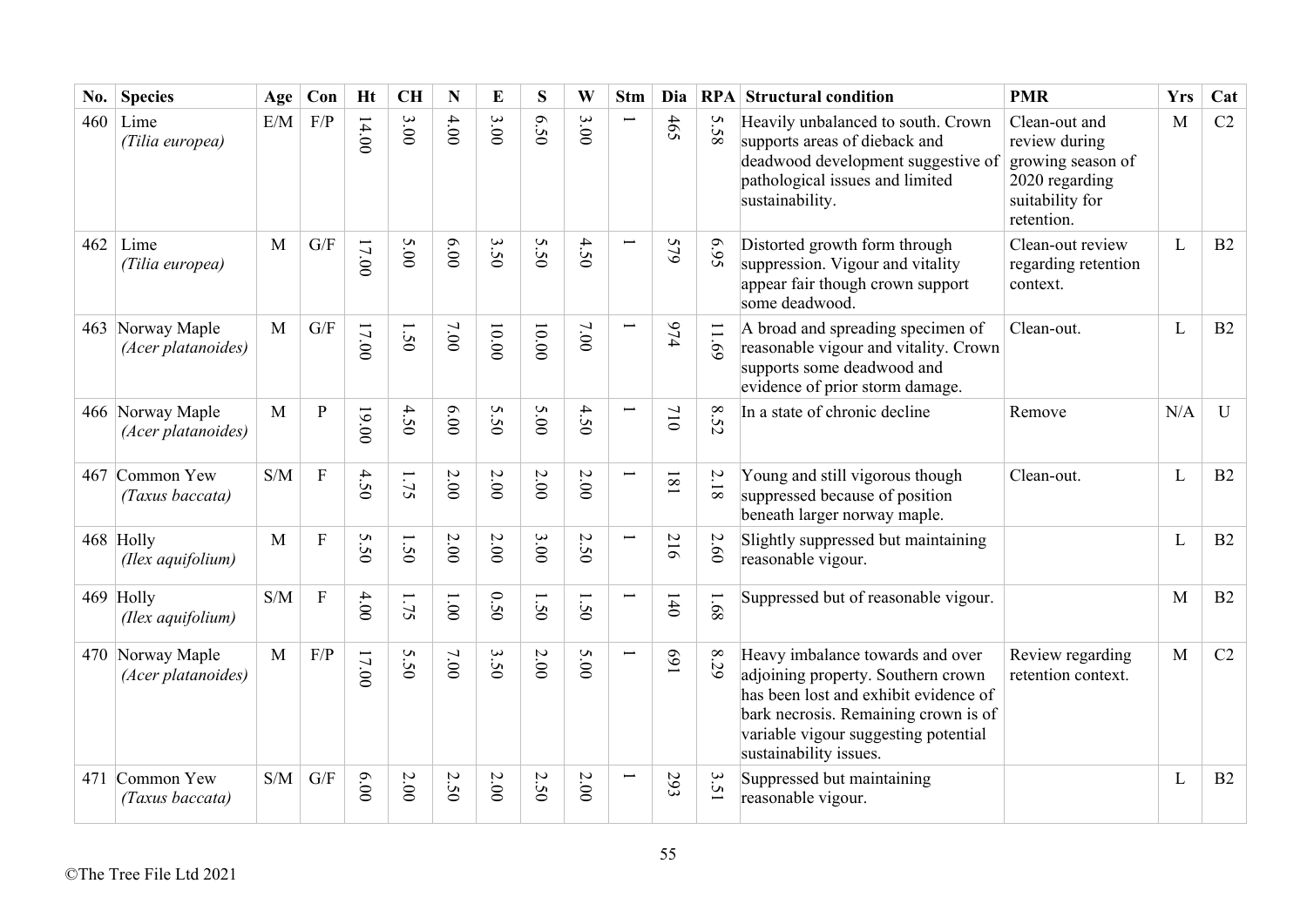| No. | <b>Species</b>                       | Age | Con            | Ht    | <b>CH</b> | N     | E    | S    | W                               | <b>Stm</b> | Dia        |          | <b>RPA</b> Structural condition                                                                                                                                                                                                                                                                                                                                                                      | <b>PMR</b>                                                                                                        | <b>Yrs</b> | Cat |
|-----|--------------------------------------|-----|----------------|-------|-----------|-------|------|------|---------------------------------|------------|------------|----------|------------------------------------------------------------------------------------------------------------------------------------------------------------------------------------------------------------------------------------------------------------------------------------------------------------------------------------------------------------------------------------------------------|-------------------------------------------------------------------------------------------------------------------|------------|-----|
| 472 | Hungarian Oak<br>(Quercus frainetto) | M   | $\mathbf F$    | 19.00 | $0.00$    | 6.50  | 2.00 | 2.00 | 3.00                            |            | <b>SO8</b> | 9.66     | Has developed a tall and narrow<br>crown typically unbalanced to north,<br>towards and across adjoining<br>boundary. Vigour and vitality are fair<br>though deadwood has developed, and<br>crown is exposed.                                                                                                                                                                                         | Review regarding<br>retention context<br>and need for<br>management if<br>retained.                               | M          | B2  |
|     | 473 Holly<br>(Ilex aquifolium)       | E/M | $\overline{F}$ | 5.00  | $2.00\,$  | 1.001 | 4.50 | 2.00 | $00^{\circ}1$                   |            | 156        | $1.87\,$ | Suppressed distorted but maintaining<br>reasonable vigour and vitality.                                                                                                                                                                                                                                                                                                                              |                                                                                                                   | L          | B2  |
| 474 | Lime<br>(Tilia europea)              | M   | F/P            | 17.00 | 3.00      | 5.00  | 2.00 | 3.00 | 4.50                            |            | 570        | 6.84     | Is typically unbalanced and north-<br>west. Tree appears to have undergone likely require<br>prior decapitation at circa 6.00 m with substantial structural<br>wound is now visibly subject to decay pruning.<br>raising concerns regarding structural<br>stability of developing crown over<br>public footpath. Tree is of dubious<br>sustainability.                                               | Retention would                                                                                                   | S          | C2  |
|     | 475 Common Yew<br>(Taxus baccata)    | S/M | $\mathbf{F}$   | 3.50  | 2.00      | 1.50  | 1.50 | 4.00 | $1.00\,$                        |            | 175        | 2.10     | Suppressed but maintaining<br>reasonable vigour and vitality.                                                                                                                                                                                                                                                                                                                                        |                                                                                                                   | L          | B2  |
|     | 476 Common Yew<br>(Taxus baccata)    | S/M | $\mathbf{F}$   | 5.00  | 2.00      | 3.50  | 3.00 | 2.50 | $\boldsymbol{\mathsf{c}}$<br>50 | Ţ          | 216        | 2.60     | Slightly suppressed but maintaining<br>reasonable vigour and vitality.                                                                                                                                                                                                                                                                                                                               |                                                                                                                   | L          | B2  |
|     | 477 Turkey Oak<br>(Quercus cerris)   | M   | G/F            | 16.00 | 00.9      | 00.00 | 5.50 | 7.00 | 7.00                            | Ë          | 758        | $9.09$   | Large specimen with dispersed and<br>distorted crown. Vigour and vitality<br>are highly variable with substantial<br>deadwood within crown as well as<br>evidence of storm damage. Note is<br>made of visible cavity development at<br>4.50 m to south. Remaining crown<br>appears to be of reasonable vigour.<br>Retention would require cleaning out<br>and consideration of retention<br>context. | Clean-out and<br>review with regard<br>retention context<br>and possible need<br>for structural<br>pruning works. | M          | B2  |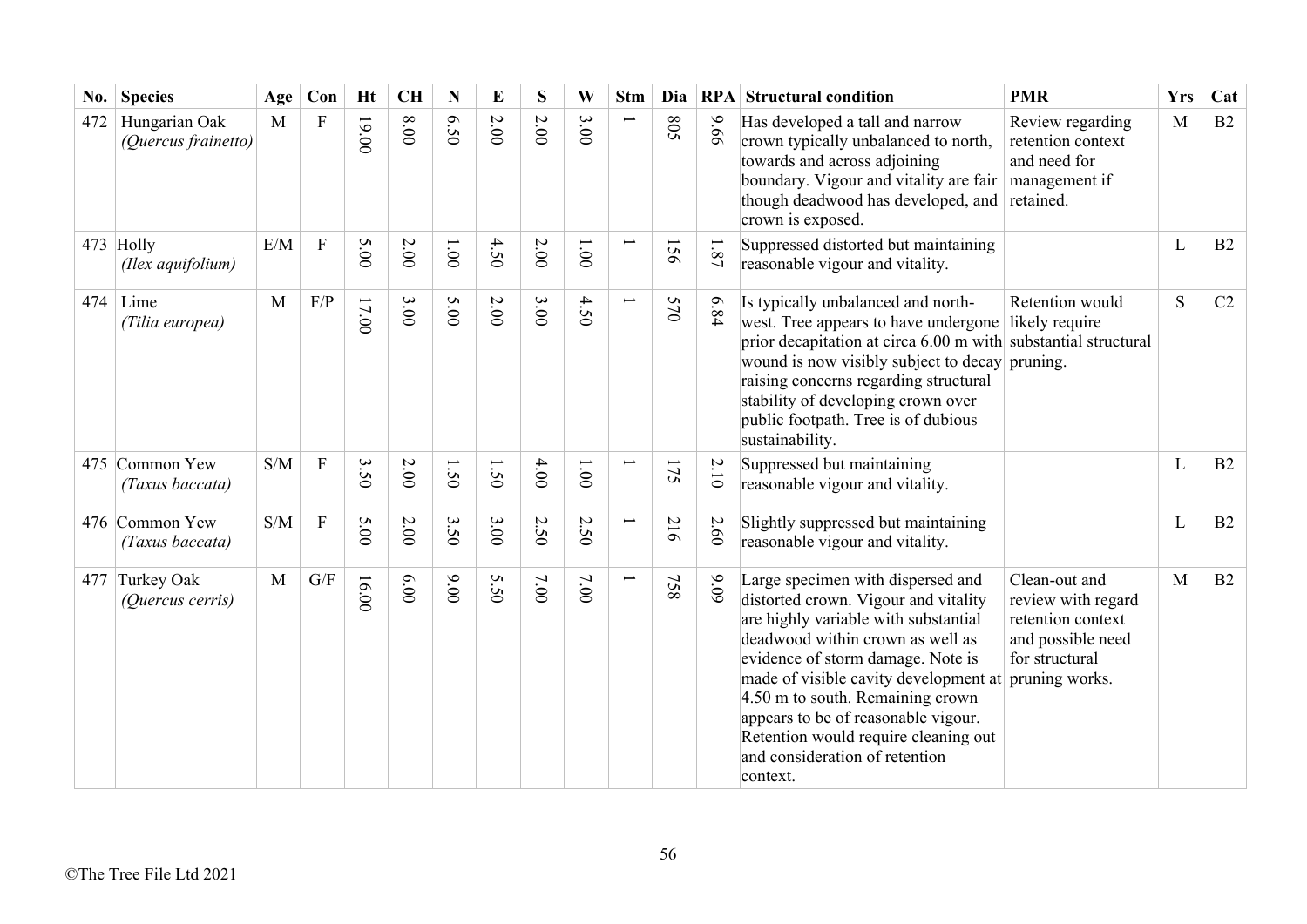| No. | <b>Species</b>                         | Age          | Con                     | <b>Ht</b> | <b>CH</b>                       | N                              | E                                         | S                              | W                    | <b>Stm</b> | Dia                                         |                      | <b>RPA</b> Structural condition                                                                                                                                                                                                                                   | <b>PMR</b>                                                                                                                                           | <b>Yrs</b> | Cat          |
|-----|----------------------------------------|--------------|-------------------------|-----------|---------------------------------|--------------------------------|-------------------------------------------|--------------------------------|----------------------|------------|---------------------------------------------|----------------------|-------------------------------------------------------------------------------------------------------------------------------------------------------------------------------------------------------------------------------------------------------------------|------------------------------------------------------------------------------------------------------------------------------------------------------|------------|--------------|
|     | 478 Norway Maple<br>(Acer platanoides) | S            | $\overline{F}$          | 6.00      | $\boldsymbol{\mathsf{c}}$<br>52 | 3.00                           | $\boldsymbol{\mathsf{c}}$<br>$\tilde{S}0$ | $\overline{\phantom{0}}$<br>50 | $\overline{C}$<br>50 |            | $\boldsymbol{\mathsf{c}}$<br>$\overline{0}$ | 2.52                 | Young and still vigorous though<br>slightly suppressed by position<br>beneath canopy of larger oak.                                                                                                                                                               | Review regularly.                                                                                                                                    | L          | B2           |
|     | 479 Turkey Oak<br>(Quercus cerris)     | M            | $\mathrm{G}/\mathrm{F}$ | 21.00     | 4.00                            | $\sim$<br>$\ddot{S}$           | 5.00                                      | 5.00                           | 7.50                 |            | 899                                         | $\infty$<br>.02      | Large, somewhat one-sided specimen<br>with general imbalance to south.<br>Provides a notable overhang of<br>adjoining public road. Crown is<br>distorted and misshapen through prior<br>suppression, supports deadwood and<br>evidence of localised storm damage. | Clean-out remove<br>deadwood and<br>stumps. Apply<br>structural pruning<br>works to reduce<br>canopy weight and<br>extent in over road<br>positions. | L          | $B1-2$       |
|     | 480 Norway Maple<br>(Acer platanoides) | S            | F/P                     | 4.50      | 3.00                            | 1.001                          | $00^{\circ}$                              | 00'1                           | 2.00                 |            | 134                                         | 1.60                 | Has suffered major damage to stem.<br>Remove and replace.                                                                                                                                                                                                         |                                                                                                                                                      | N/A        | $\mathbf{U}$ |
|     | 481 Norway Maple<br>(Acer platanoides) | S/M          | G/F                     | 8.50      | 2.00                            | $\overline{\phantom{0}}$<br>50 | 2.50                                      | 3.00                           | 3.50                 |            | 229                                         | 2.75                 | Slightly distorted through suppression Review regularly.<br>but is maintaining reasonable vigour<br>and vitality.                                                                                                                                                 |                                                                                                                                                      | L          | C2           |
|     | 482 Holly<br>(Ilex aquifolium)         | E/M          | G/F                     | 6.00      | 1.75                            | $2.00$                         | 2.00                                      | 2.00                           | $2.00$               |            | 178                                         | 2.14                 | Relatively young and still vigorous.<br>Comprises typical eval element of<br>broader woodland under story.                                                                                                                                                        |                                                                                                                                                      | L          | B2           |
| 483 | Lime Stump<br>(Tilia europea)          | $\mathbf{M}$ | ${\bf P}$               | 6.50      | $2.00$                          | $\dot{50}$                     | 1.50                                      | $\dot{50}$                     | 50                   |            | 764                                         | 9.17                 | Exists as a decapitated stump<br>supporting small number of suckers.<br>Stump is now subject to fungal<br>activity and decay and therefore<br>regrowth is of limited sustainability.                                                                              | Review regularly<br>regarding any need<br>for total removal.                                                                                         | N/A        | U2           |
| 484 | Lime<br>(Tilia europea)                | E/M          | $\mathrm{G}/\mathrm{F}$ | $19.00$   | 6.00                            | 3.50                           | $4.00$                                    | 4.00                           | 4.50                 |            | $487$                                       | 5.84                 | Has developed tall and narrow aspect.<br>General vigour and vitality appear<br>good though consideration should be<br>given to recent exposure as provided<br>by loss of near neighbour.                                                                          | Review regarding<br>retention context.                                                                                                               | L          | $B1-2$       |
|     | 485 Austrian Pine<br>(Pinus nigra)     | E/M          | G/F                     | $00.00$   | $8.00$                          | 0.00                           | 4.00                                      | 2.50                           | 3.50                 |            | 439                                         | ِب.<br>$\mathcal{Z}$ | Supports limited high canopy only.<br>General imbalance is to west. Crown<br>supports some deadwood and<br>declining limbs.                                                                                                                                       | Clean-out review<br>regularly.                                                                                                                       | L          | $B1-2$       |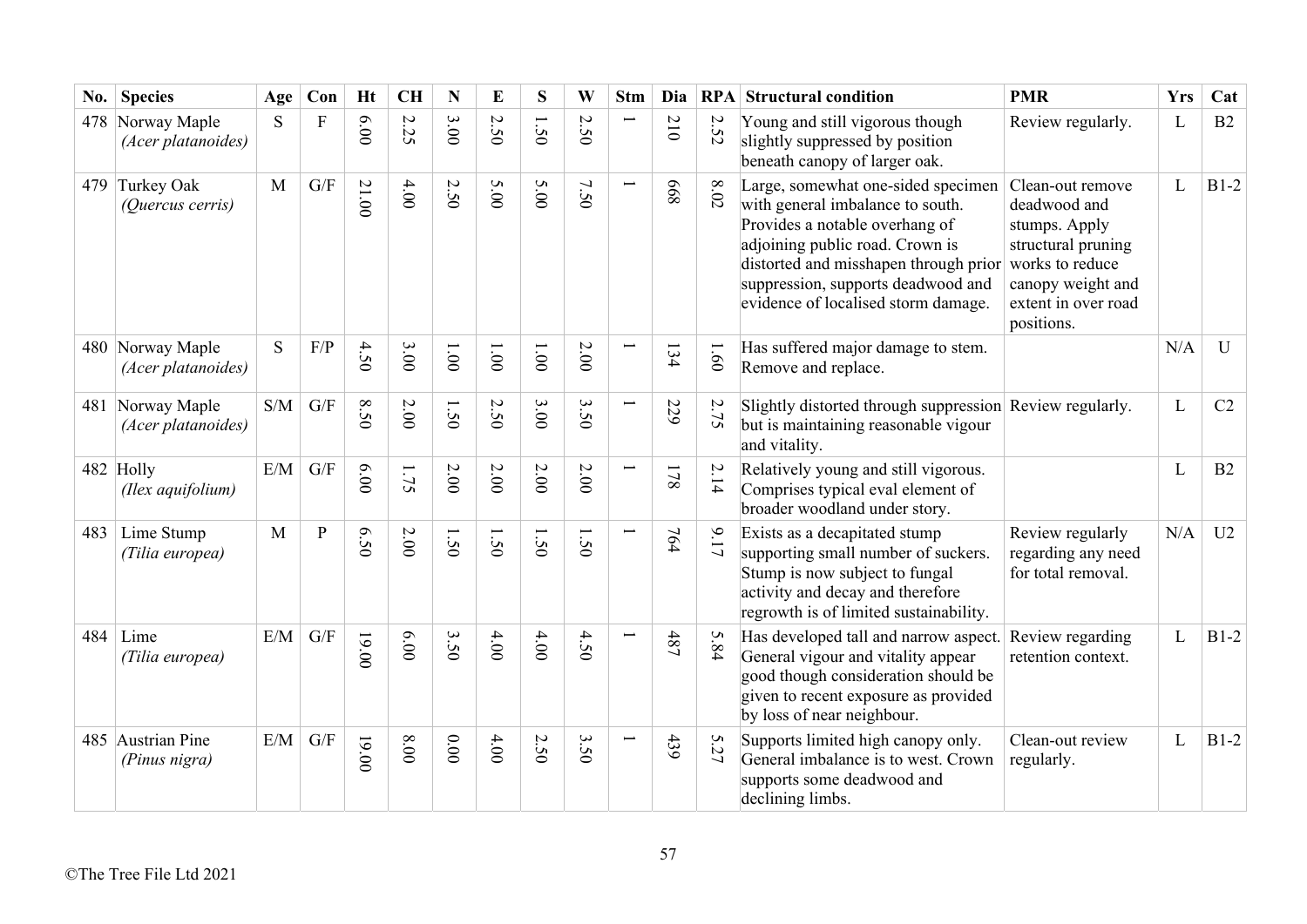| No. | <b>Species</b>                     | Age          | Con                     | <b>Ht</b> | <b>CH</b>                | N                              | E                 | S     | W      | <b>Stm</b>    | Dia                           | RPA                                            | <b>Structural condition</b>                                                                                                                                                                                                                                                                    | <b>PMR</b>                                                                                                 | <b>Yrs</b> | Cat    |
|-----|------------------------------------|--------------|-------------------------|-----------|--------------------------|--------------------------------|-------------------|-------|--------|---------------|-------------------------------|------------------------------------------------|------------------------------------------------------------------------------------------------------------------------------------------------------------------------------------------------------------------------------------------------------------------------------------------------|------------------------------------------------------------------------------------------------------------|------------|--------|
|     | 486 Common Yew<br>(Taxus baccata)  | S/M          | G/F                     | 5.00      | 2.00                     | $\overline{\phantom{0}}$<br>50 | 1.001             | 2.00  | $2.00$ |               | I<br>$\overline{\mathcal{S}}$ | $\sim$<br>52                                   | Comprises typical element of<br>woodland under story.                                                                                                                                                                                                                                          |                                                                                                            | L          | B2     |
|     | 487 Austrian Pine<br>(Pinus nigra) | M            | $\overline{F}$          | 21.00     | 8.00                     | 3.00                           | 2.50              | 1.50  | 4.50   | $\overline{}$ | 516                           | 6.19                                           | Supports limited high viable crown of Clean-out and<br>reduced density suggesting possible<br>health issues. Crown supports<br>extensive deadwood.                                                                                                                                             | reduce weight to<br>western crown by<br>crown<br>reduction/selective<br>limb removal.<br>Review regularly. | M          | $C1-2$ |
|     | $488$ Lime<br>(Tilia europea)      | M            | G/F                     | 20.00     | 5.00                     | 6.00                           | 4.50              | 4.00  | 7.00   |               | 509                           | $\mathbf{\hat{o}}$<br>$\overline{\phantom{0}}$ | Tree supports minor imbalance to<br>west and adjoining roadway. Tree<br>appears to have undergone prior<br>pruning/limb loss. Concerns exist<br>about open aspect of crown in<br>roadside position.                                                                                            | Consider application<br>of crown reduction<br>type works.                                                  | M          | $B1-2$ |
| 489 | Lime<br>(Tilia europea)            | E/M          | ${\bf F}$               | 15.00     | 3.00                     | 2.50                           | 1.50              | 4.50  | 5.00   |               | 442                           | 5.31                                           | Suppression has led to one-sided<br>aspect, unbalanced to west and<br>roadway. Vigour and vitality are<br>reasonable though crown support<br>some deadwood.                                                                                                                                    | Clean-out and prune<br>to reduce weight<br>carriage on western<br>side of crown.                           | M          | B2     |
|     | 490 Austrian Pine<br>(Pinus nigra) | M            | $\mathrm{G}/\mathrm{F}$ | 21.00     | $10.00$                  | 3.50                           | 3.00              | 3.00  | 5.50   |               | 61S                           | $\sigma$<br>53                                 | A large specimen of apparently good<br>vigour but supporting notable<br>deadwood.                                                                                                                                                                                                              | Clean-out.                                                                                                 | L          | $B1-2$ |
|     | 491 Austrian Pine<br>(Pinus nigra) | E/M          | F/P                     | $18.00$   | 12.00                    | 4.00                           | 1.50              | 1.001 | 5.00   |               | 341                           | 4.09                                           | A poor-quality specimen heavily<br>suppressed, distorted and unbalanced<br>towards roadway. Current form<br>suggests loss of original crown apex.<br>Crown supports extensive deadwood.<br>Trees current form raises some<br>concern regarding proximity to an<br>overhang of public footpath. | Clean-out and<br>reduce remaining<br>canopy weight for<br>potential short-term<br>retention.               | S          | C2     |
| 492 | Lime<br>(Tilia europea)            | $\mathbf{M}$ | G                       | 22.00     | $\mathbf{\hat{z}}$<br>50 | 6.00                           | S<br>$\tilde{S}0$ | 7.00  | 6.00   |               | 745                           | 8.94                                           | A large specimen of good vigour and<br>vitality. Crown supports limited<br>deadwood.                                                                                                                                                                                                           | Clean-out.                                                                                                 | L          | $A1-2$ |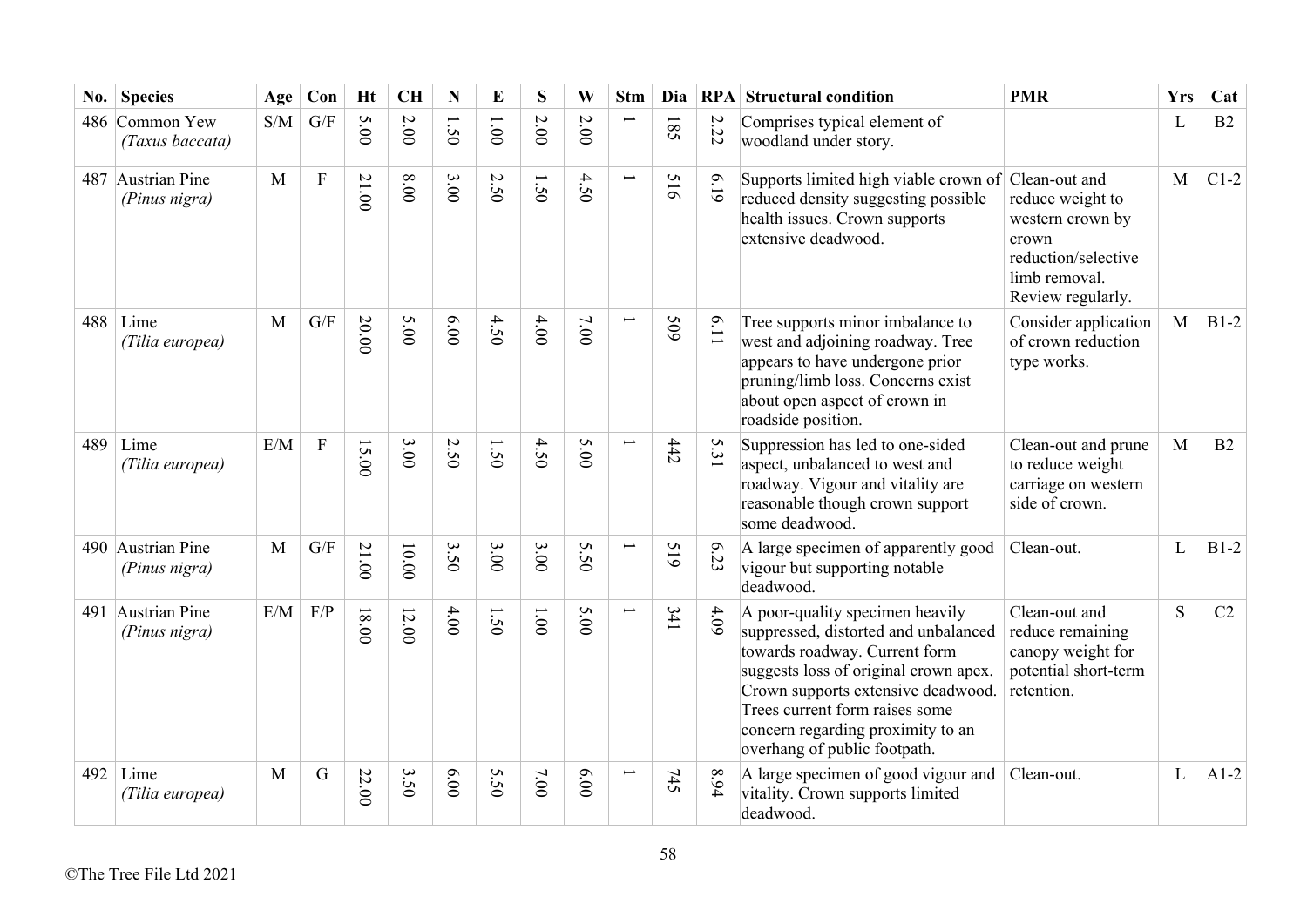| No. | <b>Species</b>                     | Age | Con                     | <b>Ht</b>       | <b>CH</b> | N                           | E                           | S    | W                     | <b>Stm</b>               | Dia |                          | <b>RPA</b> Structural condition                                                                                                                                                                                                                                                             | <b>PMR</b>                                                                                                                                      | <b>Yrs</b> | Cat    |
|-----|------------------------------------|-----|-------------------------|-----------------|-----------|-----------------------------|-----------------------------|------|-----------------------|--------------------------|-----|--------------------------|---------------------------------------------------------------------------------------------------------------------------------------------------------------------------------------------------------------------------------------------------------------------------------------------|-------------------------------------------------------------------------------------------------------------------------------------------------|------------|--------|
| 493 | Austrian Pine<br>(Pinus nigra)     | E/M | G/F                     | 20.00           | 16.00     | $00^{\circ}1$               | $\mathcal{L}$<br>$\ddot{5}$ | 3.00 | 3.00                  |                          | 388 | 4.66                     | Tall with limited high canopy cover.                                                                                                                                                                                                                                                        | Clean-out and<br>review regarding<br>retention context.                                                                                         | L          | $B1-2$ |
|     | 494 Holly<br>(Ilex aquifolium)     | M   | $\mathrm{G}/\mathrm{F}$ | 00.9            | $2.00$    | $\mathcal{L}$<br>$\dot{5}$  | $\sim$<br>50                | 2.50 | 2.5<br>$\ddot{\circ}$ | $\overline{\phantom{0}}$ | 210 | $\sim$<br>j،<br>$\omega$ | Comprises typical element of<br>woodland under story.                                                                                                                                                                                                                                       |                                                                                                                                                 | L          | B2     |
|     | 495 Austrian Pine<br>(Pinus nigra) | E/M | G/F                     | $00.00$         | 16.00     | 1.50                        | 5.00                        | 1.50 | $2.00\,$              |                          | 385 | 4.62                     | Slightly distorted through suppression Review regarding<br>but apparently maintaining reasonable retention context.<br>vigour and vitality. Supports notable<br>deadwood.                                                                                                                   |                                                                                                                                                 | L          | B2     |
|     | 496 Holly<br>(Ilex aquifolium)     | E/M | $\overline{F}$          | S<br>$\dot{S}$  | 1.50      | 1.50                        | 1.50                        | 1.50 | 1.50                  | $\mathbf{\omega}$        | 229 | 2.75                     | Suppressed distorted and multi-<br>stemmed group. Stems are of variable<br>condition with central smaller stem<br>completely dead. Worthy retention as<br>part of woodland under story.                                                                                                     | Review regarding<br>retention context.                                                                                                          | M          | B2     |
|     | 497 Austrian Pine<br>(Pinus nigra) | M   | ${\bf F}$               | 20.00           | 5.00      | $\boldsymbol{\omega}$<br>50 | Ī<br>50                     | 2.50 | 0.00                  |                          | 899 | $8.02\,$                 | Heavily divided at 1.75 m raising<br>some concern regarding mechanical<br>integrity. General vigour and vitality<br>appear good though crown support<br>some deadwood.                                                                                                                      | Clean-out.                                                                                                                                      | L          | $B1-2$ |
| 498 | Common Yew<br>(Taxus baccata)      | S/M | G/F                     | S<br>$\ddot{S}$ | $2.00$    | 2.50                        | 2.50                        | 2.50 | 2.50                  | Ī                        | 261 | 3.13                     | Young and still vigorous comprising<br>typical element of woodland under<br>story.                                                                                                                                                                                                          |                                                                                                                                                 | L          | B2     |
| 499 | Lime<br>(Tilia europea)            | M   | G/F                     | 21.00           | 5.00      | $7.00$                      | 5.50                        | 6.00 | $7.00$                |                          | 676 | 11.15                    | A large specimen heavily divided at<br>2.00 m with developing compression<br>fork union. General vigour and<br>vitality appear good. Secondary<br>compression fork development is<br>noted on northern stem at 5.0 m.<br>Crown supports some deadwood but<br>appears be otherwise vigorous. | Clean-out and<br>review regarding<br>retention context<br>and potential<br>requirement for<br>structural/weight<br>reduction works to<br>crown. | L          | $B1-2$ |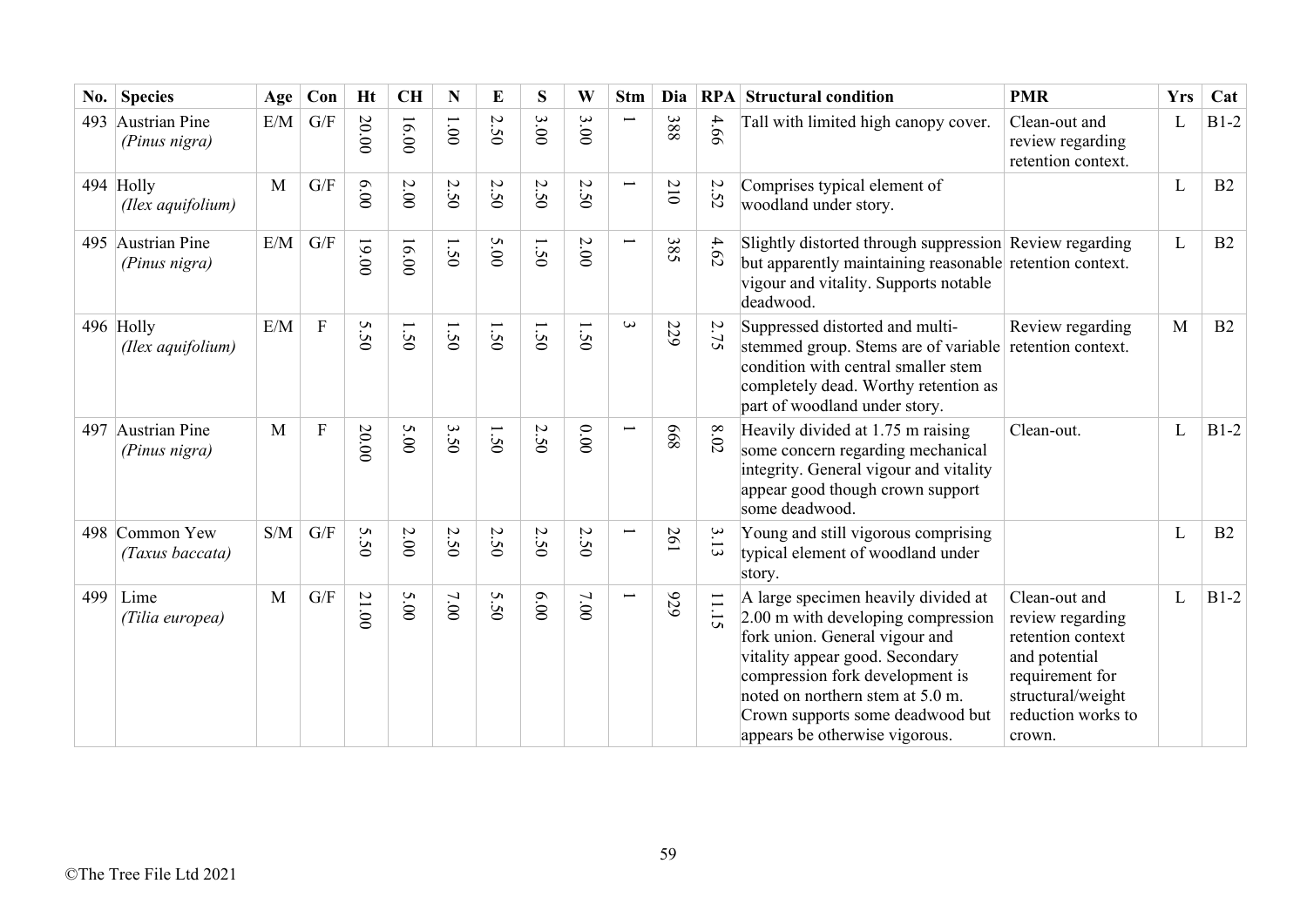| No. | <b>Species</b>                                    | Age                                               | Con       | <b>Ht</b> | CH                                        | N      | E                                     | S                                      | W            | <b>Stm</b>               | Dia        | <b>RPA</b> | <b>Structural condition</b>                                                                                                                                                                                                                                                                                                                        | <b>PMR</b>                                                                                                                                               | <b>Yrs</b> | Cat |
|-----|---------------------------------------------------|---------------------------------------------------|-----------|-----------|-------------------------------------------|--------|---------------------------------------|----------------------------------------|--------------|--------------------------|------------|------------|----------------------------------------------------------------------------------------------------------------------------------------------------------------------------------------------------------------------------------------------------------------------------------------------------------------------------------------------------|----------------------------------------------------------------------------------------------------------------------------------------------------------|------------|-----|
|     | 500 Sycamore<br>(Acer<br>pseudoplatanus)          | S/M                                               | F/P       | 00.00     | $\boldsymbol{\mathsf{c}}$<br>$\tilde{S}0$ | 3.00   | $\overline{\mathsf{C}}$<br>$\dot{50}$ | $\overline{\phantom{0}}$<br>$\dot{50}$ | $\sim$<br>50 |                          | 236        | 2.83       | A young specimen previously<br>decapitated with decay noted at 3.50<br>m adjoining new sucker<br>redevelopment. Tree is not<br>sustainable beyond short-term.                                                                                                                                                                                      | Consider removal<br>and replacement.                                                                                                                     | S          | C2  |
|     | 1201 Sycamore<br>(Acer<br><i>pseudoplatanus</i> ) | S/M                                               | ${\bf P}$ | 4.50      | 2.25                                      | 3.00   | 0.00                                  | 1.50                                   | 3.00         |                          | 161        | 2.37       | Previously decapitated with distorted<br>sucker regeneration. Is unsuitable for<br>retention.                                                                                                                                                                                                                                                      | Remove.                                                                                                                                                  | N/A        | U   |
|     | 1202 Beech<br>(Fagus sylvatica)                   | $\ensuremath{\mathrm{S}}/\ensuremath{\mathrm{M}}$ | $\rm F/P$ | 13.00     | 2.50                                      | 3.50   | $2.00$                                | 2.00                                   | 5.00         | $\overline{\phantom{0}}$ | 360        | 4.32       | Apparent replacement planting is<br>heavily suppressed and distorted.<br>Crown appears to have undergone<br>prior cutting on western side and has<br>suffered storm damage on higher<br>western side.                                                                                                                                              | Review regularly<br>regarding<br>sustainability.                                                                                                         | M          | C2  |
|     | $1203$ Beech<br>(Fagus sylvatica)                 | M                                                 | F/P       | 12.00     | 2.50                                      | 5.00   | $1.00\,$                              | 2.50                                   | 5.00         |                          | 385        | 4.62       | Appears to comprise replacement<br>planting that is now heavily<br>suppressed and unbalanced towards<br>and to west, towards and over<br>roadway. Vigour and vitality appear<br>good though minor deadwood is<br>noted.                                                                                                                            | Review regularly<br>regarding potential<br>development and<br>mechanical issues<br>and need for<br>structural pruning<br>regarding proximity<br>of road. | M          | C2  |
|     | $1204$ Beech<br>(Fagus sylvatica)                 | S                                                 | F/P       | 4.50      | 2.50                                      | $2.00$ | $2.00\,$                              | 2.50                                   | 3.00         |                          | 197        | 2.37       | Relatively small and suppressed,<br>affected by cavity development at 2.0<br>m on north-eastern side of stem.                                                                                                                                                                                                                                      | Consider removal<br>and replacement.                                                                                                                     | S          | C2  |
|     | 1205 Norway Maple<br>(Acer platanoides)           | M                                                 | $\rm F$   | 16.00     | 3.00                                      | 6.00   | $2.00\,$                              | $4.00$                                 | 7.00         |                          | <b>C21</b> | 7.45       | Appears to comprise replacement<br>planting having suffered widespread<br>suppression and crown deflection to<br>west, towards and over roadside<br>boundary. Crown supports some<br>deadwood. General vigour and<br>vitality remain good. Application of<br>structural pruning works in crown<br>reduction type works may allow for<br>retention. | Review regarding<br>retention context.                                                                                                                   | L          | C2  |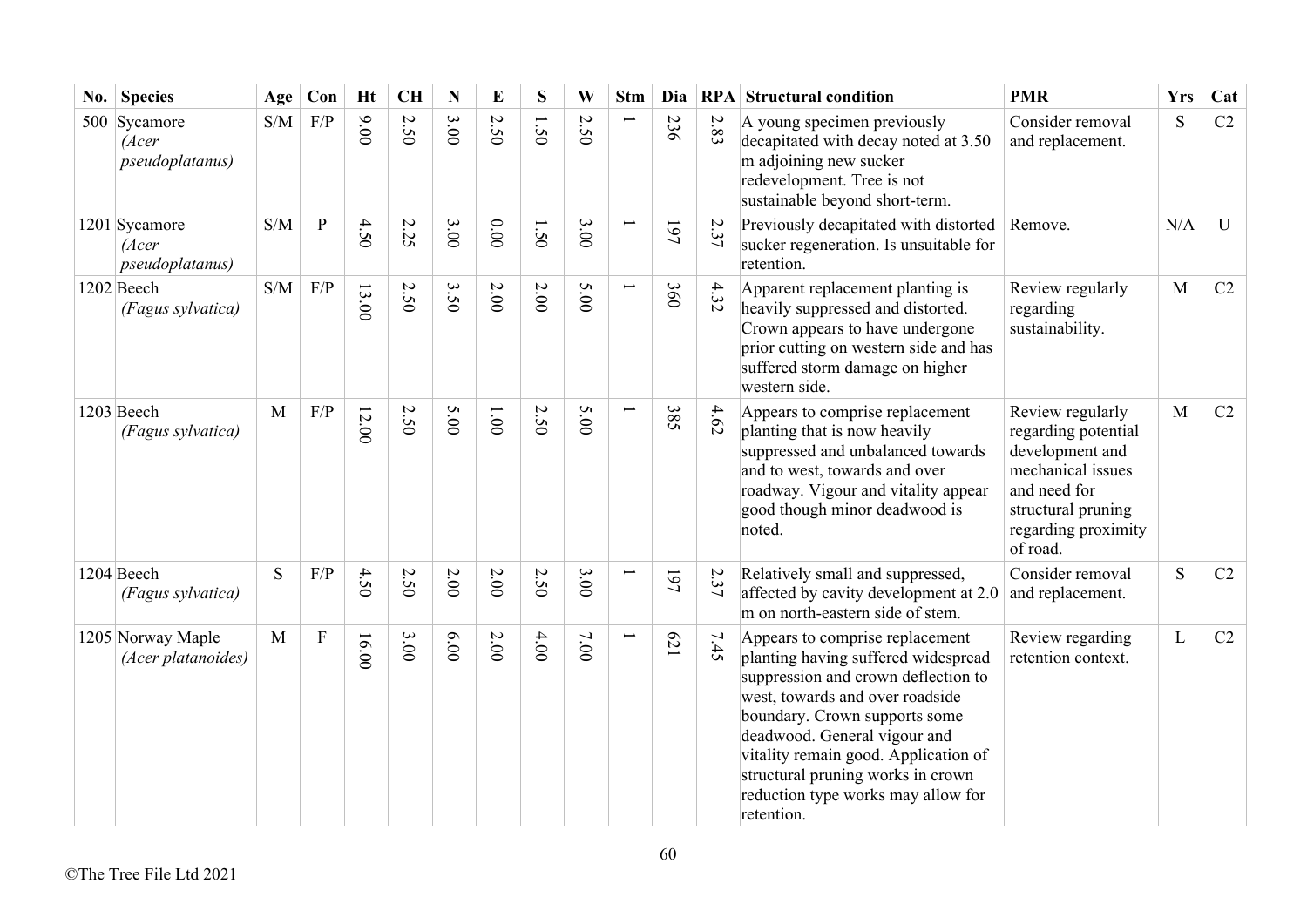| No. | <b>Species</b>                                    | Age          | Con                       | <b>Ht</b> | <b>CH</b> | N      | E                                         | S       | W              | <b>Stm</b>               | Dia        |              | <b>RPA</b> Structural condition                                                                                                                                                                                                                                                                                                                                                     | <b>PMR</b>                                                                                 | <b>Yrs</b> | Cat            |
|-----|---------------------------------------------------|--------------|---------------------------|-----------|-----------|--------|-------------------------------------------|---------|----------------|--------------------------|------------|--------------|-------------------------------------------------------------------------------------------------------------------------------------------------------------------------------------------------------------------------------------------------------------------------------------------------------------------------------------------------------------------------------------|--------------------------------------------------------------------------------------------|------------|----------------|
|     | 1206 Sycamore<br>(Acer<br>pseudoplatanus)         | E/M          | ${\bf F}$                 | $12.00$   | 2.50      | 4.00   | $2.00$                                    | 4.00    | 4.50           | $\overline{\phantom{0}}$ | 554        | 6.65         | One-sided through suppression with<br>imbalance to west and over roadside<br>boundary. Vigour and vitality are less<br>than that expected tree of this age<br>raising some concern regarding<br>potential pathological issues. Trees<br>proximity to retaining roadside<br>boundary wall raises concern<br>regarding growth related exertion<br>pressure and wall damage over time. | Clean-out and<br>review regarding<br>retention context<br>and sustainability<br>over time. | M          | $C1-2$         |
|     | 1209 Austrian Pine<br>(Pinus nigra)               | M            | G/F                       | 22.00     | 17.00     | $2.00$ | 3.00                                      | 3.50    | 2.00           |                          | 541        | 6.49         | Tall and columnar specimen with<br>viable crown limited to higher levels<br>only. General vigour and vitality<br>appear good though stem support<br>some deadwood.                                                                                                                                                                                                                  | Clean-out review<br>regarding retention<br>context.                                        | L          | $B1-2$         |
|     | 1210 Sycamore<br>(Acer<br><i>pseudoplatanus</i> ) | S/M          | ${\bf F}$                 | 9.00      | 1.00      | 4.00   | 2.50                                      | 0.00    | $2.00\,$       | $\overline{C}$           | 379        | 4.55         | Naturally arising and part of broader<br>thicket. Is wholly one-sided and<br>unbalanced to north.                                                                                                                                                                                                                                                                                   | Review regarding<br>retention context.                                                     | M          | C2             |
|     | 1211 Norway Maple<br>(Acer platanoides)           | S/M          | $\mathbf F$               | 7.50      | $2.00$    | 4.00   | 2.50                                      | 0.00    | 1.50           |                          | 185        | $\sim$<br>52 | Heavily suppressed and unbalanced to Review regarding<br>north because of position beneath<br>adjoining cypress line. Remains<br>vigorous.                                                                                                                                                                                                                                          | retention context.                                                                         | L          | C2             |
|     | 1212 Elder<br>(Sambucus nigra)                    | $\mathbf{M}$ | F/P                       | 4.50      | $0.00$    | 5.00   | 3.50                                      | 1.00    | 5.00           | $\overline{\phantom{0}}$ | 388        | 4.66         | A large shrubby mass comprising<br>what is typically regarded as a weed<br>species. Is considered unsuitable for<br>retention within developed context.                                                                                                                                                                                                                             | Remove.                                                                                    | N/A        | U              |
|     | 1213 Sycamore<br>(Acer<br><i>pseudoplatanus</i> ) | S/M          | $\overline{F}$            | 7.00      | 32        | 3.50   | 3.00                                      | $1.001$ | 3.00           |                          | 204        | 2.44         | Young and vigorous, naturally<br>arising. Is heavily unbalanced to north retention context.<br>because of position adjoining larger<br>trees.                                                                                                                                                                                                                                       | Review regarding                                                                           | M          | C2             |
|     | 1214 Norway Maple<br>(Acer platanoides)           | S            | $\boldsymbol{\mathrm{F}}$ | 5.00      | 1.50      | $2.00$ | $\boldsymbol{\mathsf{c}}$<br>$\tilde{S}0$ | 2.00    | $00^{\circ}$ l |                          | <b>691</b> | $2.02\,$     | Comprises part of a recent planting,<br>slightly suppressed by proximity of<br>adjoining lime avenue.                                                                                                                                                                                                                                                                               |                                                                                            | M          | C <sub>2</sub> |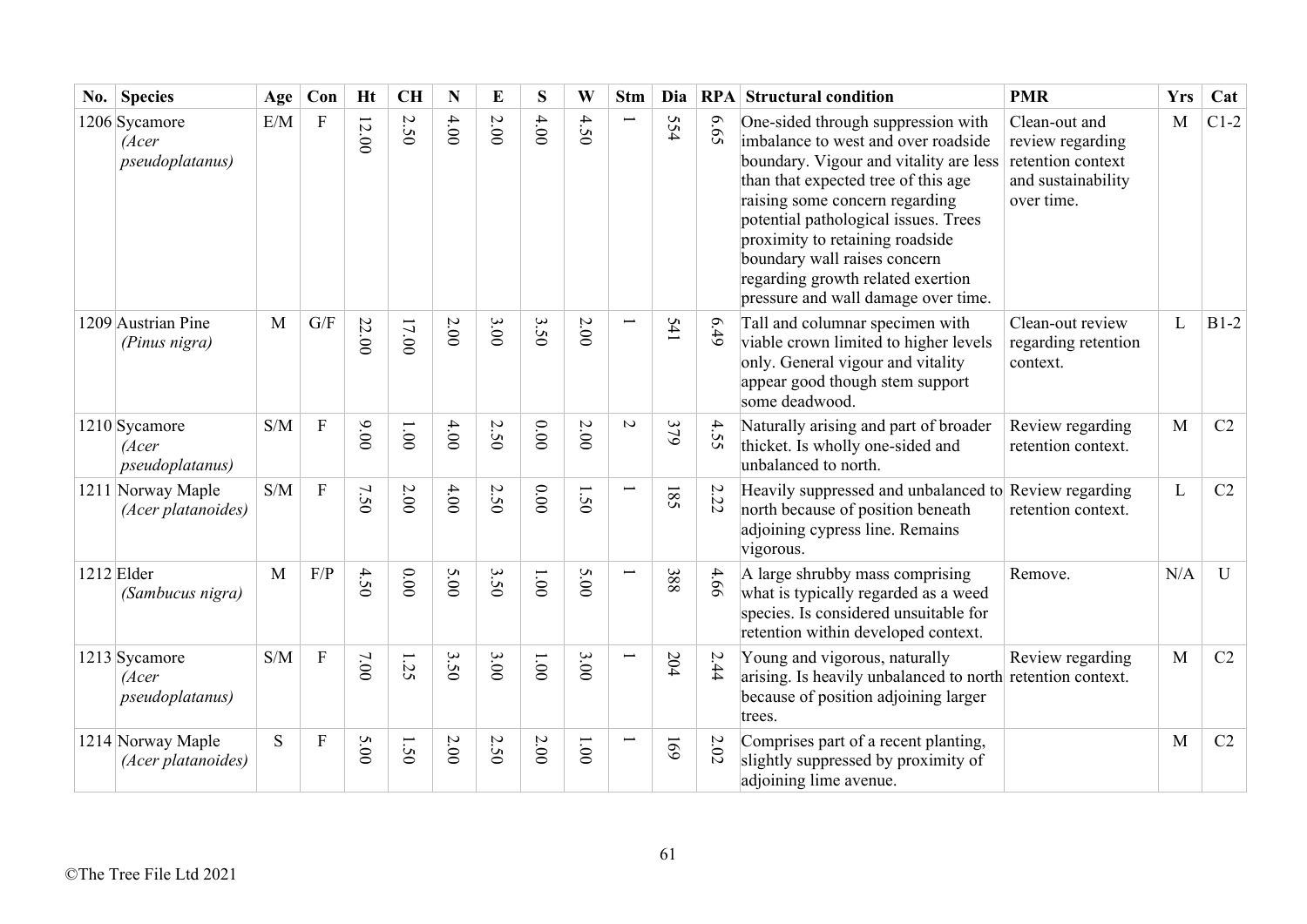| $\bf{No.}$ | <b>Species</b>                            | Age          | Con            | <b>Ht</b> | <b>CH</b> | N                               | E    | S     | W                   | <b>Stm</b>               | Dia | RPA                                   | <b>Structural condition</b>                                                                                             | <b>PMR</b> | <b>Yrs</b> | Cat       |
|------------|-------------------------------------------|--------------|----------------|-----------|-----------|---------------------------------|------|-------|---------------------|--------------------------|-----|---------------------------------------|-------------------------------------------------------------------------------------------------------------------------|------------|------------|-----------|
|            | 1215 Goat Willow<br>(Salix caprea)        | $\mathbf{M}$ | F/P            | 7.00      | 0.00      | 4.00                            | 5.00 | 3.00  | $0.00$              |                          | 366 | 4.39                                  | Naturally arising thicket like plant<br>that appears to have suffered minor<br>failure and collapse to east.            | Remove.    | N/A        | ${\bf U}$ |
|            | 1216 Norway Maple<br>(Acer platanoides)   | S            | G/F            | 5.50      | 0.50      | $\boldsymbol{\mathsf{c}}$<br>50 | 3.00 | 2.00  | 1.50                |                          | 229 | 2.75                                  | Unbalanced through suppression and<br>proximity to adjoining lime trees. Is<br>otherwise of good vigour and vitality.   | Cut ivy.   | M          | C2        |
|            | 1217 Turkey Oak<br>(Quercus cerris)       | S            | $\overline{F}$ | 00'9      | 0.00      | $2.00$                          | 2.50 | 2.00  | 0.00                | $\overline{\phantom{0}}$ | 185 | 2.22                                  | Suppressed by adjoining lime line and<br>unbalanced to east.                                                            |            | M          | B2        |
|            | 1218 Norway Maple<br>(Acer platanoides)   | S            | ${\bf F}$      | 6.00      | 0.00      | 1.50                            | 3.50 | 2.50  | 1.50                | $\overline{\phantom{0}}$ | 204 | $\dot{\mathcal{L}}$<br>$\ddot{4}$     | Suppressed by adjoining lime line and<br>typically unbalanced to east.                                                  |            | M          | C2        |
|            | 1219 Norway Maple<br>(Acer platanoides)   | S            | ${\bf F}$      | 0.00      | 0.50      | 2.00                            | 3.50 | 2.50  | $00^{\circ}$        | $\overline{\phantom{0}}$ | 201 | 2.41                                  | Suppressed by adjoining lime line and<br>typically unbalanced to east.                                                  |            | M          | C2        |
|            | 1220 Norway Maple<br>(Acer platanoides)   | S            | $\overline{F}$ | 6.00      | 0.50      | 00'1                            | 3.50 | 3.50  | $0.00$              | $\overline{\phantom{0}}$ | 226 | 2.71                                  | Suppressed and unbalanced as result<br>of its position beneath canopy of<br>larger adjoining and dominating line.       |            | M          | C2        |
|            | 1221 Norway Maple<br>(Acer platanoides)   | S            | $\overline{F}$ | 6.00      | 0.00      | 1.00                            | 4.00 | 2.50  | $1.00\,$            |                          | 239 | $\dot{\mathcal{L}}$<br>8 <sup>o</sup> | Suppressed and unbalanced as result<br>of its position beneath canopy of<br>larger adjoining and dominating line.       |            | M          | C2        |
|            | 1222 Norway Maple<br>(Acer platanoides)   | S            | ${\bf F}$      | 6.00      | 0.50      | 3.00                            | 4.00 | 2.00  | $1.00\,$            | $\overline{\phantom{0}}$ | 229 | $\overline{\mathcal{L}}$<br>75        | Suppressed and unbalanced as result<br>of its position beneath canopy of<br>larger adjoining and dominating line.       |            | M          | C2        |
|            | 1223 Norway Maple<br>(Acer platanoides)   | S            | G/F            | 6.00      | 0.50      | $2.00\,$                        | 1.50 | 1.001 | $1.00\,$            |                          | 143 | 1.72                                  | Suppressed and drawn up but of good<br>vigour and vitality                                                              |            | M          | C2        |
|            | 1224 Walnut<br>(Juglans regia)            | S            | F/P            | 5.50      | 0.50      | 1.00                            | 2.50 | 2.00  | 1.001               | $\sim$                   | 197 | 2.37                                  | Heavily divided from near ground<br>level and unbalanced through<br>suppression.                                        |            | M          | C2        |
|            | 1225 Sycamore<br>(Acer<br>pseudoplatanus) | S/M          | G/F            | $00.8\,$  | 52        | 1.001                           | 2.50 | 4.00  | $\mathcal{L}$<br>50 |                          | 274 | 3.29                                  | Likely to be naturally arising with in<br>broader plantation. Remains vigorous<br>but is distorted through suppression. |            | L          | B2        |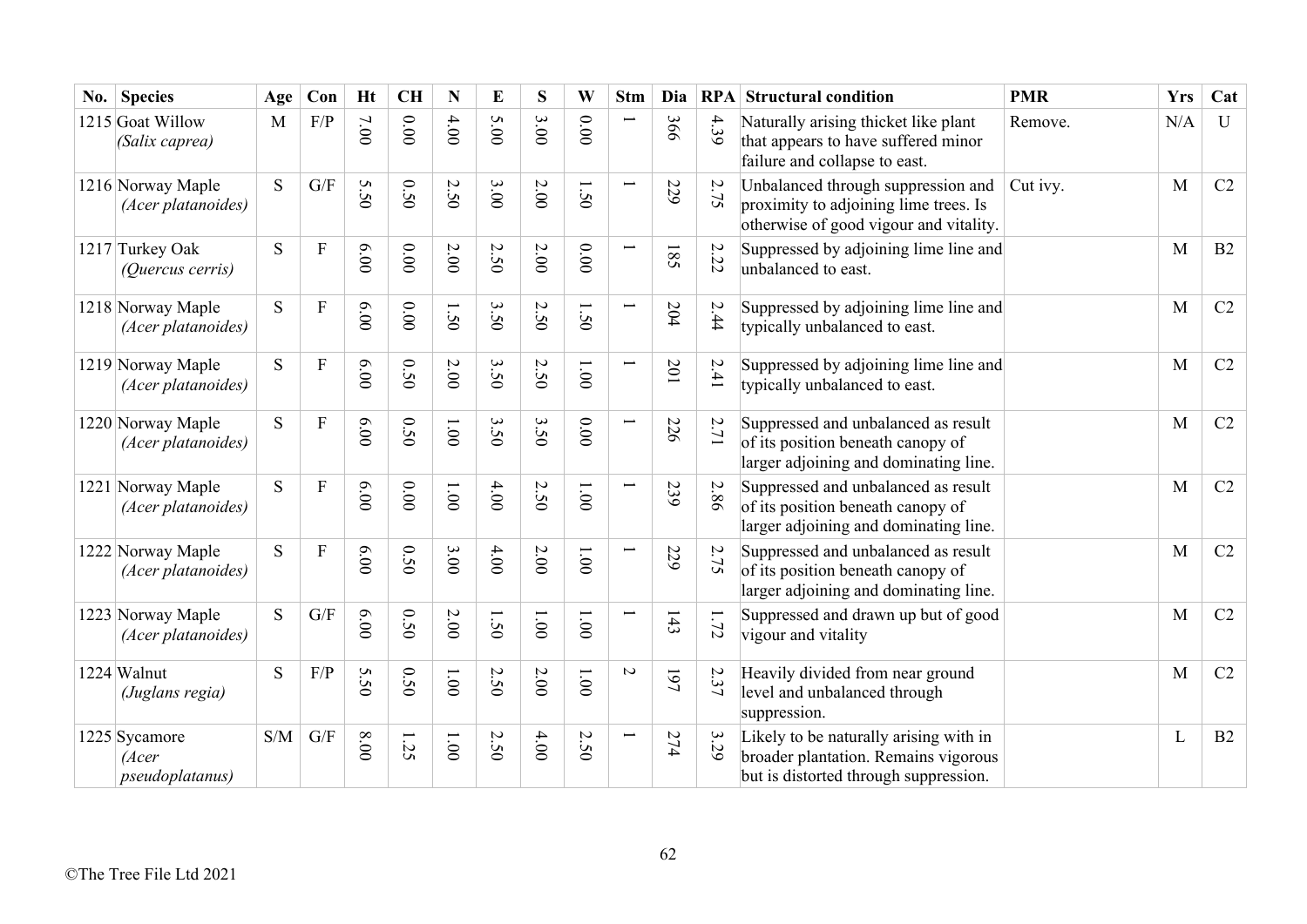| No. Species                                       | Age | Con                       | <b>Ht</b>       | <b>CH</b>     | $\mathbf N$ | E            | S                                | W            | <b>Stm</b>               | Dia |          | <b>RPA</b> Structural condition                                                                                                                                                                                       | <b>PMR</b>                             | <b>Yrs</b> | Cat |
|---------------------------------------------------|-----|---------------------------|-----------------|---------------|-------------|--------------|----------------------------------|--------------|--------------------------|-----|----------|-----------------------------------------------------------------------------------------------------------------------------------------------------------------------------------------------------------------------|----------------------------------------|------------|-----|
| 1226 Sycamore<br>(Acer<br>pseudoplatanus)         | E/M | F/P                       | 13.00           | 2.50          | 0.00        | 2.00         | S<br>50                          | 4.00         |                          | 407 | 4.89     | Located beneath alignment of larger<br>lines, is heavily suppressed and<br>chronically unbalanced to south.<br>Much of crown is obscured by dense<br>ivy cover. Tree is of questionable<br>suitability for retention. |                                        | S          | C2  |
| 1227 Norway Maple<br>(Acer platanoides)           | S   | F/P                       | S<br>$\ddot{S}$ | $00^{\circ}1$ | 0.00        | 2.00         | 4.50                             | 2.00         | $\omega$                 | 261 | 3.13     | Has suffered chronic suppression and<br>has developed notable imbalance to<br>south. Is of dubious retention merit.                                                                                                   |                                        | S          | C2  |
| 1228 Sycamore<br>(Acer<br><i>pseudoplatanus</i> ) | S/M | ${\bf F}$                 | 00.00           | 1.50          | 0.00        | 2.50         | 4.00                             | $2.00$       | $\overline{\phantom{0}}$ | 248 | 2.98     | Young and vigorous but heavily<br>suppressed and arising from within<br>broader group of planted maples.                                                                                                              | Review regarding<br>retention context. | M          | C2  |
| 1229 Norway Maple<br>(Acer platanoides)           | S   | $\overline{F}$            | 5.00            | 3.00          | 1.001       | 2.50         | $\mathbf{\hat{z}}$<br>$\dot{5}0$ | 2.00         | L                        | 185 | 2.22     | Suppressed and heavily unbalanced to Review regarding<br>south because of proximity to<br>adjoining lines.                                                                                                            | retention context.                     | M          | C2  |
| 1230 Norway Maple<br>(Acer platanoides)           | S   | $\overline{F}$            | S<br>50         | 2.00          | 1.50        | 2.50         | 3.00                             | $\sim$<br>50 | ┕                        | 236 | $2.83\,$ | Compromised by heavy fork from<br>$0.50$ m, is suppressed and unbalanced<br>to south as a proximity to adjoining<br>lines.                                                                                            | Review regarding<br>retention context. | M          | C2  |
| 1231 Norway Maple<br>(Acer platanoides)           | S   | $\overline{F}$            | 5.50            | 0.50          | 1.001       | 1.50         | 2.50                             | 2.50         | $\overline{\phantom{0}}$ | 175 | $2.10\,$ | Suppressed and unbalanced to south-<br>west because of position beneath<br>larger lines.                                                                                                                              |                                        | M          | C2  |
| 1232 Norway Maple<br>(Acer platanoides)           | S   | $\boldsymbol{\mathrm{F}}$ | 4.50            | 0.00          | 0.00        | 2.00         | 3.00                             | 1.50         |                          | 178 | 2.14     | Suppressed distorted and heavily<br>divided from low level. Is of dubious<br>sustainability.                                                                                                                          |                                        | S          | C2  |
| 1233 Norway Maple<br>(Acer platanoides)           | S   | $\overline{F}$            | 5.00            | 2.00          | 0.00        | 0.50         | 3.00                             | $\tilde{S}$  |                          | 153 | $1.83\,$ | Suppressed and distorted. Is of<br>dubious sustainability.                                                                                                                                                            |                                        | S          | C2  |
| 1234 Norway Maple<br>(Acer platanoides)           | S   | $\overline{F}$            | 4.00            | 1.001         | 0.00        | 0.00         | 3.00                             | 1.50         |                          | 127 | 1.53     | Heavily suppressed and distorted. Is<br>of dubious retention merit.                                                                                                                                                   |                                        | S          | C2  |
| 1235 Norway Maple<br>(Acer platanoides)           | S   | $\overline{F}$            | 5.00            | 0.50          | 4.00        | $00^{\circ}$ | 3.00                             | 50           |                          | 153 | $1.83\,$ | Heavily suppressed and distorted. Is<br>of dubious retention merit.                                                                                                                                                   |                                        | S          | C2  |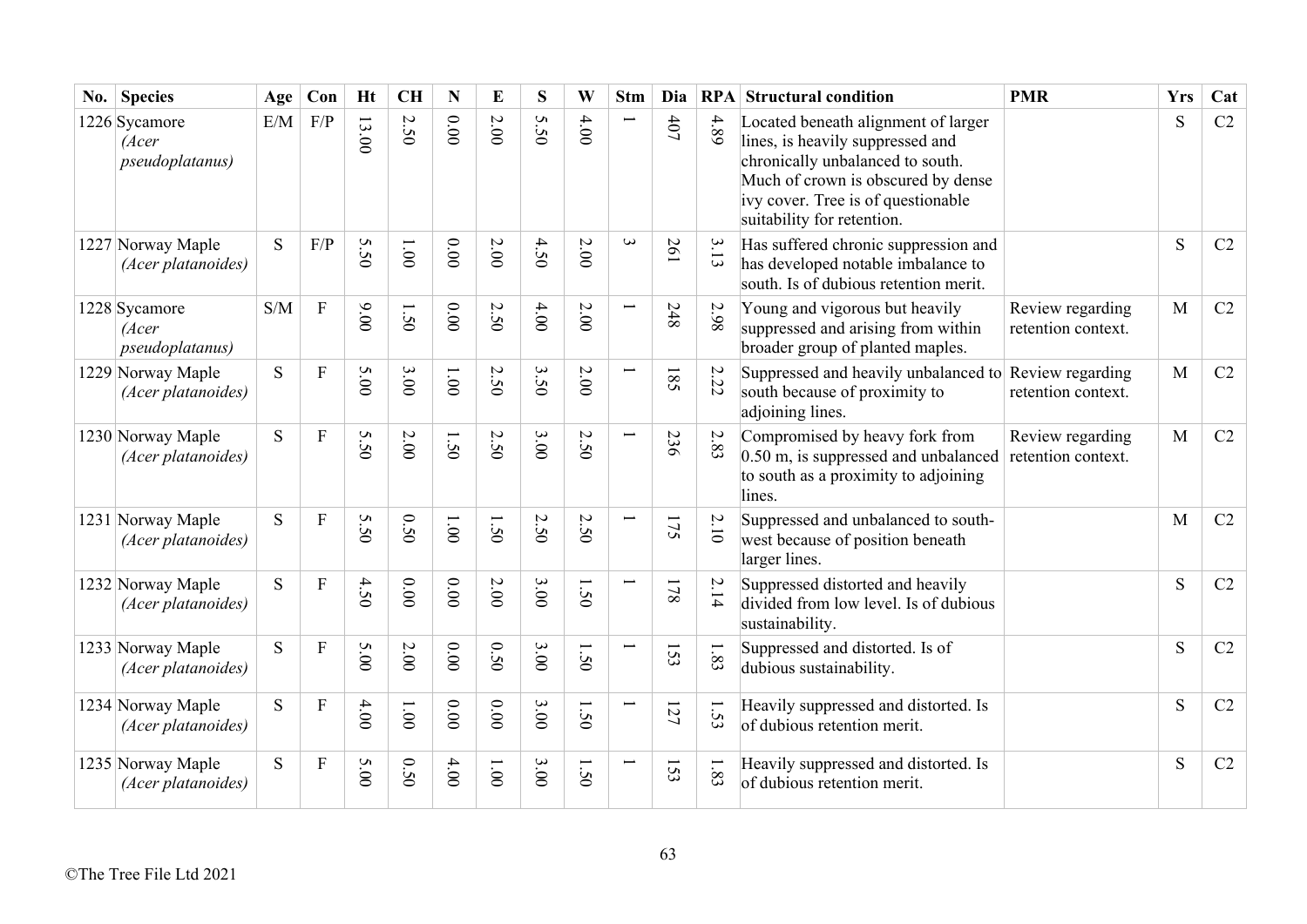| $\bf{No.}$ | <b>Species</b>                                     | Age | Con          | <b>Ht</b> | <b>CH</b> | $\mathbf N$ | E                         | S                                | W     | <b>Stm</b>               | Dia                                                   |                    | <b>RPA</b> Structural condition                                                                                                            | <b>PMR</b>                    | <b>Yrs</b> | Cat    |
|------------|----------------------------------------------------|-----|--------------|-----------|-----------|-------------|---------------------------|----------------------------------|-------|--------------------------|-------------------------------------------------------|--------------------|--------------------------------------------------------------------------------------------------------------------------------------------|-------------------------------|------------|--------|
|            | 1236 Norway Maple<br>(Acer platanoides)            | S   | $\mathbf{F}$ | 5.00      | 0.50      | 0.00        | 0.50                      | 4.00                             | 2.00  |                          | 153                                                   | 1.83               | Heavily suppressed and distorted. Is<br>of dubious retention merit.                                                                        |                               | M          | C2     |
|            | 1237 Norway Maple<br>(Acer platanoides)            | S.  | $\mathbf F$  | 5.00      | 1.00      | 0.00        | 0.00                      | 3.00                             | 1.50  |                          | 115                                                   | $1.38\,$           | Heavily suppressed and distorted. Is<br>of dubious retention merit.                                                                        |                               | M          | C2     |
|            | 1238 Norway Maple<br>(Acer platanoides)            | S.  | $\mathbf F$  | 5.00      | 1.001     | 0.00        | 2.00                      | 3.50                             | 1.50  |                          | 207                                                   | 2.48               | Heavily suppressed and distorted. Is<br>of dubious retention merit.                                                                        |                               | M          | C2     |
|            | 1301 Weymouth Pine<br>(Pinus strobus)              | M   | G/F          | $18.00$   | $4.00$    | 4.00        | 5.00                      | 5.00                             | 4.50  |                          | <b>S48</b>                                            | $\mathsf{S}$<br>57 | Of variable vigour and supports large<br>limb loss wound at eastern base that<br>will be subject to deterioration.                         | Cleanout review<br>regularly. | M          | C2     |
|            | 1302 Giant Redwood<br>(Seqoiadendron<br>giganteum) | M   | $\mathbf F$  | $19.00$   | 5.00      | 3.00        | 3.00                      | 2.50                             | 2.50  |                          | 719                                                   | $\infty$<br>63     | Vigorous but supporting extensive<br>deadwood particularly at lower levels.                                                                | Cleanout.                     | L          | $B1-2$ |
|            | 1303 Weymouth Pine<br>(Pinus strobus)              | M   | G/F          | $19.00$   | 5.00      | 5.00        | 4.00                      | $\mathbf{\hat{z}}$<br>$\ddot{5}$ | 3.50  | $\overline{\phantom{0}}$ | 535                                                   | 6.42               | Suppressed and supporting extensive<br>deadwood particularly at lower levels.                                                              | Cleanout review<br>regularly. | L          | $B1-2$ |
|            | 1304 Deodar Cedar<br>(Cedrus deodara)              | M   | G/F          | $18.00$   | 7.00      | 4.50        | 3.50                      | 3.00                             | 4.50  |                          | 516                                                   | 6.19               | Badly suppressed by proximity of<br>near neighbours but maintaining good<br>vigour and vitality. Lower crown<br>supports notable deadwood. |                               | L          | B2     |
|            | 1305 Sycamore<br>(Acer<br><i>pseudoplatanus</i> )  | S/M | $\mathbf F$  | 00'6      | $2.00\,$  | 4.00        | 3.50                      | 3.50                             | 2.00  |                          | $\mathcal{L}$<br>$\overline{\phantom{a}}$<br>$\sigma$ | 2.60               | Naturally arising and still vigorous.                                                                                                      |                               | L          | B2     |
|            | 1306 Sycamore<br>(Acer<br><i>pseudoplatanus</i> )  | S/M | $\mathbf F$  | 00.00     | 2.00      | 1.50        | 1.50                      | Ņ<br>$\dot{5}0$                  | 2.00  |                          | 197                                                   | 2.37               | Tall and drawn up. Supports lower<br>crown deadwood.                                                                                       |                               | L          | C2     |
|            | 1307 Sycamore<br>(Acer<br><i>pseudoplatanus</i> )  | S/M | ${\bf F}$    | 00.8      | 1.50      | 3.00        | 2.50                      | 1.001                            | 1.001 | Ī                        | 175                                                   | 2.10               | Heavily suppressed with.                                                                                                                   |                               | L          | B2     |
|            | 1308 Sycamore<br>(Acer<br>pseudoplatanus)          | S/M | $\mathbf F$  | 12.00     | $0.00$    | 3.00        | $\sim$<br>$\overline{50}$ | 2.50                             | 3.00  |                          | 290                                                   | 3.48               | A tall, drawn up specimen potentially<br>compromised by sharp fork at 6.00 m.                                                              | Review regularly.             | L          | C2     |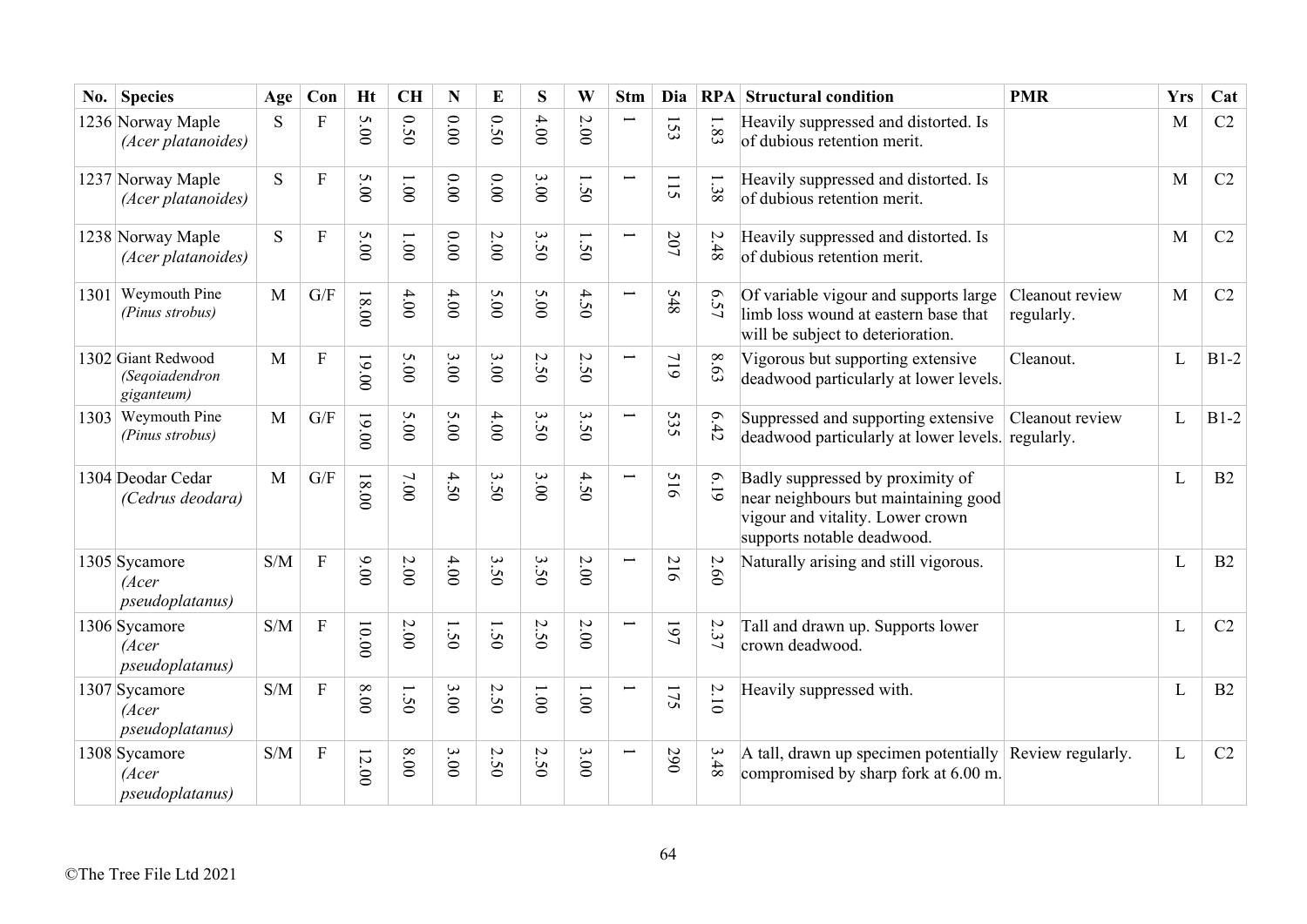| No. | <b>Species</b>                                     | Age          | Con            | <b>Ht</b>                           | <b>CH</b> | N      | E            | S               | W            | <b>Stm</b>               | Dia |                 | <b>RPA</b> Structural condition                                                                                              | <b>PMR</b>                              | <b>Yrs</b> | Cat |
|-----|----------------------------------------------------|--------------|----------------|-------------------------------------|-----------|--------|--------------|-----------------|--------------|--------------------------|-----|-----------------|------------------------------------------------------------------------------------------------------------------------------|-----------------------------------------|------------|-----|
|     | $1309$ Lime<br>(Tilia europea)                     | E/M          | F/P            | 10.00                               | $2.00$    | 3.00   | 1.50         | 2.00            | 4.00         |                          | 347 | 4.1<br>$\sigma$ | Heavily distorted specimen exhibiting Review regularly<br>evidence of decline and prior damage.                              | regarding suitability<br>for retention. | S          | C2  |
|     | 1310 Sycamore<br>(Acer<br><i>pseudoplatanus</i> )  | E/M          | ${\bf F}$      | 14.00                               | 4.00      | 3.50   | 3.00         | 4.50            | 2.50         | $\overline{}$            | 350 | 4.20            | Slightly suppressed but maintaining<br>good vigour and vitality.                                                             |                                         | L          | B2  |
|     | 1311 Purple Plum<br>(Prunus cerasifera)            | S/M          | ${\bf F}$      | 14.00                               | 25        | 1.001  | 2.00         | 2.00            | $00^{\circ}$ |                          | 89  | $1.07\,$        | Suppressed and distorted.                                                                                                    | Review regularly.                       | M          | C2  |
|     | 1312 Red Horse Chestnut<br>(Aesculus x carnea)     | E/M          | $\overline{F}$ | 9.00                                | 1.50      | 3.50   | 1.50         | Ņ<br>$\dot{5}0$ | 3.50         | $\overline{\phantom{0}}$ | 366 | 4.39            | Distorted and broadly affected by<br>canker damage.                                                                          | Review regularly.                       | M          | C2  |
|     | 1313 Horse Chestnut<br>(Aesculus<br>hippocastanum) | $\mathbf{M}$ | G/F            | 19.00                               | 1.50      | 8.00   | 7.00         | 9.00            | 7.00         | $\overline{}$            | 853 | 10.24           | A large dominating specimen of good<br>vigour and vitality. Review regularly.                                                |                                         | L          | B2  |
|     | 1314 Horse Chestnut<br>(Aesculus<br>hippocastanum) | M            | G/F            | $18.00$                             | 2.00      | 6.00   | 6.50         | 7.00            | 6.50         |                          | 783 | 9.40            | A large, vigorous specimen.                                                                                                  |                                         | L          | B2  |
|     | $1315$ Holly<br>(Ilex aquifolium)                  | S/M          | $\overline{F}$ | 4.50                                | 1.25      | 1.50   | $00^{\circ}$ | 0.50            | 1.00         |                          | 143 | 1.72            | Young and still vigorous though<br>suppressed respite larger neighbour.                                                      |                                         | L          | B2  |
|     | 1316 Holly<br>(Ilex aquifolium)                    | M            | $\overline{F}$ | 4.00                                | 1.00      | 1.50   | $00^{\circ}$ | 1.50            | 1.50         |                          | 162 | 1.95            | Young and vigorous though<br>suppressed by larger neighbours                                                                 |                                         | L          | B2  |
|     | 1317 Holly<br>(Ilex aquifolium)                    | E/M          | $\mathbf{F}$   | $\boldsymbol{\omega}$<br>$\dot{50}$ | 1.001     | 50     | 1.50         | $\dot{50}$      | 50           |                          | 185 | $\sim$<br>52    | Still vigorous but compromised by<br>wound at 1.75 m on principal stem.                                                      | Review regularly.                       | M          | C2  |
|     | 1318 Horse Chestnut<br>(Aesculus<br>hippocastanum) | M            | G/F            | $18.00$                             | 1.50      | 7.50   | 6.00         | 7.00            | 7.00         | $\overline{\phantom{0}}$ | 812 | 9.74            | A large specimen greatly overhanging<br>boundary and adjoining footpath.<br>Vigour and vitality is good.                     |                                         | L          | B2  |
|     | 1319 Sycamore<br>(Acer<br>pseudoplatanus)          | M            | $\overline{F}$ | 13.00                               | 2.50      | $2.00$ | 1.50         | 3.00            | 4.50         |                          | 376 | 4.51            | Suppressed, drawn up but has<br>developed imbalance to south-west<br>because of position adjoining<br>neighbouring chestnut. | Review regularly.                       | L          | B2  |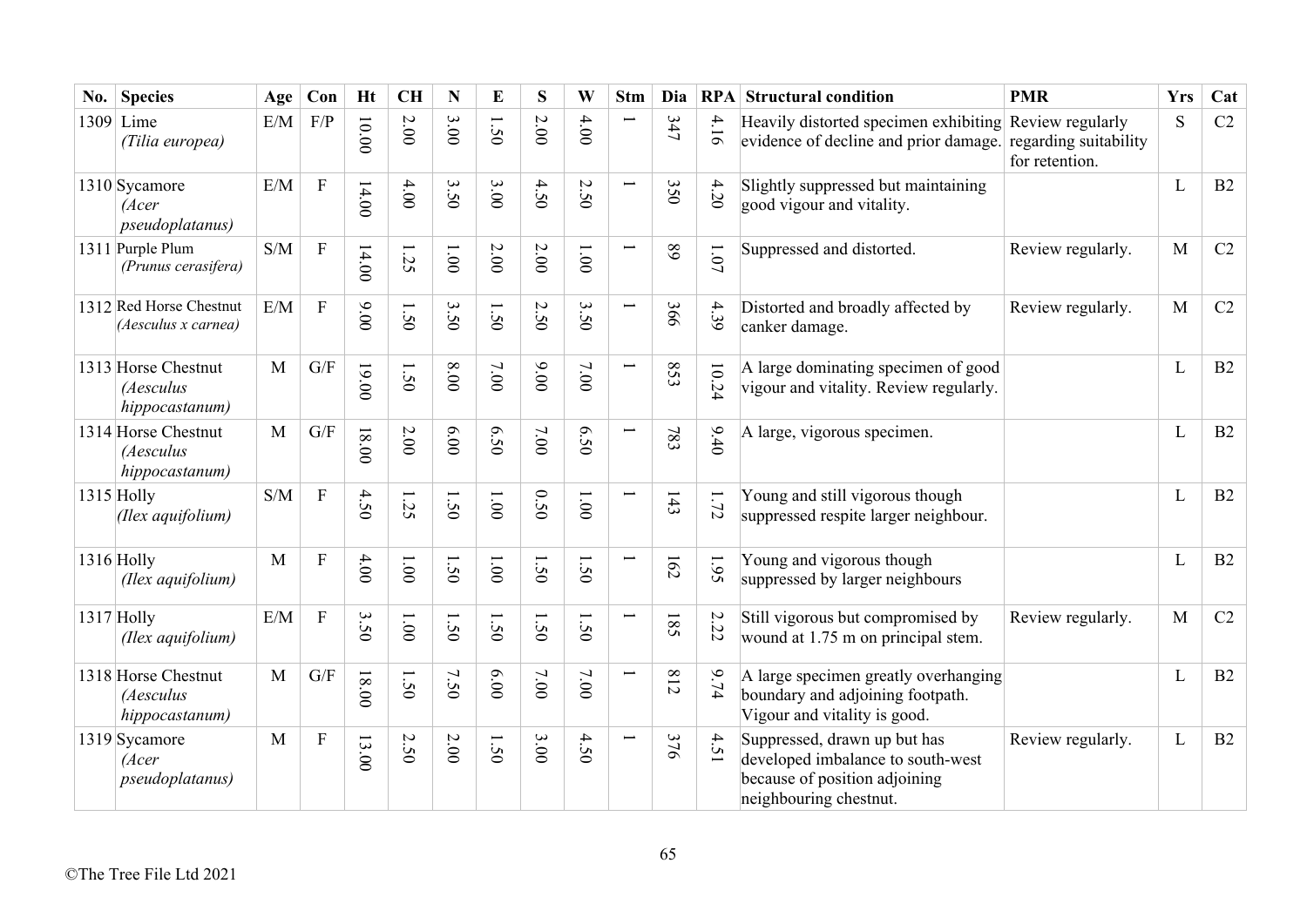| $\bf{No.}$ | <b>Species</b>                            | Age          | Con            | <b>Ht</b> | <b>CH</b> | N                           | E                                       | S     | W                                       | <b>Stm</b>               | Dia |        | <b>RPA</b> Structural condition                                                                                                                                                                              | <b>PMR</b>                                                                                     | <b>Yrs</b> | Cat |
|------------|-------------------------------------------|--------------|----------------|-----------|-----------|-----------------------------|-----------------------------------------|-------|-----------------------------------------|--------------------------|-----|--------|--------------------------------------------------------------------------------------------------------------------------------------------------------------------------------------------------------------|------------------------------------------------------------------------------------------------|------------|-----|
|            | 1320 Sycamore<br>(Acer<br>pseudoplatanus) | E/M          | G/F            | 14.00     | 3.00      | $\boldsymbol{\omega}$<br>50 | 3.00                                    | 5.00  | 4.00                                    |                          | 465 | 5.58   | Young and vigorous. Arises from<br>position directly adjoining wall top.<br>Growth asserts immense potential for<br>damage/distortion to wall structure.                                                     |                                                                                                | M          | B2  |
|            | 1321 Common Yew<br>(Taxus baccata)        | S/M          | $\mathbf{F}$   | 4.50      | $2.00$    | 1.50                        | $00^{\circ}$                            | 1.001 | 1.001                                   |                          | 175 | $2.10$ | Part of alignment. Suppressed<br>distorted but maintaining reasonable<br>vigour and vitality.                                                                                                                |                                                                                                | L          | B2  |
|            | 1322 Common Yew<br>(Taxus baccata)        | S/M          | $\overline{F}$ | 4.50      | $2.00$    | 00'1                        | 00'1                                    | 1.001 | 2.50                                    |                          | 178 | 2.14   | Part of alignment. Suppressed<br>distorted but maintaining reasonable<br>vigour and vitality.                                                                                                                |                                                                                                | L          | B2  |
|            | 1323 Common Yew<br>(Taxus baccata)        | S/M          | $\overline{F}$ | 5.00      | $0.00$    | 1.00                        | $\boldsymbol{\omega}$<br>$\dot{50}$     | 3.00  | $\boldsymbol{\mathsf{c}}$<br>$\ddot{5}$ | $\sim$                   | 334 | 4.01   | Still vigorous but heavily distorted<br>through suppression.                                                                                                                                                 |                                                                                                | L          | C2  |
|            | 1324 Bay Laurel<br>(Laurus noblis)        | M            | F              | 5.00      | 0.00      | $\dot{50}$                  | 3.00                                    | 3.00  | 3.00                                    | $\sigma$                 | 398 | 4.77   | A large multi-stemmed shrub.                                                                                                                                                                                 |                                                                                                | L          | B2  |
|            | 1325 Austrian Pine<br>(Pinus nigra)       | $\mathbf{M}$ | F/P            | $18.00$   | S<br>50   | 0.00                        | $\overline{\phantom{0}}$<br>$\tilde{S}$ | 6.00  | 5.00                                    | $\overline{\phantom{0}}$ | 420 | 5.04   | Wholly one-sided with major growth<br>distortion at circa 6.00 m. Vigour and<br>vitality is less than that expected<br>retrieve this age. Mechanical form<br>predisposes it to elevated risks of<br>failure. | Review regularly.                                                                              | M          | C2  |
|            | 1326 Bay Laurel<br>(Laurus noblis)        | M            | ${\bf F}$      | 4.50      | $2.00$    | $\sim$<br>50                | $2.00$                                  | 2.00  | $2.00$                                  |                          | 226 | 2.71   | Severely cut back in past.                                                                                                                                                                                   |                                                                                                | M          | C2  |
|            | 1327 Deodar Cedar<br>(Cedrus deodara)     | $\mathbf{M}$ | G/F            | $17.00$   | 6.00      | 3.00                        | 00.8                                    | 7.50  | 6.00                                    | $\overline{\phantom{0}}$ | 780 | 9.36   | Heavily distorted with extensive<br>growth imbalance to south, across<br>driveway. General vigour and vitality<br>appear good though crown supports<br>substantial deadwood.                                 | Cleanout remove<br>large deadwood.<br>Consider brittle<br>nature in over<br>driveway position. | L          | B2  |
|            | 1328 Holly<br>(Ilex aquifolium)           | M            | G/F            | 7.00      | 0.00      | $\mathcal{L}$<br>52         | 2.25                                    | 2.25  | Ņ<br>52                                 |                          | 385 | 4.62   | A larger element of associated<br>shrubbery.                                                                                                                                                                 |                                                                                                | L          | B2  |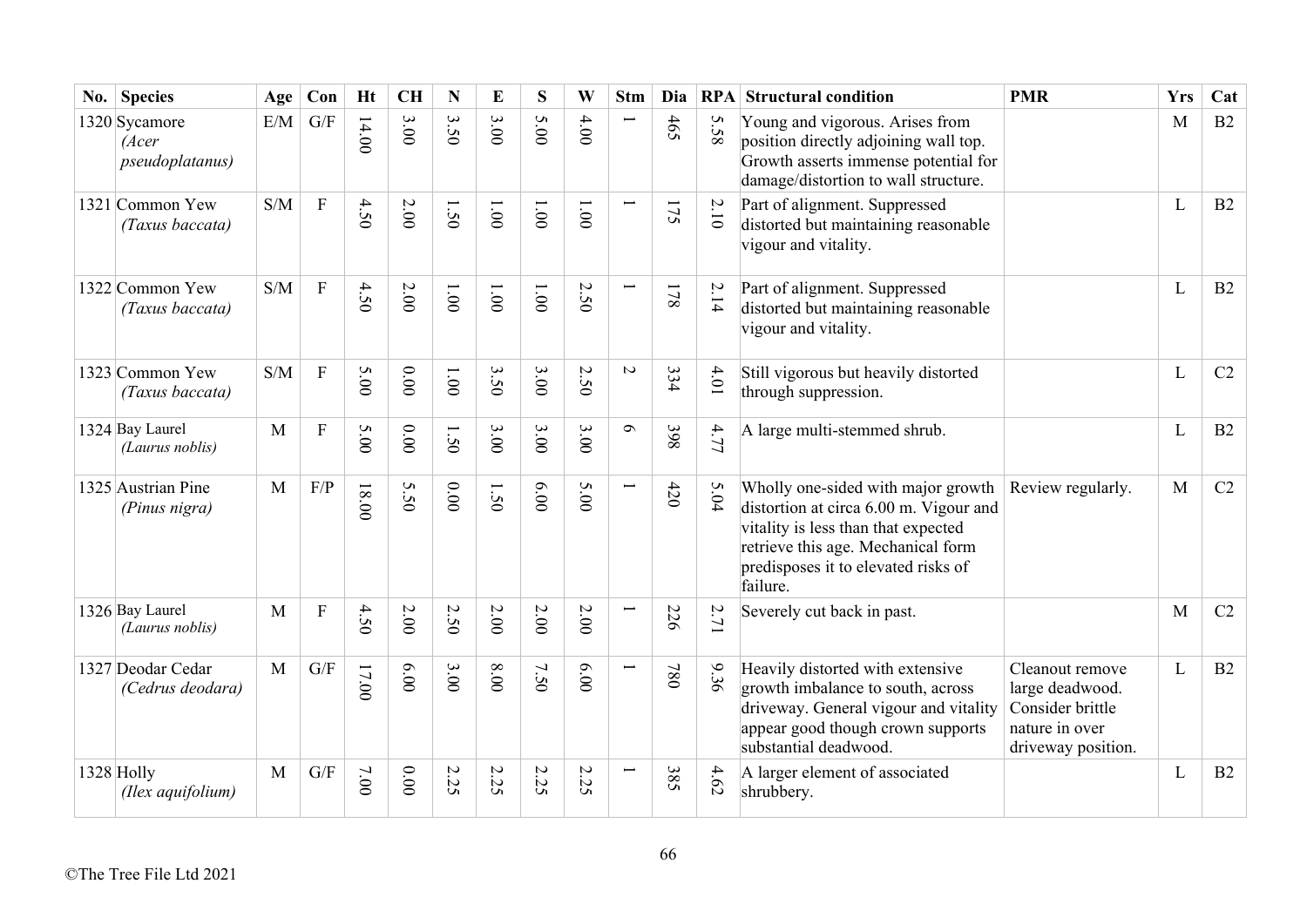| No. | <b>Species</b>                                     | Age          | Con                     | <b>Ht</b> | <b>CH</b> | $\mathbf N$ | E    | S      | W    | <b>Stm</b>               | Dia        |                | <b>RPA</b> Structural condition                                                                                                                                           | <b>PMR</b>                                                                                                       | <b>Yrs</b> | Cat    |
|-----|----------------------------------------------------|--------------|-------------------------|-----------|-----------|-------------|------|--------|------|--------------------------|------------|----------------|---------------------------------------------------------------------------------------------------------------------------------------------------------------------------|------------------------------------------------------------------------------------------------------------------|------------|--------|
|     | 1329 Atlas Cedar<br>(Cedrus atlantica)             | E/M          | F/P                     | 14.00     | 3.00      | 00'9        | 0.00 | 5.00   | 00.8 |                          | 525        | 6.30           | Heavily unbalanced to west. Has<br>undergone prior limb loss. Is<br>mechanically poor and ill-suited to<br>retention in over driveway position<br>because brittle nature. | Review regularly.                                                                                                | S          | C2     |
|     | 1330 Horse Chestnut<br>(Aesculus<br>hippocastanum) | $\mathbf{M}$ | G/F                     | $00.00$   | $2.00$    | 7.00        | 4.00 | 7.00   | 7.00 |                          | £66        | 11.92          | A large and vigorous specimen. Has<br>undergone prior limb removal wound<br>from which are now subject to decay<br>and cavity development.                                | Review regularly.<br>Consideration<br>should be given to<br>periodic application<br>of crown reduction<br>works. | L          | $B1-2$ |
|     | 1331 Horse Chestnut<br>(Aesculus<br>hippocastanum) | M            | G/F                     | $19.00$   | $2.00\,$  | 00'9        | 4.50 | 6.00   | 4.00 |                          | 984        | 11.80          | A large and vigorous but potentially<br>brittle specimen.                                                                                                                 | Review regularly.<br>Consideration<br>should be given to<br>periodic application<br>of crown reduction<br>works. | L          | $B1-2$ |
|     | 1332 Horse Chestnut<br>(Aesculus<br>hippocastanum) | M            | F/P                     | $18.00$   | 2.50      | 00'9        | 3.00 | 5.50   | 3.00 |                          | 889        | $\infty$<br>32 | Still vigorous but affected by chronic<br>lower stem wounding that is now<br>subject to decay.                                                                            | Review regularly.<br>Consideration<br>should be given to<br>periodic application<br>of crown reduction<br>works. | S          | $C1-2$ |
|     | 1333 Horse Chestnut<br>(Aesculus<br>hippocastanum) | M            | $\mathrm{G}/\mathrm{F}$ | $18.00$   | $2.00$    | 6.00        | 7.50 | $7.00$ | 5.00 | $\overline{\phantom{0}}$ | 1003       | 12.03          | A large and vigorous but potentially<br>brittle specimen.                                                                                                                 | Review regularly.<br>Consideration<br>should be given to<br>periodic application<br>of crown reduction<br>works. | L          | $B1-2$ |
|     | 1334 Horse Chestnut<br>(Aesculus<br>hippocastanum) | $\mathbf{M}$ | $\mathrm{G}/\mathrm{F}$ | 17.00     | 1.50      | 5.50        | 6.00 | 5.00   | 5.00 | $\overline{\phantom{0}}$ | <b>917</b> | 8.63           | Still vigorous but potentially<br>compromised by deterioration of prior<br>limb loss wounds.                                                                              | Review regularly.<br>Consideration<br>should be given to<br>periodic application<br>of crown reduction<br>works. | L          | $B1-2$ |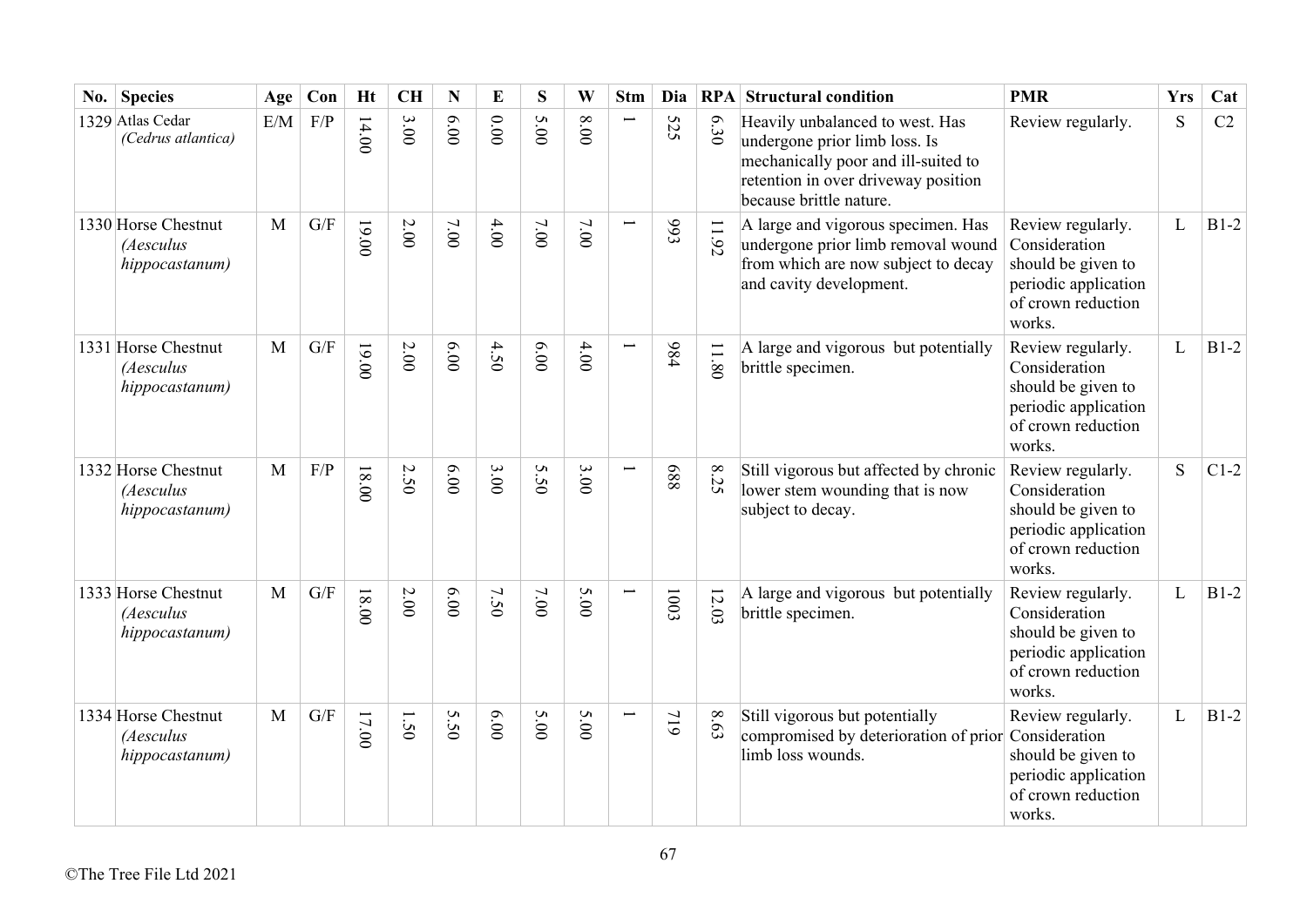| No. | <b>Species</b>                                       | Age | Con            | <b>Ht</b> | <b>CH</b> | N                    | E                                   | S          | W        | <b>Stm</b>               | Dia |                              | <b>RPA</b> Structural condition                                                                                                                                                                                                                | <b>PMR</b>                                                                                      | <b>Yrs</b> | Cat    |
|-----|------------------------------------------------------|-----|----------------|-----------|-----------|----------------------|-------------------------------------|------------|----------|--------------------------|-----|------------------------------|------------------------------------------------------------------------------------------------------------------------------------------------------------------------------------------------------------------------------------------------|-------------------------------------------------------------------------------------------------|------------|--------|
|     | 1335 Giant Redwood<br>(Segoiadendron<br>giganteum)   | M   | G/F            | 21.00     | 7.00      | 3.00                 | $\boldsymbol{\omega}$<br>$\dot{5}0$ | 3.00       | 3.00     |                          | 703 | $\infty$<br>$\ddot{44}$      | Apparently vigorous, supporting<br>minimal deadwood.                                                                                                                                                                                           |                                                                                                 | L          | $B1-2$ |
|     | 1336 Lawson Cypress<br>(Chamaecyparis<br>lawsoniana) | E/M | G/F            | 9.00      | 2.25      | 1.001                | 1.001                               | 1.001      | 1.001    | $\overline{\phantom{0}}$ | 226 | 2.71                         | Tall and columnar.                                                                                                                                                                                                                             | Review regularly.                                                                               | L          | B2     |
|     | 1337 Silver Birch<br>(Betula pendula)                | E/M | G/F            | 00.8      | $2.00$    | 3.00                 | 2.50                                | $\ddot{S}$ | 1.50     |                          | 216 | 2.60                         | Slightly unbalanced but maintaining<br>reasonable vigour and vitality.                                                                                                                                                                         |                                                                                                 | L          | B2     |
|     | 1338 Bay Laurel<br>(Laurus noblis)                   | M   | G/F            | $00.8\,$  | 2.50      | $4.00$               | 3.50                                | 3.00       | 3.00     | $\omega$                 | 433 | 5.19                         | A large specimen exhibiting evidence<br>of decline about crown apex.                                                                                                                                                                           | Review regularly in<br>consider application<br>Crown reduction<br>works to rejuvenate<br>Crown. | M          | C2     |
|     | 1339 Deodar Cedar<br>(Cedrus deodara)                | M   | F/P            | 20.00     | 2.00      | S<br>$\overline{50}$ | 6.50                                | 6.50       | S<br>50  |                          | 016 | 10.92                        | A large specimen, triple stemmed<br>from low level. Crown supports<br>extensive deadwood as well as<br>evidence of localised storm damage.<br>Multi-stem stature and type forks<br>predispose tree to elevated rates of<br>mechanical failure. | Review on regular<br>basis                                                                      | M          | $C1-2$ |
|     | 1340 Lawson Cypress<br>(Chamaecyparis<br>lawsoniana) | E/M | F/P            | 13.00     | 2.50      | 3.00                 | 2.00                                | 2.00       | $2.00\,$ |                          | 290 | 3.48                         | Heavily suppressed with viable crown Consider removal of<br>limited to higher levels only.                                                                                                                                                     | lower Crown<br>deadwood.                                                                        | M          | C2     |
|     | $1341$ Lime<br>(Tilia europea)                       | M   | $\overline{F}$ | 15.00     | 2.00      | S<br>50              | 5.00                                | 5.00       | 4.50     |                          | 548 | $\mathbf{\hat{p}}$<br>ن<br>2 | A grafted specimen having developed<br>a broad and spreading crown. Higher<br>crown supports extensive deadwood<br>suggestive of pathological issues.                                                                                          | Cleanout to remove<br>deadwood and<br>review on annual<br>basis.                                | M          | C2     |
|     | $1342$ Lime<br>(Tilia europea)                       | M   | G/F            | 21.00     | 2.00      | 5.00                 | 4.00                                | 4.50       | 5.00     |                          | 541 | 6.49                         | A large specimen of good vigour and<br>vitality. Prior limb removal has left<br>large wounds on principal stem.                                                                                                                                | Review regularly.                                                                               | L          | $B1-2$ |
|     | 1343 Lawson Cypress<br>(Chamaecyparis<br>lawsoniana) | E/M | ${\bf F}$      | 15.00     | 3.00      | 3.00                 | 3.00                                | 1.50       | 1.00     |                          | 334 | 4.01                         | Heavily suppressed with canopy<br>limited to higher levels only.<br>Consider removing lower crown<br>deadwood.                                                                                                                                 |                                                                                                 | M          | C2     |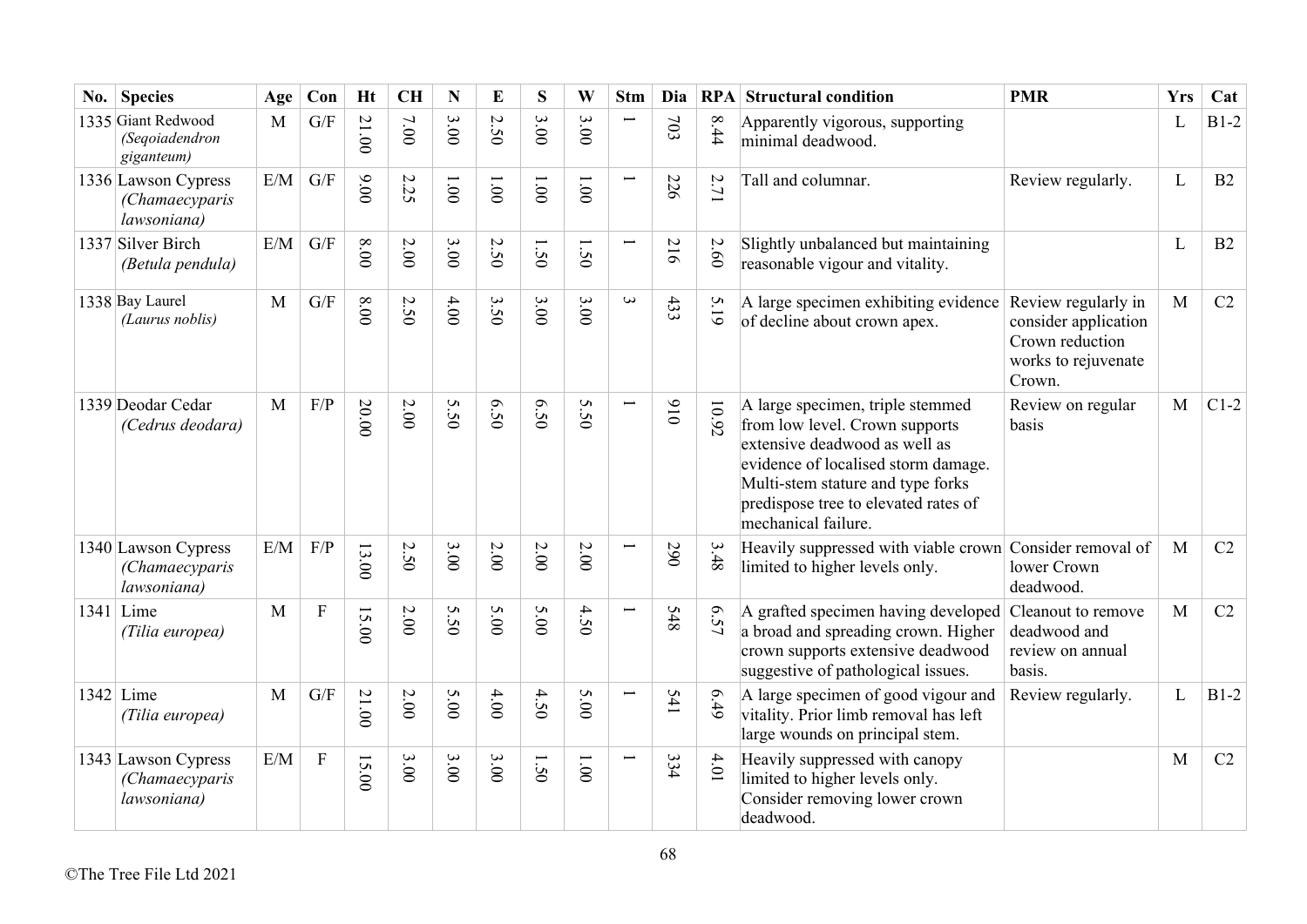| No. | <b>Species</b>                                            | Age          | Con          | <b>Ht</b> | <b>CH</b>    | N                                         | E      | S                    | W                                  | <b>Stm</b> | Dia |         | <b>RPA</b> Structural condition                                                                                                                                       | <b>PMR</b>                                                              | <b>Yrs</b>   | Cat    |
|-----|-----------------------------------------------------------|--------------|--------------|-----------|--------------|-------------------------------------------|--------|----------------------|------------------------------------|------------|-----|---------|-----------------------------------------------------------------------------------------------------------------------------------------------------------------------|-------------------------------------------------------------------------|--------------|--------|
|     | 1344 Deodar Cedar<br>(Cedrus deodara)                     | E/M          | $\mathbf F$  | $18.00$   | 3.00         | 2.00                                      | 2.50   | 4.00                 | $\mathcal{L}$<br>50                | Ë          | 385 | 4.62    | Suppressed and drawn up with viable<br>crown limited to higher levels only.<br>Lower stem supports extensive<br>deadwood.                                             | Consider cleaning<br>out of large<br>deadwood only.                     | L            | B2     |
|     | 1345 Deodar Cedar<br>(Cedrus deodara)                     | M            | $\mathbf{F}$ | 21.00     | $2.00$       | 7.00                                      | 6.50   | 1.001                | 1.001                              |            | 525 | 6.30    | Heavily unbalanced and north east<br>because of suppression. Mechanical<br>form raises some concern regarding<br>likely predisposition towards<br>mechanical failure. | Review regularly.                                                       | M            | $C1-2$ |
|     | 1346 Sycamore<br>(Acer<br><i>pseudoplatanus</i> )         | M            | G/F          | $18.00$   | 3.00         | 4.50                                      | 6.00   | 6.00                 | 5.00                               |            | 889 | 8.25    | A strong and vigorous specimen.                                                                                                                                       |                                                                         | L            | B2     |
|     | 1347 Sycamore<br>(Acer<br><i>pseudoplatanus</i> )         | E/M          | F/P          | 16.00     | $\sim$<br>50 | 3.50                                      | 5.00   | 4.50                 | 4.00                               | Ī          | 433 | 5.19    | Principal stem is compromised by<br>areas of decay and cavity<br>development.                                                                                         | Apply Crown<br>reduction works for<br>limited retention.                | S            | C2     |
|     | 1348 Horse Chestnut<br>(Aesculus<br>hippocastanum)        | $\mathbf{M}$ | G/F          | $00.81$   | $\sim$<br>50 | $\boldsymbol{\mathsf{c}}$<br>$\tilde{S}0$ | 5.00   | S<br>50              | $4.00$                             | ⊢          | 889 | 8.25    | Suppressed and misshapen but<br>maintaining good vigour and vitality.                                                                                                 |                                                                         | $\mathbf{L}$ | B2     |
|     | 1349 Horse Chestnut<br>(Aesculus<br>hippocastanum)        | M            | G/F          | 20.00     | 3.00         | 00.8                                      | $7.00$ | S<br>$\ddot{S}$      | 6.00                               | Ē          | 076 | $11.04$ | A large specimen supporting minor<br>imbalance to north. General vigour<br>and vitality appear good.                                                                  |                                                                         | L            | $B1-2$ |
|     | 1350 Monterey Cypress<br><i>(Cupressus</i><br>macrocarpa) | E/M          | G/F          | 16.00     | 4.00         | 5.00                                      | 4.50   | $\sim$<br>$\dot{50}$ | $\boldsymbol{\omega}$<br>$\dot{S}$ | Ē.         | 452 | 5.42    | Elongated crown form makes tree<br>susceptible to storm damage<br>particularly if it becomes exposed<br>over time.                                                    | Review regarding<br>retention scenario<br>and remove large<br>deadwood. | S            | C2     |
|     | 1351 Monkey Puzzle<br>Araucaria<br>araucana)              | E/M          | $\rm F/P$    | 16.00     | $00.00$      | 2.00                                      | 2.00   | $2.00$               | 2.00                               | ╾          | 382 | 4.58    | Low quality specimen retaining<br>limited apical crown only.                                                                                                          | Review regularly<br>regarding ongoing<br>suitability for<br>retention.  | S            | C2     |
|     | 1352 Monterey Cypress<br>(Cupressus<br>macrocarpa)        | M            | ${\bf F}$    | 17.00     | 2.50         | 4.50                                      | 4.00   | 3.00                 | 4.00                               |            | 592 | 7.10    | Suppressed and drawn up. Specimen<br>would not suit isolation.                                                                                                        | Review regularly.                                                       | M            | C2     |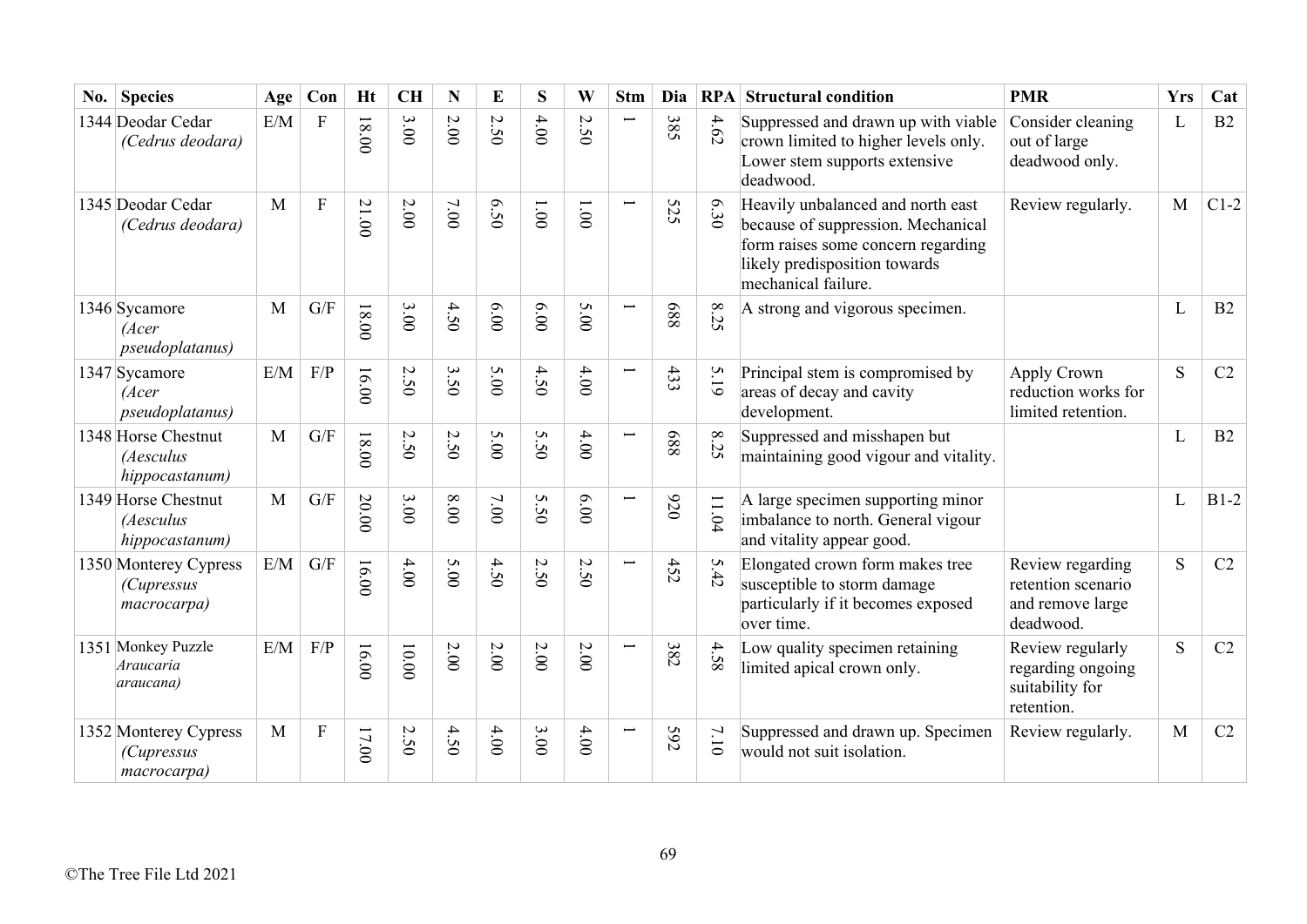| No. | <b>Species</b>                                             | Age | Con                     | <b>Ht</b> | <b>CH</b> | N        | E                 | S      | W        | <b>Stm</b>               | Dia       |          | <b>RPA</b> Structural condition                                                                                                                      | <b>PMR</b>                                                            | <b>Yrs</b> | Cat            |
|-----|------------------------------------------------------------|-----|-------------------------|-----------|-----------|----------|-------------------|--------|----------|--------------------------|-----------|----------|------------------------------------------------------------------------------------------------------------------------------------------------------|-----------------------------------------------------------------------|------------|----------------|
|     | 1353 Deodar Cedar<br>(Cedrus deodara)                      | M   | G/F                     | 20.00     | 3.00      | 4.50     | S<br>$\tilde{S}0$ | 5.00   | 5.00     | Ī                        | 783       | 9.40     | Large specimen supporting extensive<br>deadwood as well as evidence of<br>localised damage and failure.<br>Consider removing large deadwood<br>only. |                                                                       | L          | $B1-2$         |
|     | 1354 Wych Elm<br>(Ulmus glabra)                            | S   | $\mathbf{F}$            | 6.00      | $2.00$    | $2.00\,$ | $2.00$            | 2.00   | 2.00     |                          | 175       | $2.10$   | Young and vigorous but will be<br>susceptible to dutch elm disease.                                                                                  | Review regularly.                                                     | M          | C2             |
|     | 1355 Sycamore<br>(Acer<br><i>pseudoplatanus</i> )          | E/M | F/P                     | 14.00     | 2.25      | 4.50     | 3.00              | 3.50   | 3.50     |                          | 465       | S<br>.58 | Affected by decline and extensive<br>cavity development.                                                                                             | Remove within<br>short-term.                                          | S          | C2             |
|     | 1356 Deodar Cedar<br>(Cedrus deodara)                      | E/M | G/F                     | 20.00     | $0.00$    | $4.00$   | 3.00              | 4.00   | 4.00     |                          | 433       | 5.19     | Tall and slender. Supports deadwood<br>about lower crown.                                                                                            |                                                                       | L          | B2             |
|     | 1357 Holly<br>(Ilex aquifolium)                            | S/M | G/F                     | 4.00      | $2.00$    | 1.25     | 1.25              | 35     | 1.25     |                          | $\gtrsim$ | 0.84     | Suppressed but maintaining<br>reasonable vigour and vitality.                                                                                        |                                                                       | L          | B2             |
|     | 1358 Red Horse Chestnut E/M<br>(Aesculus<br>hippocastanum) |     | $\mathbf{F}$            | 12.00     | 2.00      | 4.50     | 3.00              | 5.00   | 5.00     |                          | 376       | 4.51     | Young and vigorous though distorted<br>through suppression.                                                                                          |                                                                       | L          | B2             |
|     | $1359$ Lime<br>(Tilia europea)                             | M   | $\mathrm{G}/\mathrm{F}$ | 19.00     | 2.00      | 7.00     | 7.00              | 6.50   | 6.50     | Ī                        | 783       | 9.40     | A broad and spreading specimen of<br>generally good vigour and vitality.<br>Crown supports some deadwood.                                            | Cleanout.                                                             | L          | A2             |
|     | 1360 Deodar Cedar<br>(Cedrus deodara)                      | S/M | $\mathbf{P}$            | 00.8      | 2.00      | $2.00$   | 4.50              | 00'1   | 0.00     |                          | 204       | 2.44     | Has suffered chronic suppression and<br>distortion. Minimal viable canopy<br>remains.                                                                | Review annually<br>regarding ongoing<br>suitability for<br>retention. | S          | C2             |
|     | 1361 Holly<br>(Ilex aquifolium)                            | E/M | $\mathbf{F}$            | 5.00      | $2.00$    | $2.00\,$ | 2.00              | 2.00   | $2.00\,$ | $\overline{\phantom{0}}$ | 153       | 1.83     | Young and vigorous but potentially<br>compromised by stem wound.                                                                                     | Review regularly.                                                     | M          | C <sub>2</sub> |
|     | 1362 Deodar Cedar<br>(Cedrus deodara)                      | M   | G/F                     | 20.00     | $8.00$    | 7.50     | 00.00             | $7.00$ | 8.50     | Ī                        | 679       | 10.54    | Large specimen of reasonable vigour<br>and vitality. Crown supports species<br>typical deadwood and minor elements<br>of localised damage.           | Review regularly.                                                     | L          | $A1-2$         |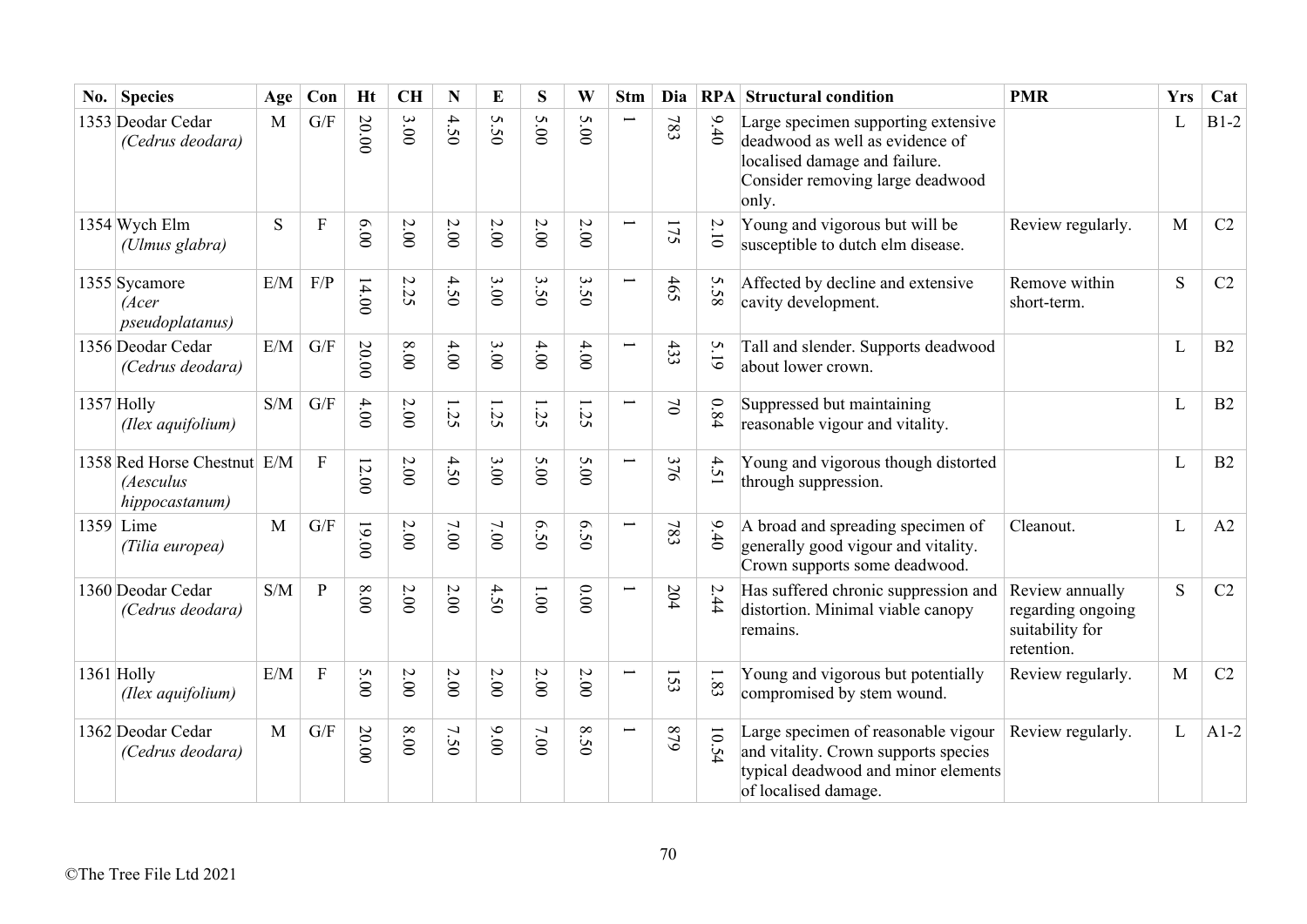| No. | <b>Species</b>                                       | Age          | Con            | <b>Ht</b> | <b>CH</b>                         | N                                       | E            | S                        | W              | <b>Stm</b>               | Dia | RPA                 | <b>Structural condition</b>                                                                                   | <b>PMR</b>        | <b>Yrs</b> | Cat          |
|-----|------------------------------------------------------|--------------|----------------|-----------|-----------------------------------|-----------------------------------------|--------------|--------------------------|----------------|--------------------------|-----|---------------------|---------------------------------------------------------------------------------------------------------------|-------------------|------------|--------------|
|     | $1363$ Rowan<br>(Sorbus aucuparia)                   | S/M          | $\rm F$        | 5.00      | $\mathcal{S}^{\mathcal{C}}$       | $\overline{\phantom{0}}$<br>$\ddot{5}0$ | $\dot{S}$    | 2.00                     | 50             |                          | 175 | $2.10$              | Appears to be of slightly reduced<br>vigour.                                                                  | Review annually.  | M          | B2           |
|     | 1364 Sycamore<br>(Acer<br>pseudoplatanus<br>var)     | S/M          | ${\bf F}$      | 4.50      | 1.75                              | 1.50                                    | 2.50         | 2.50                     | $2.00$         | $\overline{\phantom{0}}$ | 197 | $\mathcal{L}$<br>37 | Apparently vigorous notwithstanding<br>harsh prior pruning.                                                   | Review regularly. | M          | C2           |
|     | 1365 Purple Plum<br>(Prunus cerasifera)              | M            | ${\bf F}$      | 5.00      | 1.50                              | 1.50                                    | 2.00         | 2.50                     | 2.00           |                          | 185 | 2.22                | Young and vigorous though slightly<br>suppressed by proximity of near<br>neighbours.                          | Review regularly. | L          | B2           |
|     | 1366 Lawson Cypress<br>(Chamaecyparis<br>lawsoniana) | M            | ${\bf F}$      | 15.00     | $\tilde{S}$                       | 3.00                                    | 2.50         | 2.00                     | 50             | $\omega$                 | 592 | 7.10                | Distorted and drawn up. Form of tree<br>may predispose it to high risk of<br>failure during storm conditions. | Review regularly. | M          | C2           |
|     | 1367 Lawson Cypress<br>(Chamaecyparis<br>lawsoniana) | E/M          | G/F            | 16.00     | 2.50                              | 1.50                                    | 1.50         | 1.001                    | 1.00           | $\overline{\phantom{0}}$ | 290 | 3.48                | Suppressed by proximity of near<br>neighbours but is maintaining good<br>vigour and vitality.                 |                   | L          | B2           |
|     | 1368 Hawthorn<br><i>(Crataegus</i><br>monogyna)      | $\mathbf{M}$ | G/F            | 4.50      | 1.50                              | 1.00                                    | 2.00         | 2.00                     | 2.00           |                          | 161 | 2.37                | Young and vigorous.                                                                                           |                   | L          | B2           |
|     | 1369 Hawthorn<br><i>(Crataegus</i><br>monogyna)      | S/M          | ${\bf F}$      | 4.00      | 1.75                              | 1.00                                    | 1.00         | Ī<br>$\dot{50}$          | $\ddot{5}$     | $\overline{\phantom{0}}$ | 143 | 1.72                | Badly suppressed but maintaining<br>reasonable vigour and vitality.                                           |                   | M          | C2           |
|     | 1370 Holly<br>(Ilex aquifolium)                      | M            | D              | 5.00      | $2.00$                            | $\tilde{50}$                            | 4.50         | 4.50                     | 1.50           |                          | 197 | 2.37                | Completely dead.                                                                                              | Remove.           | N/A        | $\mathbf{U}$ |
|     | 1371 Austrian Pine<br>(Pinus nigra)                  | E/M          | $\overline{F}$ | 10.00     | 00.8                              | 2.00                                    | 1.50         | 4.00                     | 4.00           |                          | 306 | 3.67                | Heavily distorted with limited<br>elevated crown only.                                                        | Review regularly. | M          | C2           |
|     | 1372 Austrian Pine<br>(Pinus nigra)                  | M            | G              | $18.00$   | 12.00                             | 4.50                                    | 5.00         | $\epsilon$<br>$\dot{5}0$ | 5.00           | $\overline{\phantom{0}}$ | 548 | 6.57                | A large dominating specimen.<br>Supports notable deadwood.                                                    | Cleanout.         | L          | B2           |
|     | 1373 Monterey Cypress<br>(Cupressus<br>macrocarpa)   | S/M          | F/P            | $00.8\,$  | $\mathbf{\omega}$<br>$\tilde{S}0$ | $\mathbf{\hat{z}}$<br>$\overline{50}$   | $00^{\circ}$ | 0.00                     | $00^{\circ}$ l | $\overline{\phantom{0}}$ | 226 | 2.71                | Suppressed distorted and unbalanced.                                                                          | Review regularly. | M          | C2           |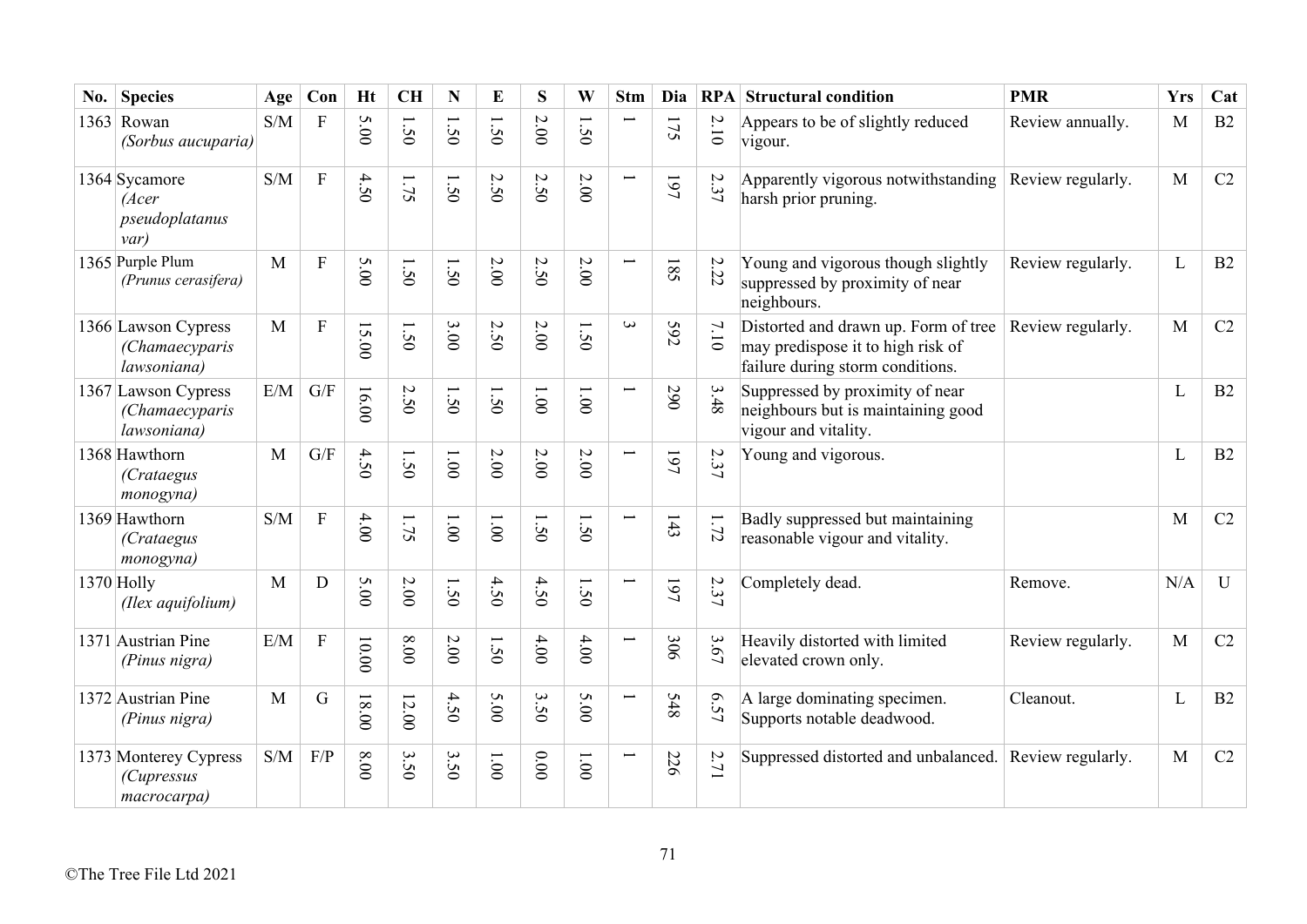| $\bf{No.}$ | <b>Species</b>                                            | Age | Con            | <b>Ht</b> | <b>CH</b> | N                                       | E                   | S     | W        | <b>Stm</b>               | Dia     |          | <b>RPA</b> Structural condition                                                                                                                                                                                                                                                                                                                                                                                                                                                                                                       | <b>PMR</b>                                                                | <b>Yrs</b>   | Cat |
|------------|-----------------------------------------------------------|-----|----------------|-----------|-----------|-----------------------------------------|---------------------|-------|----------|--------------------------|---------|----------|---------------------------------------------------------------------------------------------------------------------------------------------------------------------------------------------------------------------------------------------------------------------------------------------------------------------------------------------------------------------------------------------------------------------------------------------------------------------------------------------------------------------------------------|---------------------------------------------------------------------------|--------------|-----|
|            | 1374 Bay Laurel<br>(Laurus noblis)                        | E/M | G              | 5.00      | 1.75      | 3.00                                    | 1.50                | 1.001 | 50       |                          | 153     | $1.83\,$ | Badly unbalanced through<br>suppression but is maintaining good<br>vigour and vitality.                                                                                                                                                                                                                                                                                                                                                                                                                                               |                                                                           | L            | B2  |
|            | 1375 Monterey Cypress<br><i>(Cupressus</i><br>macrocarpa) | M   | $\mathbf F$    | 19.00     | $2.00$    | $4.00$                                  | 5.00                | 5.00  | 3.00     | $\overline{\phantom{0}}$ | 087     | 9.36     | Large dominating specimen. Crown<br>supports deadwood and evidence of<br>localised storm damage.                                                                                                                                                                                                                                                                                                                                                                                                                                      | Review regularly.                                                         | $\mathbf{L}$ | B2  |
|            | 1376 Monterey Cypress<br><i>(Cupressus</i><br>macrocarpa) | M   | $\overline{F}$ | 8.00      | 3.00      | 2.00                                    | 1.50                | 2.00  | $2.00\,$ | Ţ                        | 220     | 2.64     | Heavily suppressed and retaining<br>minimal viable crown.                                                                                                                                                                                                                                                                                                                                                                                                                                                                             | Review regularly.                                                         | S            | C2  |
|            | 1377 Monterey Cypress<br><i>(Cupressus</i><br>macrocarpa) | E/M | $\mathbf F$    | 12.00     | $2.00$    | $\boldsymbol{\mathsf{c}}$<br>$\ddot{S}$ | 3.00                | 3.00  | 3.00     | $\overline{\phantom{0}}$ | 55<br>I | 19'9     | Heavily suppressed and notably<br>distorted. Viable crown is limited to<br>higher levels and to east.                                                                                                                                                                                                                                                                                                                                                                                                                                 | Review regularly.                                                         | M            | C2  |
|            | 1378 Giant Redwood<br>(Segoiadendron<br>giganteum)        | E/M | $\overline{F}$ | $18.00$   | 4.00      | 3.00                                    | $\mathcal{L}$<br>50 | 2.50  | $4.00$   |                          | 75<br>I | 0.01     | A relatively young specimen. Crown<br>supports notable deadwood.                                                                                                                                                                                                                                                                                                                                                                                                                                                                      | Cleanout review<br>regularly.                                             | $\mathbf{L}$ | B2  |
| 1380       | 1379 Lime<br>(Tilia europea)                              | E/M | ${\bf F}$      | 7.00-8.00 | 2.00      | 3.00                                    | 3.00                | 3.00  | 3.00     | $\overline{\phantom{0}}$ | 557     | 89.9     | Comprises a double lined avenue like<br>configurations. Avenue has<br>undergone substantial cutting back<br>over time with avenue configuration<br>effectively comprising substantial<br>stumps supporting limited branch and<br>sucker regeneration. Individual<br>quality of trees is impaired as result of<br>historic pruning that has resulted in<br>cavity development and decay<br>however, the small stature is such as<br>to present limited threat and with<br>management, trees would offer<br>substantial sustainability. | Review on regular<br>basis, maintain<br>small and compact<br>Crown sizes. | L            | C2  |
|            | 1381 Domestic Pear<br>(Pyrus communis)                    | E/M | $\overline{F}$ | $2.00\,$  | 0.50      | 1.001                                   | $00^{\circ}$        | 1.001 | 0.00     |                          | 121     | 1.45     | Young specimen planted in especially<br>a fashion. Has been harshly<br>decapitated with new crown<br>comprising sucker regeneration.                                                                                                                                                                                                                                                                                                                                                                                                  |                                                                           | L            | C2  |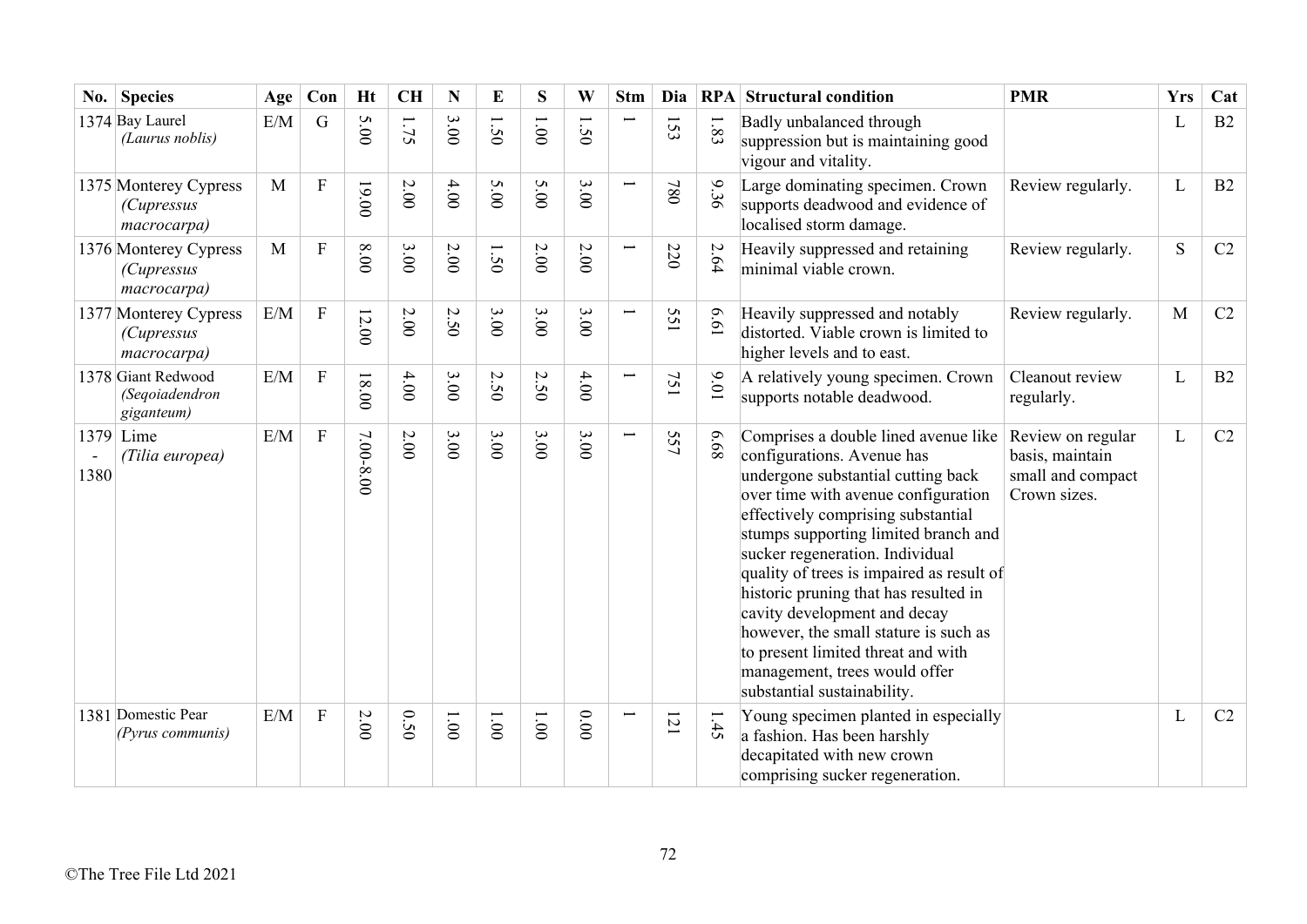| No. Species                                                    | Age | Con            | <b>Ht</b>    | CH            | N     | E          | S               | W              | <b>Stm</b> | Dia | RPA    | <b>Structural condition</b>                                                                                                                                                                                                                                                                                                                                                                                                                                                                                                                  | <b>PMR</b>                                                                   | <b>Yrs</b> | Cat |
|----------------------------------------------------------------|-----|----------------|--------------|---------------|-------|------------|-----------------|----------------|------------|-----|--------|----------------------------------------------------------------------------------------------------------------------------------------------------------------------------------------------------------------------------------------------------------------------------------------------------------------------------------------------------------------------------------------------------------------------------------------------------------------------------------------------------------------------------------------------|------------------------------------------------------------------------------|------------|-----|
| 1382 Domestic Pear<br>$(Pyrus$ communis)                       | E/M | $\overline{F}$ | $\sim$<br>50 | 0.50          | 2.00  | 1.50       | $\overline{50}$ | 0.000          |            | 127 | 1.53   | 1382, ditto with above height 2.50 m<br>crown spread north 2.0 m east 1.50 m<br>west 1.50 m west 0.0 m. Same<br>comments.                                                                                                                                                                                                                                                                                                                                                                                                                    |                                                                              | L          | C2  |
| 1383 Domestic Plum<br>(Prunus Sp.)                             | E/M | F/P            | 5.00         | 0.00          | 3.00  | 3.00       | 3.00            | 1.50           |            | 293 | 3.51   | Planted in espalier a fashion.<br>Southern crown has suffered prior<br>mechanical damage and exhibit<br>evidence of phellinus attack.                                                                                                                                                                                                                                                                                                                                                                                                        | Review regularly.                                                            | M          | C2  |
| 1384 Domestic Plum<br>(Prunus Sp.)                             | E/M | ${\bf F}$      | 4.00         | 1.25          | 1.001 | 2.00       | 2.00            | $00^{\circ}$ l |            | 134 | 1.60   | Appears to be in a state of decline<br>with much of higher southern crown<br>in a state of dieback.                                                                                                                                                                                                                                                                                                                                                                                                                                          | Review annually<br>regarding ongoing<br>suitability for<br>retention.        | S          | C2  |
| 1385 Domestic Plum<br>(Prunus Sp.)                             | E/M | $\mathbf F$    | 4.00         | $00^{\circ}1$ | 3.00  | 4.00       | ━<br>50         | $\tilde{S}$    |            | 229 | 2.75   | Heavily suppressed and distorted<br>because of position beneath<br>dominating cypress alignment.                                                                                                                                                                                                                                                                                                                                                                                                                                             | Review regularly.                                                            | M          | C2  |
| 1386 Leyland Cypress<br><i>(Cuppressocyparis</i><br>leylandii) | E/M | ${\bf F}$      | 12.00        | 0.00          | 00.00 | Contiguous | 3.00            | Contiguous     |            | 334 | $4.01$ | An alignment of trees presumed have<br>been installed for screening and<br>shelter purposes. Whilst possibly<br>installed with the intention<br>maintaining a hedge, individual trees<br>are now outgrown and taken on tree<br>proportions. Trees have been<br>decapitated in past and retaining<br>minimal foliage to the south because<br>of regular cutting and denuding of<br>foliage cover. Concerns exist<br>regarding sustainability over time in<br>line with broadly understood<br>management issues applicable to this<br>species. | Review on annual<br>basis regarding<br>ongoing suitability<br>for retention. | M          | C2  |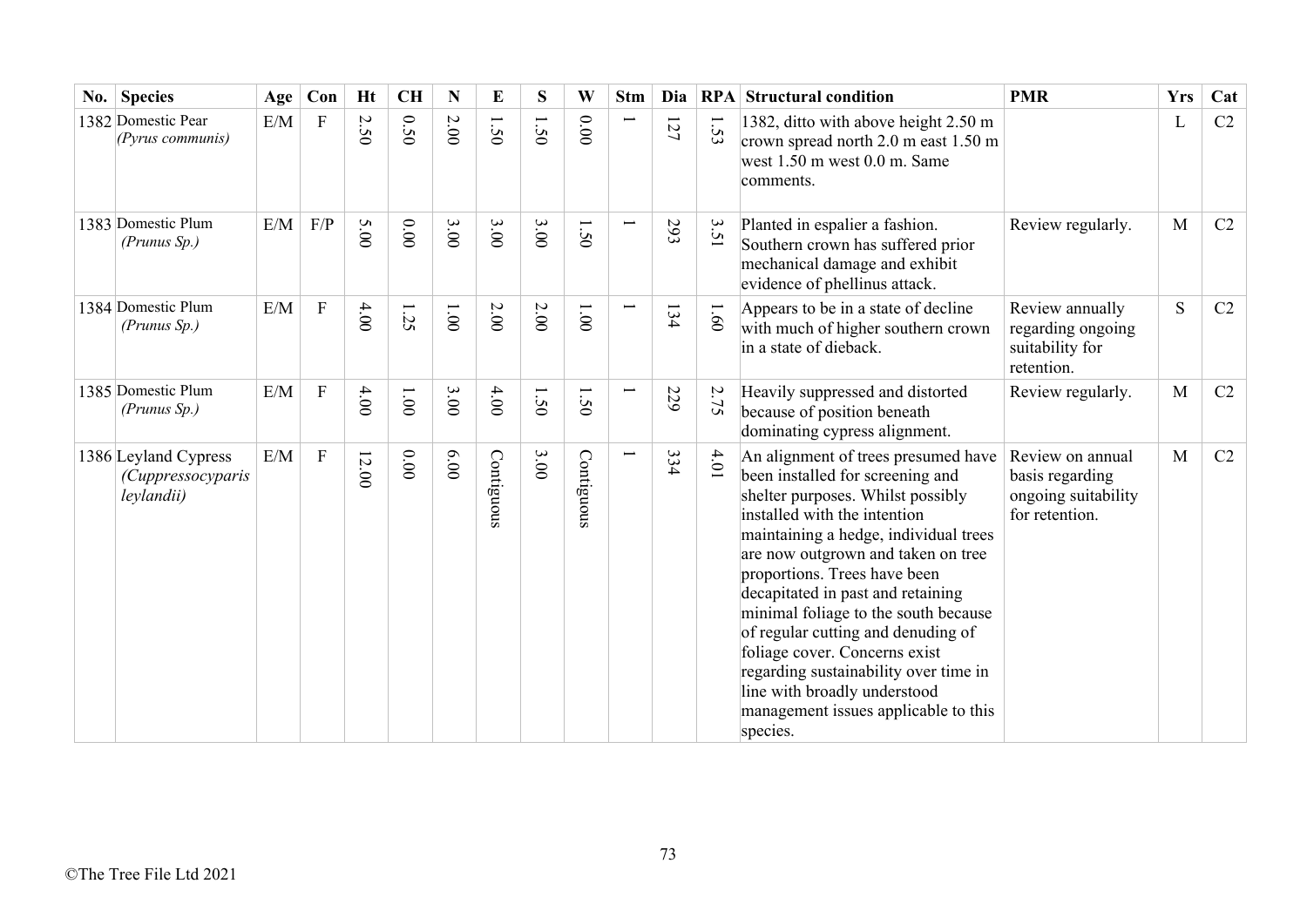| No.  | <b>Species</b>                            | Age                                               | Con                       | <b>Ht</b> | <b>CH</b>                      | N                           | E              | S        | W                     | <b>Stm</b> | Dia        |          | <b>RPA</b> Structural condition                                                                                                                                                                               | <b>PMR</b>        | <b>Yrs</b> | Cat |
|------|-------------------------------------------|---------------------------------------------------|---------------------------|-----------|--------------------------------|-----------------------------|----------------|----------|-----------------------|------------|------------|----------|---------------------------------------------------------------------------------------------------------------------------------------------------------------------------------------------------------------|-------------------|------------|-----|
|      | 1387 Variegated Poplar<br>(Populus sp.)   | $\ensuremath{\mathrm{S}}/\ensuremath{\mathrm{M}}$ | $\mathbf{F}$              | 11.00     | $\overline{\phantom{0}}$<br>52 | $\mathcal{L}$<br>$\dot{5}0$ | 2.00           | 2.00     | $\sim$<br>$\tilde{S}$ | $\sim$     | 462        | 5.54     | Young and vigorous. Has the<br>potential to attain large sizes in short<br>space of time however, species tends<br>to be susceptible to disease attack and<br>is commonly short lived.                        | Review regularly. | M          | C2  |
|      | 1388 Sycamore<br>(Acer<br>pseudoplatanus) | E/M                                               | $\mathrm{G}/\mathrm{F}$   | 13.00     | 2.50                           | 4.50                        | 3.50           | 4.00     | 4.00                  |            | 401        | 4.81     | Young and vigorous specimen arising Review regularly.<br>from position close to wall structure.<br>Some concern arises because of<br>proximity to wall structure and trees<br>potential for growth over time. |                   | M          | B2  |
|      | 1389 Holly<br>(Ilex aquifolium)           | M                                                 | $\boldsymbol{\mathrm{F}}$ | 4.50      | 0.50                           | 2.50                        | $00^{\circ}$   | 2.00     | $2.00$                |            | <b>166</b> | 661      | Young and vigorous but arising from<br>position directly adjoining wall<br>footing raising concerns regarding<br>potential mechanical damage over<br>time.                                                    | Review regularly. | M          | C2  |
|      | 1390 Holly<br>(Ilex aquifolium)           | M                                                 | ${\bf F}$                 | 4.50      | 0.50                           | $2.00\,$                    | 1.001          | $2.00$   | $2.00\,$              | Ī          | 159        | $1.91$   | Young and vigorous but arising from<br>position directly adjoining wall<br>footing raising concerns regarding<br>potential mechanical damage over<br>time.                                                    | Review regularly. | M          | C2  |
| 1391 | Domestic Apple<br>(Malus variety)         | S/M                                               | $\boldsymbol{\mathrm{F}}$ | 3.00      | 0.50                           | 1.50                        | $00^{\circ}$ I | 4.50     | 1.001                 | L          | 83         | 66.0     | Suppressed distorted and typically<br>unbalanced to east possibly signifying<br>early life uprooting.                                                                                                         | Review regularly. | M          | C2  |
| 1392 | Domestic Apple<br>(Malus variety)         | S/M                                               | ${\bf F}$                 | 3.00      | 0.50                           | 0.00                        | $1.00\,$       | $2.00\,$ | $2.00\,$              |            | 89         | $1.07\,$ | Suppressed distorted and typically<br>unbalanced to east possibly signifying<br>early life uprooting.                                                                                                         | Review regularly. | M          | C2  |
|      | 1393 Holly<br>(Ilex aquifolium)           | E/M                                               | ${\bf F}$                 | 5.00      | 1.50                           | Z.<br>50                    | $2.00\,$       | 2.50     | 3.00                  | $\sigma$   | 328        | 3.93     | Large multi-stemmed shrubby mass<br>arising from position adjoining wall<br>footing. Has suffered prior stem loss<br>with original stem now truncated at<br>$0.50 \text{ m}$ .                                | Review regularly. | S          | C2  |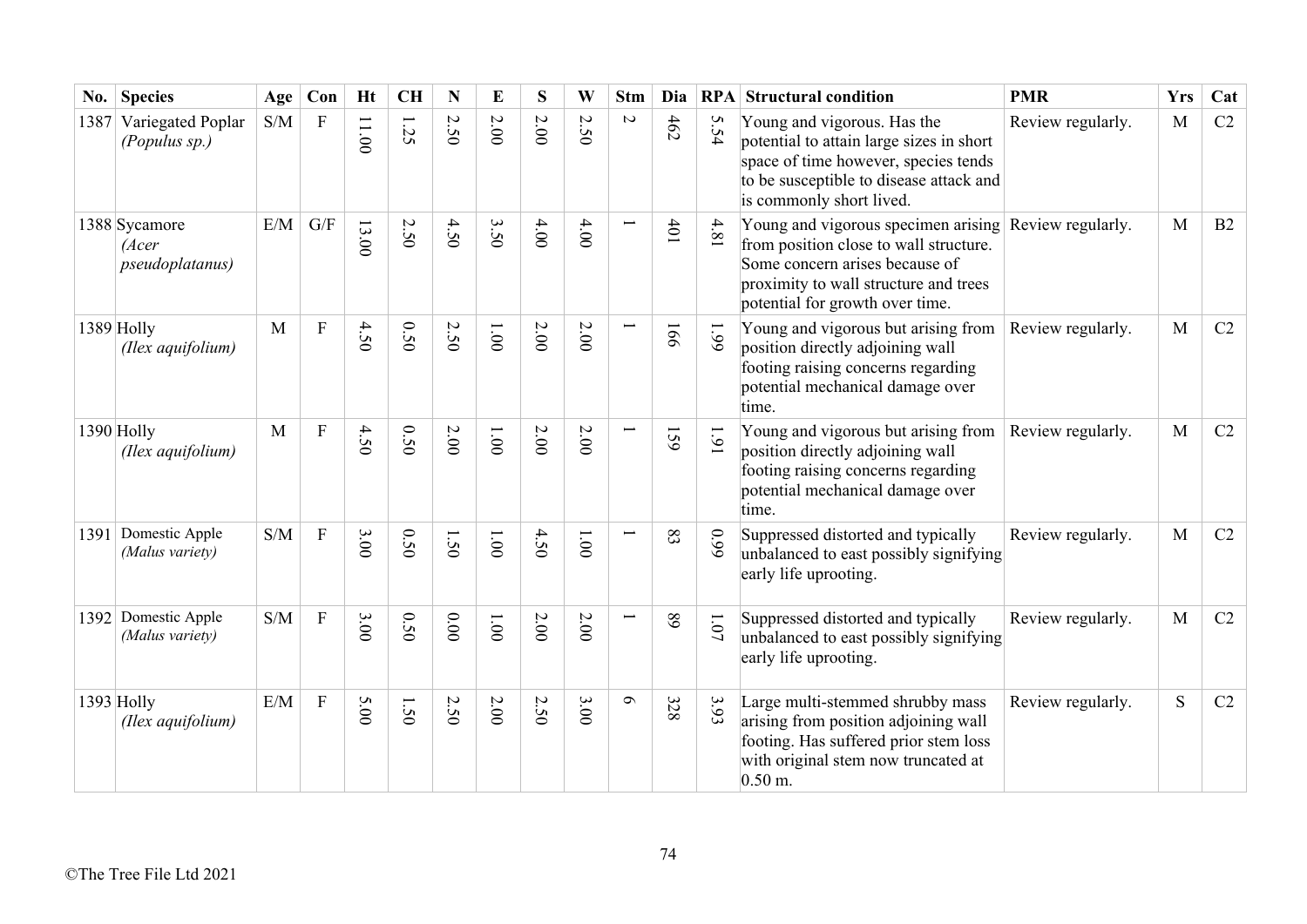| No. | <b>Species</b>                                       | Age | Con                       | <b>Ht</b>           | <b>CH</b>      | N      | E           | S      | W                               | <b>Stm</b> | Dia        | RPA            | <b>Structural condition</b>                                                                                                                                                                                                                                                    | <b>PMR</b>                    | <b>Yrs</b> | Cat    |
|-----|------------------------------------------------------|-----|---------------------------|---------------------|----------------|--------|-------------|--------|---------------------------------|------------|------------|----------------|--------------------------------------------------------------------------------------------------------------------------------------------------------------------------------------------------------------------------------------------------------------------------------|-------------------------------|------------|--------|
|     | 1394 Hawthorn<br><i>(Crataegus</i><br>monogyna)      | S/M | $\boldsymbol{\mathrm{F}}$ | S<br>$\overline{5}$ | 2.00           | 1.50   | $\tilde{S}$ | 1.001  | 50                              |            | 121        | 1.45           | Heavily suppressed but maintaining<br>reasonable vigour and vitality.                                                                                                                                                                                                          |                               | M          | B2     |
|     | 1395 Ornamental Cherry<br>(Prunus variety)           | E/M | $\overline{F}$            | S<br>50             | 0.00           | 1.50   | 2.00        | 4.50   | 4.00                            | ━          | 366        | 4.39           | Arises from position close to wall<br>structure raising some concern with<br>regard to growth related potential for<br>damage over time.                                                                                                                                       | Review regularly.             | M          | B2     |
|     | 1396 Domestic Apple<br>(Malus variety)               | E/M | F                         | 4.50                | $00^{\circ}$ l | 1.001  | 1.001       | 3.50   | $\boldsymbol{\mathsf{c}}$<br>50 | Ī          | 204        | 2.44           | Heavily suppressed and typically<br>unbalanced to south. Vigour and<br>vitality is variable with notable<br>infestation of woolly atheists.                                                                                                                                    | Review regularly.             | M          | C2     |
|     | 1397 Griselinia<br>(Griselinia littoralis)           | M   | $\mathrm{G}/\mathrm{F}$   | 7.00                | 0.00           | 4.00   | 3.00        | 5.00   | 4.50                            | $\sim$     | <b>S48</b> | 6.57           | A particularly large specimen of the<br>species. Arises in a position close to<br>wall structure raising some concern<br>regarding potential for growth related<br>damage over time.                                                                                           | Review regularly.             | M          | B2     |
|     | 1398 Deodar Cedar<br>(Cedrus deodara)                | M   | $\mathrm{G}/\mathrm{F}$   | 20.00               | 5.00           | 4.00   | 5.00        | $4.00$ | 4.00                            |            | 889        | $\infty$<br>25 | Broadly vigorous though crown<br>supports notable deadwood and<br>evidence of localised storm damage.                                                                                                                                                                          | Cleanout review<br>regularly. | L          | $B1-2$ |
|     | 1399 Common Yew<br>(Taxus baccata)                   | M   | G/F                       | 14.00               | 1.75           | 2.50   | 4.00        | 4.00   | 4.00                            |            | 493        | 5.92           | Apparently vigorous though<br>proximity to wall raises some concern<br>regarding ongoing growth potential<br>damage to wall structure.                                                                                                                                         |                               | L          | B2     |
|     | $1400$ Weymouth Pine<br>(Pinus strobus)              | M   | G/F                       | 20.00               | 5.00           | 3.50   | 4.50        | 5.00   | 4.50                            |            | 889        | $\infty$<br>25 | Large specimen supporting notable<br>stem imbalance to south. Crown is<br>heavily multi stemmed for ways.<br>Vigour and vitality is fair but below<br>that expected retrieve this age.<br>Proximity to wall raises concern with<br>regard to growth related damage to<br>wall. | Review annually.              | L          | B2     |
|     | 1592 Lawson Cypress<br>(Chamaecyparis<br>lawsoniana) | E/M | $\mathbf F$               | $12.00$             | $2.00\,$       | $2.00$ | $2.00$      | 2.00   | $2.00\,$                        |            | 420        | 5.10           | Of reasonable vigour                                                                                                                                                                                                                                                           | Review regularly              | L          | B2     |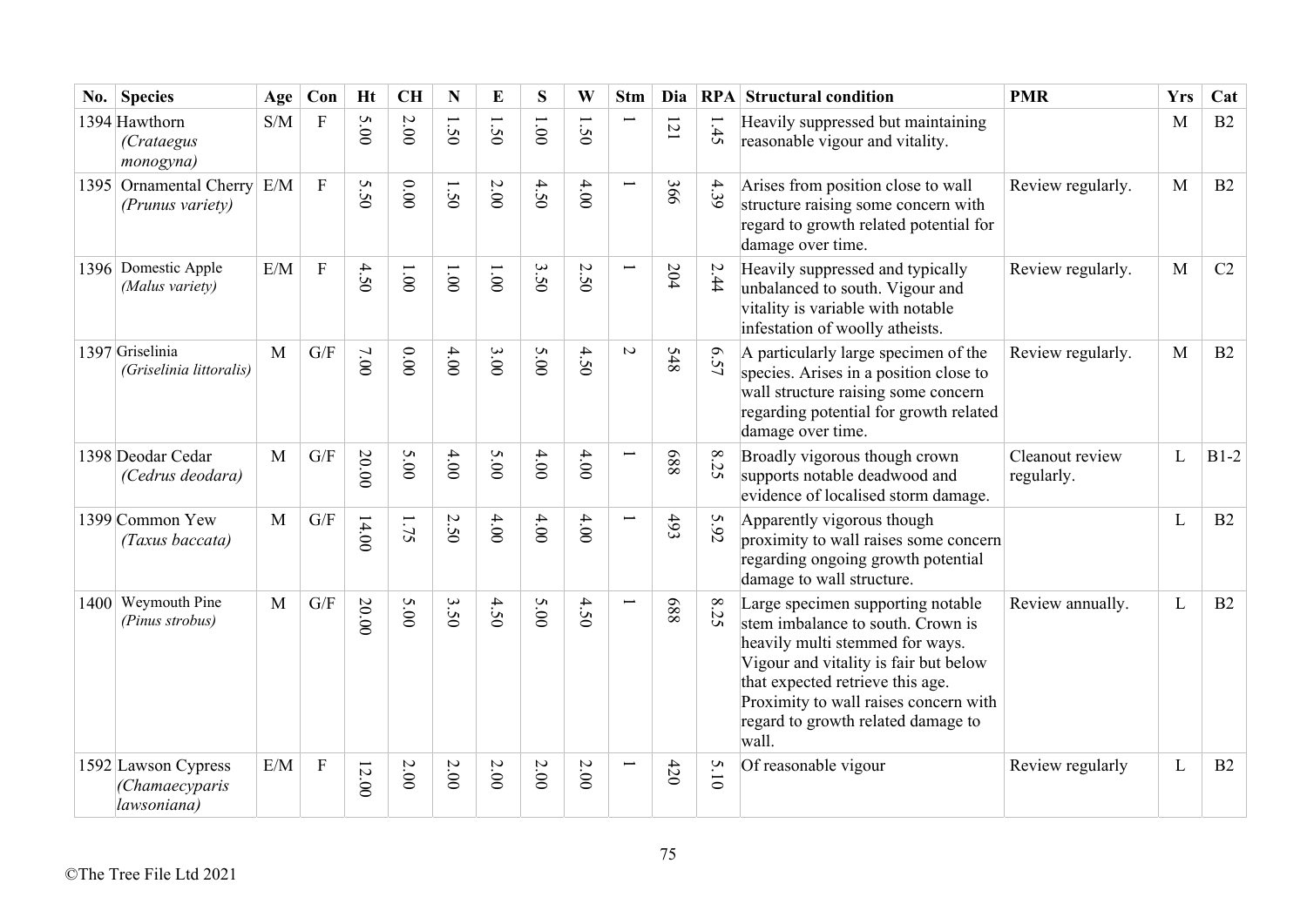| No. | <b>Species</b>                                        | Age          | Con                       | <b>Ht</b> | <b>CH</b>  | N                 | E               | S                 | W       | <b>Stm</b>               | Dia     | RPA   | <b>Structural condition</b>                                                                                                                                                                                               | <b>PMR</b>                 | <b>Yrs</b> | Cat         |
|-----|-------------------------------------------------------|--------------|---------------------------|-----------|------------|-------------------|-----------------|-------------------|---------|--------------------------|---------|-------|---------------------------------------------------------------------------------------------------------------------------------------------------------------------------------------------------------------------------|----------------------------|------------|-------------|
|     | 1593 Lime<br>(Tilia europea)                          | M            | G/F                       | 19.00     | $2.00\,$   | S<br>$\tilde{S}0$ | S<br>$\ddot{S}$ | S<br>$\tilde{S}0$ | S<br>50 |                          | 843     | 10.10 | Of apparently good vigour and<br>vitality.                                                                                                                                                                                | Review regularly           | L          | B2          |
|     | 1594 Holly<br>(Ilex aquifolium)                       | M            | P                         | 5.00      | $\dot{50}$ | $2.00$            | 2.00            | $2.00$            | 2.00    |                          | 175     | 2.10  | In state of ongoing decline<br>deterioration with foliage loss<br>throughout canopy.                                                                                                                                      | Consider early<br>removal. | N/A        | U           |
|     | 1595 Common Yew<br>(Taxus baccata)                    | E/M          | G/F                       | $12.00$   | 0.50       | 4.50              | 3.00            | I<br>50           | 3.00    | Ţ                        | 430     | 5.16  | Notably suppressed but maintaining<br>good vigour and vitality.                                                                                                                                                           |                            | L          | B2          |
|     | 1596 Common Yew<br>(Taxus baccata)                    | E/M          | ${\bf F}$                 | 9.00      | $2.00$     | 1.00              | 3.50            | 1.001             | 1.50    | $\overline{\phantom{0}}$ | 274     | 3.29  | Heavily suppressed and distorted.<br>Viable canopy is limited to higher<br>levels only.                                                                                                                                   | Review regularly.          | M          | C2          |
|     | 1597 Common Yew<br>(Taxus baccata)                    | M            | G/F                       | 11.00     | 0.00       | 3.00              | 3.50            | $2.00$            | 4.00    | Ē.                       | 503     | 6.04  | Heavily suppressed but maintaining<br>reasonable vigour and vitality.                                                                                                                                                     | Review regularly.          | L          | B2          |
|     | 1598 Common Yew<br>(Taxus baccata)                    | E/M          | $\mathbf{F}$              | 00.00     | 2.00       | 1.50              | 3.50            | 3.00              | $0.00$  | Ē                        | 306     | 3.67  | Heavily suppressed and wholly one-<br>sided. Review regularly.                                                                                                                                                            |                            | L          | C2          |
|     | 1599 Weymouth Pine<br>(Pinus strobus)                 | M            | G/F                       | 18.00     | 5.00       | $2.00$            | 5.00            | 4.00              | 4.00    | ┙                        | 471     | 5.65  | Slightly distorted and appears to be of Review on annual<br>reduced vigour suggesting potential<br>pathological issues.                                                                                                   | basis.                     | M          | B2          |
|     | 1600 Cryptomeria<br>(Cryptomeria<br><i>japonica</i> ) | E/M          | F/P                       | 00.00     | 2.25       | $2.00$            | 1.50            | 1.50              | 1.50    | $\overline{C}$           | 398     | 4.77  | Slightly suppressed and of notably<br>reduced vigour suggesting<br>pathological issues.                                                                                                                                   | Review on annual<br>basis. | S          | C2          |
|     | 1601 Hawthorn<br>(Crataegus<br>monogyna)              | $\mathbf{M}$ | $\boldsymbol{\mathrm{F}}$ | 4.00      | 1.001      | Ī<br>50           | $\tilde{S}$     | 2.00              | 4.50    | ┙                        | $172\,$ | 2.06  | Substantially cut in past but remains<br>vigorous.                                                                                                                                                                        |                            | L          | $\bf{B}$    |
|     | 1602 Norway Maple<br>(Acer platanoides)               | S/M          | G/F                       | 9.00      | 2.50       | 3.00              | 2.50            | 4.00              | 4.00    | L                        | 337     | 4.05  | Young and vigorous with immense<br>potential for continued growth over<br>time and thus justifying potentially<br>justifying structure adjoining wall.<br>Has undergone substantial pruning on<br>northern side of crown. |                            | L          | $\mathbf B$ |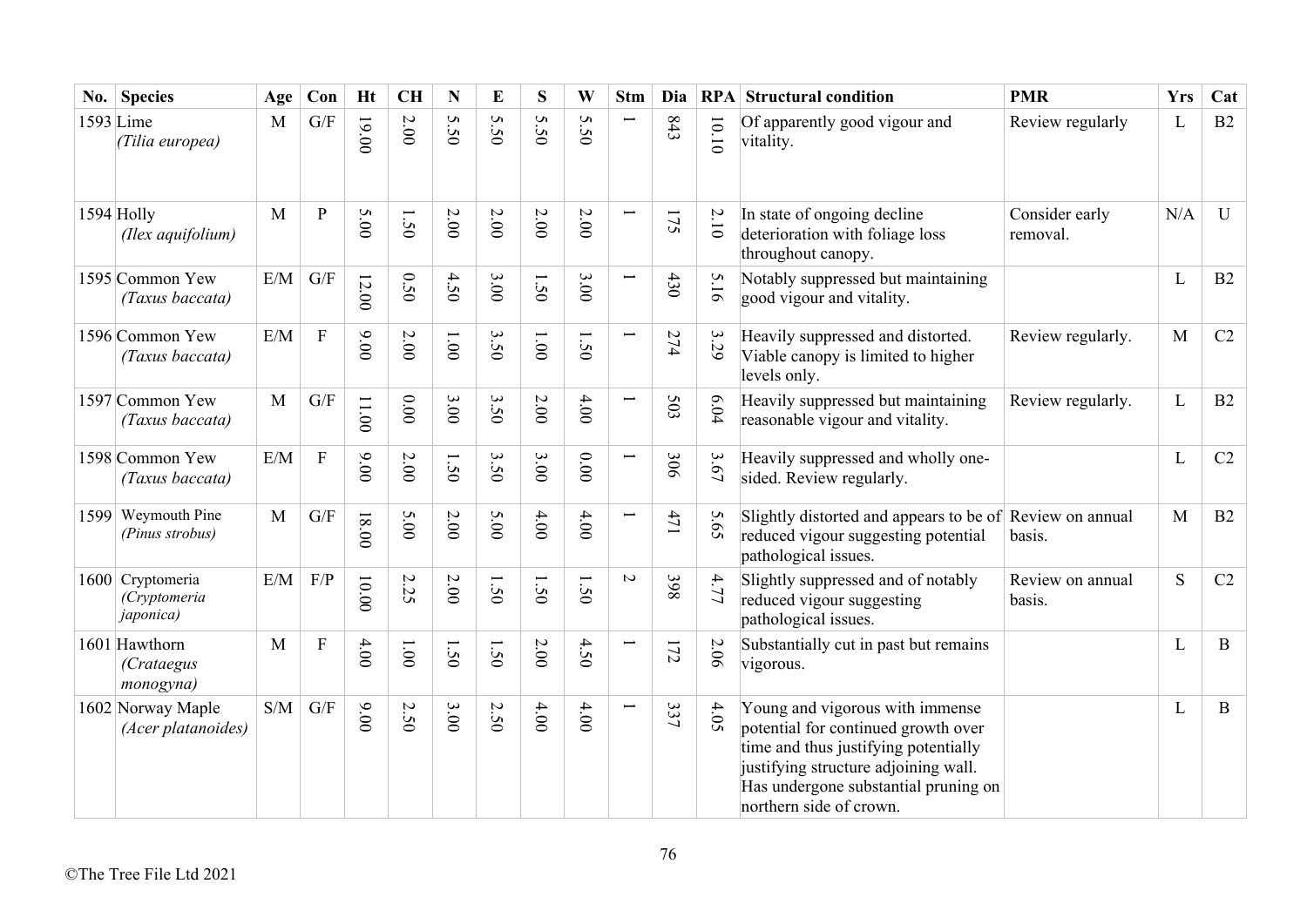| $\bf{No.}$ | <b>Species</b>                                    | Age                                               | Con                     | Ht   | <b>CH</b> | N                                     | E             | S.    | W                                                       | <b>Stm</b>               | Dia | RPA  | <b>Structural condition</b>                                                                                                                                                                                        | <b>PMR</b>                                          | <b>Yrs</b> | Cat           |
|------------|---------------------------------------------------|---------------------------------------------------|-------------------------|------|-----------|---------------------------------------|---------------|-------|---------------------------------------------------------|--------------------------|-----|------|--------------------------------------------------------------------------------------------------------------------------------------------------------------------------------------------------------------------|-----------------------------------------------------|------------|---------------|
|            | 1603 Norway Maple<br>(Acer platanoides)           | S/M                                               | F                       | 7.50 | 2.50      | 2.50                                  | $00^{\circ}1$ | 1.001 | $\mathcal{L}$<br>$\ddot{\bm{\omega}}$<br>$\ddot{\circ}$ | $\overline{\phantom{0}}$ | 216 | 2.60 | Suppressed through proximity to near<br>neighbours but is maintaining<br>reasonable vigour and vitality.                                                                                                           | Clean-out.                                          | L          | B             |
|            | 1604 Ornamental Apple<br>(Malus variety)          | $\ensuremath{\mathrm{S}}/\ensuremath{\mathrm{M}}$ | $\mathbf{F}$            | 5.00 | 1.50      | 1.50                                  | $00^{\circ}1$ | 0.00  | 0.5<br>$\ddot{\circ}$                                   | ╾                        | 161 | 2.29 | Heavily cut in past, is suppressed and<br>unbalanced to north.                                                                                                                                                     |                                                     | S          | $\mathsf{C}$  |
|            | 1605 Purple Plum<br>$(Prunus \text{ cerasifera})$ | M                                                 | F/P                     | 7.50 | 2.25      | 2.25                                  | 2.50          | 1.001 | 1.001                                                   | $\overline{\phantom{0}}$ | 226 | 2.71 | Heavily cut in past but re-suckering<br>freely. Is notably unbalanced and<br>exposed.                                                                                                                              | Review regularly<br>regarding<br>sustainability.    | S          | C             |
|            | 1606 Hawthorn<br><i>(Crataegus</i><br>monogyna)   | M                                                 | $\mathrm{G}/\mathrm{F}$ | 5.00 | 0.00      | $2.00$                                | 1.001         | 0.50  | 1.50                                                    |                          | 185 | 2.22 | Unbalanced to north but maintaining<br>reasonable vigour and vitality.                                                                                                                                             |                                                     | M          | $\mathcal{C}$ |
|            | 1607 Laburnum<br>(Laburnum<br>anagyroides)        | M                                                 | $\mathbf{F}$            | 5.50 | 1.50      | 2.25                                  | 1.50          | 2.00  | 2.50                                                    | ⊢                        | 325 | 3.90 | Distorted and affected by prior<br>pruning, some of which has resulted<br>in localised decay. Is regarded as a<br>short-lived species that can prove<br>brittle.                                                   | Review regularly<br>regarding retention<br>context. | M          | <sub>B</sub>  |
| A          | Sycamore<br>(Acer<br><i>pseudoplatanus</i> )      | M                                                 | ${\bf F}$               | 5.00 | 3.00      | $\boldsymbol{\omega}$<br>$\tilde{S}0$ | 5.50          | 5.00  | 4.00                                                    |                          | 084 | 936  | Individual tree existing within derelict Review regarding<br>access laneway. Proximity to<br>boundary wall is resulting in growth<br>related distortion and damage.<br>General vigour and vitality remain<br>good. | likely damage to<br>boundary wall.                  | L          | $\bf{B}$      |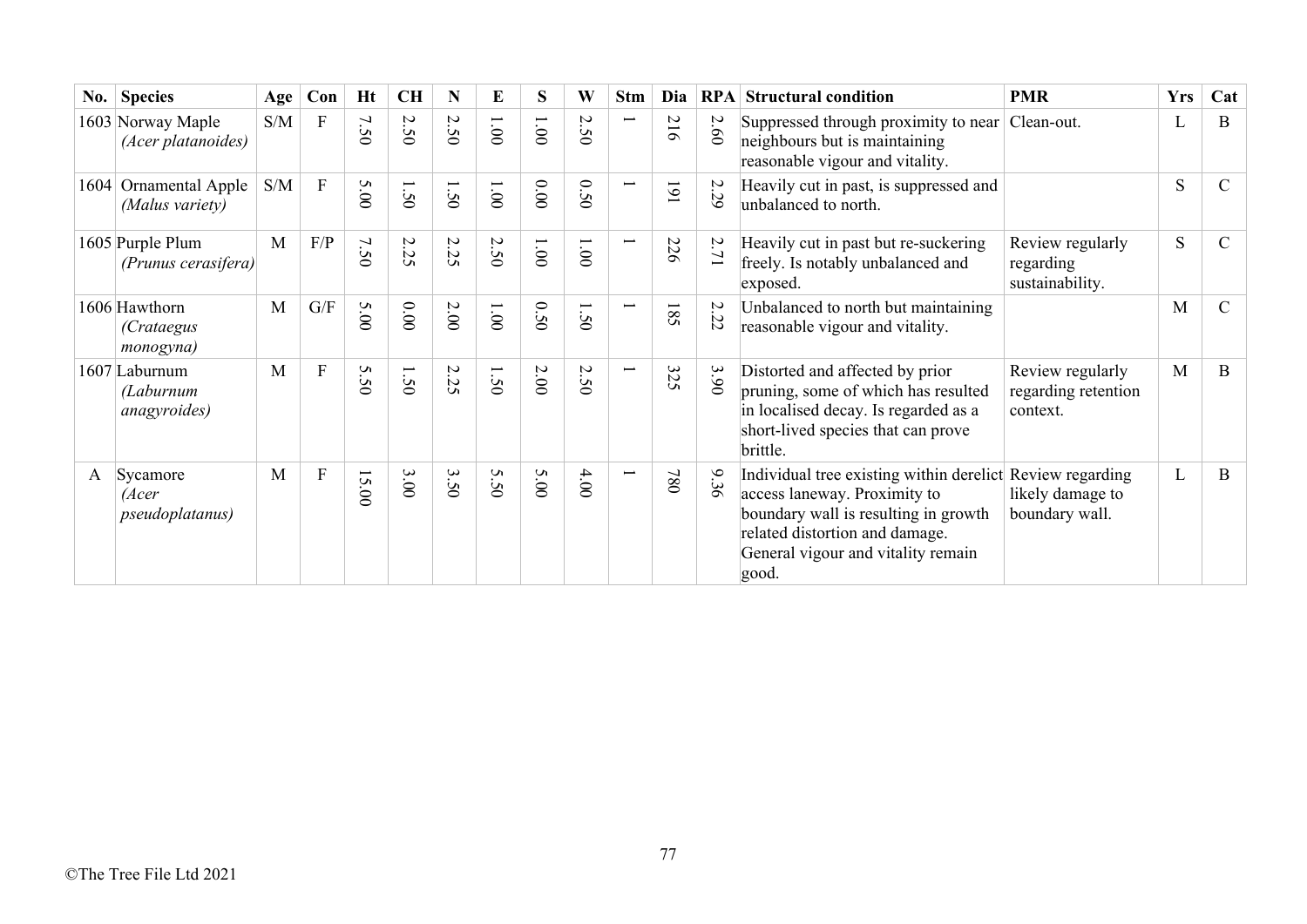## **Drumcondra Road**

| No. | <b>Species</b>                             | Age | Con | Ht      | <b>CH</b> | N      | E     | S    | W      | <b>Stm</b>               | Dia        |                                         | <b>RPA</b> Structural Condition                                                                                                                                                                                                                               | <b>PMR</b>                                                                                                    | <b>Yrs</b> | Cat    |
|-----|--------------------------------------------|-----|-----|---------|-----------|--------|-------|------|--------|--------------------------|------------|-----------------------------------------|---------------------------------------------------------------------------------------------------------------------------------------------------------------------------------------------------------------------------------------------------------------|---------------------------------------------------------------------------------------------------------------|------------|--------|
| 49  | London Plane<br>(Platanus x<br>hispanica)  | M   | G/F | $17.00$ | 3.00      | $7.00$ | 00.00 | 4.00 | $7.00$ |                          | 853        | $\overline{\phantom{0}}$<br>$\tilde{z}$ | Supports minor imbalance to north<br>west but appears to be of good vigour<br>and vitality. Supports some lower<br>crown deadwood.                                                                                                                            |                                                                                                               | L          | $B1-2$ |
| 50  | London Plane<br>(Platanus x)<br>hispanica) | M   | G/F | 18.00   | 3.00      | 00.00  | 4.00  | 7.00 | 8.50   |                          | 888        | 10.66                                   | Is one-sided and typically unbalanced<br>to west. Middle lower crown supports<br>substantial broken debris above<br>cycleway with eastern crown<br>supporting large deadwood.                                                                                 | Clean-out remove<br>dead re-and<br>deadwood. Consider<br>crown reduction<br>type works to<br>rebalance crown. | M          | $B1-2$ |
| 51  | London Plane<br>(Platanus x)<br>hispanica) | M   | G/F | $19.00$ | 5.00      | 6.50   | 5.00  | 4.00 | 7.00   |                          | 818        | 9.82                                    | Slightly one-sided and typically<br>unbalanced to north-west. Crown<br>support some large deadwood.                                                                                                                                                           | Clean-out.                                                                                                    | L          | $B1-2$ |
| 52  | London Plane<br>(Platanus x)<br>hispanica) | M   | G/F | 18.00   | 3.50      | 4.50   | 5.00  | 4.50 | 6.00   |                          | 865        | $7.18\,$                                | Suppressed and misshapen. Prior limb<br>loss has resulted in localised decay.<br>General vigour is still good.                                                                                                                                                |                                                                                                               | L          | $B1-2$ |
| 53  | London Plane<br>(Platanus x)<br>hispanica) | M   | G/F | 18.00   | 5.00      | 3.50   | 4.00  | 3.00 | 5.00   | $\overline{\phantom{0}}$ | <b>S99</b> | 7.98                                    | Badly suppressed and having<br>developed fanlike crown profile. Prior<br>pruning and limb loss have sometimes<br>resulted in areas of known decay such<br>as wound at 2.20 m to east stop higher<br>crown is of variable vigour with some<br>twiggy deadwood. | Review regularly.                                                                                             | M          | $B1-2$ |
| 54  | London Plane<br>(Platanus x<br>hispanica)  | M   | G/F | 19.00   | 4.50      | 5.00   | 4.50  | 2.50 | 7.00   |                          | 959        | 7.87                                    | Distorted with growth imbalance to<br>west. Crown support some large<br>deadwood.                                                                                                                                                                             | Clean-out.                                                                                                    | L          | $B1-2$ |
| 55  | London Plane<br>(Platanus x)<br>hispanica) | M   | G/F | 18.00   | $4.00$    | 4.50   | 3.00  | 4.50 | 6.50   |                          | 469        | $\infty$<br>37                          | Supports growth imbalance to west.<br>General vigour and vitality appear fair<br>though crown supports small amount<br>of deadwood.                                                                                                                           | Clean-out.                                                                                                    | L          | $B1-2$ |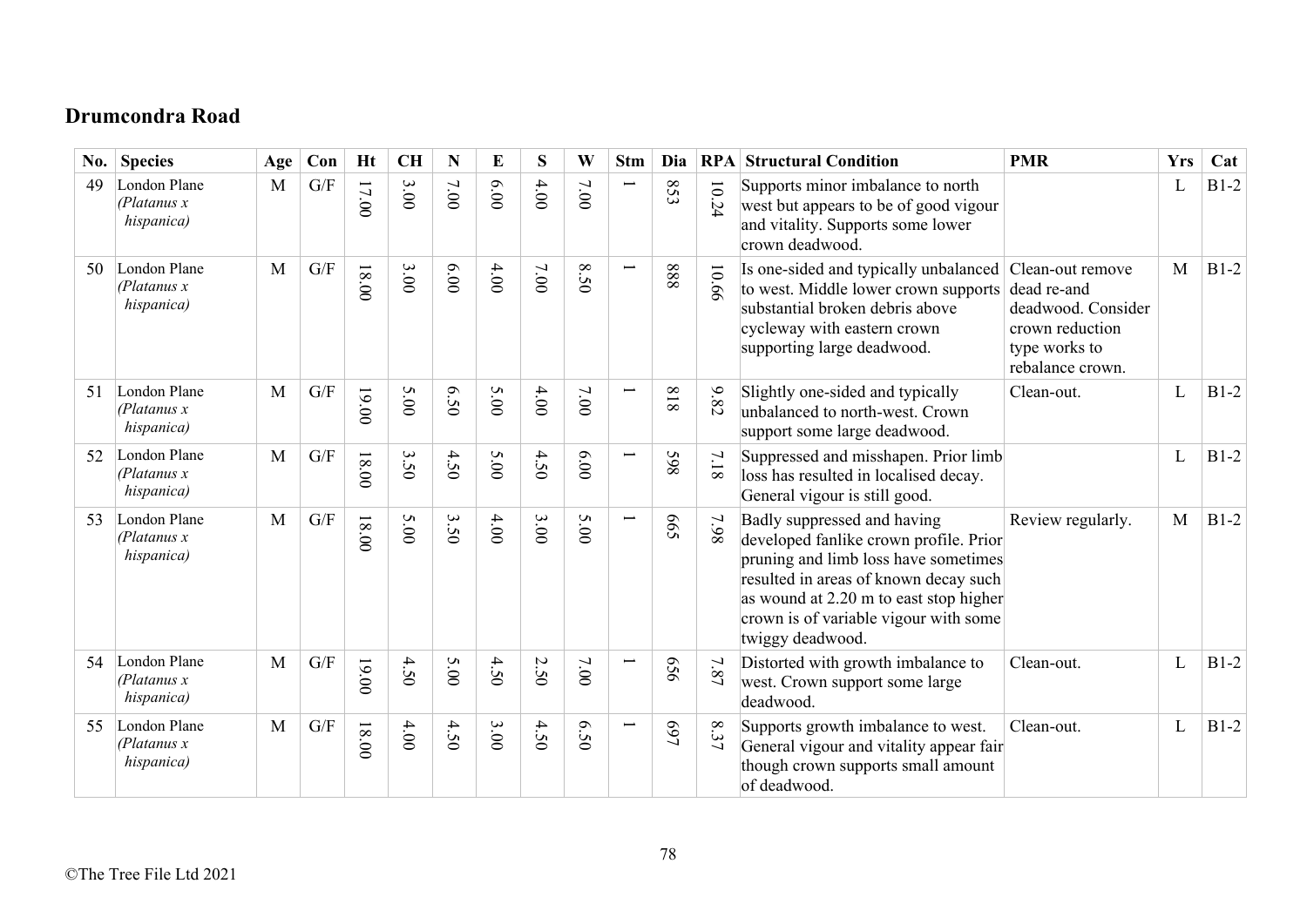| No. | <b>Species</b>                             | Age | Con            | <b>Ht</b> | <b>CH</b> | $\mathbf N$ | E    | S                       | W     | <b>Stm</b>               | Dia        |                | <b>RPA</b> Structural Condition                                                                                                                                                | <b>PMR</b>                                              | <b>Yrs</b> | Cat    |
|-----|--------------------------------------------|-----|----------------|-----------|-----------|-------------|------|-------------------------|-------|--------------------------|------------|----------------|--------------------------------------------------------------------------------------------------------------------------------------------------------------------------------|---------------------------------------------------------|------------|--------|
| 56  | London Plane<br>(Platanus x)<br>hispanica) | M   | G/F            | $18.00$   | 3.50      | 4.00        | 4.00 | $\mathbf{\omega}$<br>50 | 00.00 | $\overline{\phantom{0}}$ | 538        | 979            | Of variable crown vigour, exhibiting<br>evidence of late leaf flush. Crown<br>supports large deadwood.                                                                         | Clean-out review<br>regularly.                          | M          | $B1-2$ |
| 57  | London Plane<br>(Platanus x)<br>hispanica) | M   | G/F            | 19.00     | 3.50      | 5.00        | 4.00 | 2.50                    | 7.00  | $\overline{\phantom{0}}$ | 694        | $\infty$<br>33 | Supports growth imbalance to west.<br>Crown vigour is variable with some<br>deadwood.                                                                                          | Clean-out.                                              | L          | $B1-2$ |
| 58  | London Plane<br>(Platanus x)<br>hispanica) | M   | G/F            | $00.81$   | 3.00      | 4.50        | 4.50 | 3.50                    | 6.00  | Ē                        | 889        | $\infty$<br>52 | Tree supports growth imbalance to<br>west. General vigour is variable with<br>some large deadwood noted.                                                                       | Clean-out.                                              | M          | $C1-2$ |
| 59  | London Plane<br>(Platanus x)<br>hispanica) | E/M | $\overline{F}$ | 17.00     | 2.50      | 5.00        | 5.50 | 2.00                    | 00'9  |                          | <b>528</b> | 6.34           | Badly suppressed having developed<br>fanlike crown profile, exaggerated<br>east to west. General vigour and<br>vitality appear fair though crown<br>support some deadwood.     |                                                         | L          | $B1-2$ |
| 60  | London Plane<br>(Platanus x)<br>hispanica) | M   | G/F            | 17.00     | 3.00      | 5.00        | 4.00 | 3.50                    | 6.00  |                          | 723        | $8.67\,$       | Tree supports growth imbalance to<br>west. Vigour and vitality are variable<br>with some large deadwood. Prior<br>pruning wounds exhibit evidence of<br>notable deterioration. | Clean-out review<br>regularly.                          | M          | $C1-2$ |
| 61  | London Plane<br>(Platanus x)<br>hispanica) | M   | G/F            | $18.00$   | 2.50      | 4.00        | 4.00 | 4.00                    | 00'9  |                          | 110        | 8.52           | Is of variable crown vigour with<br>evidence of decline and deadwood<br>development. Prior pruning has<br>resulted in damage including localise<br>decay.                      | Clean-out and<br>review regarding<br>retention context. | M          | $C1-2$ |
| 62  | London Plane<br>(Platanus x)<br>hispanica) | M   | ${\bf F}$      | 16.00     | 2.50      | 4.50        | 5.50 | 2.00                    | 6.00  |                          | 889        | $\infty$<br>25 | Gross distorted in east-west manner.<br>Prior pruning has resulted in localised<br>decay at pruning wound surfaces.                                                            | Review regularly.                                       | M          | $C1-2$ |
| 63  | London Plane<br>(Platanus x)<br>hispanica) | M   | G/F            | 16.00     | 3.00      | 3.00        | 4.50 | 2.50                    | 6.00  |                          | <b>522</b> | 6.26           | Suppression is resulting growth<br>distortion accentuated in east-west<br>manner. Prior pruning has resulted in<br>decay at pruning works. Vigour and<br>vitality are fair.    | Review regularly.                                       | M          | $C1-2$ |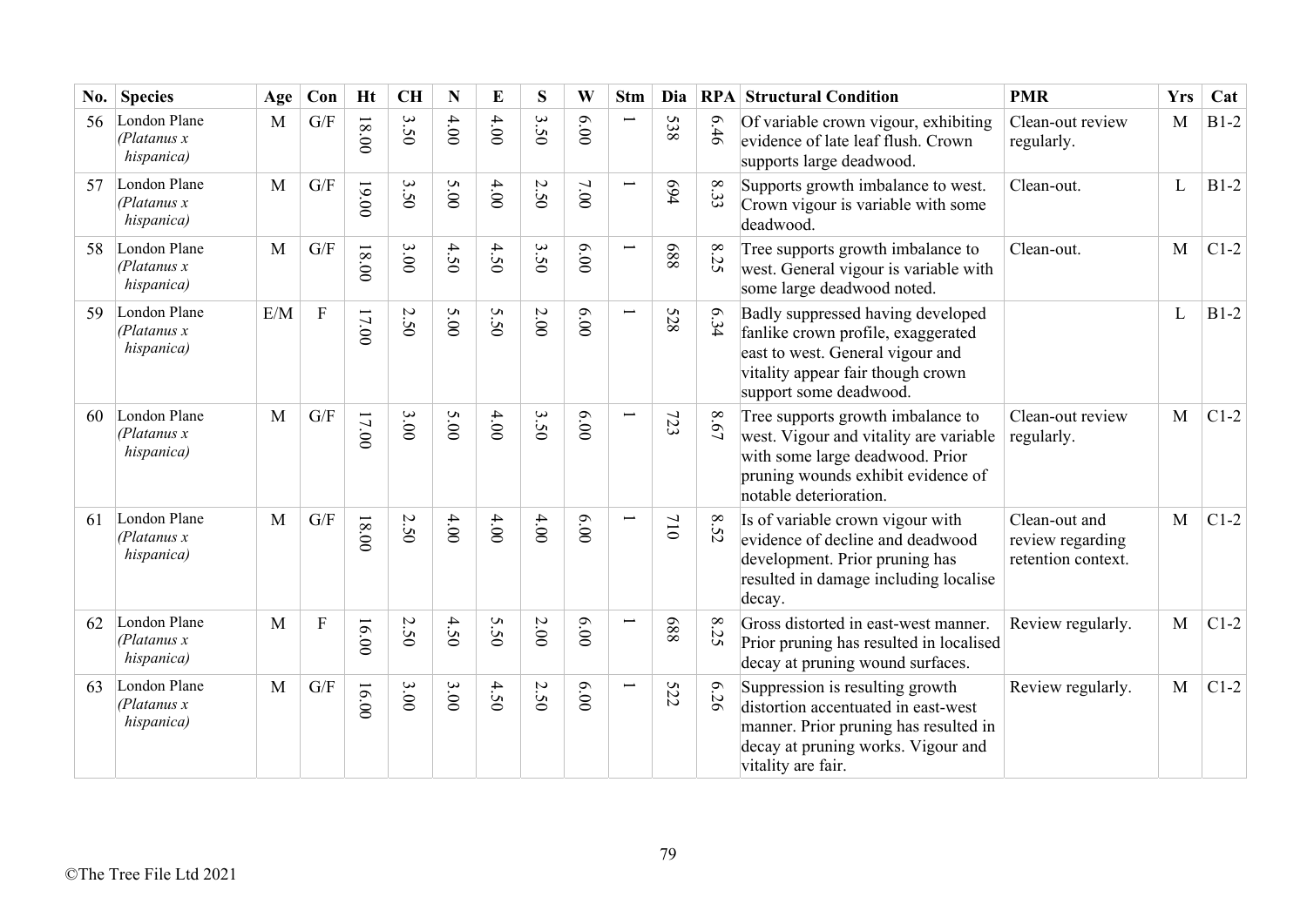| No. | <b>Species</b>                             | Age | Con                     | <b>Ht</b> | <b>CH</b> | N       | E        | S               | W                | <b>Stm</b>    | Dia   | RPA  | <b>Structural Condition</b>                                                                                                                                                                                               | <b>PMR</b>                                                | <b>Yrs</b> | Cat    |
|-----|--------------------------------------------|-----|-------------------------|-----------|-----------|---------|----------|-----------------|------------------|---------------|-------|------|---------------------------------------------------------------------------------------------------------------------------------------------------------------------------------------------------------------------------|-----------------------------------------------------------|------------|--------|
| 64  | London Plane<br>(Platanus x)<br>hispanica) | M   | $\mathrm{G}/\mathrm{F}$ | 18.00     | 3.00      | S<br>50 | 3.00     | 3.00            | 6.50             |               | 640   | 7.68 | Tree developed notable growth<br>imbalance to north-west. General<br>vigour and vitality appear good. Prior<br>pruning has resulted in deterioration<br>of pruning wounds.                                                | Review regularly.                                         | M          | $B1-2$ |
| 65  | London Plane<br>(Platanus x)<br>hispanica) | E/M | G/F                     | 16.00     | 3.50      | 4.50    | 3.50     | ⊢<br>$\dot{50}$ | 6.00             |               | $493$ | 5.92 | Notably suppressed with extensive<br>growth imbalance to west. Prior<br>pruning has resulted in localised<br>cavity development of an extent that<br>may undermine structural integrity<br>and predispose tree to damage. | Review annually.<br>Consider crown<br>reduction works.    | S          | $C1-2$ |
| 66  | London Plane<br>(Platanus x)<br>hispanica) | M   | G/F                     | $17.00$   | 2.50      | 5.00    | $2.00\,$ | 2.50            | 00'9             |               | 624   | 7.49 | Tree supports extensive growth<br>imbalance to west. Structural limbs<br>are affected by pruning related<br>localised cavities. Vigour and vitality<br>are fair.                                                          | Review regularly.                                         | M          | $C1-2$ |
| 67  | London Plane<br>(Platanus x)<br>hispanica) | M   | ${\bf F}$               | 17.00     | 3.00      | 4.00    | 3.50     | 4.00            | 5.50             |               | 592   | 7.10 | Vigour and vitality are variable.<br>Primary stem is affected by cavity<br>development at 2.50 m.                                                                                                                         | Clean-out. Review<br>regularly.                           | M          | $C1-2$ |
| 68  | London Plane<br>(Platanus x)<br>hispanica) | M   | G/F                     | 18.00     | 4.00      | 4.50    | 4.50     | 3.00            | 0.00             | $\overline{}$ | 570   | 6.84 | Vigour and vitality are variable.<br>Primary stem is affected by prior<br>wounding and extensive cavity<br>development.                                                                                                   | Review regularly in<br>consider crown<br>reduction works. | M          | $C1-2$ |
| 69  | London Plane<br>(Platanus x)<br>hispanica) | M   | $\overline{F}$          | 18.00     | 3.50      | 5.00    | 4.50     | 4.00            | $6.5$<br>$\circ$ |               | 694   | 8.33 | Supports notable growth imbalance to Review regularly.<br>west. Prior pruning and limb loss<br>have resulted in localised decay<br>vigour and vitality is fair but variable.                                              |                                                           | M          | $C1-2$ |
| 70  | London Plane<br>(Platanus x)<br>hispanica) | E/M | $\overline{F}$          | 15.00     | 4.00      | 2.50    | 0.00     | 2.00            | 00.00            | Ī             | 477   | 5.73 | Heavily distorted and unbalanced to<br>west. Vigour and vitality are impaired<br>suggesting likely pathological issues.                                                                                                   |                                                           | M          | $C1-2$ |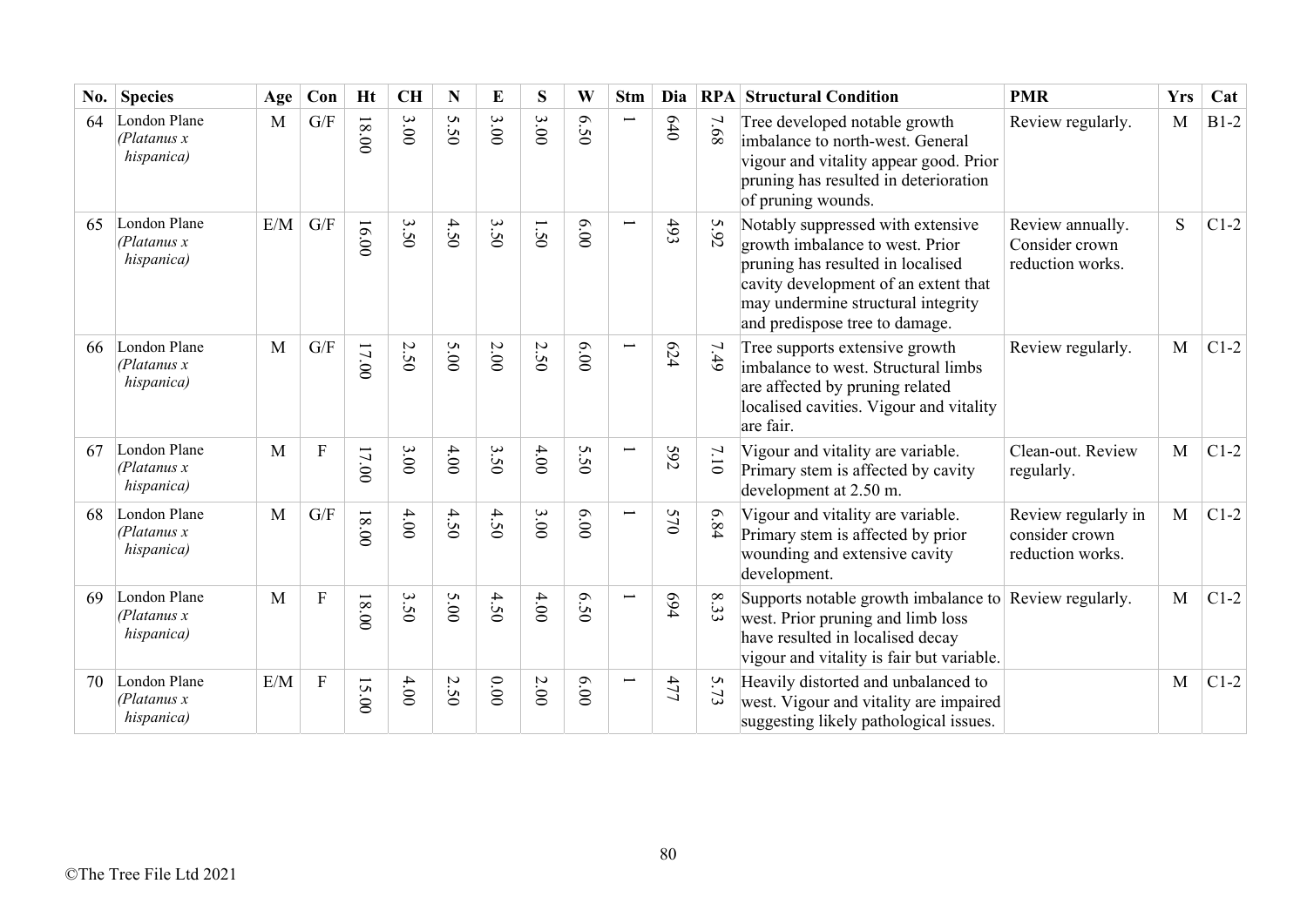| No. | <b>Species</b>                             | Age          | Con                       | <b>Ht</b> | <b>CH</b> | N    | E    | S    | W    | <b>Stm</b>               | Dia |          | <b>RPA Structural Condition</b>                                                                                                                                                                                                                               | <b>PMR</b>                                                    | <b>Yrs</b> | Cat    |
|-----|--------------------------------------------|--------------|---------------------------|-----------|-----------|------|------|------|------|--------------------------|-----|----------|---------------------------------------------------------------------------------------------------------------------------------------------------------------------------------------------------------------------------------------------------------------|---------------------------------------------------------------|------------|--------|
| 71  | London Plane<br>(Platanus x<br>hispanica)  | M            | G/F                       | $18.00$   | 3.50      | 5.00 | 4.00 | 4.00 | 6.00 |                          | 573 | 88'9     | Tree supports growth imbalance to<br>west. Vigour and vitality appear fair.<br>Prior pruning has resulted in<br>deterioration of wound surfaces.<br>Higher eastern crown has suffered<br>notable storm damage with debris<br>caught hi above public footpath. | Clean-out.                                                    | S          | $C1-2$ |
| 72  | London Plane<br>(Platanus x)<br>hispanica) | $\mathbf{M}$ | $\boldsymbol{\mathrm{F}}$ | $18.00$   | $4.00$    | 5.00 | 3.00 | 2.00 | 7.00 | $\overline{\phantom{0}}$ | 500 | 6.00     | Extensively unbalanced to west.<br>Vigour and vitality appear fair but<br>variable.                                                                                                                                                                           | Consider structural<br>pruning works to<br>address imbalance. | M          | $C1-2$ |
| 73  | London Plane<br>(Platanus x)<br>hispanica) | $\mathbf{M}$ | G/F                       | $18.00$   | 3.00      | 5.00 | 0.00 | 4.50 | 7.50 |                          | 583 | 66.9     | Heavily one-sided with notable<br>imbalance to west. Vigour and vitality pruning works.<br>are variable with some deadwood<br>noted within crown.                                                                                                             | Clean-out consider                                            | L          | $B1-2$ |
| 74  | London Plane<br>(Platanus x)<br>hispanica) | $\mathbf{M}$ | $\boldsymbol{\mathrm{F}}$ | $18.00$   | 5.50      | 1.50 | 2.50 | 4.00 | 5.00 | $\overline{\phantom{0}}$ | 55  | 19'9     | Notably distorted after extensive prior Review regularly.<br>pruning. Note is made of wound<br>cluster above 2.00 m that will be<br>subject to ongoing decay.                                                                                                 |                                                               | S          | $C1-2$ |
| 75  | London Plane<br>(Platanus x)<br>hispanica) | M            | G/F                       | $18.00$   | 4.00      | 4.50 | 3.00 | 4.50 | 6.00 | Ī                        | 169 | 8.29     | Supports growth imbalance to west.<br>Vigour and vitality are fair but<br>variable with some large deadwood<br>within crown                                                                                                                                   | Clean-out.                                                    | M          | $C1-2$ |
| 76  | London Plane<br>(Platanus x)<br>hispanica) | E/M          | $\mathbf{F}$              | 16.00     | 3.00      | 2.00 | 3.00 | 3.50 | 6.00 |                          | 465 | S<br>.58 | Tree supports growth imbalance to<br>west. Crown supports some<br>deadwood and extensive prior<br>pruning and limb loss, some words<br>from which are now subject to extent<br>of deterioration                                                               | Clean-out and<br>consider structural<br>pruning.              | M          | $C1-2$ |
| 77  | London Plane<br>(Platanus x)<br>hispanica) | M            | G/F                       | 17.00     | 4.00      | 4.50 | 5.00 | 2.00 | 6.00 |                          | 541 | 6.49     | Has developed fanlike crown profile,<br>perpendicular to tree alignment.<br>General vigour and vitality are fair<br>though some deadwood is noted.                                                                                                            |                                                               | L          | $B1-2$ |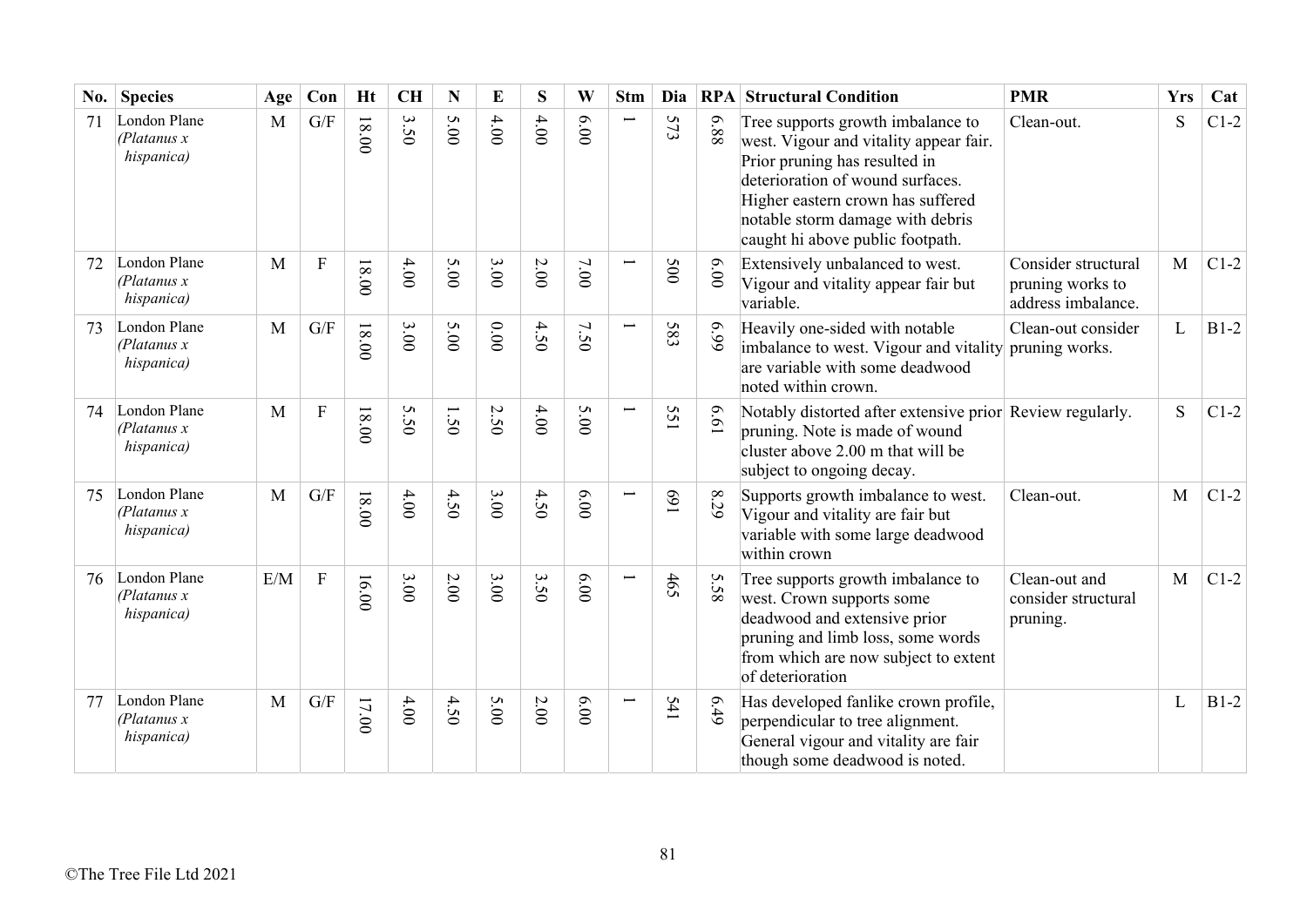| No. | <b>Species</b>                             | Age          | Con                       | <b>Ht</b> | <b>CH</b>                   | N                 | E               | S    | W        | <b>Stm</b>               | Dia |                | <b>RPA Structural Condition</b>                                                                                                                                                                                    | <b>PMR</b>                     | <b>Yrs</b> | Cat    |
|-----|--------------------------------------------|--------------|---------------------------|-----------|-----------------------------|-------------------|-----------------|------|----------|--------------------------|-----|----------------|--------------------------------------------------------------------------------------------------------------------------------------------------------------------------------------------------------------------|--------------------------------|------------|--------|
| 78  | London Plane<br>(Platanus x)<br>hispanica) | M            | G/F                       | 19.00     | 3.00                        | S<br>$\tilde{S}0$ | S<br>$\ddot{s}$ | 7.00 | 7.50     |                          | 777 | 9.32           | A broad, dominating this end of line<br>specimen vigour and vitality is good.<br>Minimal deadwood is noted however<br>crown does support deteriorating<br>wounds from prior pruning.                               | Review regularly.              | L          | $B1-2$ |
| 79  | London Plane<br>(Platanus x)<br>hispanica) | M            | G/F                       | 19.00     | 2.50                        | 7.00              | 6.00            | 5.00 | 7.00     |                          | 106 | 10.89          | A large, dominating end of line<br>specimen general vigour and vitality<br>appears good though minor deadwood<br>is noted                                                                                          | Clean-out.                     | L          | $B1-2$ |
| 80  | London Plane<br>(Platanus x)<br>hispanica) | M            | G/F                       | $00.81$   | 3.00                        | 5.00              | 7.00            | 5.00 | $00.8\,$ | $\overline{\phantom{0}}$ | 745 | 8.94           | Large broad and spreading specimen<br>of apparently good vigour and<br>vitality. Crown supports both<br>deadwood and caught broken<br>material.                                                                    | Clean-out.                     | L          | $B1-2$ |
| 81  | London Plane<br>(Platanus x)<br>hispanica) | M            | G/F                       | 20.00     | 4.00                        | 5.00              | 6.50            | 5.00 | $7.00$   |                          | 984 | 9.43           | Large specimen of apparently good<br>vigour and vitality though crown has<br>localised deadwood.                                                                                                                   | Clean-out.                     | L          | $B1-2$ |
| 82  | London Plane<br>(Platanus x)<br>hispanica) | M            | G/F                       | $18.00$   | 4.00                        | 4.00              | 5.50            | 3.50 | 7.00     |                          | 899 | $8.02\,$       | Notably distorted having developed<br>fanlike crown profile. General vigour<br>and vitality are fair with only limited<br>deadwood noted.                                                                          |                                | L          | $B1-2$ |
| 83  | London Plane<br>(Platanus x)<br>hispanica) | M            | $\boldsymbol{\mathrm{F}}$ | 00.00     | 4.00                        | 4.50              | 5.50            | 3.50 | $7.00$   |                          | 889 | $\infty$<br>25 | Large spreading specimen having<br>developed fanlike crown profile<br>extending east west. Crown supports<br>extensive deadwood within middle<br>crown. Prior pruning wounds exhibit<br>evidence of deterioration. | Clean-out review<br>regularly. | M          | $C1-2$ |
| 84  | London Plane<br>(Platanus x)<br>hispanica) | $\mathbf{M}$ | G/F                       | 20.00     | 3.50                        | 5.00              | 6.50            | 5.00 | $00.8\,$ |                          | 889 | $\infty$<br>25 | Large dominating specimen of<br>variable crown vigour and supporting<br>some deadwood.                                                                                                                             | Clean-out.                     | L          | $B1-2$ |
| 85  | London Plane<br>(Platanus x)<br>hispanica) | M            | G/F                       | 19.00     | $\boldsymbol{\omega}$<br>50 | S<br>50           | S<br>50         | 4.00 | $7.00$   |                          | 899 | $8.02\,$       | Of good general vigour and vitality.                                                                                                                                                                               |                                | L          | $B1-2$ |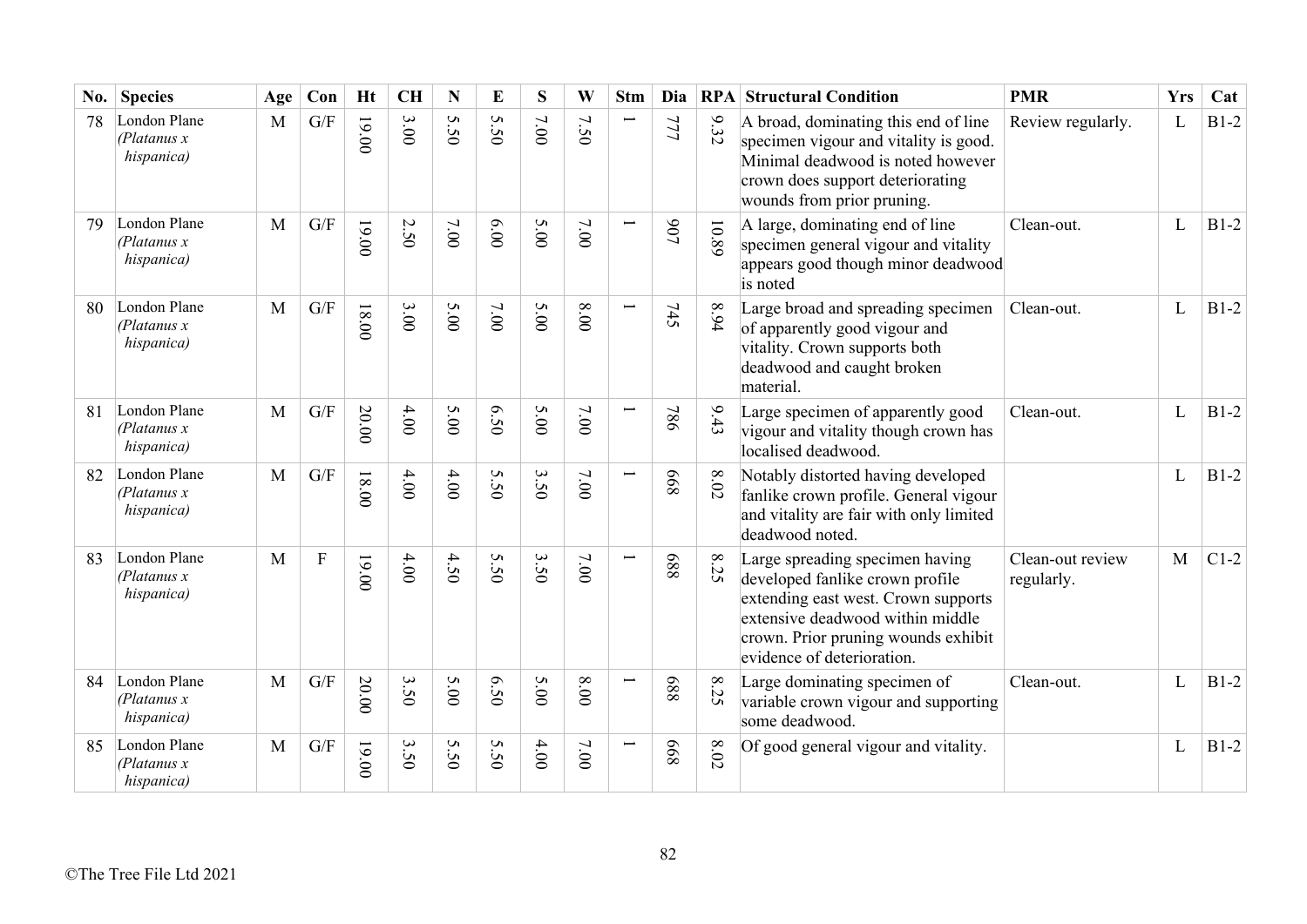| No. | <b>Species</b>                                 | Age          | Con                     | <b>Ht</b> | <b>CH</b> | N                 | E     | S    | W                                      | <b>Stm</b> | Dia        |          | <b>RPA Structural Condition</b>                                                                                                                                                             | <b>PMR</b>                                             | <b>Yrs</b> | Cat    |
|-----|------------------------------------------------|--------------|-------------------------|-----------|-----------|-------------------|-------|------|----------------------------------------|------------|------------|----------|---------------------------------------------------------------------------------------------------------------------------------------------------------------------------------------------|--------------------------------------------------------|------------|--------|
| 86  | London Plane<br>(Platanus x)<br>hispanica)     | M            | $\mathrm{G}/\mathrm{F}$ | 20.00     | $4.00$    | S<br>$\tilde{S}0$ | 00'9  | 5.00 | $\overline{\phantom{0}}$<br>$\ddot{S}$ |            | 751        | 10.6     | Large, predominantly vigorous<br>specimen having suffered notable<br>failure within up and middle crown.<br>Substantial debris is still caught<br>within crown above road edge<br>position. | Clean-out and<br>consider structural<br>pruning works. | S          | $C1-2$ |
| 87  | London Plane<br>(Platanus x)<br>hispanica)     | $\mathbf{M}$ | G/F                     | 19.00     | 3.50      | 4.50              | 00'9  | 5.00 | 7.50                                   |            | 640        | $7.68\,$ | Large specimen with minor growth<br>imbalance to west. Crown supports<br>deadwood and heavily cavity affected<br>limbs.                                                                     | Clean-out.                                             | M          | $C1-2$ |
| 88  | London Plane<br>(Platanus x)<br>hispanica)     | M            | G/F                     | 19.00     | 3.50      | S<br>$\dot{50}$   | 7.00  | 5.00 | 7.50                                   |            | 662        | 7.95     | Crown spread is accentuated in east-<br>west manner. Vigour and vitality are<br>fair though crown support some large<br>deadwood.                                                           | Clean-out.                                             | L          | $C1-2$ |
| 89  | London Plane<br>(Platanus x)<br>hispanica)     | M            | G/F                     | 20.00     | 4.00      | 5.00              | 5.50  | 4.00 | 6.00                                   |            | 653        | 7.83     | Tree supports minor growth<br>imbalance to west. General vigour<br>and vitality remain good however<br>both deadwood and debris is noted<br>within crown.                                   | Clean-out.                                             | L          | $B1-2$ |
| 90  | London Plane<br>(Platanus x)<br>hispanica)     | M            | G/F                     | 20.00     | 3.00      | 5.00              | 5.50  | 4.00 | 7.00                                   |            | <b>662</b> | 7.95     | Supports growth imbalance to west.<br>General vigour and vitality are fair<br>though crown support some<br>deadwood.                                                                        | Clean-out.                                             | L          | $B1-2$ |
| 91  | London Plane<br>(Platanus x)<br>hispanica)     | $\mathbf{M}$ | G/F                     | $18.00$   | 3.00      | 5.00              | 00.00 | 6.00 | 7.00                                   |            | 793        | 9.51     | Dominant, end of line specimen.<br>Vigour and vitality are good though<br>minor deadwood is noted. Middle<br>centre crown has suffered prior storm<br>damage and failure.                   | Clean-out.                                             | L          | $B1-2$ |
|     | 156 London Plane<br>(Platanus x)<br>hispanica) | $\mathbf{M}$ | G/F                     | 18.00     | 2.50      | $8.00$            | 7.00  | 6.00 | 6.00                                   |            | 247        | 10.16    | Broad and spreading specimen of<br>good vigour and vitality.                                                                                                                                |                                                        | L          | $B1-2$ |
| 157 | London Plane<br>(Platanus x)<br>hispanica)     | M            | G/F                     | 00.00     | 3.00      | 6.50              | 7.50  | 6.00 | 6.00                                   |            | 828        | 9.93     | A broad and vigorous specimen<br>supporting limited deadwood.                                                                                                                               |                                                        | L          | $B1-2$ |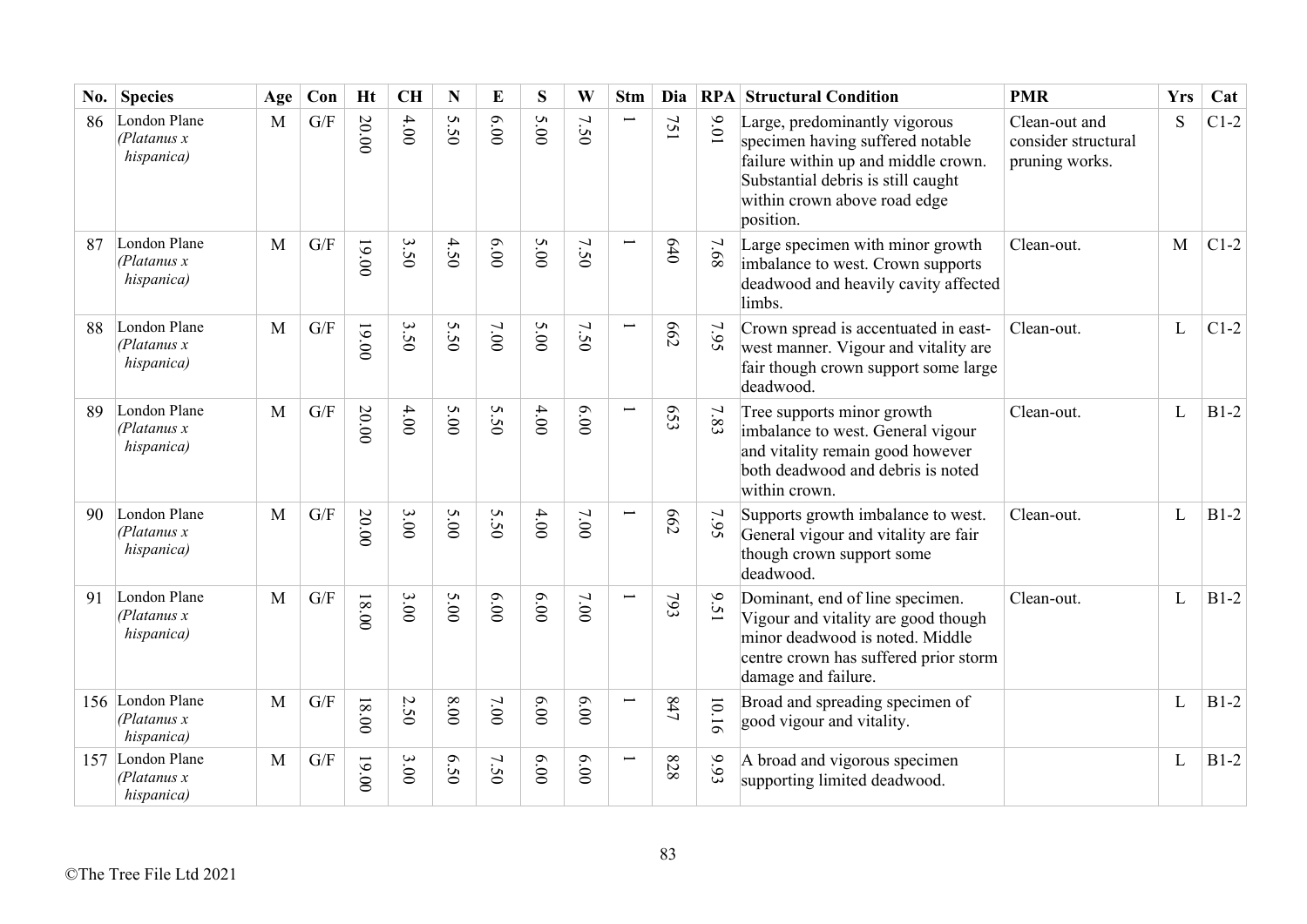| No.  | <b>Species</b>                                 | Age          | Con                       | <b>Ht</b> | <b>CH</b> | N       | E      | S    | W               | <b>Stm</b>               | Dia        |                            | <b>RPA Structural Condition</b>                                                                                                | <b>PMR</b>                     | <b>Yrs</b> | Cat    |
|------|------------------------------------------------|--------------|---------------------------|-----------|-----------|---------|--------|------|-----------------|--------------------------|------------|----------------------------|--------------------------------------------------------------------------------------------------------------------------------|--------------------------------|------------|--------|
| 158  | London Plane<br>(Platanus x)<br>hispanica)     | M            | $\boldsymbol{\mathrm{F}}$ | 19.00     | 4.00      | S<br>50 | 7.00   | 6.00 | 6.00            | Ī                        | 732        | 8.79                       | Is of good vigour and vitality.                                                                                                |                                | L          | $B1-2$ |
| 159  | London Plane<br>(Platanus x)<br>hispanica)     | M            | G/F                       | $18.00$   | 3.50      | 6.00    | 7.50   | 5.00 | 5.50            | $\overline{\phantom{0}}$ | 863        | 10.35                      | Large specimen with minor<br>imbalance to east. Vigour and vitality<br>are fair but variable. Crown supports<br>some deadwood. | Clean-out.                     | L          | $B1-2$ |
| 160  | London Plane<br>(Platanus x)<br>hispanica)     | M            | $\mathrm{G}/\mathrm{F}$   | $18.00$   | 4.00      | 5.00    | 7.00   | 5.00 | 6.00            |                          | 899        | $8.02$                     | Has developed slightly fanlike crown<br>profile accentuated east to west.<br>General vigour and vitality appear<br>good.       |                                | L          | $B1-2$ |
| 161  | London Plane<br>(Platanus x)<br>hispanica)     | M            | G/F                       | 19.00     | $2.00\,$  | 6.00    | 00.00  | 6.00 | 6.00            |                          | 802        | 6.63                       | Large but vigorous specimen.                                                                                                   |                                | L          | $B1-2$ |
| 162  | London Plane<br>(Platanus x)<br>hispanica)     | M            | G/F                       | 20.00     | 4.00      | 6.00    | 7.50   | 5.00 | 0.000           | $\overline{\phantom{0}}$ | 815        | 9.78                       | Apparently vigorous.                                                                                                           |                                | L          | $B1-2$ |
|      | 163 London Plane<br>(Platanus x)<br>hispanica) | M            | $\mathrm{G}/\mathrm{F}$   | $18.00$   | 4.00      | 5.00    | 7.50   | 5.00 | 6.00            | $\overline{\phantom{0}}$ | <b>SO8</b> | 99.6                       | Supports minor imbalance to east.<br>Vigour and vitality are fair but<br>variable.                                             |                                | L          | $B1-2$ |
| 164  | London Plane<br>(Platanus x)<br>hispanica)     | M            | $\mathrm{G}/\mathrm{F}$   | 17.00     | 4.00      | 5.00    | 7.00   | 4.00 | 6.00            | $\overline{\phantom{0}}$ | C72        | 8.06                       | Has developed a fanlike crown profile<br>through suppression. Vigour and<br>vitality are fair but variable.                    |                                | L          | $B1-2$ |
| 165  | London Plane<br>(Platanus x)<br>hispanica)     | M            | G/F                       | 17.00     | 3.50      | 5.00    | $7.00$ | 5.00 | 6.00            | $\overline{\phantom{0}}$ | $672$      | 8.06                       | Vigour and vitality are reasonable,<br>but crown supports minor twiggy<br>deadwood stock                                       | Clean-out review<br>regularly. | M          | $B1-2$ |
| 166. | London Plane<br>(Platanus x)<br>hispanica)     | $\mathbf{M}$ | ${\bf F}$                 | $17.00$   | 4.00      | 4.50    | 00.9   | 3.00 | S<br>$\ddot{S}$ | $\overline{\phantom{0}}$ | 576        | 169                        | Badly suppressed and of variable<br>vigour and vitality.                                                                       | Review regularly.              | L          | $B1-2$ |
| 167  | London Plane<br>(Platanus x)<br>hispanica)     | $\mathbf{M}$ | $\mathrm{G}/\mathrm{F}$   | 17.00     | 2.50      | 4.50    | 6.50   | 5.00 | 5.50            |                          | 726        | $\infty$<br>$\overline{7}$ | Appears to be of good vigour and<br>vitality.                                                                                  |                                | L          | $B1-2$ |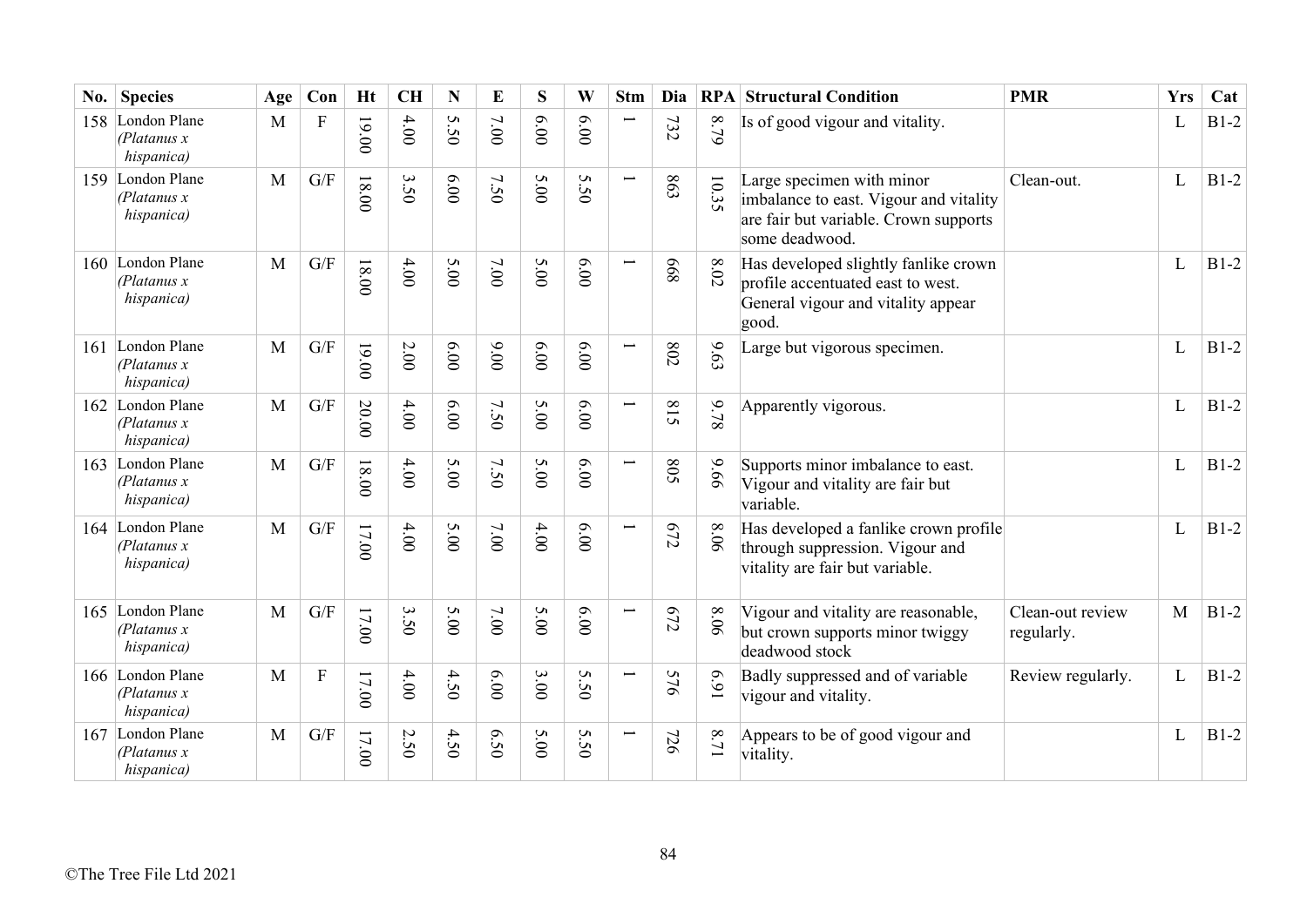| No. | <b>Species</b>                                 | Age          | Con | <b>Ht</b> | <b>CH</b> | N     | E    | S    | W                     | <b>Stm</b>               | Dia        | RPA      | <b>Structural Condition</b>                                                                                                                                  | <b>PMR</b>                         | <b>Yrs</b> | Cat    |
|-----|------------------------------------------------|--------------|-----|-----------|-----------|-------|------|------|-----------------------|--------------------------|------------|----------|--------------------------------------------------------------------------------------------------------------------------------------------------------------|------------------------------------|------------|--------|
| 168 | London Plane<br>(Platanus x)<br>hispanica)     | M            | G/F | $18.00$   | $2.00$    | 4.50  | 6.50 | 4.50 | S<br>in<br>Õ          |                          | 624        | 7.49     | Vigour and vitality fair. Crown<br>supports notable deadwood about<br>crown centre.                                                                          | Clean-out.                         | L          | $B1-2$ |
| 169 | London Plane<br>(Platanus x)<br>hispanica)     | M            | G/F | $18.00$   | 3.50      | 4.00  | 0.00 | 4.50 | 4.00                  |                          | 694        | 33       | Is notably variable crown vigour and<br>vitality with twiggy deadwood in<br>evidence throughout crown. Lower<br>crown supports some large deadwood.          | Clean-out and<br>review regularly. | M          | $C1-2$ |
| 170 | London Plane<br>(Platanus x)<br>hispanica)     | M            | G/F | $18.00$   | 2.50      | 00.00 | 6.50 | 5.50 | 5.5<br>$\ddot{\circ}$ |                          | 732        | 8.79     | A dominant, end of line specimen of<br>good vigour and vitality. Crown has<br>suffered minor mechanical failure<br>with debris caught within lower<br>crown. | Clean-out.                         | L          | $B1-2$ |
| 171 | London Plane<br>(Platanus x)<br>hispanica)     | $\mathbf{M}$ | G/F | 15.00     | 4.00      | 5.00  | 00'9 | 4.00 | 5.00                  |                          | 659        | 7.91     | An end of line specimen of variable<br>vigour and vitality.                                                                                                  |                                    | L          | $B1-2$ |
| 172 | London Plane<br>(Platanus x)<br>hispanica)     | M            | G/F | $17.00$   | 3.50      | 5.00  | 6.50 | 4.50 | 5.00                  | $\overline{\phantom{0}}$ | 189        | $8.17\,$ | Fair vigour and vitality though middle Clean-out.<br>crown support some deadwood.                                                                            |                                    | L          | $B1-2$ |
| 173 | London Plane<br>(Platanus x)<br>hispanica)     | M            | G/F | 17.00     | 3.50      | 4.50  | 6.00 | 4.00 | 5.00                  | Ē                        | 575        | 8.10     | Vigour and vitality are fair but<br>variable with some debris caught<br>within middle crown.                                                                 | Clean-out.                         | L          | $B1-2$ |
| 174 | London Plane<br>(Platanus x)<br>hispanica)     | M            | G/F | $18.00$   | 3.50      | 5.50  | 0.50 | 5.00 | 6.00                  | $\overline{\phantom{0}}$ | £59        | 7.83     | Distorted through suppression. Has<br>suffered prior storm damage with<br>debris caught within lower middle<br>crown.                                        | Clean-out.                         | L          | $B1-2$ |
| 175 | London Plane<br>(Platanus x)<br>hispanica)     | M            | G/F | $17.00$   | 3.50      | 5.00  | 7.00 | 5.00 | S<br>$\ddot{S}$       | Ē                        | $00\angle$ | 8.40     | Badly distorted through suppression.<br>Prior pruning has resulted in localised<br>cavity development. Crown supports<br>minor deadwood.                     | Clean-out.                         | L          | $B1-2$ |
|     | 176 London Plane<br>(Platanus x)<br>hispanica) | M            | G/F | $17.00$   | 3.50      | 5.00  | 7.00 | 4.50 | 5.5<br>$\circ$        |                          | 739        | 8.86     | Is of variable vigour and vitality.<br>Prior pruning wounds are now subject regularly.<br>to deterioration.                                                  | Clean-out review                   | L          | $B1-2$ |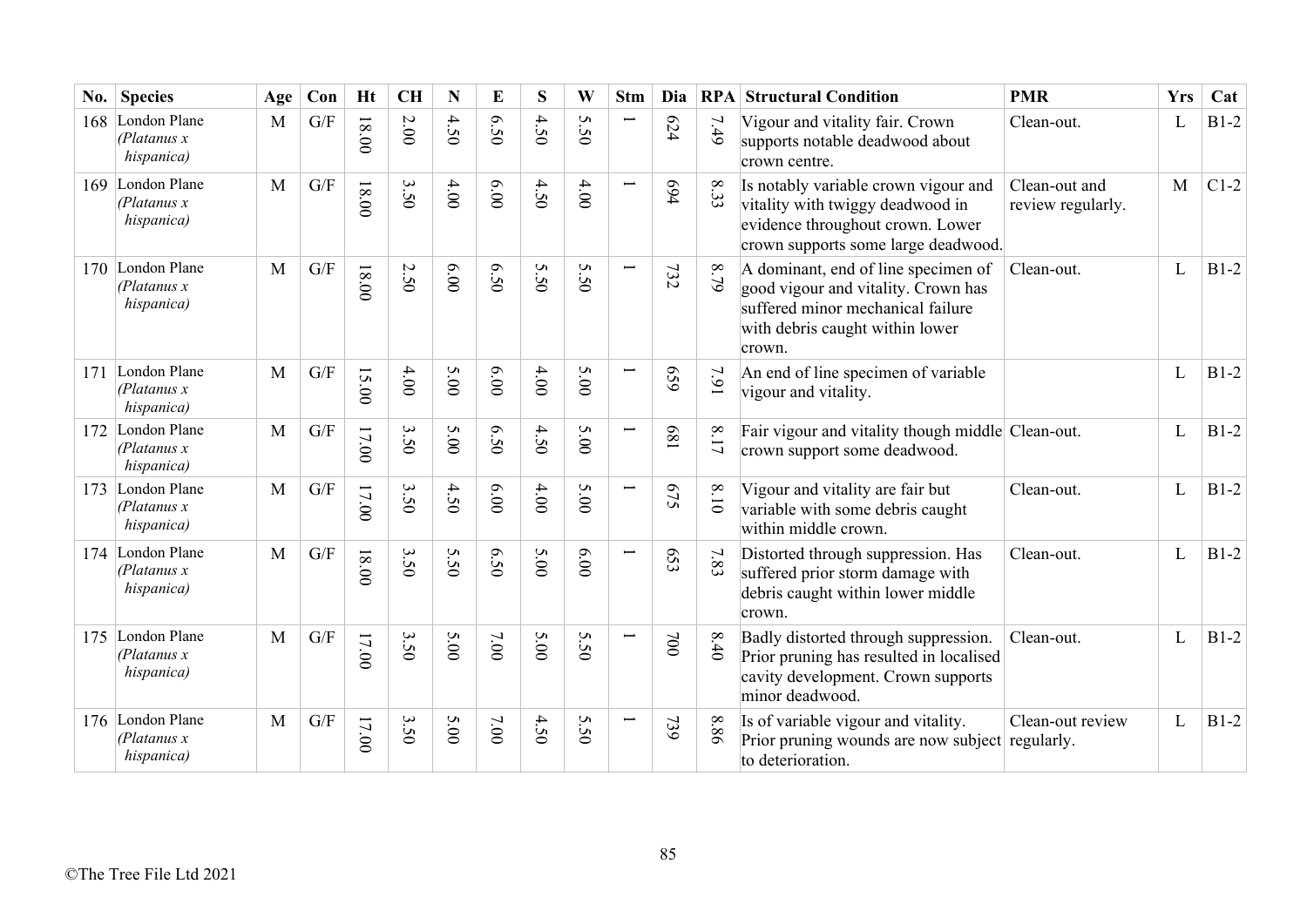| No. | <b>Species</b>                             | Age          | Con | <b>Ht</b> | <b>CH</b> | N                 | E    | S    | W    | <b>Stm</b>               | Dia | RPA      | <b>Structural Condition</b>                                                                                                                                                               | <b>PMR</b>                                                                          | <b>Yrs</b> | Cat    |
|-----|--------------------------------------------|--------------|-----|-----------|-----------|-------------------|------|------|------|--------------------------|-----|----------|-------------------------------------------------------------------------------------------------------------------------------------------------------------------------------------------|-------------------------------------------------------------------------------------|------------|--------|
| 177 | London Plane<br>(Platanus x)<br>hispanica) | M            | G/F | 17.00     | 3.50      | 5.00              | 0.50 | 4.50 | 00'9 |                          | 726 | 17.1     | Suppression is lead to minor crown<br>distortion. Prior decline in deadwood<br>development sees deadwood carriage<br>within lower middle crown.                                           | Clean-out review<br>regularly.                                                      | M          | $B1-2$ |
| 178 | London Plane<br>(Platanus x)<br>hispanica) | $\mathbf{M}$ | G/F | 18.00     | 3.50      | 5.50              | 7.00 | 5.00 | 6.50 | Ţ                        | 628 | 10.54    | Of reasonable vigour and vitality.<br>Prior pruning and limb loss have<br>resulted in localised decay and<br>deterioration, most notable crown<br>fork at 3.00 m.                         | Consider structural<br>reduction works.                                             | M          | $C1-2$ |
| 179 | London Plane<br>(Platanus x)<br>hispanica) | M            | G/F | $18.00$   | 4.00      | 4.50              | 7.00 | 5.00 | 00'9 | Ē                        | 964 | 9.55     | Has suffered minus distortion through Clean-out.<br>suppression. General vigour and<br>vitality are fair though some<br>deadwood is noted.                                                |                                                                                     | M          | $B1-2$ |
| 180 | London Plane<br>(Platanus x)<br>hispanica) | M            | G/F | $18.00$   | 3.50      | 5.00              | 7.00 | 5.00 | 7.00 |                          | 793 | 9.51     | Has developed notably fanlike crown<br>profile accentuated east to west.<br>General vigour and vitality are good<br>though minor deadwood is noted.                                       | Clean-out.                                                                          | L          | $B1-2$ |
| 181 | London Plane<br>(Platanus x)<br>hispanica) | M            | F/P | 18.00     | 3.00      | 5.00              | 7.00 | 5.00 | 7.00 | Ē                        | 189 | $8.17\,$ | Has developed notable cavity on<br>lower stem to north west. Has<br>suffered major limb loss at 4.50 m<br>with major dead stump remaining.<br>General vigour and vitality remain<br>good. | Consider structural<br>pruning works<br>including crown<br>reduction type<br>works. | M          | $C1-2$ |
| 182 | London Plane<br>(Platanus x)<br>hispanica) | M            | G/F | $00.81$   | 3.00      | 5.50              | 7.50 | 5.00 | 05.9 |                          | 875 | 10.50    | Of reasonable vigour and vitality. Has Cut ivy and Clean-<br>undergone substantial pruning in past. out.<br>Lower stem supports developing ivy<br>cover.                                  |                                                                                     | L          | $B1-2$ |
| 183 | London Plane<br>(Platanus x)<br>hispanica) | $\mathbf{M}$ | G/F | 19.00     | 4.00      | S<br>$\tilde{S}0$ | 7.50 | 5.00 | 05.9 | $\overline{\phantom{0}}$ | 648 | 10.54    | Prior pruning wounds are subject to<br>deterioration. Vigour and vitality are<br>fair but variable. Some debris is<br>caught within crown.                                                | Clean-out.                                                                          | L          | $B1-2$ |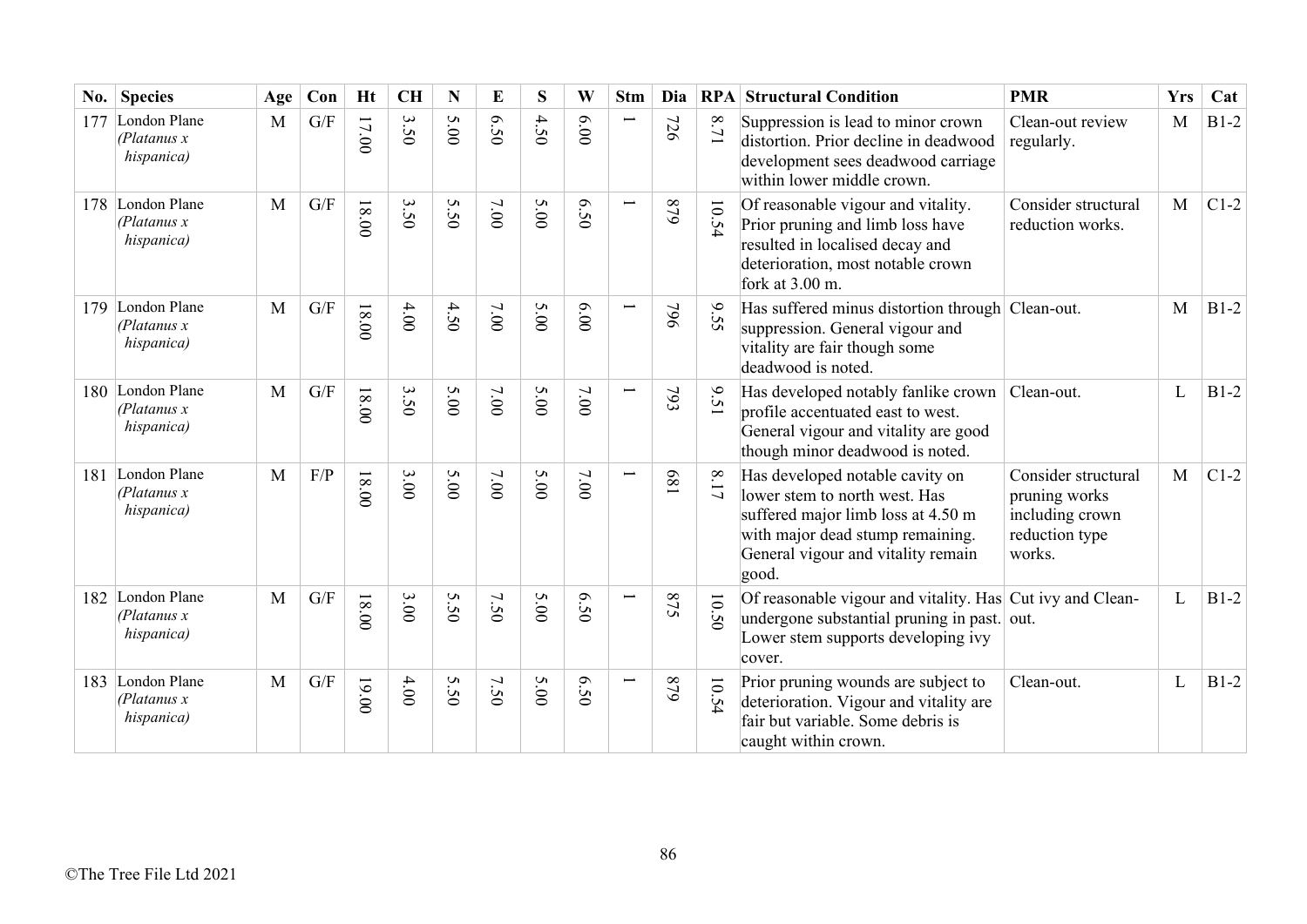| No. | <b>Species</b>                                 | Age | Con                     | <b>Ht</b> | <b>CH</b> | $\mathbf N$ | E    | S             | W    | <b>Stm</b>    | Dia        | RPA        | <b>Structural Condition</b>                                                                                                                                                                                                                                                           | <b>PMR</b>                                                                       | <b>Yrs</b>   | Cat    |
|-----|------------------------------------------------|-----|-------------------------|-----------|-----------|-------------|------|---------------|------|---------------|------------|------------|---------------------------------------------------------------------------------------------------------------------------------------------------------------------------------------------------------------------------------------------------------------------------------------|----------------------------------------------------------------------------------|--------------|--------|
| 184 | London Plane<br>(Platanus x)<br>hispanica)     | M   | $\mathrm{G}/\mathrm{F}$ | 19.00     | 4.00      | 00'9        | 7.50 | 5.00          | 7.00 |               | 976        | $11.12$    | Large specimen with gross distortion<br>extending east to west. Prior pruning<br>has resulted in wound deterioration.<br>General vigour and vitality remain<br>reasonable. Minor deadwood is noted.                                                                                   | Clean-out review<br>regularly.                                                   | L            | $B1-2$ |
|     | 185 London Plane<br>(Platanus x)<br>hispanica) | M   | G/F                     | 19.00     | 4.00      | 4.00        | 7.50 | 5.00          | 7.00 |               | <b>662</b> | 7.95       | Has suffered notable mechanical<br>failure with much debris caught<br>within crown. Prior limb removal<br>wound is now subject to a visibly<br>extensive deterioration and decay.                                                                                                     | Clean-out and<br>consider structural<br>pruning. Consider<br>structural pruning. | M            | $C1-2$ |
|     | 186 London Plane<br>(Platanus x)<br>hispanica) | M   | F/P                     | $18.00$   | 4.00      | 5.50        | 00'6 | 5.00          | 6.50 |               | 936        | 53         | A large specimen supporting notable<br>imbalance to east. General vigour and<br>vitality appear good though crown<br>support some deadwood and<br>extensive cavity is and areas of<br>deterioration from past limb loss<br>wounds, particularly notable to south<br>east at $4.50$ m. | Clean-out consider<br>structural pruning<br>works.                               | S            | $C1-2$ |
| 187 | London Plane<br>(Platanus x)<br>hispanica)     | M   | G/F                     | $18.00$   | 4.00      | 4.50        | 7.50 | 4.00          | 00'9 |               | 630        | 7.56       | Once larger specimen has suffered<br>limb loss and failure. Crown retains<br>notable stump at 4.50 m. Vigour and<br>vitality is fair but variable.                                                                                                                                    | Clean-out review<br>regularly.                                                   | $\mathbf{M}$ | $C1-2$ |
|     | 188 London Plane<br>(Platanus x)<br>hispanica) | M   | $\overline{F}$          | 17.00     | 4.00      | 4.50        | 7.00 | 4.00          | 6.00 |               | 624        | 7.49       | Suppressed distorted by proximity of<br>near neighbours. Vigour and vitality<br>are less than that of near neighbours<br>suggesting possible pathological<br>issues. Prior pruning as result in<br>deterioration of limb loss wounds.                                                 | Review regularly.                                                                | S            | $C1-2$ |
|     | 189 London Plane<br>(Platanus x)<br>hispanica) | M   | G/F                     | 19.00     | 3.00      | 4.50        | 7.00 | 0.00          | 6.50 | $\overline{}$ | 885        | $10.62\,$  | A dominating end of line specimen.<br>Vigour and vitality appear good.                                                                                                                                                                                                                |                                                                                  | L            | $B1-2$ |
|     | 190 London Plane<br>(Platanus x)<br>hispanica) | M   | G/F                     | $18.00$   | $2.00$    | $7.00$      | 7.00 | ζŃ.<br>ن<br>0 | 5.50 | Ţ             | 939        | $\ddot{z}$ | A large, dominating, end of line tree.<br>Vigour and vitality are good though<br>prior limb loss wounds exhibit signs<br>of deterioration.                                                                                                                                            |                                                                                  | L            | $B1-2$ |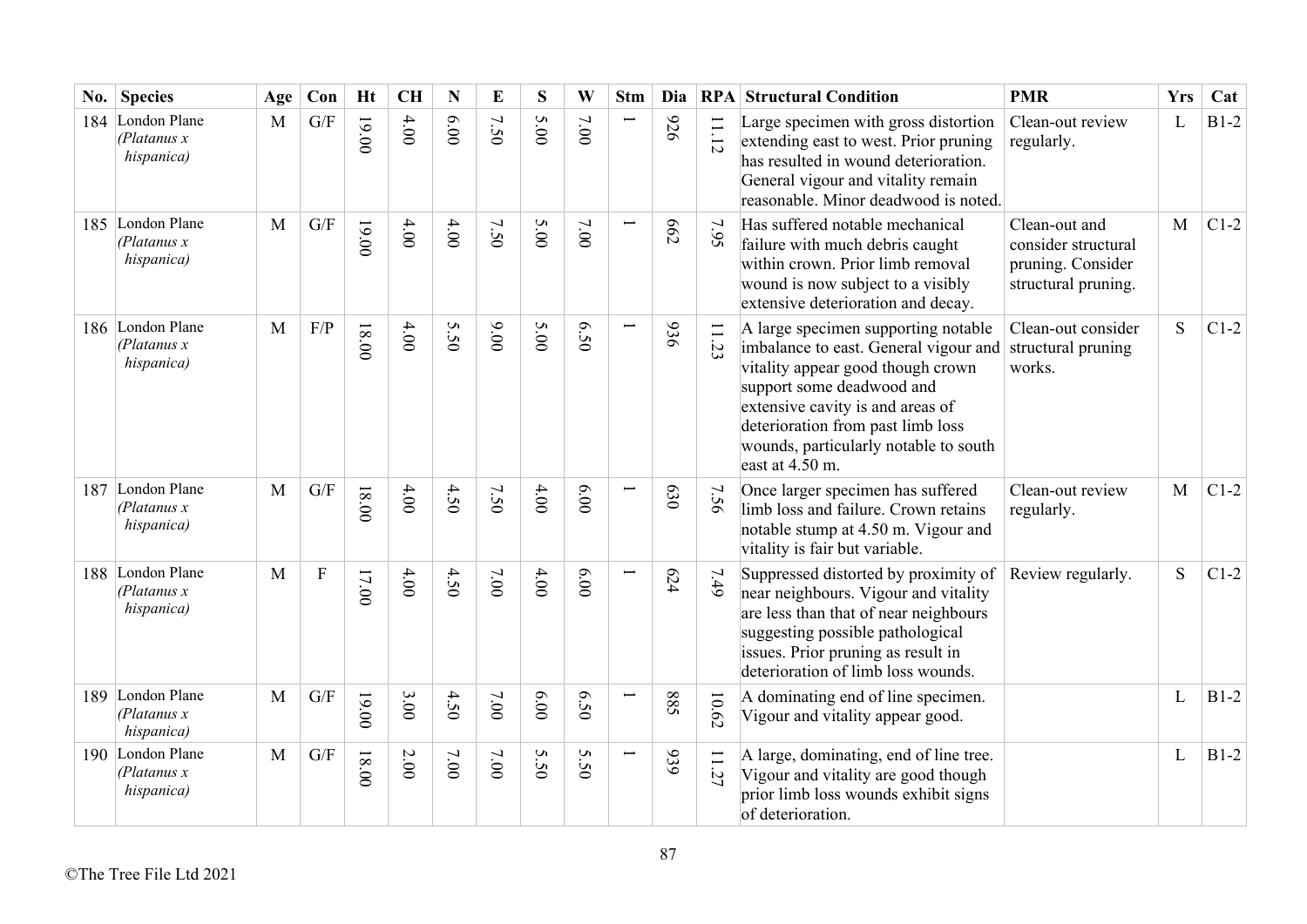|     | No. Species                                      | Age | Con          | Ht                         | <b>CH</b> | N                 | E    | S    | W                             | <b>Stm</b>               | Dia  |                                  | <b>RPA Structural Condition</b>                                                                                                                                                | <b>PMR</b>                              | <b>Yrs</b> | Cat    |
|-----|--------------------------------------------------|-----|--------------|----------------------------|-----------|-------------------|------|------|-------------------------------|--------------------------|------|----------------------------------|--------------------------------------------------------------------------------------------------------------------------------------------------------------------------------|-----------------------------------------|------------|--------|
| 191 | London Plane<br>(Platanus x)<br>hispanica)       | M   | G/F          | $19.$<br>$\infty$          | 2.50      | 7<br>$\tilde{S}0$ | 7.50 | 6.00 | $\mathcal{S}$<br>Ü<br>$\circ$ | $\overline{\phantom{0}}$ | 1003 | $\overline{z}$<br>$\Omega$       | Large spreading specimen of good<br>vigour and vitality. Prior limb loss<br>wounds exhibit evidence of<br>developing decay.                                                    | Consider structural<br>reduction works. | M          | $C1-2$ |
|     | 192 London Plane<br>(Platanus x)<br>hispanica)   | M   | G/F          | $\overline{6}$<br>$\infty$ | 3.00      | 7.50              | 8.50 | 6.00 | 7.00                          | $\overline{\phantom{0}}$ | 608  | $6\overline{6}$<br>$\circ$       | A large spreading specimen with<br>minor imbalance to east. General<br>vigour and vitality are good though<br>middle crown support some hunger<br>up debris.                   | Clean-out.                              | L          | $B1-2$ |
| 193 | London Plane<br>$\theta$ latanus x<br>hispanica) | M   | $\mathbf{F}$ | 18<br>$\infty$             | 2.00      | 6.50              | 00.8 | 7.00 | 0.00                          | $\overline{\phantom{0}}$ | 444  | $\overline{0}$<br>$\overline{5}$ | Vigorous but potentially<br>compromised by cavity development<br>and decay of lower stem. General<br>vigour and vitality are good. Apply<br>substantive crown reduction works. |                                         | S          | $C1-2$ |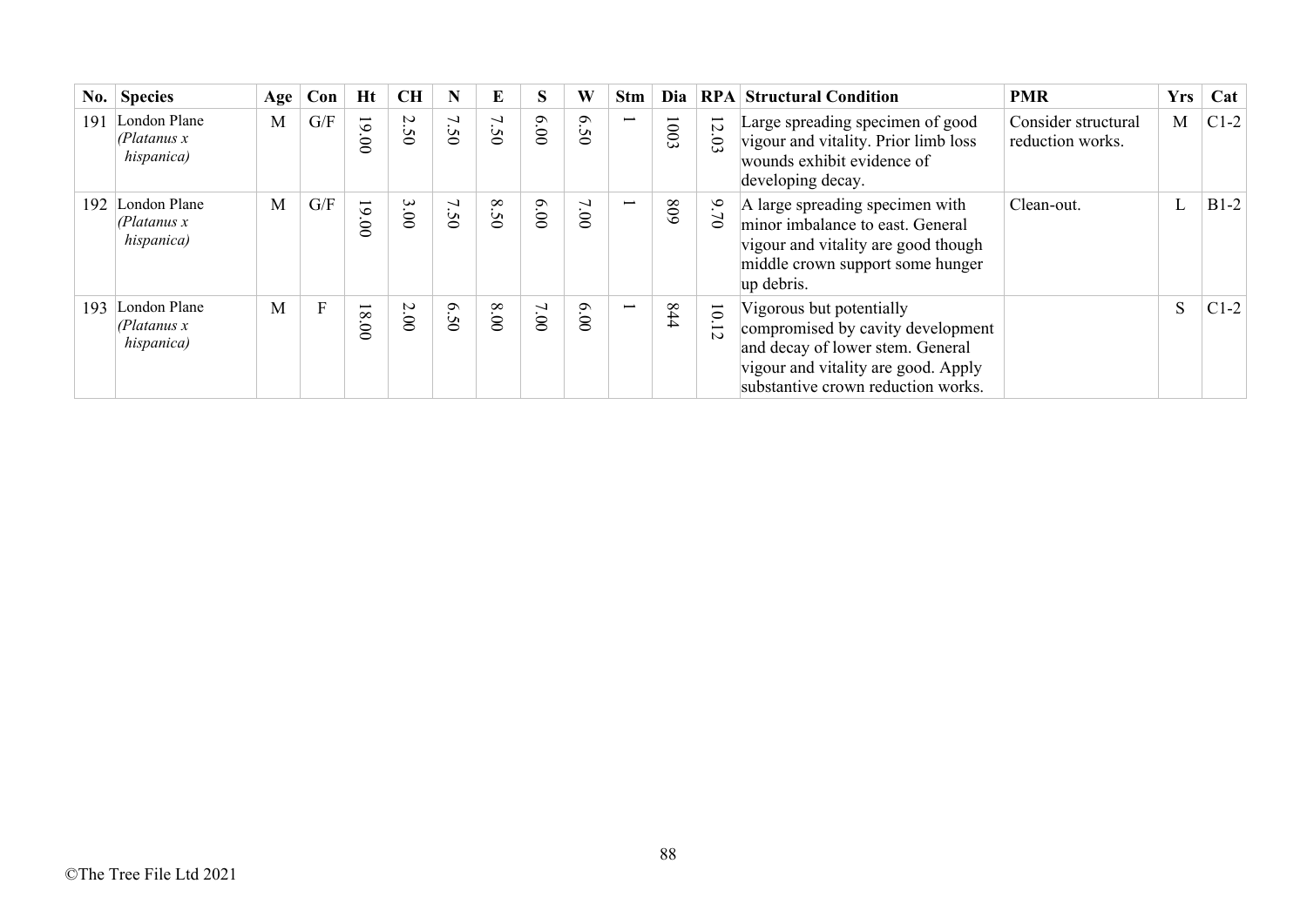## **Holy Cross Avenue and Clonliffe Road**

|   | No. Species                                | Age | Con                     | Ht               | <b>CH</b> | N    | E      | S    | W                     | <b>Stm</b>               | Dia        |      | <b>RPA Structural Condition</b>                                                                                                                                                                                                                                                                                                                                                                                                        | <b>PMR</b> | <b>Yrs</b> | Cat    |
|---|--------------------------------------------|-----|-------------------------|------------------|-----------|------|--------|------|-----------------------|--------------------------|------------|------|----------------------------------------------------------------------------------------------------------------------------------------------------------------------------------------------------------------------------------------------------------------------------------------------------------------------------------------------------------------------------------------------------------------------------------------|------------|------------|--------|
|   | London Plane<br>(Platanus x)<br>hispanica) | E/M | F                       | 13<br>$\ddot{0}$ | 2.25      | 4.50 | 2.50   | 6.00 | 5.00                  | $\overline{\phantom{0}}$ | 509        | 7.26 | Slightly one-sided with evidence of<br>prior pruning. Basal flare has<br>enveloped kerb edge with notable<br>uplifting/distortion of kerb. Northern<br>crown has suffered traumatic failure<br>with loss of one major upright. Prior<br>pruning as resulted in multiple<br>localised cavities exhibiting evidence<br>of early decay. General vigour and<br>vitality remain good.                                                       | Clean-out  | M          | $C1-2$ |
| 2 | London Plane<br>(Platanus x<br>hispanica)  | E/M | $\mathrm{G}/\mathrm{F}$ | 13.00            | 3.00      | 3.50 | $2.00$ | 2.50 | 4.5<br>$\ddot{\circ}$ |                          | 586        | 7.03 | One-sided and typically unbalanced<br>to west. Has undergone substantial<br>prior pruning with multiple wounds at<br>3.00 m exhibiting evidence of<br>superficial and early decay. Principal<br>stem has suffered traumatic failure<br>3.25 m with stem loss wound<br>exhibiting evidence of widespread<br>decay. Basal flare has enveloped kerb<br>edge with notable distortion in<br>evidence. Is of questionable<br>sustainability. |            | S          | $C1-2$ |
|   | London Plane<br>(Platanus x<br>hispanica)  | E/M | $\mathbf F$             | 14.00            | 3.50      | 4.50 | 2.50   | 2.50 | S<br>i<br>Õ           |                          | <b>592</b> | 7.10 | Exhibits typical gross imbalance to<br>west. Basal stem has enveloped and<br>distorted roadside kerb edge. Tree has<br>undergone prior pruning, some<br>wounds from which exhibit evidence<br>of superficial decay. Centre crown<br>has suffered storm damage and limb<br>loss.                                                                                                                                                        | Clean-out. | M          | $B1-2$ |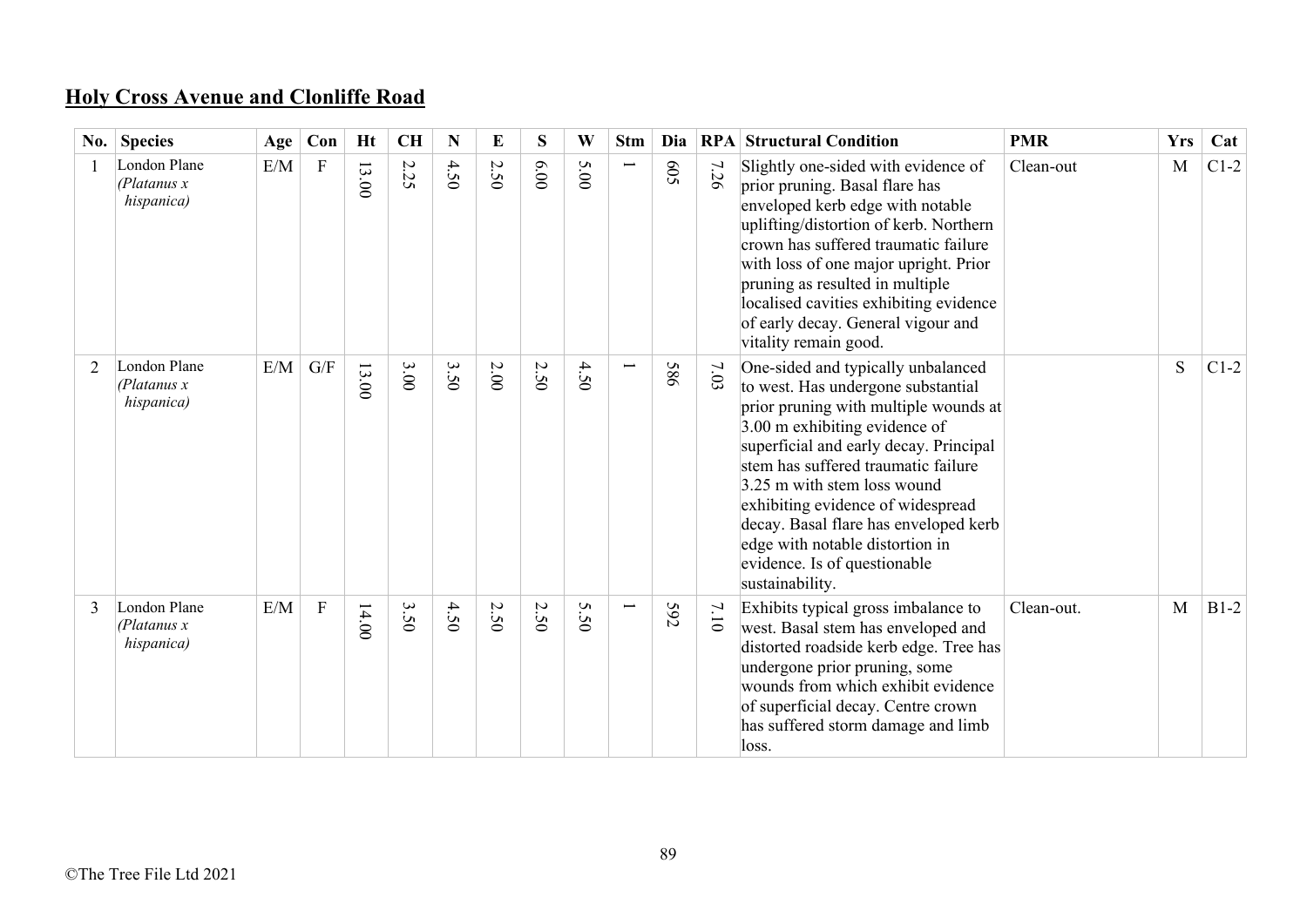| No. | <b>Species</b>                             | Age       | Con                     | <b>Ht</b> | <b>CH</b> | N      | E        | S    | W               | <b>Stm</b> | Dia |      | <b>RPA Structural Condition</b>                                                                                                                                                                                                                                                                                                              | <b>PMR</b>                           | <b>Yrs</b> | Cat    |
|-----|--------------------------------------------|-----------|-------------------------|-----------|-----------|--------|----------|------|-----------------|------------|-----|------|----------------------------------------------------------------------------------------------------------------------------------------------------------------------------------------------------------------------------------------------------------------------------------------------------------------------------------------------|--------------------------------------|------------|--------|
| 4   | London Plane<br>(Platanus x)<br>hispanica) | E/M       | $\mathbf F$             | 14.00     | 3.00      | 4.00   | $2.00\,$ | 3.00 | S<br>$\ddot{S}$ |            | 633 | 7.60 | Typically one-sided and unbalanced<br>to west. Basal flare has enveloped in<br>cause substantial distortion to<br>roadside kerb edge. Prior pruning as<br>resulted in localised decay at some<br>pruning points. Higher southern<br>crown supports extensive storm<br>damage with major limb broken but<br>caught precariously within crown. | Clean-out remove<br>broken material. | M          | $B1-2$ |
|     | London Plane<br>(Platanus x)<br>hispanica) | $\rm E/M$ | $\mathrm{G}/\mathrm{F}$ | 14.00     | 4.00      | 3.50   | 5.00     | 4.50 | 4.50            |            | 624 | 7.49 | Better balanced than many<br>neighbours. Vigour and vitality<br>remain good. Has undergone prior<br>pruning particularly about lower<br>crown. Crown supports minor<br>deadwood. Basal flare has enveloped<br>and distorted adjoining kerb edge.                                                                                             |                                      | L          | $B1-2$ |
| 6   | London Plane<br>(Platanus x)<br>hispanica) | E/M       | G/F                     | 16.00     | 4.00      | 5.00   | 3.00     | 4.00 | 4.50            |            | 509 | 7.26 | Of reasonable balance however basal<br>flare has partially enveloped in cause<br>distortion to roadside kerb edge.<br>Though crown has undergone prior<br>pruning. Crown appears to have<br>suffered minor, localise storm damage<br>with some material caught within<br>crown. Crown supports notable dead<br>stump at 4.00m to east.       | Clean-out.                           | L          | $B1-2$ |
|     | London Plane<br>(Platanus x)<br>hispanica) | E/M       | F/P                     | 16.00     | 3.50      | $7.00$ | 3.50     | 3.00 | 5.00            |            | 110 | 8.52 | A relatively large specimen of<br>reasonable vigour where basal flare<br>has partially enveloped in cause<br>disturbance to roadside kerb edge.<br>Central crown leader has suffered<br>failure resulting in decay and<br>undermining of the mid crown limb<br>extending to north. Crown supports<br>some deadwood.                          |                                      | M          | $C1-2$ |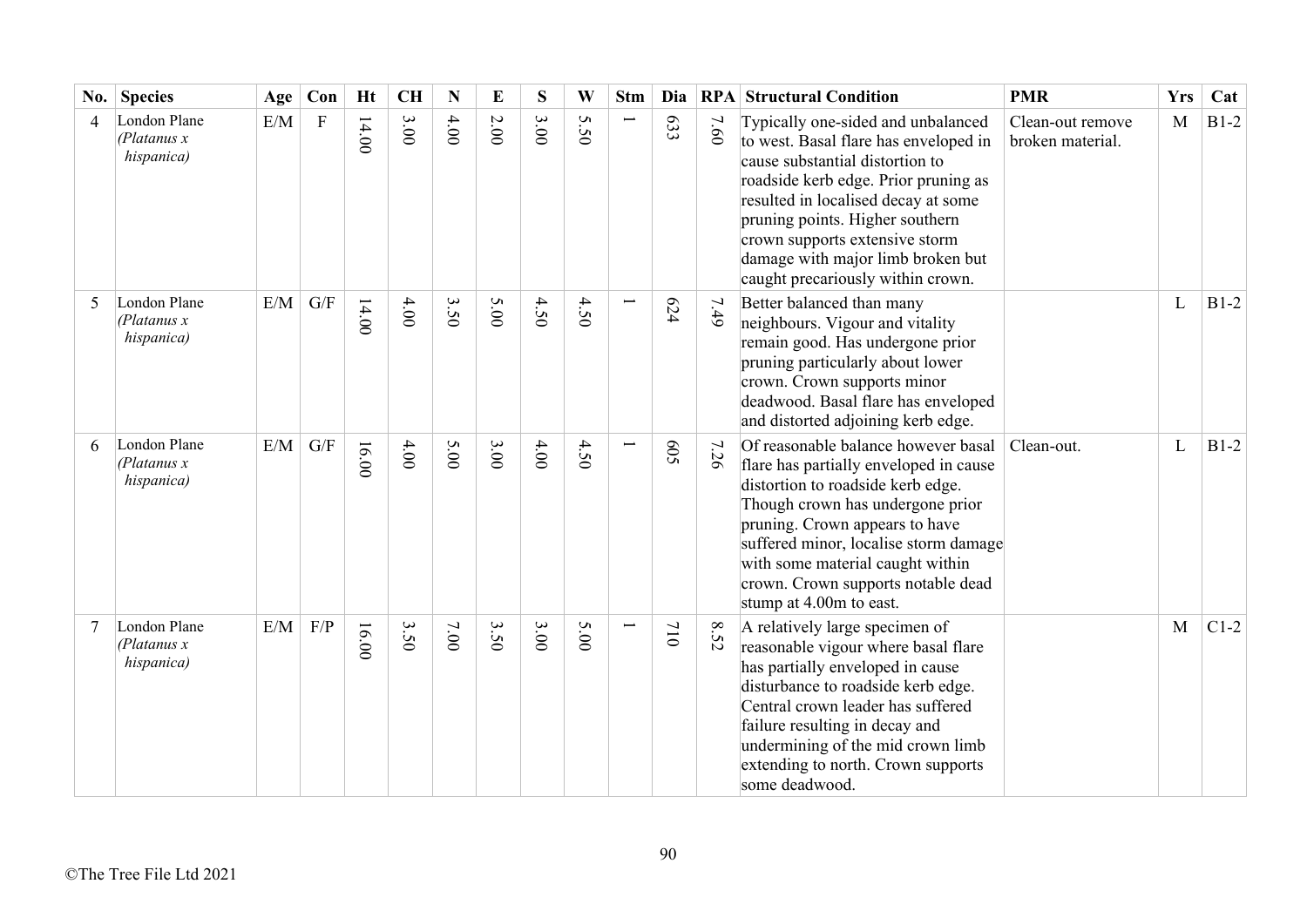| No. | <b>Species</b>                             | Age | Con                     | <b>Ht</b> | <b>CH</b> | N    | E    | S    | W       | <b>Stm</b> | Dia        |          | <b>RPA Structural Condition</b>                                                                                                                                                                                                                                                                                                                                         | <b>PMR</b> | <b>Yrs</b> | Cat    |
|-----|--------------------------------------------|-----|-------------------------|-----------|-----------|------|------|------|---------|------------|------------|----------|-------------------------------------------------------------------------------------------------------------------------------------------------------------------------------------------------------------------------------------------------------------------------------------------------------------------------------------------------------------------------|------------|------------|--------|
| 8   | London Plane<br>(Platanus x)<br>hispanica) | E/M | G/F                     | 17.00     | 3.50      | 6.50 | 6.50 | 6.00 | S<br>50 |            | <b>S99</b> | 7.98     | Of good vigour and vitality. Basal<br>flare has enveloped in cause distortion<br>to roadside kerb edge as well as<br>causing extensive and widespread<br>uplifting and distortion of paved<br>surfaces. Tree has undergone prior<br>pruning particularly about lower<br>crown. General vigour and vitality<br>appear good.                                              | Clean-out. | L          | $B1-2$ |
| 9   | London Plane<br>(Platanus x)<br>hispanica) | E/M | G/F                     | 16.00     | 4.00      | 3.50 | 5.00 | 5.00 | 3.00    |            | 865        | $7.18\,$ | Suppressed by proximity of near<br>neighbours. Has substantially<br>enveloped kerb stone edge to roadway<br>with and has partially enveloped<br>repair to footpath surface. Ongoing<br>disturbance and distortion of footpath<br>is extensive. Tree exhibits evidence of<br>having been crown reduced in past<br>with wound deterioration evident<br>from ground level. |            | M          | $B1-2$ |
| 10  | London Plane<br>(Platanus x)<br>hispanica) | E/M | $\mathbf F$             | 16.00     | 4.00      | 4.50 | 6.00 | 4.00 | 3.00    |            | 509        | 7.26     | Apparently vigorous but supporting at<br>least 2 large sections of deadwood as<br>well as storm damage and broken<br>material caught within higher crown.<br>Crown distortion suggest early life<br>pruning. Tree growth has caused<br>uplifting and distortion of footpath<br>partial embankment of stale and<br>distortion of kerb edge.                              |            | M          | $B1-2$ |
| 11  | London Plane<br>(Platanus x)<br>hispanica) | E/M | $\mathrm{G}/\mathrm{F}$ | $17.00$   | 5.00      | 4.50 | 00.9 | 5.00 | 2.50    |            | 643        | 7.72     | Typically unbalanced to east. Crown<br>distortion to illustrate prior pruning.<br>General vigour and vitality remain<br>good though deadwood is noted.<br>Growth has resulted in substantial<br>distortion of roadside kerb edge and<br>breakage of footpath surface.                                                                                                   |            | M          | $B1-2$ |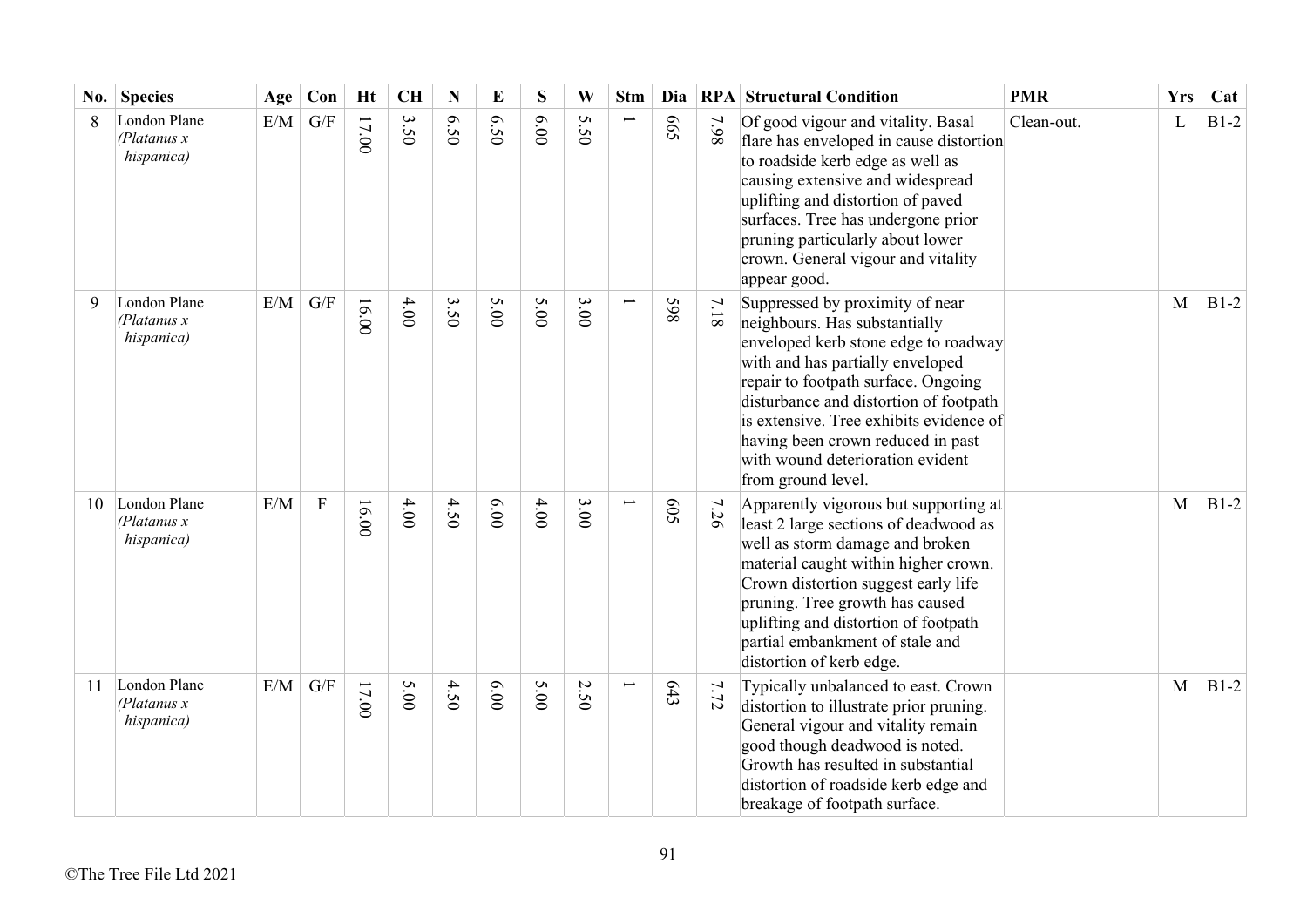| No. | <b>Species</b>                             | Age | Con                     | <b>Ht</b> | <b>CH</b> | N    | E    | S    | W        | <b>Stm</b>    | Dia            |          | <b>RPA Structural Condition</b>                                                                                                                                                                                                                                                                                                               | <b>PMR</b> | <b>Yrs</b> | Cat    |
|-----|--------------------------------------------|-----|-------------------------|-----------|-----------|------|------|------|----------|---------------|----------------|----------|-----------------------------------------------------------------------------------------------------------------------------------------------------------------------------------------------------------------------------------------------------------------------------------------------------------------------------------------------|------------|------------|--------|
| 12  | London Plane<br>(Platanus x)<br>hispanica) | E/M | G/F                     | $18.00$   | 6.00      | 5.00 | 7.00 | 4.00 | 3.00     |               | 630            | 7<br>56  | Supports minor imbalance to east.<br>Crown distortion to illustrate prior<br>pruning including large decaying<br>stump at 4.00 m. Crown supports<br>some deadwood. Basal growth has<br>partially enveloped and distorted<br>footpath and distorted roadside kerb<br>edge.                                                                     |            | M          | $B1-2$ |
| 13  | London Plane<br>(Platanus x<br>hispanica)  | E/M | G/F                     | $18.00$   | 5.00      | 4.00 | 5.00 | 5.50 | $2.00\,$ |               | 684            | $8.21\,$ | Typically unbalanced to east. Crown<br>anomalies illustrate prior crown<br>reduction. Crown supports some<br>deadwood. Growth has resulted in<br>massive distortion and breakup of<br>adjoining footpath and kerb edge.                                                                                                                       |            | M          | $C1-2$ |
| 14  | London Plane<br>(Platanus x)<br>hispanica) | E/M | G/F                     | $18.00$   | 6.00      | 4.50 | 6.50 | 4.50 | 2.00     | $\overline{}$ | $\overline{c}$ | 7.22     | Predominantly unbalanced to east.<br>Vigour and vitality appear good<br>though crown support some<br>substantial deadwood sections<br>including some that are broken but<br>remain caught within crown. Basal<br>region has resulted in widespread<br>distortion of kerb edge and partial<br>envelopment and breakage of<br>footpath surface. |            | M          | $C1-2$ |
| 15  | London Plane<br>(Platanus x)<br>hispanica) | E/M | $\mathrm{G}/\mathrm{F}$ | $18.00$   | 3.50      | 5.50 | 6.50 | 4.50 | 3.50     |               | 6+9            | 622      | Previously reduced but of good<br>vigour. Crown supports some,<br>typically small deadwood including<br>some broken section is caught within<br>crown. Growth has resulted in<br>damage and disturbance of<br>surrounding edge including entire<br>dislodgement of roadside kerb edge.                                                        |            | M          | $C1-2$ |
| 16  | Lime<br>(Tilia europea)                    | E/M | $\mathrm{G}/\mathrm{F}$ | 00'6      | 2.50      | 3.00 | 3.00 | 3.00 | 3.00     |               | 392            | 4.70     | Young and vigorous, arising from<br>small aperture within paved area that<br>has been subsequently bitmapped.                                                                                                                                                                                                                                 |            | L          | B2     |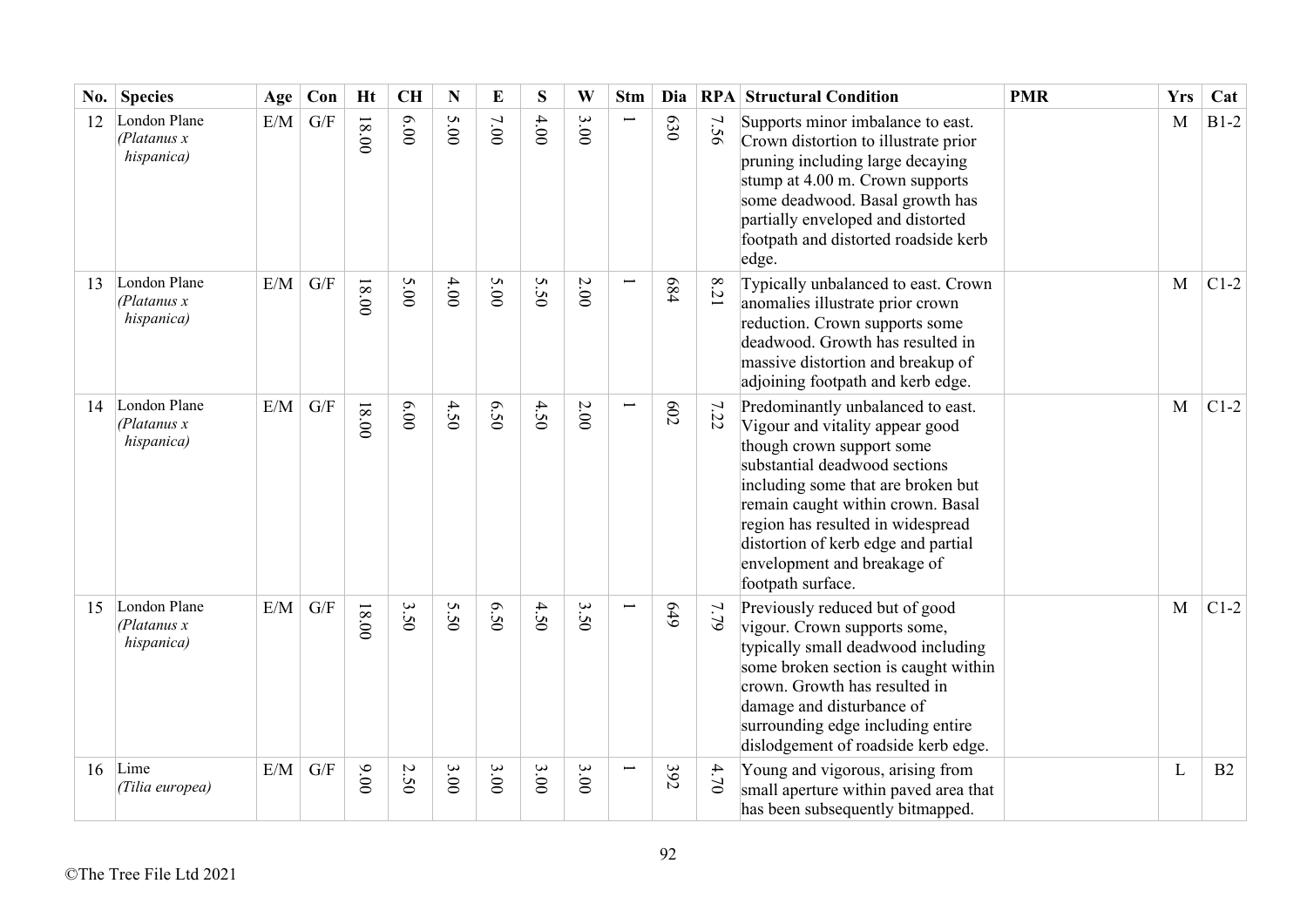| No. | <b>Species</b>          | Age | Con | Ht                               | <b>CH</b> | N    | E    | S                                     | W                                          | <b>Stm</b>               | Dia            |                 | <b>RPA Structural Condition</b>                                                                                                                                                                                                             | <b>PMR</b>        | <b>Yrs</b> | Cat            |
|-----|-------------------------|-----|-----|----------------------------------|-----------|------|------|---------------------------------------|--------------------------------------------|--------------------------|----------------|-----------------|---------------------------------------------------------------------------------------------------------------------------------------------------------------------------------------------------------------------------------------------|-------------------|------------|----------------|
|     | Lime<br>(Tilia europea) | E/M | G/F | 00.00                            | 3.00      | 2.00 | 2.00 | 2.00                                  | 2.00                                       | $\overline{\phantom{0}}$ | 261            | 3.1<br>$\omega$ | Young and vigorous but arising from<br>limited aperture within cement<br>pavement with.                                                                                                                                                     | Review regularly. | L          | B2             |
| 18  | Lime<br>(Tilia europea) | E/M | F   | 00.00                            | 3.00      | 2.50 | 3.00 | 3.000                                 | 2.00                                       | $\overline{\phantom{0}}$ | 341            | 4.09            | Still vigorous. Arises from limited<br>aperture within                                                                                                                                                                                      |                   | L          | B <sub>2</sub> |
| 19  | Lime<br>(Tilia europea) | E/M | F   | $\mathsf{a}.$<br>$\overline{50}$ | 3.00      | 3.00 | 3.00 | 3.00                                  | 3.00                                       | $\overline{\phantom{0}}$ | 376            | 4.51            | Young and vigorous, arising from<br>limited aperture within cement<br>footpath scenario. Base configuration<br>has seen buttress development of<br>overwhelming kerb edge. Buttress<br>level girdling route has suffered<br>damage to east. |                   | M          | C <sub>2</sub> |
| 20  | Lime<br>(Tilia europea) | E/M | G/F | $\mathsf{a}.$<br>$\overline{50}$ | 2.50      | 3.50 | 3.00 | $\ddot{\bm{\omega}}$<br>$\mathcal{S}$ | $\ddot{\mathbf{3}}$<br>Ü<br>$\ddot{\circ}$ | $\overline{\phantom{0}}$ | 37<br>$\sigma$ | 4.51            | Young and vigorous, arising from<br>space within cement footpath to kerb<br>to have resulted in uplifting and<br>distortion of kerb line.                                                                                                   |                   | L          | B2             |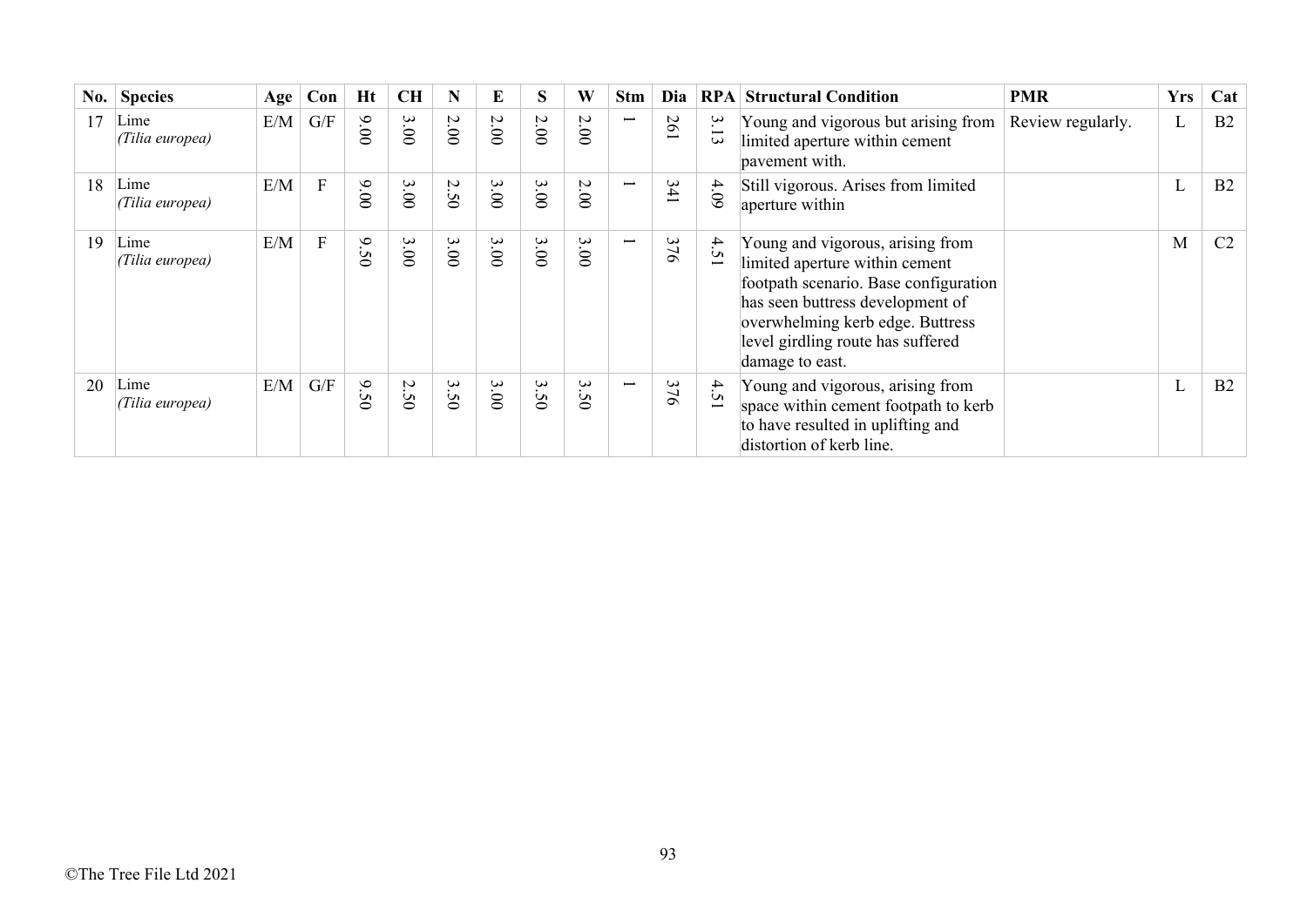## **River Side Trees - North Bank of Tolka**

|                | No. Species                          | Age | Con                     | Ht    | <b>CH</b> | N      | E                                       | S                               | W                                         | <b>Stm</b>               | Dia |        | <b>RPA</b> Structural Condition                                                                                                                 | <b>PMR</b>        | <b>Yrs</b>   | Cat |
|----------------|--------------------------------------|-----|-------------------------|-------|-----------|--------|-----------------------------------------|---------------------------------|-------------------------------------------|--------------------------|-----|--------|-------------------------------------------------------------------------------------------------------------------------------------------------|-------------------|--------------|-----|
|                | Crack Willow<br>(Salix fragilis)     | E/M | G/F                     | 8.00  | $0.00$    | 4.00   | 4.50                                    | 5.00                            | 5.00                                      |                          | 398 | 4.77   | Part of a continuous thicket like<br>development of crack willow along<br>the river edge. Comprises typical<br>element of natural regeneration. |                   | L            | B2  |
| $\overline{2}$ | Elder<br>(Sambucus nigra)            | M   | $\mathrm{G}/\mathrm{F}$ | 6.00  | 0.00      | $2.00$ | 2.50                                    | 3.00                            | 2.00                                      |                          | 271 | 3.25   | Comprises typical element of<br>Bankside natural regeneration. Would<br>normally be regarded as scrub thicket.                                  |                   | M            | C2  |
| 3              | Sycamore<br>(Acer<br>pseudoplatanus) | E/M | $\mathbf F$             | 11.00 | 3.00      | 3.00   | 5.00                                    | 3.00                            | 3.00                                      | Ī                        | 334 | $4.01$ | An element of natural regeneration<br>associated with up and embankment.<br>Appears to be naturally set.                                        |                   | M            | C2  |
| 4              | Sycamore<br>(Acer<br>pseudoplatanus) | E/M | G/F                     | 13.00 | 2.50      | 5.00   | 5.00                                    | 5.00                            | 5.00                                      | $\sigma$                 | 462 | 5.54   | Comprises typical element of<br>woodland under story and natural<br>regeneration.                                                               |                   | L            | B2  |
| 5              | Elder<br>(Sambucus nigra)            | M   | $\mathbf F$             | 5.50  | $1.00\,$  | $2.00$ | 2.50                                    | $2.00$                          | 2.00                                      | Ī                        | 207 | 2.48   | Comprises typical element of<br>Bankside thicket development.                                                                                   |                   | L            | B2  |
| 6              | Sycamore<br>(Acer<br>pseudoplatanus) | S/M | G/F                     | 007   | $1.00\,$  | 2.50   | $\sim$<br>50                            | 2.50                            | $\boldsymbol{\mathsf{c}}$<br>$\tilde{S}0$ |                          | 229 | 2.75   | Young and vigorous comprising<br>typical element of natural Bankside<br>regeneration.                                                           |                   | L            | B2  |
|                | Elder<br>(Sambucus nigra)            | M   | $\overline{F}$          | 5.00  | 00.00     | $2.00$ | $\boldsymbol{\mathsf{c}}$<br>$\dot{50}$ | $\boldsymbol{\mathsf{c}}$<br>50 | $\overline{M}$<br>$\tilde{S}0$            | $\overline{\phantom{0}}$ | 239 | 2.86   | Comprises an element of natural<br>thicket development.                                                                                         |                   | L            | C2  |
| 8              | Elder<br>(Sambucus nigra)            | M   | ${\bf F}$               | 5.00  | 0.00      | $2.00$ | 2.50                                    | 2.50                            | 2.50                                      | Ī                        | 239 | 2.86   | Comprises an element of natural<br>thicket development.                                                                                         |                   | L            | C2  |
| 9              | Sycamore<br>(Acer<br>pseudoplatanus) | S/M | $\mathbf F$             | 6.50  | $1.00\,$  | 1.50   | 2.50                                    | 3.00                            | Ņ<br>50                                   | $\sigma$                 | 302 | 3.63   | Arising from position on top of<br>apparent retaining wall raising<br>concerns regarding sustainability over<br>time.                           | Review regularly. | $\mathbf{M}$ | C2  |
| 10             | Sycamore<br>(Acer<br>pseudoplatanus) | E/M | $\mathbf F$             | 11.00 | 2.50      | 4.50   | 3.00                                    | 4.50                            | 4.50                                      |                          | 430 | 5.16   | Young and vigorous comprising part<br>of the broader natural regeneration.                                                                      |                   | L            | B2  |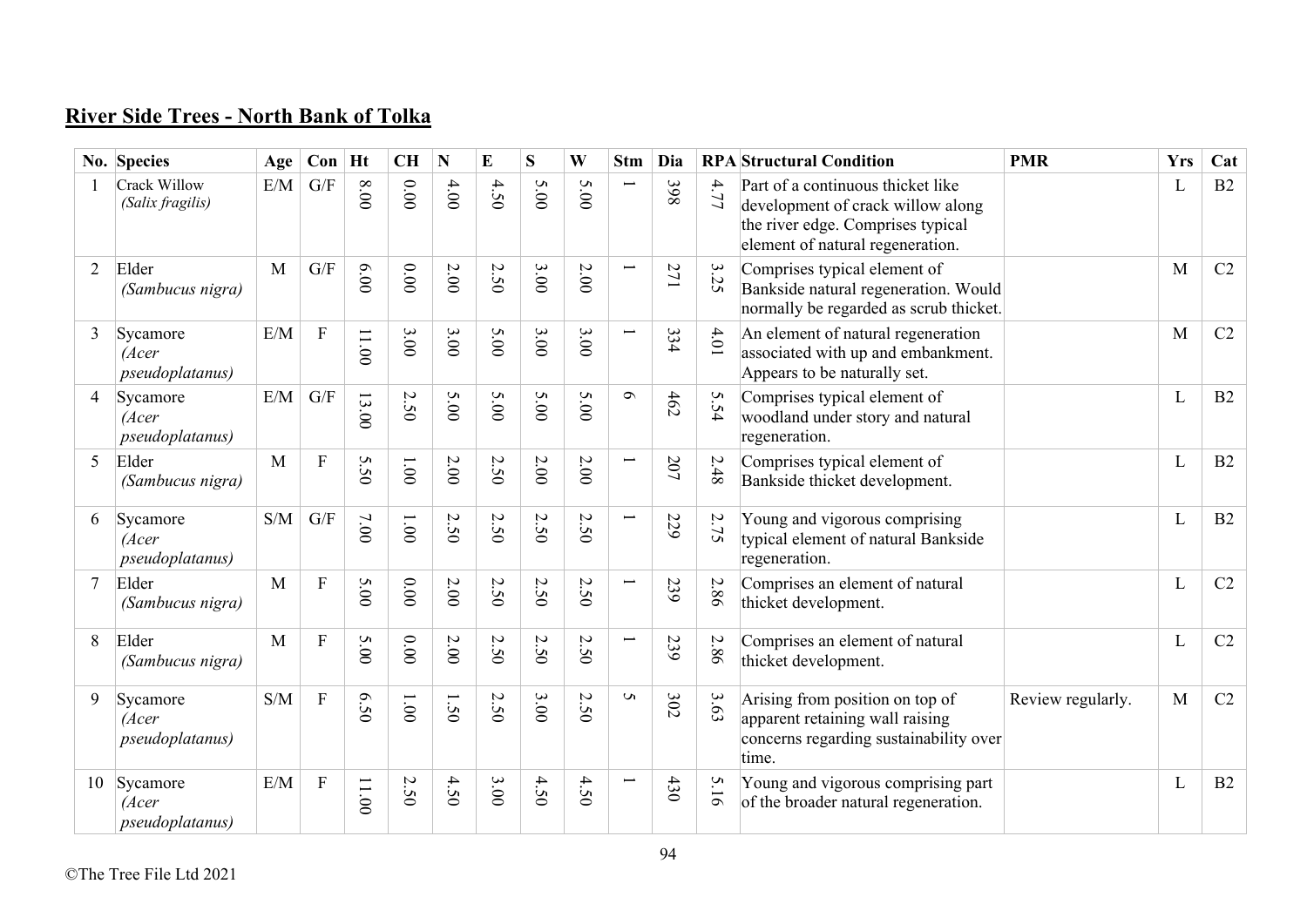|    | No. Species                                  | Age | $Con$ Ht     |       | <b>CH</b> | N            | E        | S    | W                                       | <b>Stm</b>               | Dia     |      | <b>RPA</b> Structural Condition                                                                                                                                                                                               | <b>PMR</b> | <b>Yrs</b> | Cat |
|----|----------------------------------------------|-----|--------------|-------|-----------|--------------|----------|------|-----------------------------------------|--------------------------|---------|------|-------------------------------------------------------------------------------------------------------------------------------------------------------------------------------------------------------------------------------|------------|------------|-----|
| 11 | Sycamore<br>(Acer<br><i>pseudoplatanus</i> ) | E/M | G/F          | 12.00 | 1.50      | 4.00         | 4.50     | 4.50 | 3.00                                    | S                        | 398     | 4.77 | Multi-stemmed and comprising<br>natural regeneration                                                                                                                                                                          |            | M          | C2  |
|    | 12 Sycamore<br>(Acer<br>pseudoplatanus)      | M   | ${\bf F}$    | 12.00 | 2.50      | 4.00         | 4.00     | 3.50 | $\boldsymbol{\mathsf{c}}$<br>$\dot{5}0$ | $\overline{\phantom{0}}$ | 350     | 4.20 | Young and still vigorous, comprising<br>typical element of natural<br>regeneration.                                                                                                                                           |            | L          | B2  |
| 13 | Sycamore<br>(Acer<br>pseudoplatanus)         | S/M | $\mathbf{F}$ | 7.00  | 1.001     | 1.50         | 2.50     | 2.50 | 50                                      | $\overline{\phantom{0}}$ | $207\,$ | 2.48 | Suppressed but maintaining good<br>vigour and vitality.                                                                                                                                                                       |            | L          | B2  |
| 14 | Crack Willow<br>(Salix fragilis)             | E/M | G/F          | 00.00 | $0.00$    | 2.00         | $4.00$   | 4.00 | 3.50                                    | $\overline{\phantom{0}}$ | 306     | 3.67 | An element of natural regeneration<br>associated with River edge. Is young<br>and vigorous with immense potential<br>for continued growth over time.                                                                          |            | L          | B2  |
| 15 | Sycamore<br>(Acer<br>pseudoplatanus)         | E/M | G/F          | 13.00 | $2.00$    | 3.50         | 4.00     | 4.00 | 4.00                                    | Ī                        | 350     | 4.20 | An element of natural regeneration.                                                                                                                                                                                           |            | L          | B2  |
| 16 | Sycamore<br>(Acer<br><i>pseudoplatanus</i> ) | S/M | $\mathbf{F}$ | 6.00  | 1.50      | 2.00         | $2.00\,$ | 2.00 | $2.00\,$                                | $\overline{\phantom{0}}$ | 229     | 2.75 | Young and vigorous comprising<br>typical element of natural<br>regeneration.                                                                                                                                                  |            | L          | B2  |
| 17 | Sycamore<br>(Acer<br>pseudoplatanus)         | E/M | $\rm F$      | 00.00 | 0.00      | 4.50         | 4.50     | 4.50 | 4.50                                    | $\overline{\mathcal{A}}$ | 398     | 4.77 | South-eastern Crown exhibit evidence<br>of decline and deterioration possibly<br>indicative of pathological issues.<br>Review regularly.                                                                                      |            | M          | C2  |
| 18 | Sycamore<br>(Acer<br><i>pseudoplatanus</i> ) | S   | G/F          | 4.50  | 1.50      | $00^{\circ}$ | $2.00\,$ | 2.00 | $\tilde{S}$                             |                          | 121     | 1.45 | Young and vigorous comprising<br>typical element of Bankside natural<br>regeneration.                                                                                                                                         |            | L          | B2  |
| 19 | Sycamore Group<br>(Acer<br>pseudoplatanus)   | E/M | $\mathbf F$  | 14.00 | 2.50      | 4.00         | 4.00     | 4.00 | 4.00                                    | $\omega$                 | 462     | 5.54 | A cumulative group combining to<br>create a singular crown form. Note is<br>made of apparent decline to north-<br>west of group possibly indicative of<br>pathological issues. Chronic Ivy cover<br>prevents detailed review. |            | M          | C2  |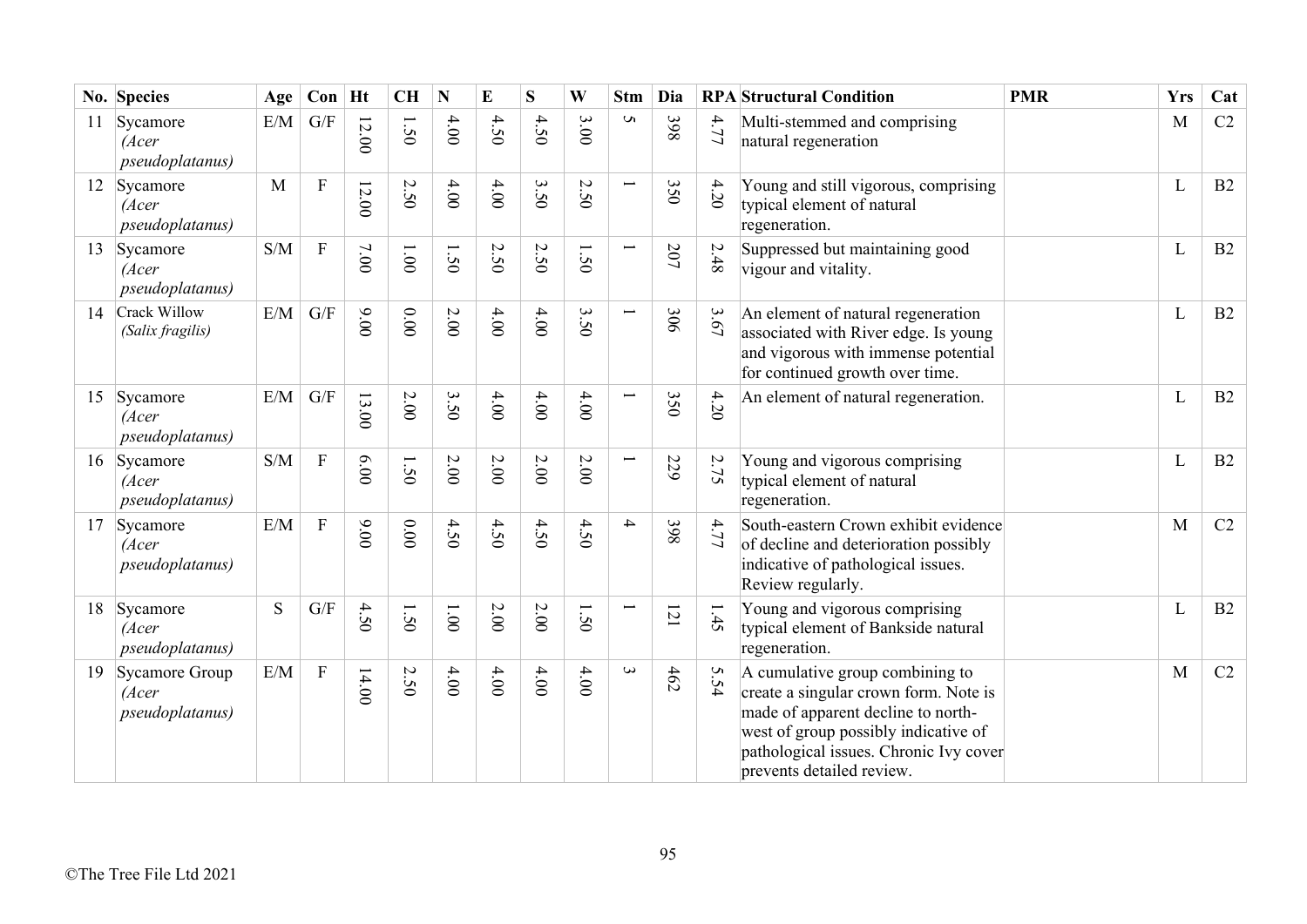|    | No. Species                                                     | Age          | $Con$ Ht       |         | <b>CH</b>                     | N                       | $\bf{E}$ | S       | W            | <b>Stm</b>               | Dia |      | <b>RPA</b> Structural Condition                                                                                                                                                       | <b>PMR</b> | <b>Yrs</b>   | Cat |
|----|-----------------------------------------------------------------|--------------|----------------|---------|-------------------------------|-------------------------|----------|---------|--------------|--------------------------|-----|------|---------------------------------------------------------------------------------------------------------------------------------------------------------------------------------------|------------|--------------|-----|
| 20 | Sycamore Group<br>(Acer<br>pseudoplatanus)                      | $\rm E/M$    | ${\bf F}$      | 14.00   | $\overline{C}$<br>$\tilde{S}$ | 3.00                    | 4.50     | 3.00    | $2.00$       |                          | 382 | 4.58 | Adjoins group 19 appears be<br>maintaining good vigour and vitality<br>though is affected by Ivy cover.                                                                               |            | $\mathbf{L}$ | B2  |
| 21 | Crack Willow<br>(Salix fragilis)                                | E/M          | G/F            | 13.00   | 0.00                          | 1.001                   | 3.50     | 5.00    | 3.00         | Ē                        | 306 | 3.67 | Typically one-sided and unbalanced<br>towards and over River. Comprises<br>typical element of natural Bankside<br>regeneration.                                                       |            | L            | B2  |
| 22 | Crack Willow<br>(Salix fragilis)                                | S/M          | $\mathbf F$    | 00.00   | 1.00                          | 1.001                   | 3.00     | 3.00    | $\tilde{S}0$ | Ē                        | 229 | 2.75 | Suppressed and unbalanced towards<br>and over River. Appears be<br>maintaining good vigour and vitality.                                                                              |            | L            | B2  |
| 23 | Crack Willow<br>(Salix fragilis)                                | $\mathbf{M}$ | G/F            | 16.00   | 2.00                          | 5.00                    | $7.00$   | 6.50    | 5.00         | $\overline{\phantom{0}}$ | 592 | 7.10 | Large specimen with typical<br>imbalance to South East. Appears to<br>be of good vigour and vitality and is<br>likely to be natural to the Riparian<br>corridor                       |            | $\mathbf{L}$ | B2  |
| 24 | Sycamore<br>(Acer<br>pseudoplatanus)                            | S/M          | G/F            | 00.00   | 2.00                          | 2.50                    | $2.00\,$ | 3.00    | 4.00         | L                        | 229 | 2.75 | Heavily suppressed but apparently<br>maintaining reasonable vigour and<br>vitality. Comprises typical element of<br>riverside natural regeneration.                                   |            | L            | B2  |
| 25 | Crack Willow<br>(Salix fragilis)                                | $\mathbf{M}$ | G/F            | 17.00   | $00^{\circ}$ l                | 6.50                    | 0.50     | 6.50    | 6.50         | $\sim$                   | 783 | 9.40 | Heavily divided from ground level<br>with pole wood Crown suggesting<br>early life decapitation. General vigour<br>and vitality is good. Tree may be<br>natural to Riparian corridor. |            | L            | B2  |
| 26 | Crack Willow<br>(Salix fragilis)                                | E/M          | G/F            | 00.00   | $0.00$                        | $\mathcal{L}$<br>ن<br>0 | 3.00     | 4.50    | 3.00         | Ī                        | 325 | 3.90 | Young and vigorous arising from<br>River edge. Is likely to be natural to<br>Riparian corridor.                                                                                       |            | $\mathbf{L}$ | B2  |
| 27 | Crack Willow<br>(Salix fragilis)                                | E/M          | G/F            | $00.00$ | $0.00\,$                      | Ņ<br>$\dot{S}0$         | 4.50     | Ŝ<br>50 | 4.00         | $\overline{\phantom{0}}$ | 350 | 4.20 | Young and vigorous arising from<br>River edge position.                                                                                                                               |            | L            | B2  |
| 28 | Goat Willow<br>(Salix caprea)<br>Buddleia<br>(Buddleia davidii) | M            | $\overline{F}$ | 4.00    | 0.00                          | 4.00                    | 4.00     | $4.00$  | $4.00$       | $\overline{\phantom{0}}$ | 271 | 3.25 | An extensive thicket combining goat<br>willow and buddleia.                                                                                                                           |            | M            | C2  |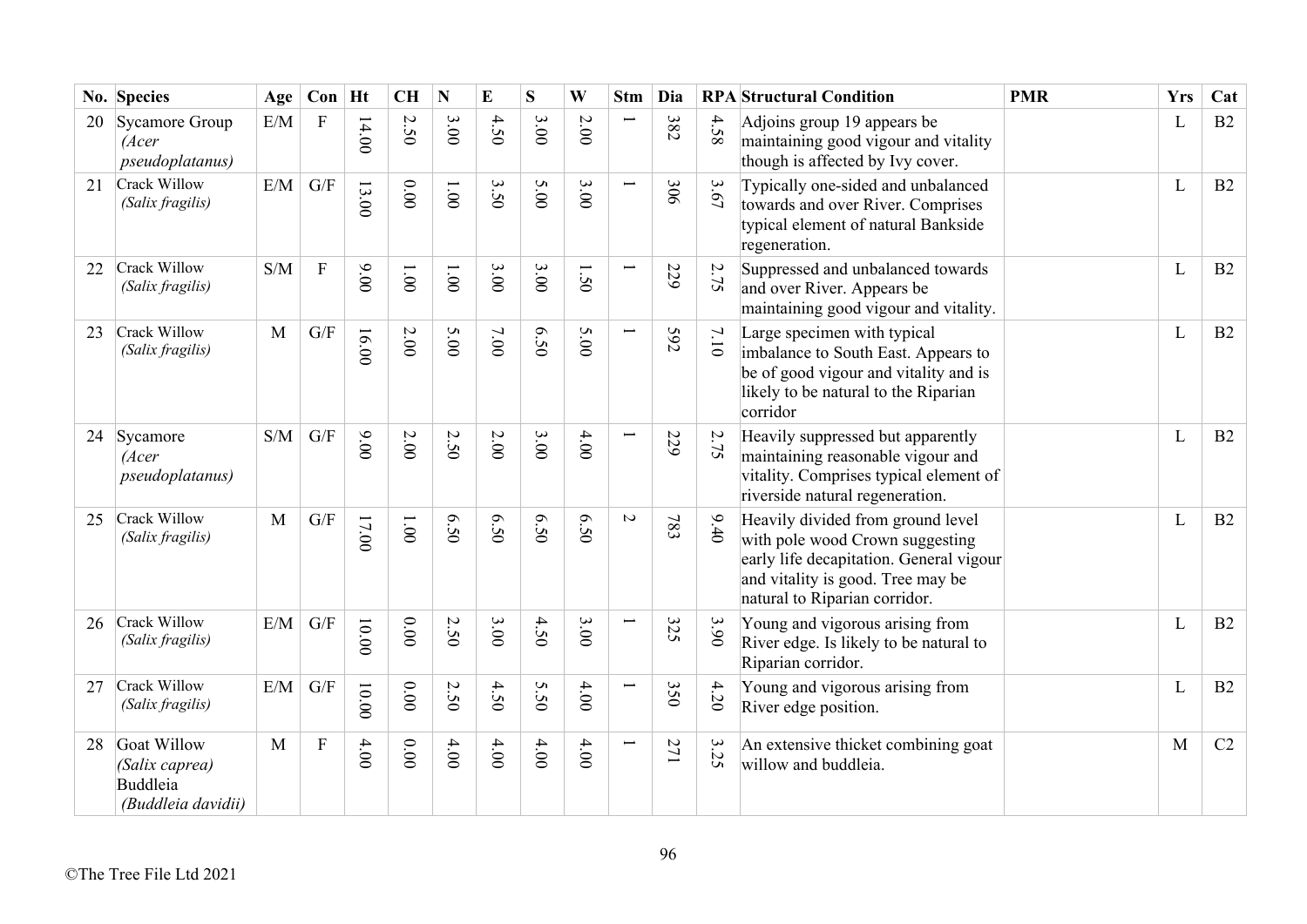|    | No. Species                                  | Age | $Con$ Ht     |         | <b>CH</b>      | $\mathbf N$ | $\bf{E}$ | S                                | W                                         | <b>Stm</b>               | Dia |                             | <b>RPA</b> Structural Condition                                                             | <b>PMR</b>        | <b>Yrs</b> | Cat |
|----|----------------------------------------------|-----|--------------|---------|----------------|-------------|----------|----------------------------------|-------------------------------------------|--------------------------|-----|-----------------------------|---------------------------------------------------------------------------------------------|-------------------|------------|-----|
| 29 | Sycamore<br>(Acer<br><i>pseudoplatanus</i> ) | S/M | F            | 6.00    | $0.00$         | 2.50        | $2.00\,$ | 3.00                             | 3.00                                      |                          | 239 | 2.86                        | Young and vigorous element of scrub<br>thicket arising naturally from<br>Bankside scenario. |                   | M          | C2  |
|    | 30 Sycamore<br>(Acer<br>pseudoplatanus)      | S/M | $\mathbf{F}$ | 8.00    | $0.00$         | 3.00        | 4.00     | 4.00                             | 4.00                                      | Ī                        | 334 | $4.01$                      | Young and vigorous, arising from<br>masonry associated with retaining<br>wall.              | Review regularly. | M          | C2  |
| 31 | Goat Willow<br>(Salix caprea)                | E/M | $\mathbf{F}$ | 8.00    | $0.00$         | 2.00        | 2.50     | 3.00                             | $\boldsymbol{\mathsf{c}}$<br>50           | Ţ                        | 229 | 2.75                        | An element of natural regeneration<br>arising from River's edge.                            |                   | M          | C2  |
| 32 | Crack Willow<br>(Salix fragilis)             | E/M | G/F          | 13.00   | $0.00$         | 5.00        | 6.00     | 7.00                             | 6.00                                      | 4                        | 493 | 5.92                        | A multi-stemmed group naturally<br>arising from riverside embankment.                       |                   | L          | B2  |
| 33 | Sycamore<br>(Acer<br>pseudoplatanus)         | E/M | G/F          | 11.00   | $2.00$         | 3.00        | 3.00     | 3.00                             | 3.00                                      | $\overline{\phantom{0}}$ | 271 | $\boldsymbol{\omega}$<br>52 | Arising from higher embankment.<br>Appears to be vigorous.                                  |                   | L          | B2  |
| 34 | Sycamore<br>(Acer<br>pseudoplatanus)         | E/M | G/F          | 11.00   | $2.00\,$       | 3.00        | 3.00     | 3.00                             | 3.00                                      | Ţ                        | 255 | 3.06                        | Arising from higher embankment.<br>Appears to be vigorous.                                  |                   | L          | B2  |
| 35 | Sycamore<br>(Acer<br>pseudoplatanus)         | E/M | G/F          | 11.00   | $2.00\,$       | 3.00        | 3.00     | 3.00                             | 3.00                                      | $\overline{\phantom{0}}$ | 261 | 3.13                        | Arising from higher embankment.<br>Appears to be vigorous.                                  |                   | L          | B2  |
| 36 | Crack Willow<br>(Salix fragilis)             | S/M | G/F          | 7.00    | $0.00$         | 2.00        | 3.00     | $\mathbf{\hat{z}}$<br>$\ddot{5}$ | $\boldsymbol{\omega}$<br>50               | Ë                        | 229 | 2.75                        | Suppressed but still vigorous.<br>Comprises natural element of<br>Bankside regeneration.    |                   | M          | C2  |
| 37 | Sycamore<br>(Acer<br>pseudoplatanus)         | S/M | G/F          | 0.50    | $00^{\circ}$ l | 2.50        | 2.50     | 2.50                             | $\boldsymbol{\mathsf{c}}$<br>$\tilde{S}0$ | Ī                        | 197 | 2.37                        | Naturally arising and comprising<br>typical element of regenerative bank<br>vegetation.     |                   | L          | B2  |
| 38 | Common Alder<br>(Alnus glutinosa)            | S/M | G/F          | S<br>50 | $\tilde{S}$    | 2.00        | $2.00$   | 3.00                             | $2.00$                                    | Ī                        | 197 | 2.37                        | Slightly suppressed but maintaining<br>good vigour and vitality.                            |                   | L          | B2  |
| 39 | Crack Willow<br>(Salix fragilis)             | E/M | G/F          | 11.00   | 0.00           | 4.00        | 4.50     | S<br>50                          | 4.50                                      |                          | 430 | 5.16                        | Comprises natural element of<br>Riparian regeneration.                                      |                   | L          | B2  |